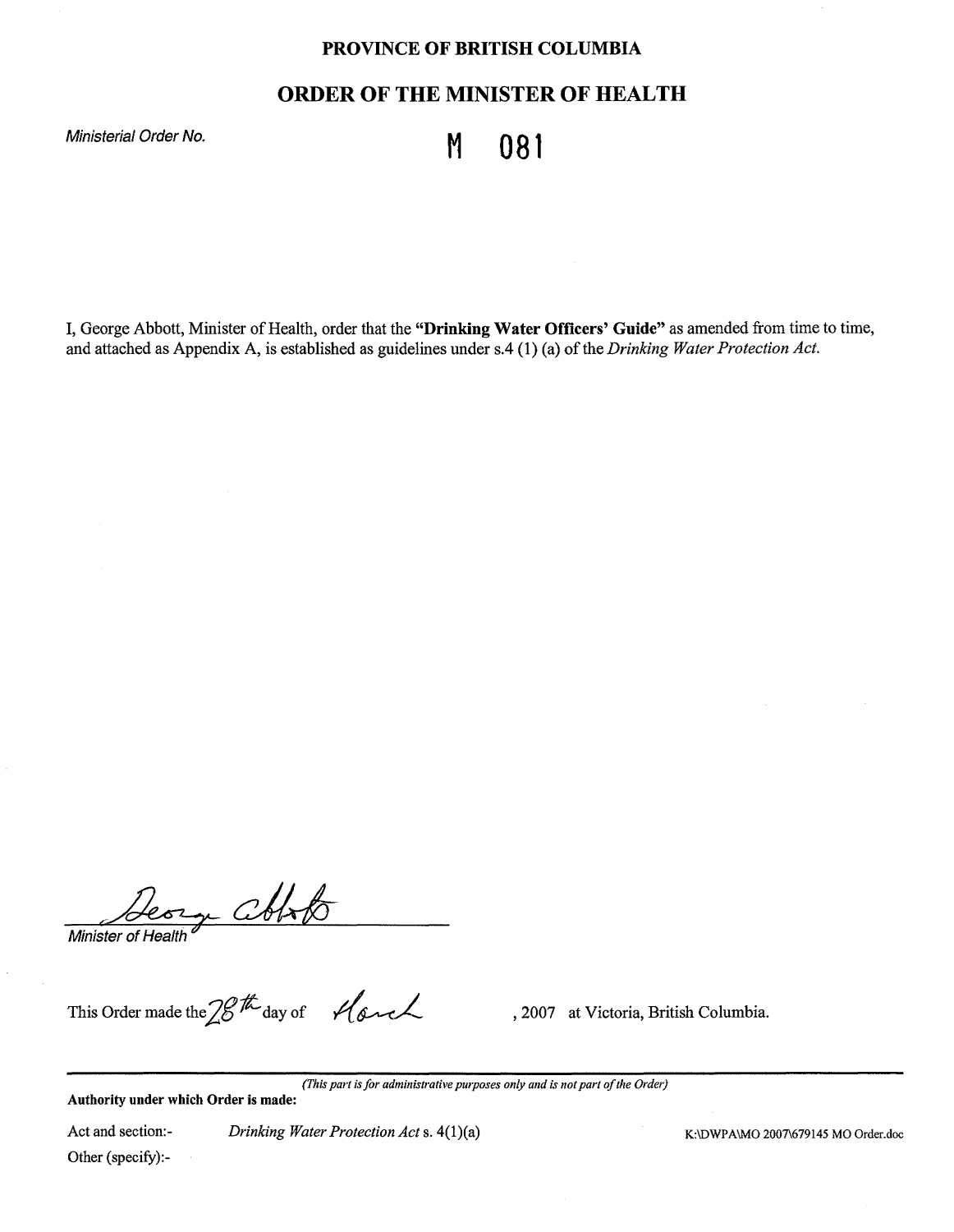Prepared by the Drinking Water Leadership Council Last Updated: January 16, 2007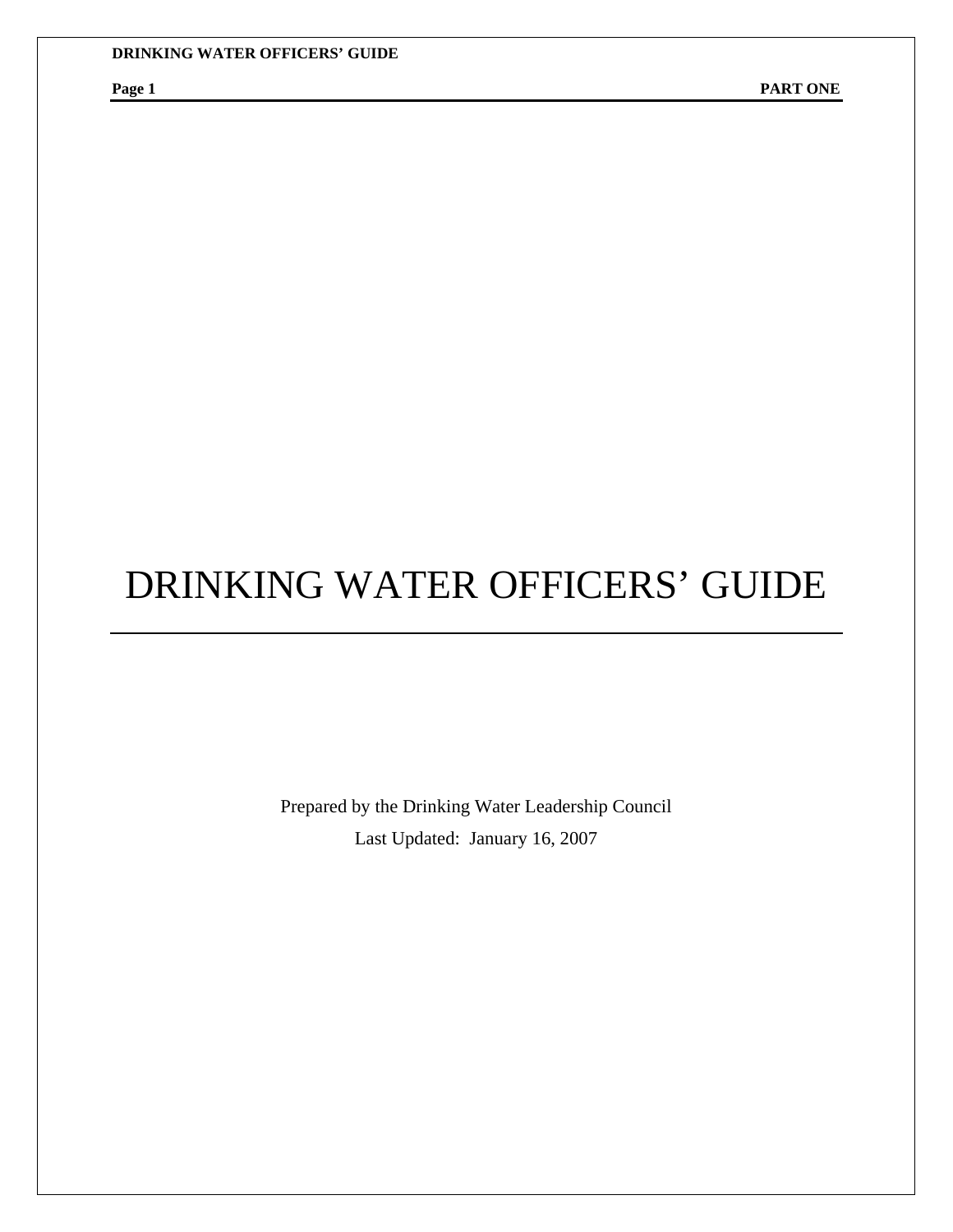# **CONTENTS**

| 1.     |  |  |
|--------|--|--|
| 2.     |  |  |
| 3.     |  |  |
| 4.     |  |  |
|        |  |  |
| 4.2    |  |  |
| 4.3    |  |  |
|        |  |  |
|        |  |  |
|        |  |  |
|        |  |  |
|        |  |  |
|        |  |  |
|        |  |  |
|        |  |  |
|        |  |  |
| 1.     |  |  |
|        |  |  |
|        |  |  |
| 2.     |  |  |
| 2.1.   |  |  |
|        |  |  |
|        |  |  |
| 1.     |  |  |
| 1.1.   |  |  |
| 1.2.   |  |  |
| 1.3.   |  |  |
| 1.4.   |  |  |
| 1.5.   |  |  |
| 1.5.1. |  |  |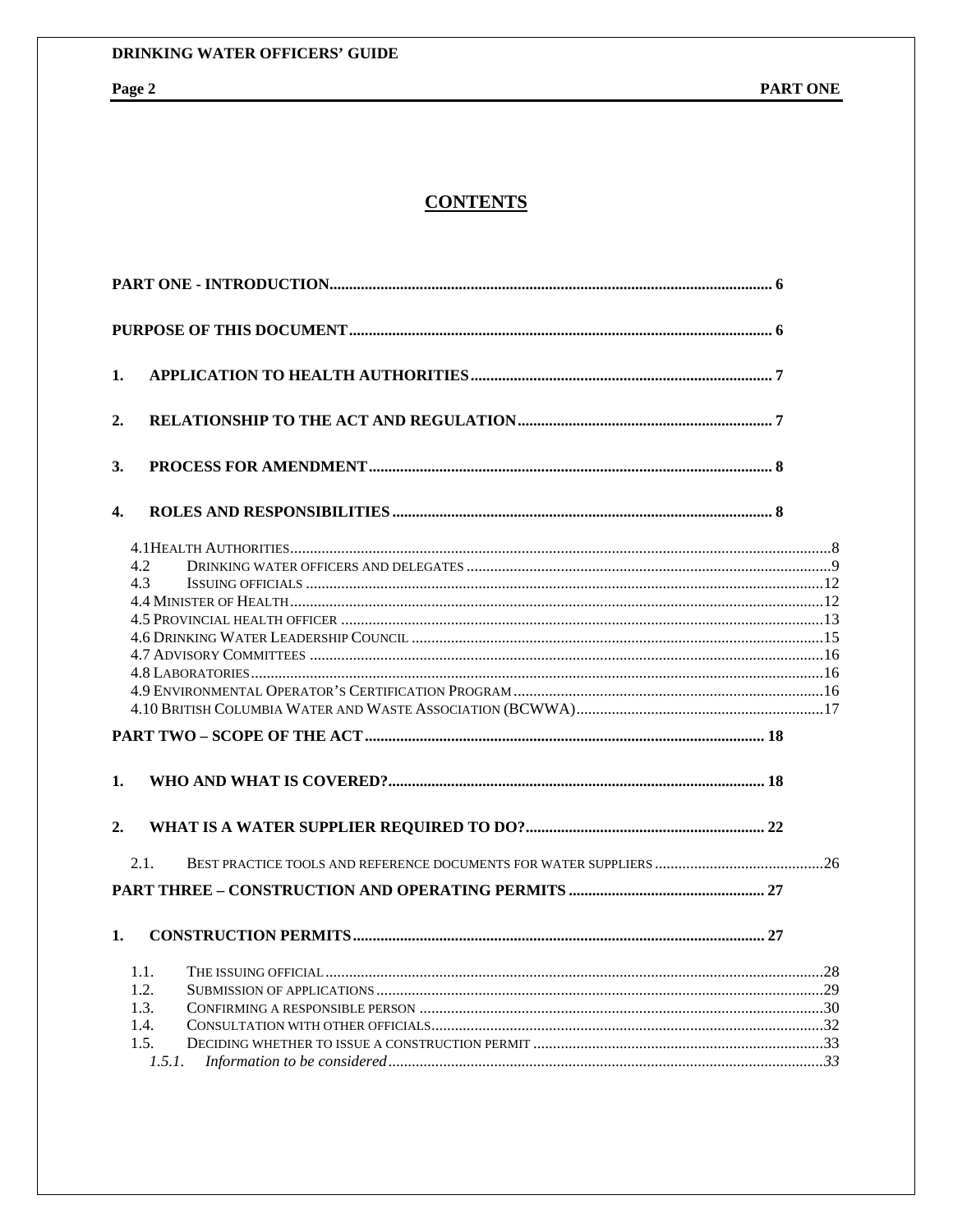# Page 3

|                  | 1.5.2.                                                         |  |
|------------------|----------------------------------------------------------------|--|
| 1.6.             |                                                                |  |
| 1.7.             |                                                                |  |
| 1.8.             |                                                                |  |
| 1.9.             |                                                                |  |
| 1.10.            |                                                                |  |
| 1.11.            |                                                                |  |
| 2.               |                                                                |  |
| 2.1.             |                                                                |  |
| 2.2.             |                                                                |  |
| 2.3.             |                                                                |  |
| 2.4.             |                                                                |  |
| 2.5.             |                                                                |  |
| 2.5.1.           |                                                                |  |
| 2.5.2.           |                                                                |  |
| 2.6.             |                                                                |  |
| 2.6.1.           |                                                                |  |
| 2.6.2.           |                                                                |  |
| 2.7.             |                                                                |  |
| 2.8.             |                                                                |  |
| 2.9.             |                                                                |  |
| 1.               |                                                                |  |
| 1.1.             | ROUTINE MONITORING, INSPECTIONS, INVESTIGATIONS AND REPORTS 58 |  |
| 1.1.1.           |                                                                |  |
| 1.1.2.           |                                                                |  |
| 1.2.             |                                                                |  |
| 1.2.1            |                                                                |  |
| 1.3.             |                                                                |  |
| 1.4.<br>1.5.     |                                                                |  |
| 2.               |                                                                |  |
|                  |                                                                |  |
| 2.1.             |                                                                |  |
| 2.2.             |                                                                |  |
| 2.2.1.<br>2.2.2. |                                                                |  |
| 3.               |                                                                |  |
|                  |                                                                |  |
| 3.1.             |                                                                |  |
| 3.2.<br>3.3.     |                                                                |  |
|                  |                                                                |  |
| 3.3.1.<br>3.3.2. |                                                                |  |
| 3.3.3.           |                                                                |  |
| 3.3.4.           |                                                                |  |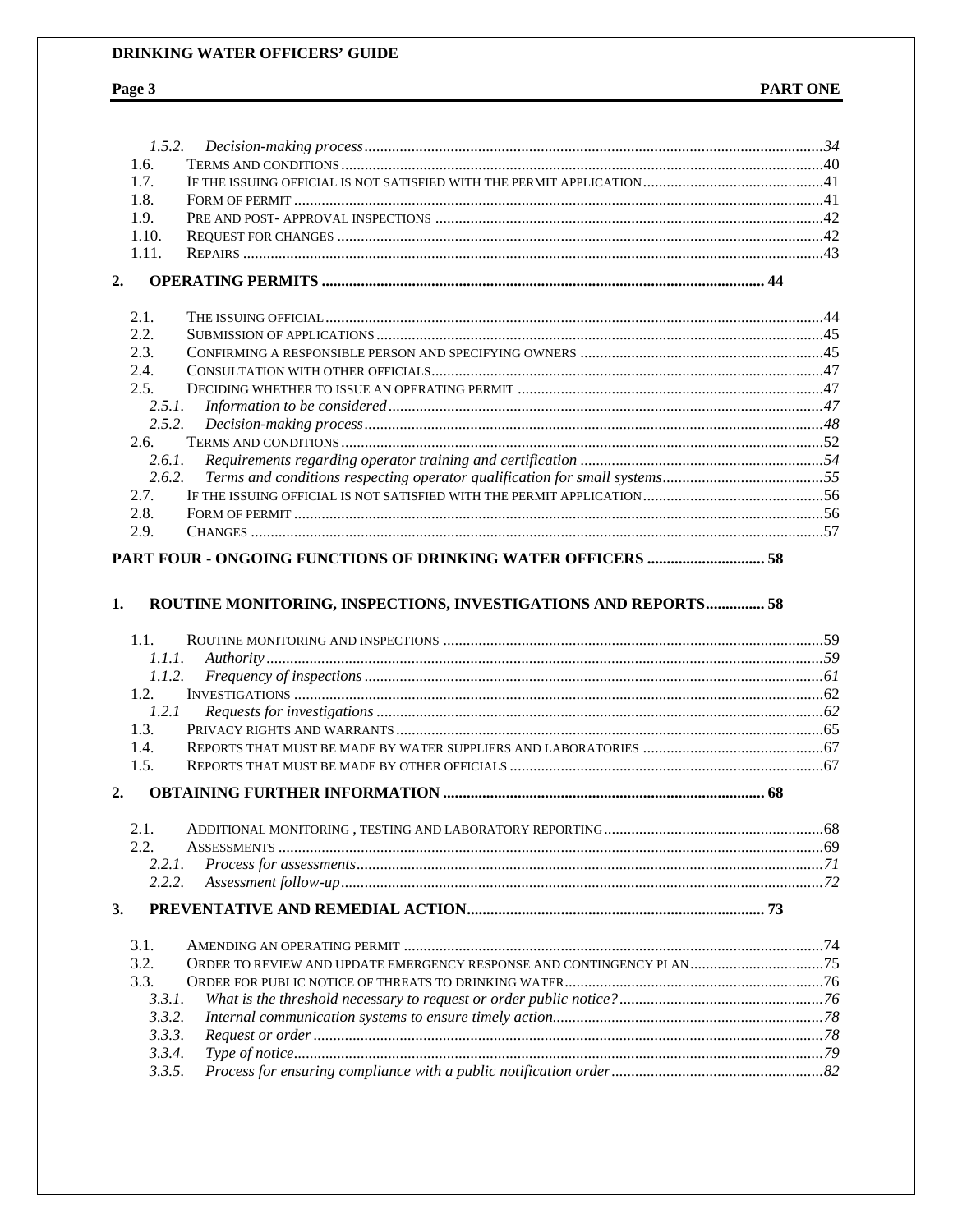# Page 4

|                      | 3.3.6.                                                                                 |  |
|----------------------|----------------------------------------------------------------------------------------|--|
| 3.4.                 |                                                                                        |  |
| 3.5.                 |                                                                                        |  |
| 3.6.                 |                                                                                        |  |
| 3.7.                 |                                                                                        |  |
| 3.8.                 |                                                                                        |  |
| 3.9.                 |                                                                                        |  |
| 3.10.                |                                                                                        |  |
| 3.11.                |                                                                                        |  |
| 3.12.                |                                                                                        |  |
| 3.13.                |                                                                                        |  |
| 3.13.1.              | Systems where ownership responsibilities are not clear or no apparent owner exists  93 |  |
| 3.13.2.              |                                                                                        |  |
| 3.13.3.              | Systems for which no operating or construction permit has ever been issued95           |  |
| 3.13.4.              |                                                                                        |  |
| 3.14.                |                                                                                        |  |
|                      |                                                                                        |  |
| $\mathbf{4}$         |                                                                                        |  |
| 4.1.                 |                                                                                        |  |
| 4.1.1.               |                                                                                        |  |
| 4.2.                 |                                                                                        |  |
| 4.3.                 |                                                                                        |  |
| 5.                   | <b>GENERAL POLICY FOR PRIORITIZING COMPLIANCE ACTIVITY BASED ON HEALTH</b>             |  |
| 5.1.<br>5.2.<br>5.3. |                                                                                        |  |
|                      |                                                                                        |  |
|                      |                                                                                        |  |
| 1.                   |                                                                                        |  |
| 1.1.                 |                                                                                        |  |
| 1.2.                 |                                                                                        |  |
|                      |                                                                                        |  |
|                      |                                                                                        |  |
| 1.2.3.               |                                                                                        |  |
| 1.2.4.               |                                                                                        |  |
| 2.                   | APPLICATION OF ACT TO INDIAN RESERVES AND FEDERAL LAND 113                             |  |
| 3.                   |                                                                                        |  |
| 3.1.                 |                                                                                        |  |
| 3.2.                 |                                                                                        |  |
| 3.2.1.               |                                                                                        |  |
| 3.2.2.               |                                                                                        |  |
| 3.3.                 |                                                                                        |  |
| 3.4.                 |                                                                                        |  |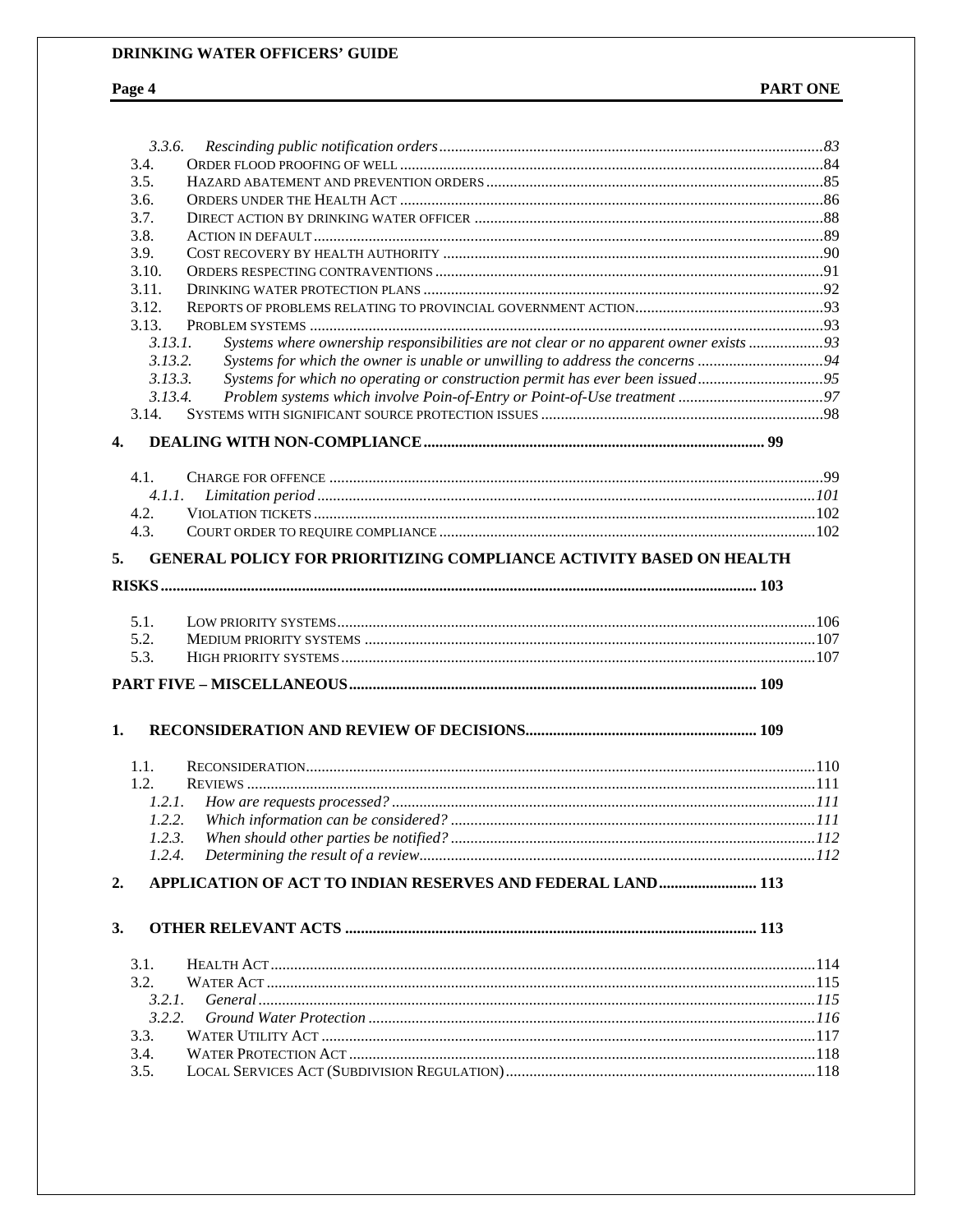Page 5

# PART ONE

| 3.6.<br>37 |                                                                       | 120<br>120 |
|------------|-----------------------------------------------------------------------|------------|
|            |                                                                       |            |
|            | RELATIONSHIP BETWEEN DWO ACTIVITIES AND OFFICIALS FROM OTHER AGENCIES |            |
|            |                                                                       |            |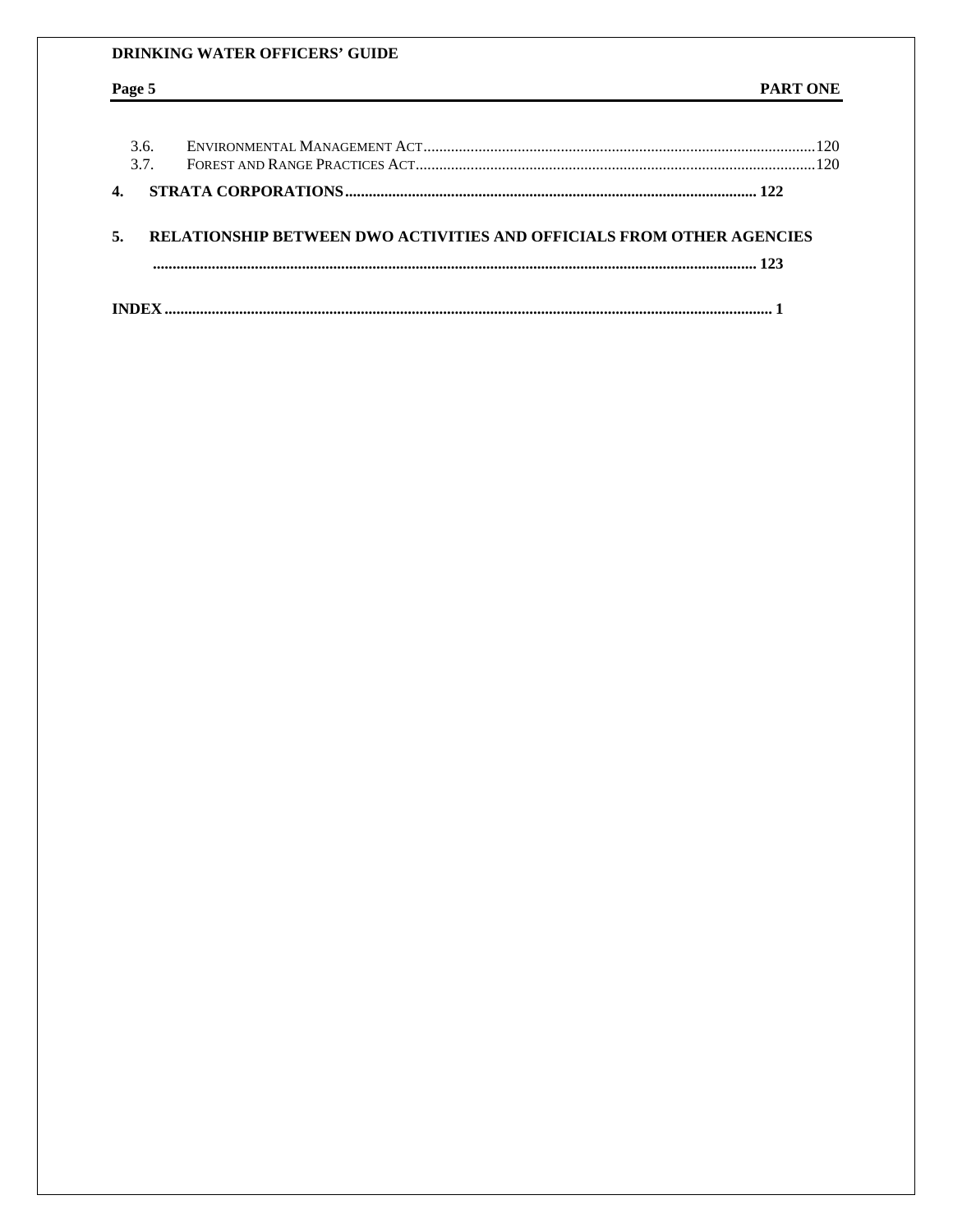# **PART ONE - INTRODUCTION**

# **Purpose of this document**

This document has been developed to promote effective, consistent and transparent administration of the *Drinking Water Protection Act* (the "Act") and *Drinking Water Protection*  Regulation (the "Regulation") across British Columbia.<sup>1</sup> It is intended to provide policy and procedural guidance to public health officials who are responsible for the implementation of this Act, recognizing the broad scope of regulatory authority conferred, and the demands placed on the human and financial resources of the regional health authorities in respect of this Act and other public health statutes.

In many respects, this document reflects policies and practices that have been applied by public health officials for years, based on prior legislation and professional expertise. This document seeks to assemble that knowledge and experience for the benefit of all public health officials and members of the general public, and to refine policy and practice to reflect the new legislative regime established under the Act. This regime is based upon a multi-barrier approach, which seeks to address threats to drinking water at various stages, including its source, treatment systems, distribution, and at the tap.<sup>2</sup> It is part of an overall strategy set out in the province's Action Plan for Safe Drinking Water in British Columbia (See

http://www.healthservices.gov.bc.ca/cpa/publications/safe\_drinking\_printcopy.pdf.) and reflects a comprehensive approach to drinking water protection based on sound risk assessment.

 $\frac{1}{1}$  A copy of the Act and Regulation are set out in appendix 1 and appendix 2, respectively.

 $^{2}$  For a discussion of the multi-barrier approach to drinking water protection, see "From Source to Tap: The multibarrier approach to safe drinking water", May 16, 2002, Prepared by the Federal-Provincial-Territorial Committee on Drinking Water of the Federal-Provincial-Territorial Committee on Environmental and Occupational Health and the Water Quality Task Group of the Canadian Council of Ministers of the Environment (http://www.hc-sc.gc.ca/hecs-sesc/water/pdf/source-to-tap.pdf)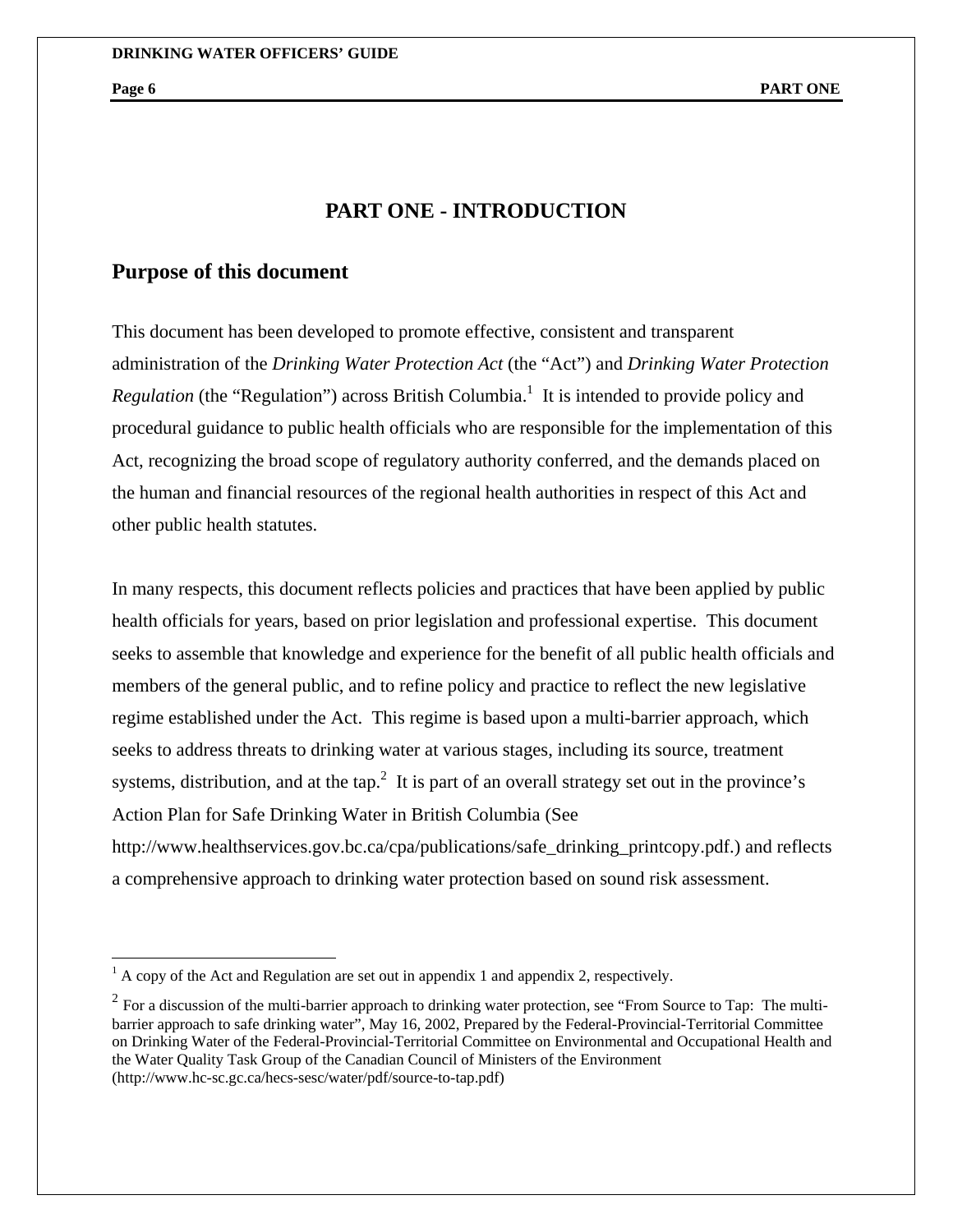# **1. Application to health authorities**

This Guide has been approved by the Deputy Minister of Health, on behalf of the Minister of Health, as a "guideline" under section 4 of the Act. Section 4 states:

- (1) The minister may establish
	- (a) guidelines that must be considered, and
	- (b) directives that must be followed
	- by drinking water officers and other officials in exercising powers and performing duties or functions under this Act and the *Health Act* in relation to drinking water.
- (2) The Provincial health officer must monitor compliance of drinking water officers with guidelines and directives established under this section.

Drinking water officials must consider this Guide in the exercise of their duties and discretion. They are however able to depart from the Guide in any case where sound reason exists to do so (as discussed further below).

The appendices referred to in this document contain a number of sample forms, letters and similar documents that are not "guidelines" approved by the minister. These are included for convenience and reference only. Drinking water officials may use such sample materials contained in the appendices if and as they see fit, or they may use other materials, provided those are developed having due regard to the portions of the Guide to which the appendices relate.

# **2. Relationship to the Act and Regulation**

It is important to note that, even though approved as a guideline under section 4 of the act, this Guide does not have the force of law. As such, if there is ever a conflict between this Guide and the Act, the Regulation or the principles of administrative fairness, this Guide is superceded by the latter authorities to the extent of any such conflict.

Further, this document is intended only as a policy guide to inform the exercise of statutory discretion. Decision-makers are expected to consider this document and to apply it as a general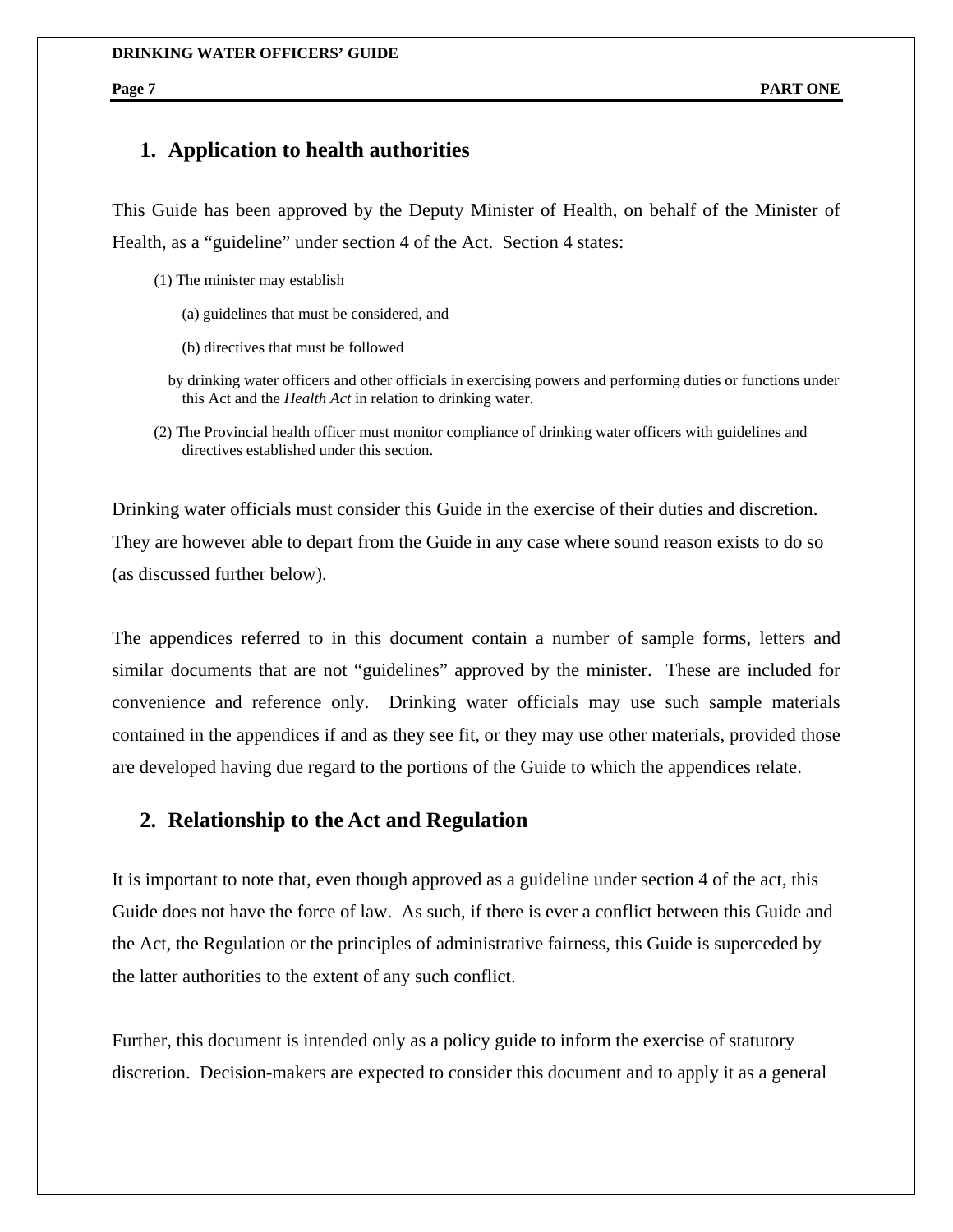rule, but if application of this Guide is not considered appropriate to particular facts or circumstances, the provisions of this Guide should not be applied. The only exception relates to "directives" which may be issued by the minister, as "directives" must be followed. At present, there are no directives.

# **3. Process for amendment**

Any questions or suggestions concerning this Guide, or proposed amendments, should be provided to:

Attention: Karen Rothe Health Protection, Ministry of Health 4<sup>th</sup> Floor, 1515 Blanshard Street Victoria, BC V8W 3C8

Proposed amendments will be considered by the Drinking Water Leadership Council (discussed below) on a regular basis, and this Guide may be amended from time to time, subject to approval by the minister.

The latest version of this document will be kept by the Secretariat of the Drinking Water Leadership Council and posted on the Ministry of Health web site.

# **4. Roles and responsibilities**

There are a number of persons or agencies involved with or interested in the administration of the Act. These entities, and their respective roles and responsibilities regarding drinking water protection, are set out below.

# *4.1Health Authorities*

The five regional health authorities established under the *Health Authorities Act* are responsible for implementation of most aspects of the *Drinking Water Protection Act*. In particular, the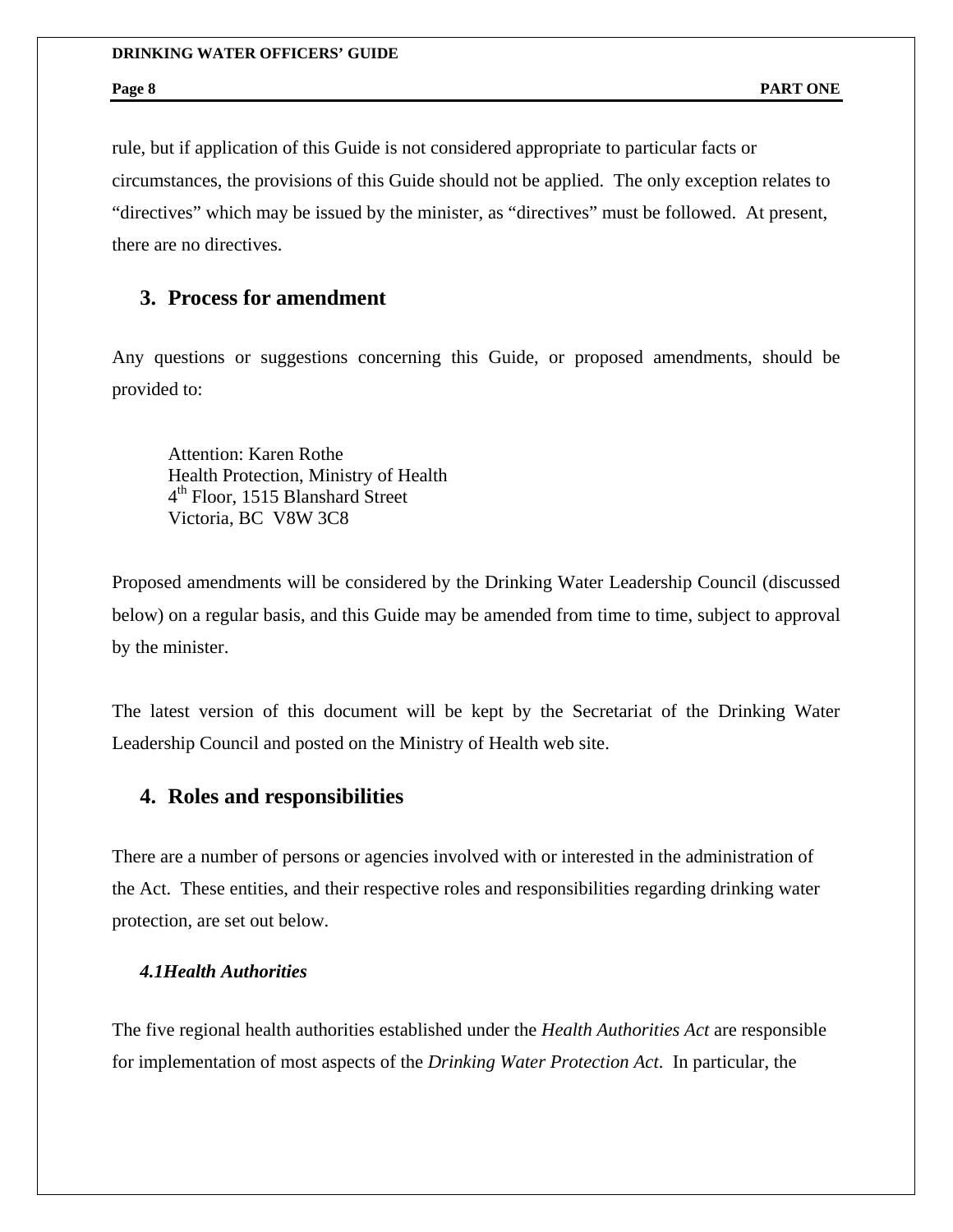$\overline{a}$ 

regional health authorities employ the drinking water officers who are the statutory officials that hold responsibility for most of the powers and functions under the Act.<sup>3</sup> The health authorities also employ other officials to whom the powers of drinking water officers may be delegated. This may include, for example, medical health officers, public health inspectors, environmental health officers and public health engineers.

### *4.2 Drinking water officers and delegates*

Most of the discretionary decision-making power in the Act is provided to drinking water officers. Drinking water officers are appointed under section 3 of the Act. There may be one or more drinking water officers in each health authority.

Drinking waters officers can, in writing, delegate any or all of their powers to other persons under section  $3(4)$ . <sup>4</sup> Unlike some other acts, there is no provision in the Act that allows for delegation "on terms and conditions".

It is expected that the powers of drinking water officers will be delegated to officials that may be employed as medical health officers, public health inspectors, environmental health officers, public health engineers and other officials. Delegation of specific powers may also be made to officials from other ministries and other individuals.

Before delegating powers under the Act, drinking water officers should be satisfied that the person to whom the delegation is provided has the appropriate skills, training and judgment to exercise the powers of drinking water officers in relation to the matters being delegated. They should also ensure that the person being delegated authority is provided with a copy of this Guide.

 $3$  A few powers and functions are held by the minister and the provincial health officer, as discussed later, but these do not relate to the day-to-day administration of the act. 4 The ability to delegate does not apply to the issuance of construction permits, although drinking water officers can

designate public health engineers to do this. This is discussed further below.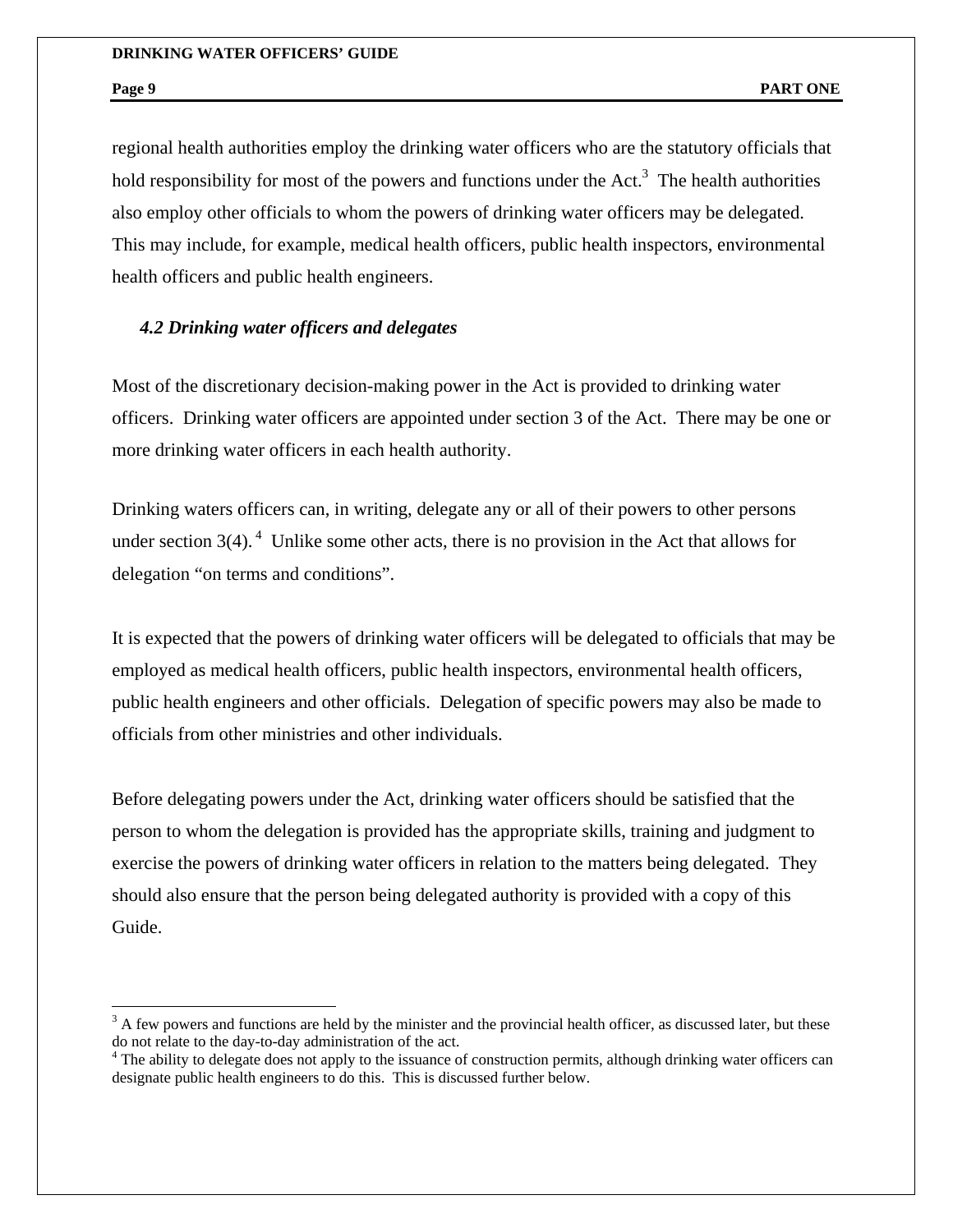A sample form of delegation is set out in appendix 3.

Any person who has been delegated authority of a drinking water officer should be able to provide proof of that delegation if requested to do so.

#### Relationship between appointed and delegated drinking water officer functions

A person who has been delegated the powers of a drinking water officer holds those powers in the very same way as the person who delegated those powers. I.e. the delegated official has the same powers as a drinking water officer in respect of the matters delegated and is as much a statutory official as the drinking water officer himself or herself.<sup>5</sup>

As such, in this Guide, references to the powers and functions of a drinking water officer should be taken to include any person who has been delegated the relevant powers of a drinking water officer, unless expressly noted otherwise.

Having said the above, only persons who have been named or appointed as a drinking water officer should use that title to describe themselves. Persons who have been delegated the powers of a drinking water officer should not use that title, but should note that they hold the relevant powers of a drinking water officer under the Act in any case where it is necessary to exercise those powers

### Relationship to other officials and managers within a health authority

Because the health authorities employ drinking water officers, they are responsible for their overall management, performance monitoring, and similar matters. Health authorities are also responsible for providing overall policy guidance to drinking water officers and their delegates. However, drinking water officers and their delegates cannot be directed by any officials within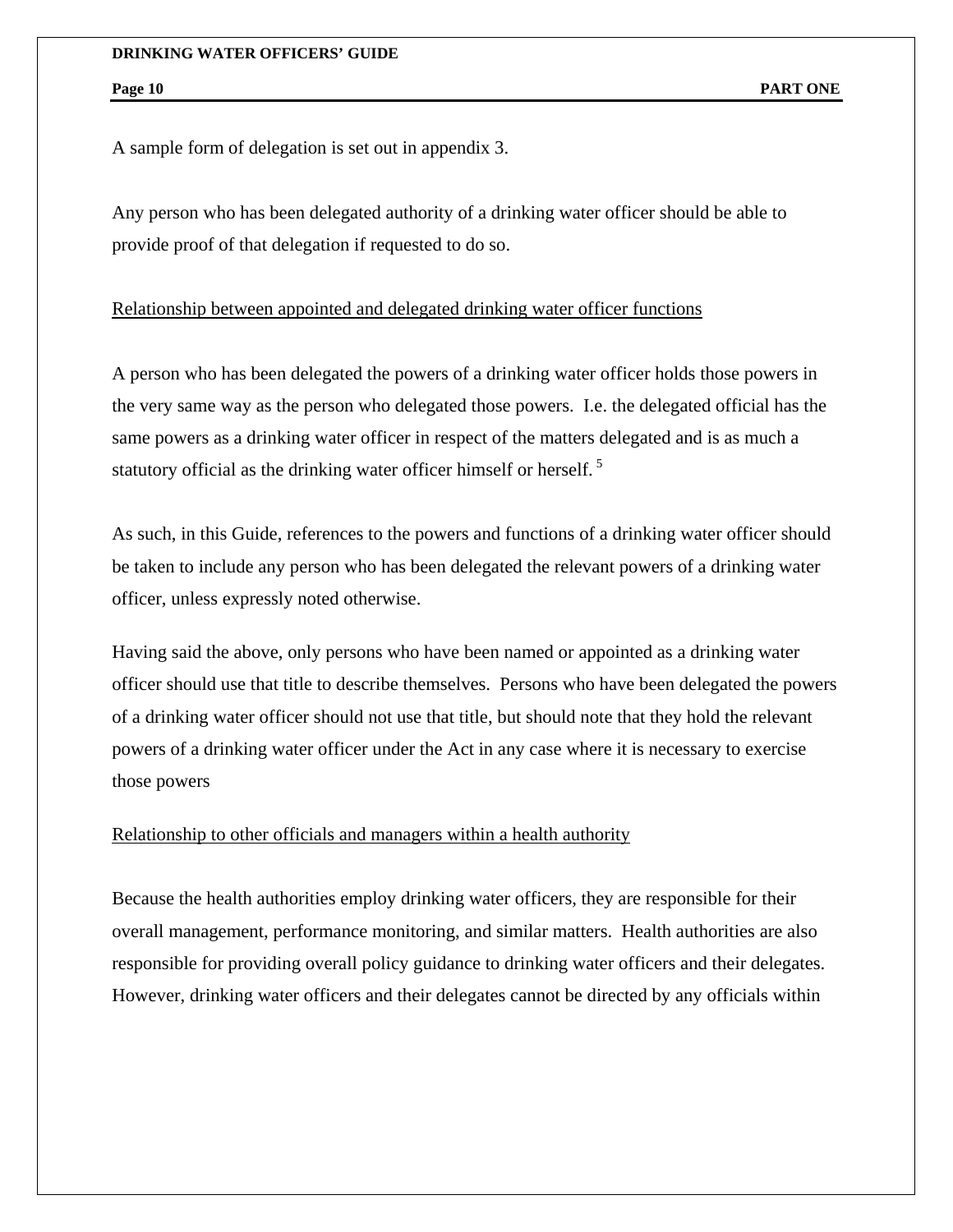$\overline{a}$ 

the health authority in the exercise of their statutory discretion in particular cases. Similarly, their decisions cannot be modified by other officials (except as provided for under section 39.1, discussed later). Drinking water officers are, however, encouraged to consult with medical health officers and other officials when appropriate, as discussed further throughout this Guide.

Where a drinking water officer has delegated authority to another person, the drinking water officer does not have the ability to direct the delegate in the exercise of discretion in that particular case. The delegated official may consult with the drinking water officer, but the decision as to how to proceed must be made by the delegated official (unless the drinking water officer himself or herself assumes full responsibility for the file).

In some cases, exercise of discretion by drinking water officers or delegates may have implications for the health authority (for example, a decision to take direct action to address a threat to drinking water and then seek cost recovery from the owner if possible). Drinking water officers and their delegates should discuss such matters with the appropriate senior manager of the health authority. In addition, there are a number of specific circumstances for which this Guide recommends such consultation. Because the organizational structure of health authorities differs across regions, references in this manual will be to consultation with a "senior manager". This role may be played by different persons in different authorities. Again, however, it must be noted that in all cases where consultation with a senior manager occurs, the final authority for the exercise of statutory authority rests with the drinking water officer or delegate.

# Relationship to officials from other agencies or authorities

At times, it may be appropriate for drinking water officer to consult with officials from other agencies, organizations and governments in the discharge of responsibilities of the drinking water officer under the *Drinking Water Protection Act*. The requirements and limitations

 $<sup>5</sup>$  One exception is that a person who has been delegated the powers of a drinking water officer does not have the</sup> ability to further delegate those powers to other persons. I.e. delegation can only be undertaken by a person who is actually appointed as a drinking water officer under section 3 of the Act.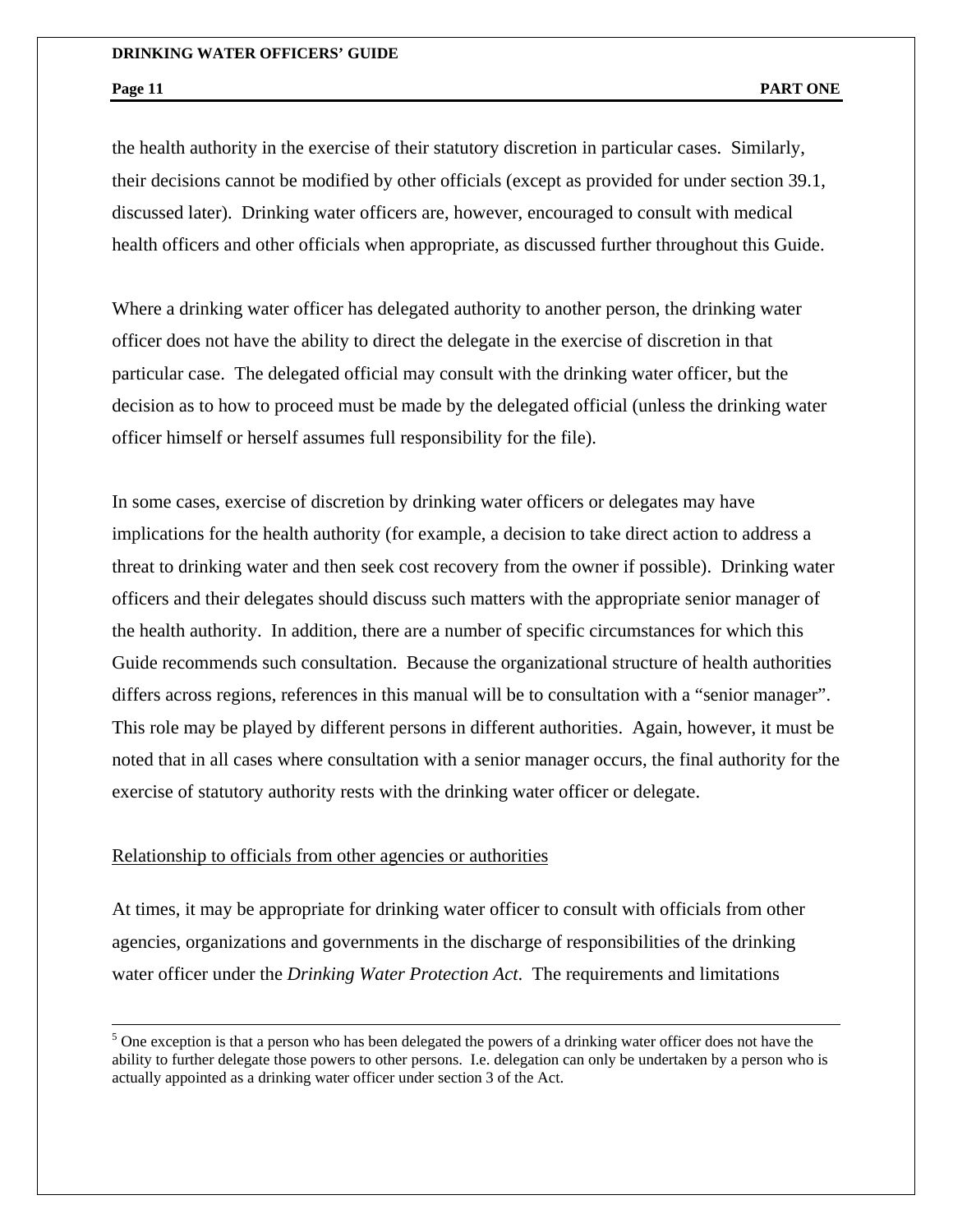respecting such consultations are discussed in various sections of this Guide as it relates to specific issues.

In addition, drinking water officers also may be consulted by other officials in the exercise of statutory decision-making under other acts, for example as "referrals", or "requests for comments". Where these practices occur, drinking water officers must clearly respect the distinction between comment or review functions and the exercise of statutory responsibilities under the *Drinking Water Protection Act*. They must ensure that any comments they provide to other agencies would not be seen as fettering or biasing their decision under the *Drinking Water Protection Act* in relation to matters that may come before the drinking water officer in due course.

# *4.3 Issuing officials*

Under the Act, construction permits and operating permits may be issued by "issuing officials". The Act and regulations specify who can be an issuing official for each type of permit, and this is discussed in more detail below. In sum, construction permits will generally be issued by public health engineers, and operating permits will be issued by drinking water officers or their delegates, and these two types of issuing officials will work together to coordinate their respective roles and responsibilities.

#### *4.4 Minister of Health*

The Minister of Health is responsible to the government and the Legislature for the overall administration of the Act and Regulation. This includes a general role in overseeing the implementation and administration of the Act by the regional health authorities, discussed above.

In addition, the minister also has a number of specific statutory powers and functions under the Act. These include: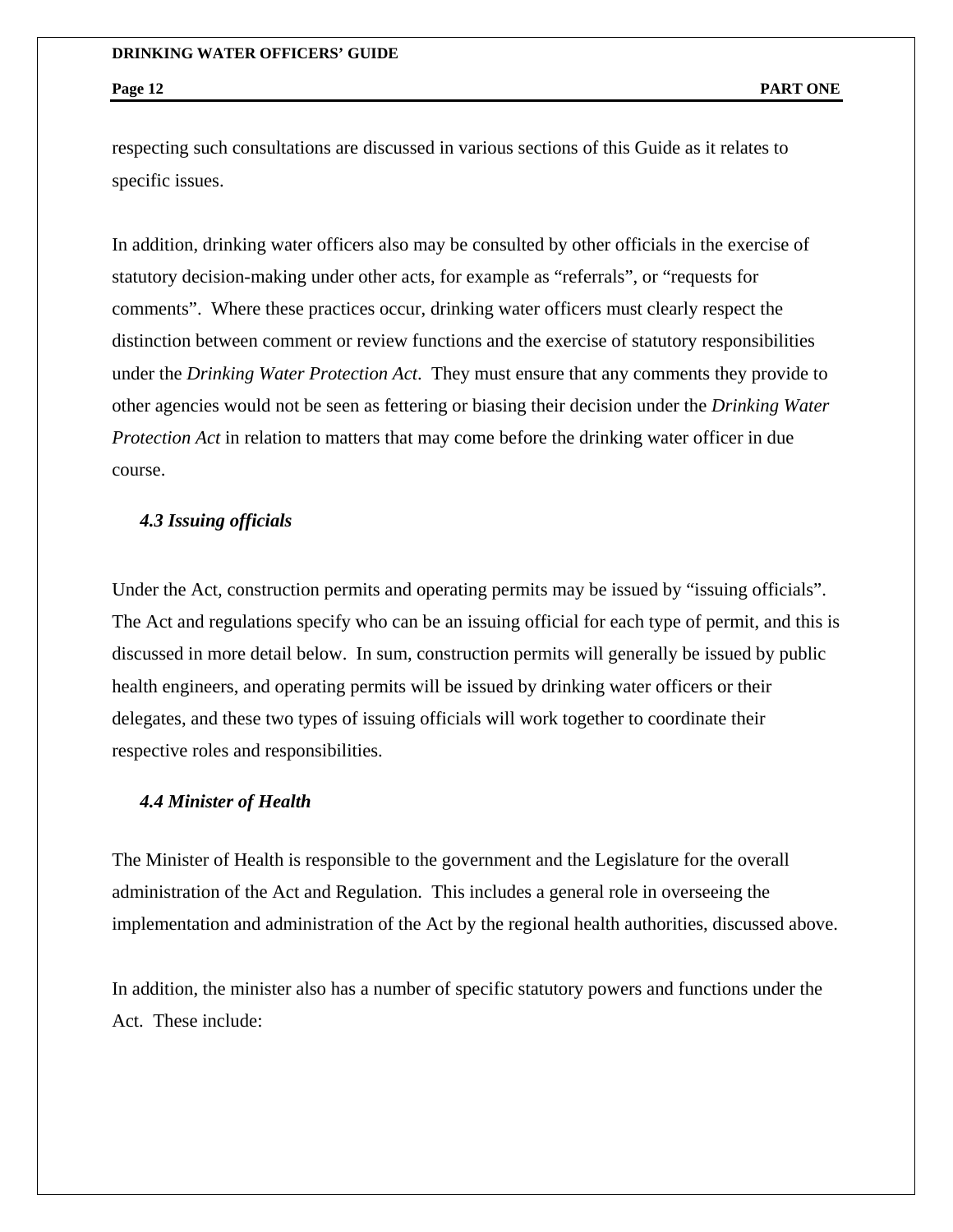- Power to appoint drinking water officers (section  $3(2)$ )
- Power to issue guidelines and directives (section 4)
- Requirement to advise Cabinet of problems that cannot be remedied to the satisfaction of the provincial health officer (section 4.2(2))
- Ability to establish advisory committees (section 5)
- Ability to prescribe areas where other statutory decision makers must consult drinking water officers (if Cabinet enables this by Regulation) (section 30)
- Ability to designate an area for development of a drinking water protection plan, establish a process for those plans, and perform various related functions (Part 5)

Ministry officials also provide informal coordination and support functions to the health authorities, but have no formal oversight or operational role as it relates to health authorities and drinking water officers.

More generally, the Ministry has entered into agreements that set out the objectives and expectations for the provision of health services by regional health authorities. The Ministry also provides funding to the health authorities for matters that include, but is not limited to, public health programs such as drinking water protection.

# *4.5 Provincial health officer*

### Advisory and reporting functions

Section of 3 the *Health Act* provides:

(1) The Provincial health officer is the senior medical health officer for British Columbia and must advise the minister, and senior members of the ministry, in an independent manner on health issues in British Columbia and on the need for legislation, policies and practices respecting those issues.

(2) The Provincial health officer must monitor the health of the people of British Columbia and provide to the people of British Columbia information and analyses on health issues.

(3) If the Provincial health officer considers that the interests of the people of British Columbia are best served by making a report to the public on health issues in British Columbia, or on the need for legislation or a change of policy or practice respecting health in British Columbia, the Provincial health officer must make that report in the manner the Provincial health officer considers most appropriate.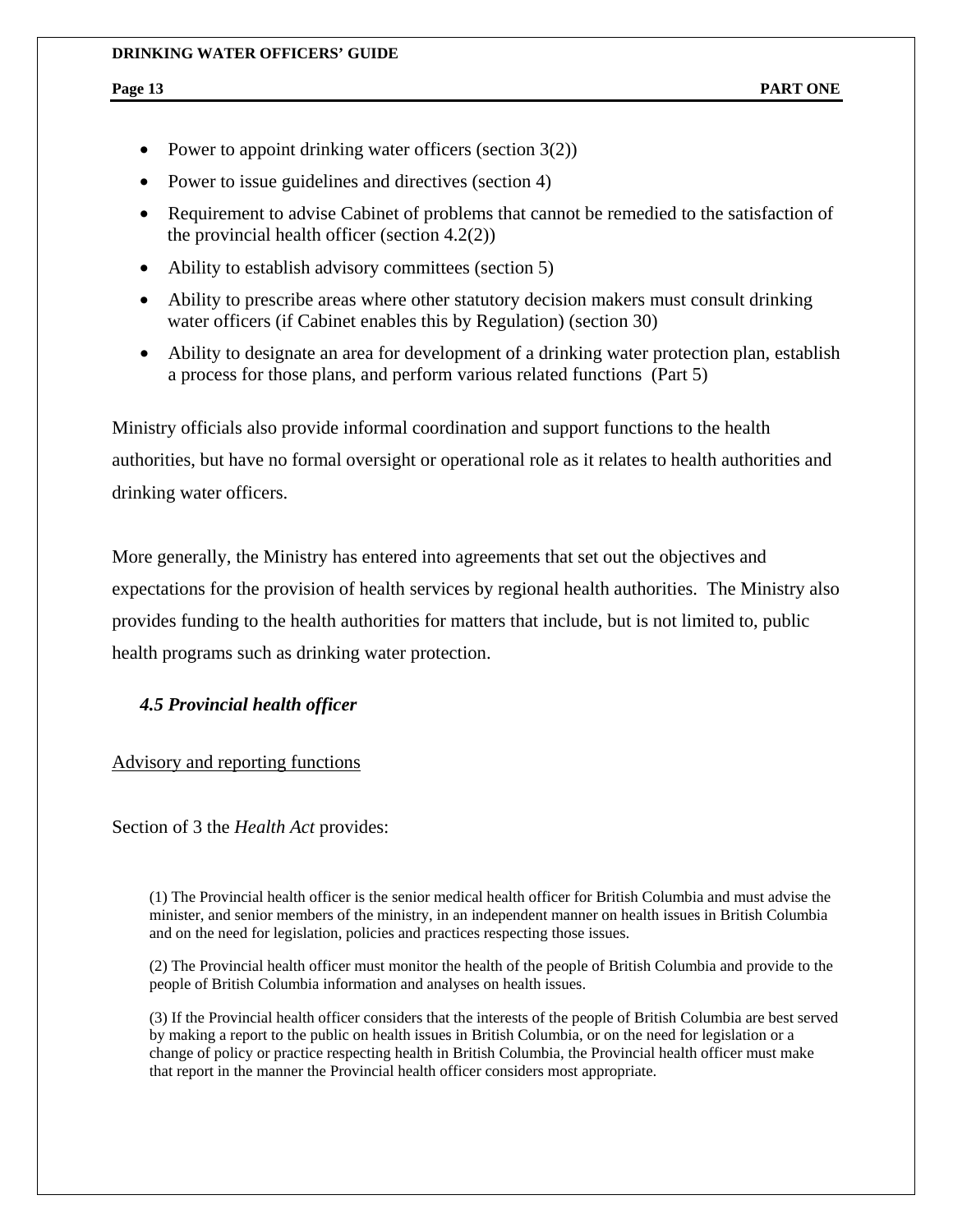(4) Each year the Provincial health officer must give the minister a report on the health of the people of British Columbia including, if appropriate, information about the health of the people as measured against population health targets, and the minister must lay the report before the Legislative Assembly as soon as practical

The provincial health officer's general advisory function under this section extends to matters falling under the *Drinking Water Protection Act*.

#### Supervisions and direction to medical health officers

The provincial health officer plays a formal role in the supervision of actions by medical health officers across the province. Specifically, section 4 of the *Health Act* states:

- (1) Despite other provisions of this act or the regulations, if the Provincial health officer considers that the health of the public is or may be in danger, the Provincial health officer may order a medical health officer to take the action the Provincial health officer considers appropriate.
- (2) The Provincial health officer must establish and monitor professional standards for medical health officers.
- (3) In those areas of British Columbia outside the jurisdiction of a local board, the Provincial health officer has the power and authority of a medical health officer appointed under this Act.
- (4) If section 30 applies and a medical health officer has not been appointed to act as a temporary replacement, the Provincial health officer may act in the place of a medical health officer while section 30 continues to apply or until a temporary replacement is appointed under section 30.

The provincial health officer does not have authority to direct the actions of drinking water officers under the *Drinking Water Protection Act* (except to the limited extent discussed below). However, because the provisions of the powers of the *Drinking Water Protection Act* apply in addition to those of other acts, the provincial health officer retains the ability to direct medical health officers to take actions under the *Health Act* if the provincial health officer considers that necessary. This is true even if the threat to public health relates to drinking water.

### Specific functions under the Act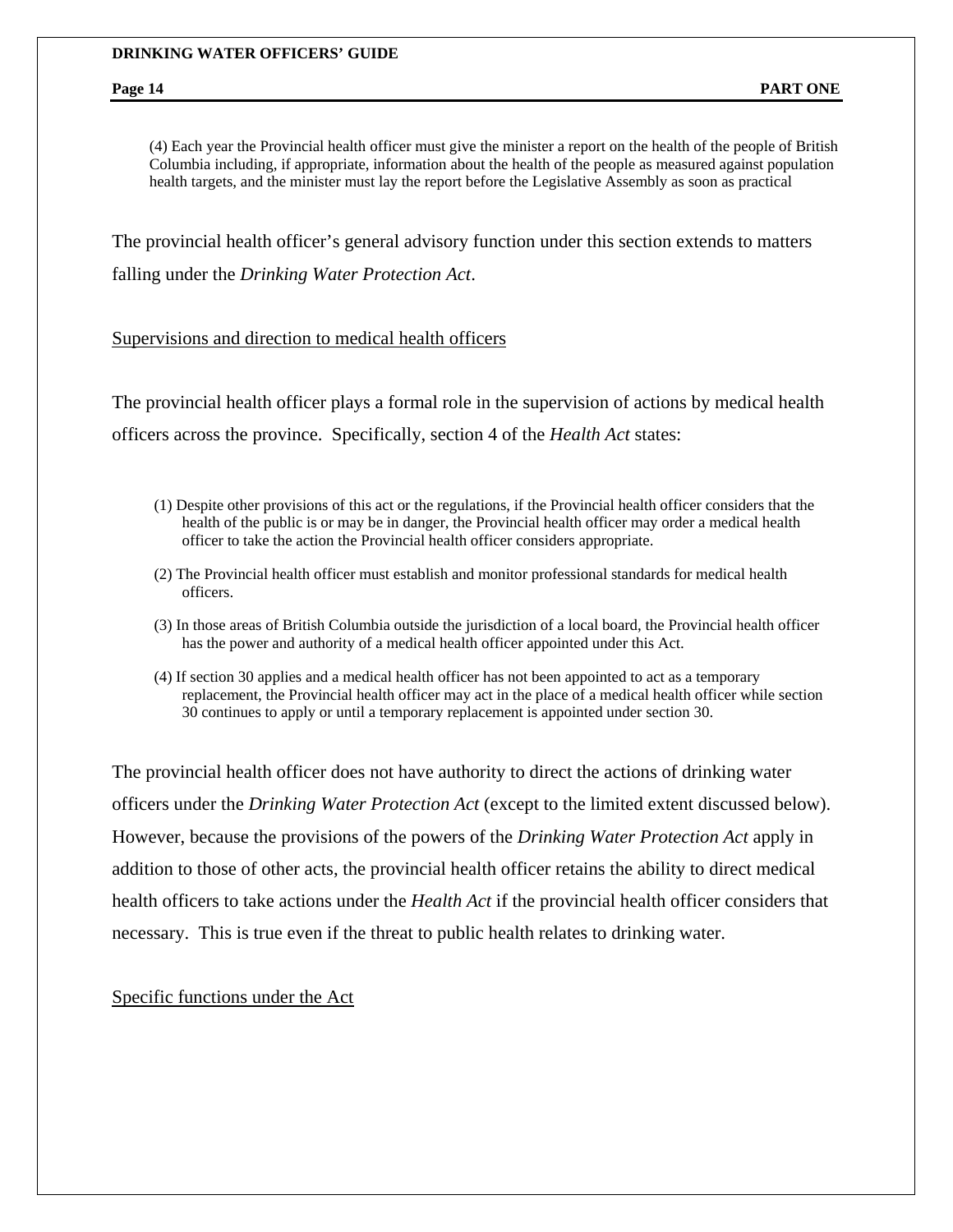In addition to the general roles discussed above in respect of the *Health Act*, the provincial health officer also has several specific powers and functions under the *Drinking Water Protection Act*. These include:

- Advises minister on qualifications of drinking water officers  $(3(3))$
- Must monitor drinking water officer compliance with ministerial guidelines and directives. (section 4(2))
- Prepares annual report respecting activities under the Act (section 4.1)
- Must advise minister of government action or inaction that significantly impedes protection of public health regarding drinking water (section 4.2)
- If a problem under section 4.2 cannot be resolved to the satisfaction of the provincial health officer then the minister must take it to Cabinet.
- Role in initiating drinking water protection plans (section 31)
- Advises minister in the establishment of advisory committees (section 5)

The office of the provincial health officer also employs a person in a position of "Provincial Drinking Water Officer". This position does not hold any statutory functions under the Act, but is intended to facilitate consultation, cooperation and leadership among the interested parties, particularly as it relates to the role of the provincial health officer, and to support the provincial health officer in fulfilling his mandate under the Act.

## *4.6 Drinking Water Leadership Council*

Recognizing that the health authorities, the ministry, and the provincial health officer all play important roles in the administration of the *Drinking Water Protection Act*, a Drinking Water Leadership Council has been established to coordinate discussions and foster cooperation among these agencies.

The Drinking Water Leadership Council also includes representation by the Ministry of Environment, which has authority for various regulatory regimes affecting drinking water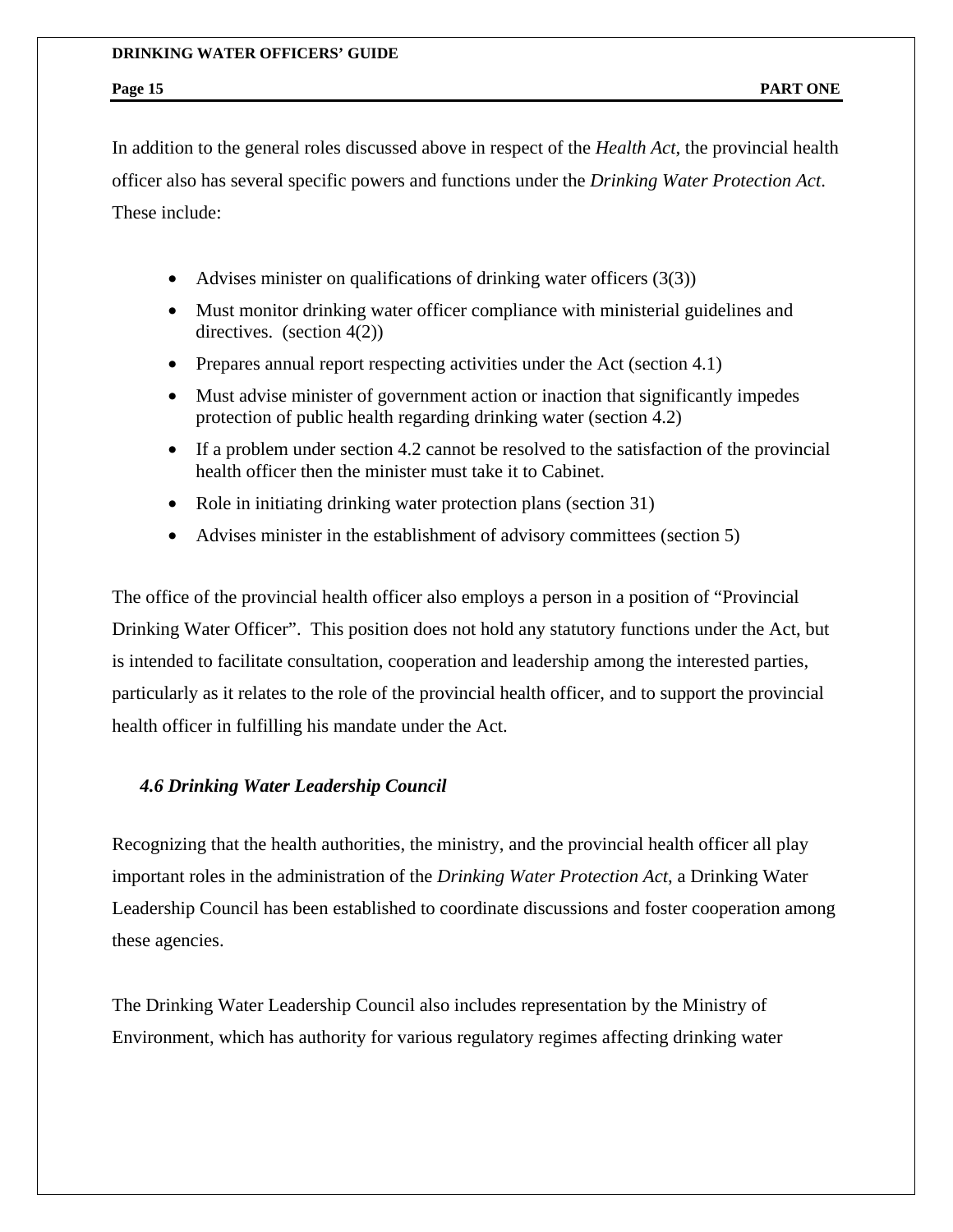including waste management, pollution prevention, and pesticide control, ground water protection and well drilling standards.<sup>6</sup>

As noted earlier, the Drinking Water Leadership Council is the body that has prepared this Guide.

#### *4.7 Advisory Committees*

Under section 5 of the Act, the minister can establish technical advisory committees to consider matters referred to it by the minister. To date, no such committee has been formally established. The ministry does, however, draw upon the technical knowledge and expertise of various officials and organizations through informal committee consultations.

### *4.8 Laboratories*

1

Water suppliers are required to have their bacteriological water monitoring analyses undertaken by laboratories approved by the provincial health officer. These can be found at http://www.healthservices.gov.bc.ca/protect/approvedlabs.pdf.

Testing for other parameters (chemical and physical) can be undertaken at any appropriate laboratory. Although there is no legal requirement in the Act or Regulation for any approval or certification of laboratories in respect of these parameters, some labs are voluntarily certified by the Canadian Association for Environmental Analytical Laboratories in respect of specific testing. See www.caeal.ca

#### *4.9 Environmental Operator's Certification Program*

Certain types of water suppliers must meet the qualification requirements set out in section 12 of the Regulation, which refers to classification and certification by the Environmental Operator's Certification Program (EOCP).

<sup>&</sup>lt;sup>6</sup> Water licensing under the *Water Act* is administered by the Ministry of Environment.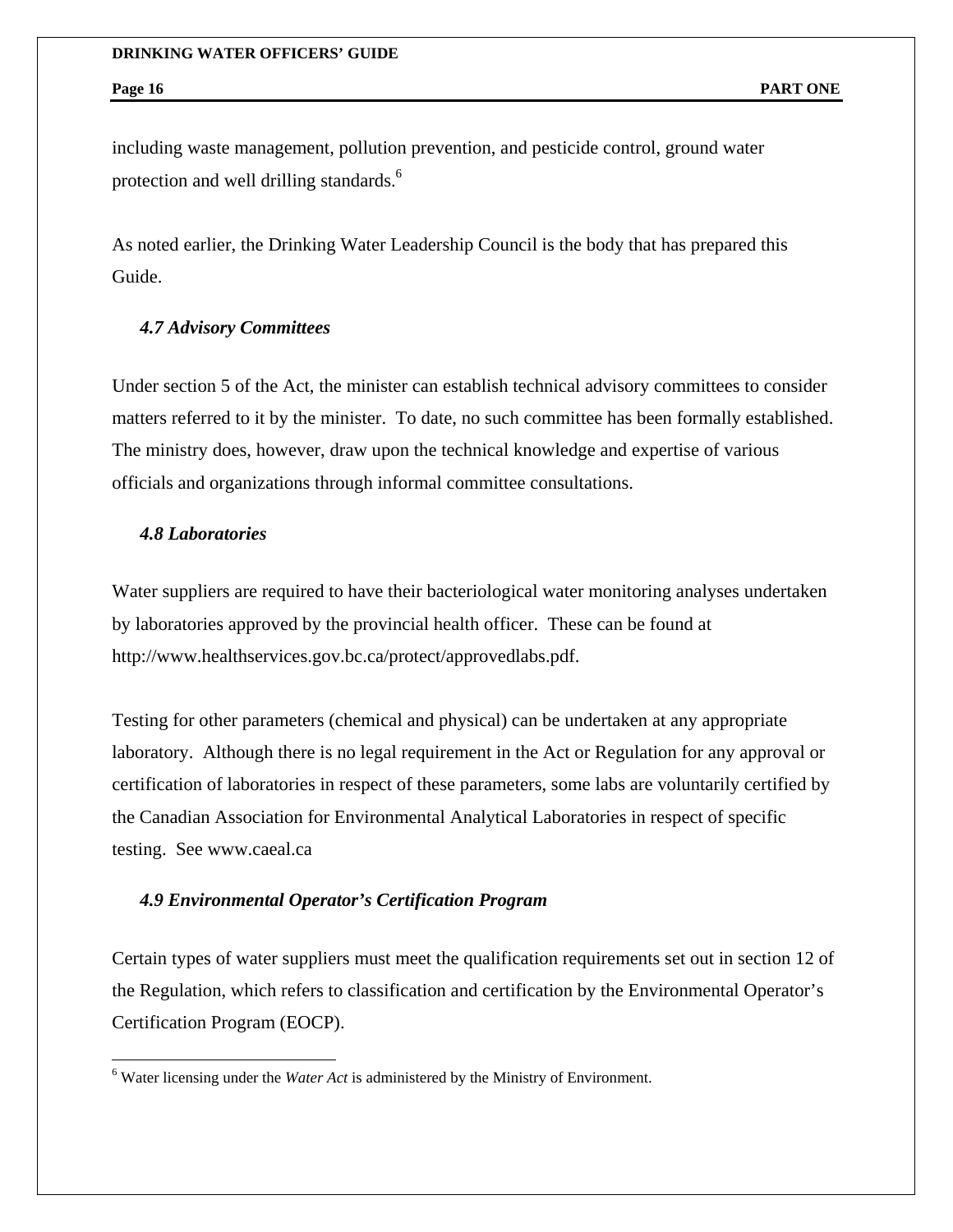The EOCP is a society, established under the *Society Act*. It does not have any regulatory powers and cannot impose legally binding requirements on any party. However, certification by the EOCP is required to meet the requirements of section 12 of the Regulation (as applicable).

The EOCP provides accreditation of training programs to assist in obtaining certification under the EOCP. Those programs may be delivered by other organizations such as the BCWWA (discussed below), colleges and on-line agencies.

For more information on the EOCP, see its web site at http://www.eocp.org/.

#### *4.10 British Columbia Water and Waste Association (BCWWA)*

The BCWWA describes itself as "a non-profit association dedicated to the safeguarding of public health and the environment through the sharing of skills, knowledge and experience in the water and wastewater industries". It provides a variety of services, including the development and sharing of best practices documents and training.

Neither the BCWWA nor its best practices documents have any regulatory authority. Drinking water officers and other officials acting under the Act may however refer to such documents as technical resources. They may also require compliance with them as terms and conditions of permits, as they consider appropriate.

For more information on the BCWWA, see its web site at http://www.bcwwa.org/.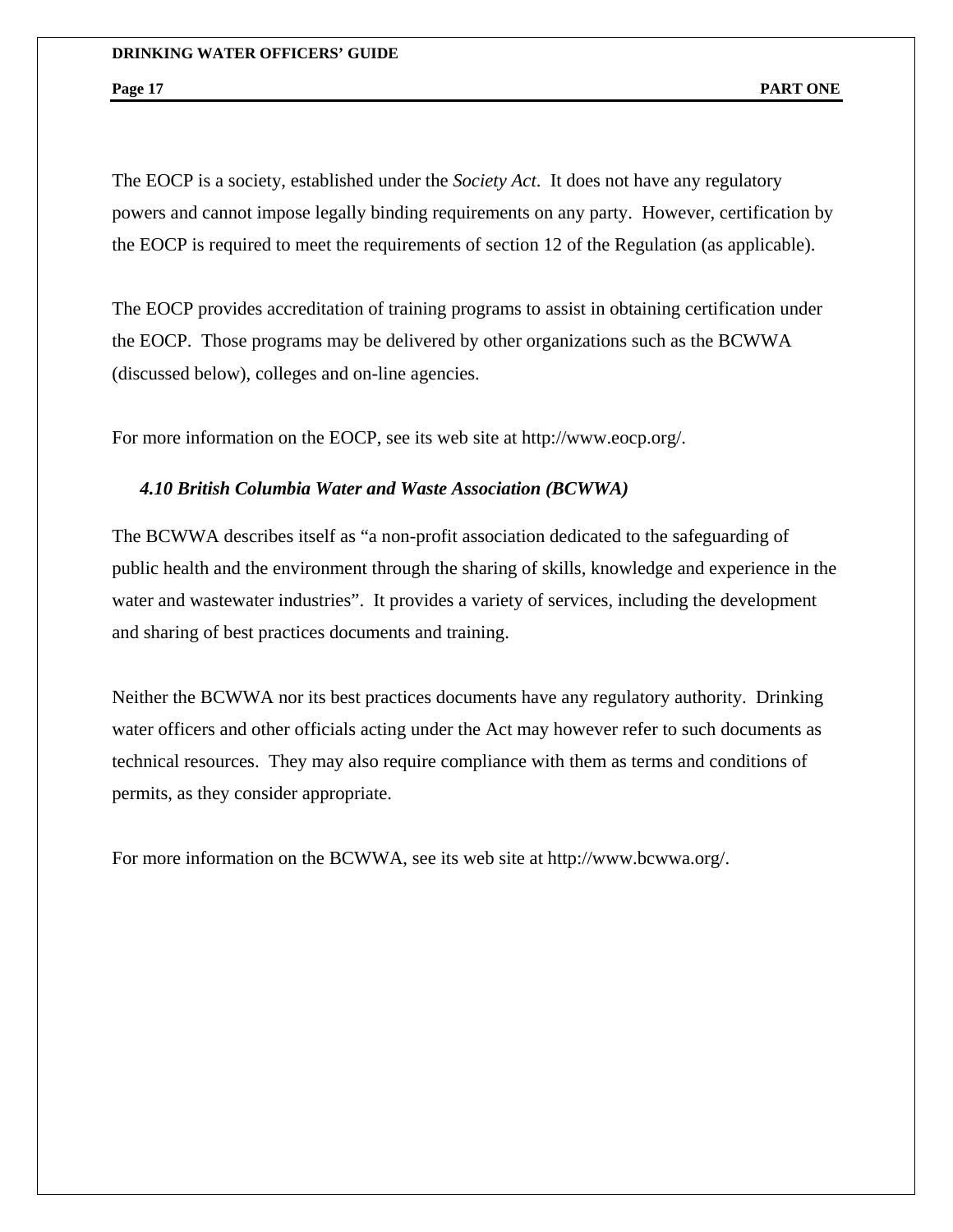# **PART TWO – SCOPE OF THE ACT**

# **1. Who and what is covered?**

One of the fundamental questions to arise in administration of the Act is, "Which persons or types of systems are covered by the Act and Regulation"? There is no single and simple answer to this, as there may be a number of persons responsible under the Act in relation to a water supply system, and there are various provisions that may impose different obligations on parties, even if they are not water suppliers.<sup>7</sup> It is therefore always necessary to carefully review potentially relevant sections of the Act, and all related definitions, before deciding whether the Act imposes obligations on a person or in respect of a particular system.

Having said this, it may also be noted that most of the provisions of the Act deal with "water suppliers" and "water supply systems". To understand what these terms mean, it is necessary to consider a number of related definitions. These are set out below. Where a term that is used in a definition is itself defined by the Act or Regulation, this is noted by way of underlining, and the definition of the term is, in turn, discussed further below.

#### **WATER SUPPLIER**

Means an <u>owner</u> of a water supply system (See Act .s 1)

↓

### **OWNER**

Includes:

 $\overline{a}$ 

(a) a person who is

<sup>&</sup>lt;sup>7</sup> For example, under section 23 of the Act, all persons are prohibited from contaminating drinking water or tampering with water supply systems, and under section 25 hazard abatement orders can be made against persons other than water suppliers in appropriate cases.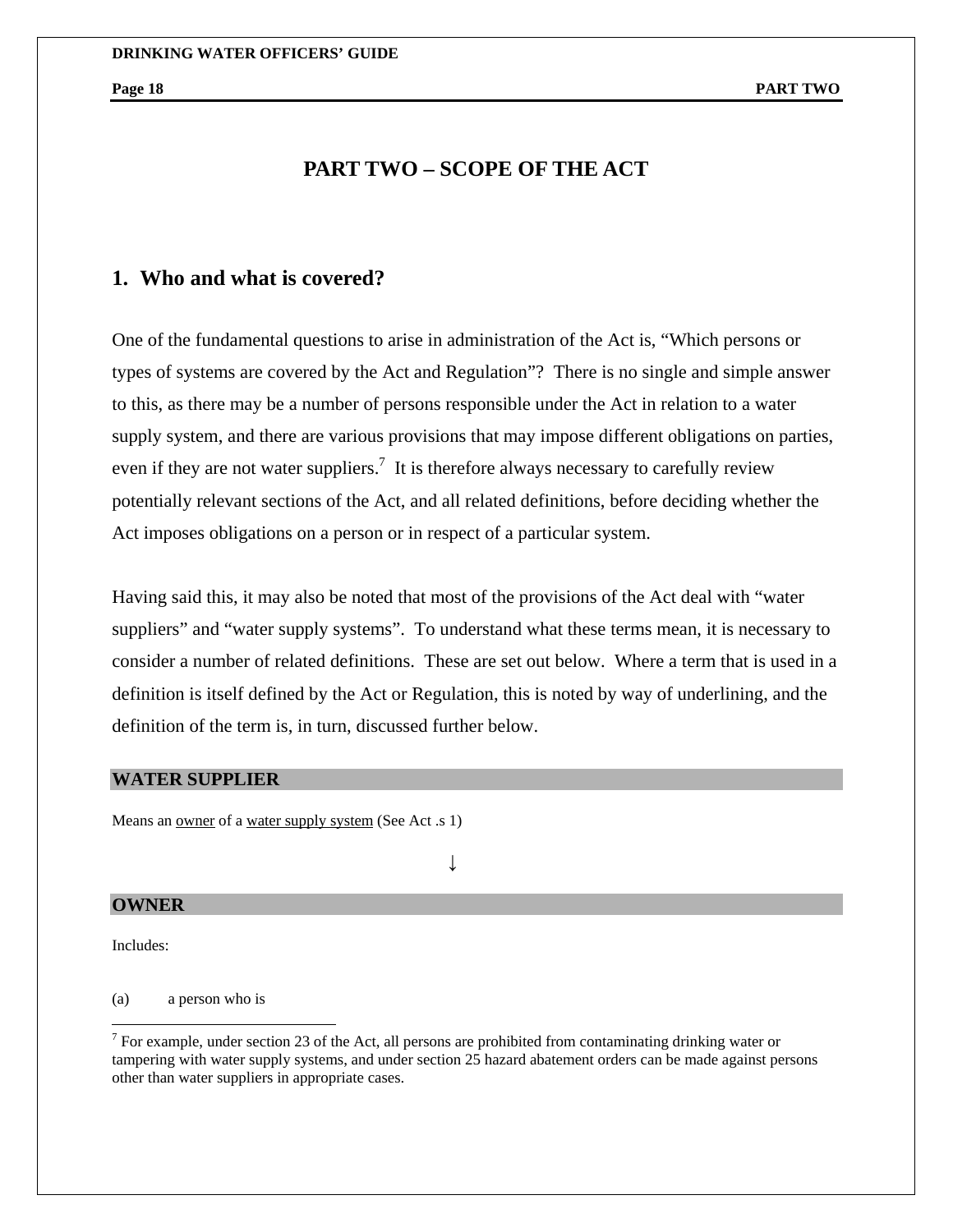(i) responsible for the ongoing operation of the water supply system or (ii) in charge of managing that operation and

#### (b) if

(i) parts of the water supply system are owned by different persons, or (ii) all or parts of the system is jointly owned by different persons, all of those persons…

(See Act, section 1. Note that the term owner is defined to "include" these persons but is not necessarily limited to them. Part Four, section 3.13.1 of this Guide provides additional information and guidance for cases where it is not readily apparent who the owner of a system is.)

↓

### **WATER SUPPLY SYSTEM**

Means:

 $\overline{a}$ 

A domestic water system, other than:

systems that serve only a single-family residence<sup>8</sup>

 $8$  The term "single-family residence" is not defined in the Act. As such, it should be given its plain meaning and taken to mean any residence where not more than a single family resides. For example, two family residences, bed and breakfasts, seasonal accommodation for labourers, residences with guest houses and outbuildings would likely fall outside the term "single-family residence". In general, community care facilities would also fall outside the term "single-family residence". However, this is subject to section 20 of the *Community Care and Assisted Living Act*, which states:

If a licence is issued for a community care facility that

(a) is being, or is to be, used

- (I) as a day care for no more than 8 persons, or
- (ii) as a residence for no more than 10 persons, not more than 6 of whom are persons in care, who, in the event of a fire, can safely exit unaided or be removed from the facility by its staff, and
- (b) complies with all enactments of British Columbia and of the municipality where the community care facility is located, relating to fire and health respecting a single family dwelling house

then a provision in an enactment of British Columbia, other than this Act, or of a municipality, does not apply to the community care facility if that provision would

- (c) limit the number of persons in care that may be accepted or accommodated at that facility or limit the types of care that may be provided to the persons in care at that facility, or
- (d) apply to the community care facility only because
	- (i) it is not being used as a single family dwelling house, or
	- (ii) it operates as a community care facility, a charitable enterprise or a commercial venture.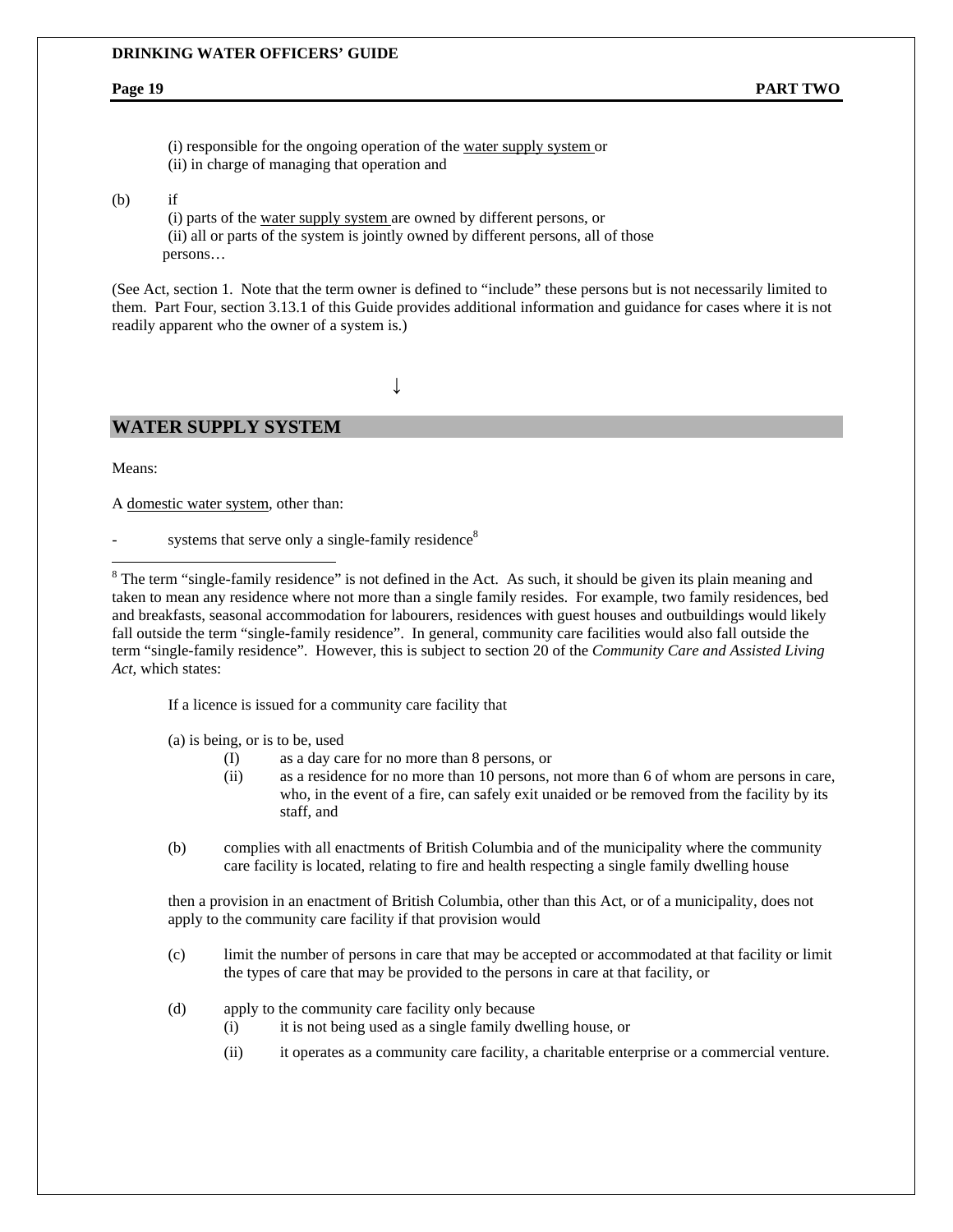equipment, works and facilities constructed, operated or maintained :

- under a license, as defined in the Water Act, for conservation, power or storage purposes,
- under a permit issued under the Water  $Act^9$
- $\bullet$  for bottled water production or distribution<sup>10</sup>
- for drinking water dispensing machines<sup>11</sup>
- a reservoir relating to a license or permit referred to above
- a building system $12$

(See Act, section 1 and Regulation, section 3)

# ↓

#### **DOMESTIC WATER SYSTEM**

Means:

A system by which water is provided or offered<sup>13</sup> for domestic purposes, including:

(a) works used to obtain intake water,

(b) equipment, works and facilities used for treatment, diversion, storage, pumping, transmission and distribution,

(c) any other equipment, works or facilities prescribed by the Regulation has been included<sup>14</sup>

(d) a tank truck, vehicle water tank or other prescribed means of transporting drinking water, whether or not there are any related works or facilities, and

(e) the intake water and the water in the system

but excluding

 $\overline{a}$ 

(a) equipment, works and facilities constructed, operated or maintained

(It should be noted that, even if a system is deemed to serve a "single-family residence" by virtue of section 20 of the *Community Care and Assisted Living Act* (and thus not a "water supply system" under the *Drinking Water Protection* Act) it would still be subject to any other applicable public health laws, including potentially, in appropriate circumstances, section 37 of the *Sanitary Regulations* under the *Health Act.* <sup>9</sup>

<sup>9</sup> Permits are issued under the *Water Act* to construct, maintain or operate works on Crown land. It is important to note that this exemption from the definition of "water supply system" applies only to such equipment, works and facilities. This is different than systems that are licensed under the *Water Act* to obtain water from a particular source. Systems that draw water from a source licensed under the *Water Act* are not exempt from the definition of "water supply system".<br><sup>10</sup> These systems may still be subject to the *Food Safety Act*, as well as applicable federal laws.

<sup>11</sup> These systems may still be subject to the *Food Safety Act*, as well as applicable federal laws.<br><sup>12</sup> This term is defined in section 1 of the Regulation to mean "a system, within a building, to which the British Columbia Plumbing Code applies, that receives water from a water supply system operating under a valid operating permit under the Act".

<sup>13</sup> In deciding whether water is "provided or offered" it is necessary to consider all the circumstances of a particular case. A person who in fact makes water available for domestic use, but purports to not be doing so may still fall within this definition. Each case will have to be considered on its own facts, having regard to the plain meaning of these terms and the underlying intent of the act. If questions arise in this regard, it may be appropriate to seek legal advice.

<sup>14</sup> None at present.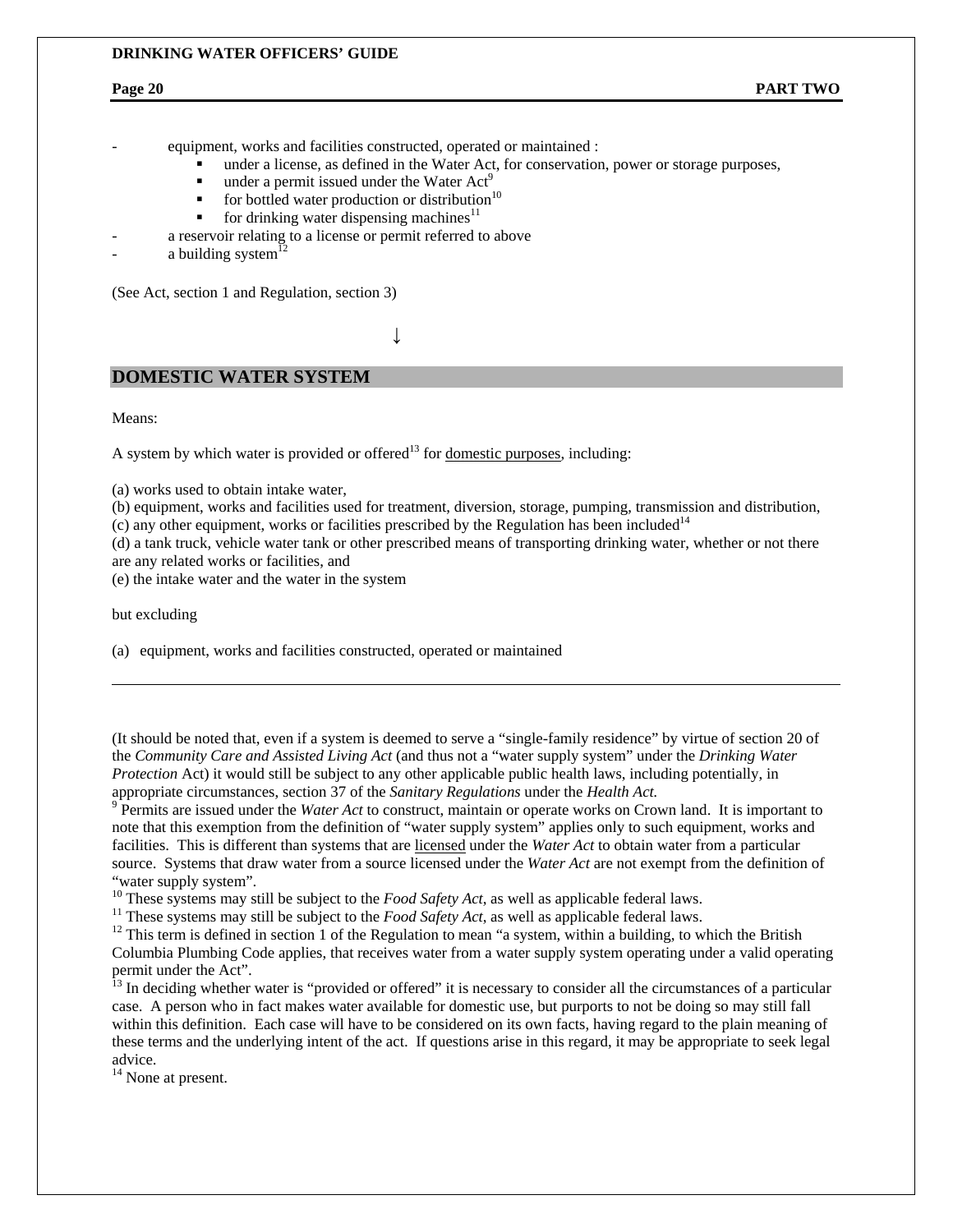$\overline{a}$ 

(i) under a license, as defined in the *Water Act*, for conservation, power or storage purposes,

↓

- (ii) under a permit issued under the *Water Act*,
- (iii) for bottled water production or distribution, or
- (iv) for drinking water dispensing machines;
- (b) a reservoir relating to a license or permit referred to in paragraph (a);
- (c) a building system<sup>15</sup>

#### **DOMESTIC PURPOSES**

Means the use of water for

(a) human consumption, food preparation or sanitation,

- (b) household purposes not covered by paragraph (a), or
- (c) other prescribed purposes $^{16}$

Given these interrelated and very specific definitions, it is important to carefully consider each of these provisions in assessing whether or not a person or system is subject to the provisions of the Act.

A person will not be considered to fall within or outside the Act simply by virtue of their status under other legislation (e.g. holders of water licences under the *Water Act*, or water utilities under the *Water Utility Act*). However, these may be relevant factors in assessing whether they are owners of a water supply system.

There is no specific limitation on the type of entities that can be water suppliers. They might include individuals, partnerships, corporations, societies, improvement districts, utilities, water users communities, local government or any other entity that falls within the above noted definitions.

<sup>&</sup>lt;sup>15</sup> The term "building system" is defined in section 1 of the Regulation to mean "a system, within a building, to which the British Columbia Plumbing Code applies, that receives water from a water supply system operating under a valid operating permit under the act."

<sup>&</sup>lt;sup>16</sup> Systems that supply water solely for use of toilets would generally fall within the definition of a "domestic water system" and be subject to whatever requirements applied under the Act to the system. This would not however include a requirement to provide potable water so long as the system is not connected to a water supply system that provides water for human consumption of food preparation purposes (see Regulation section 3.1(a)).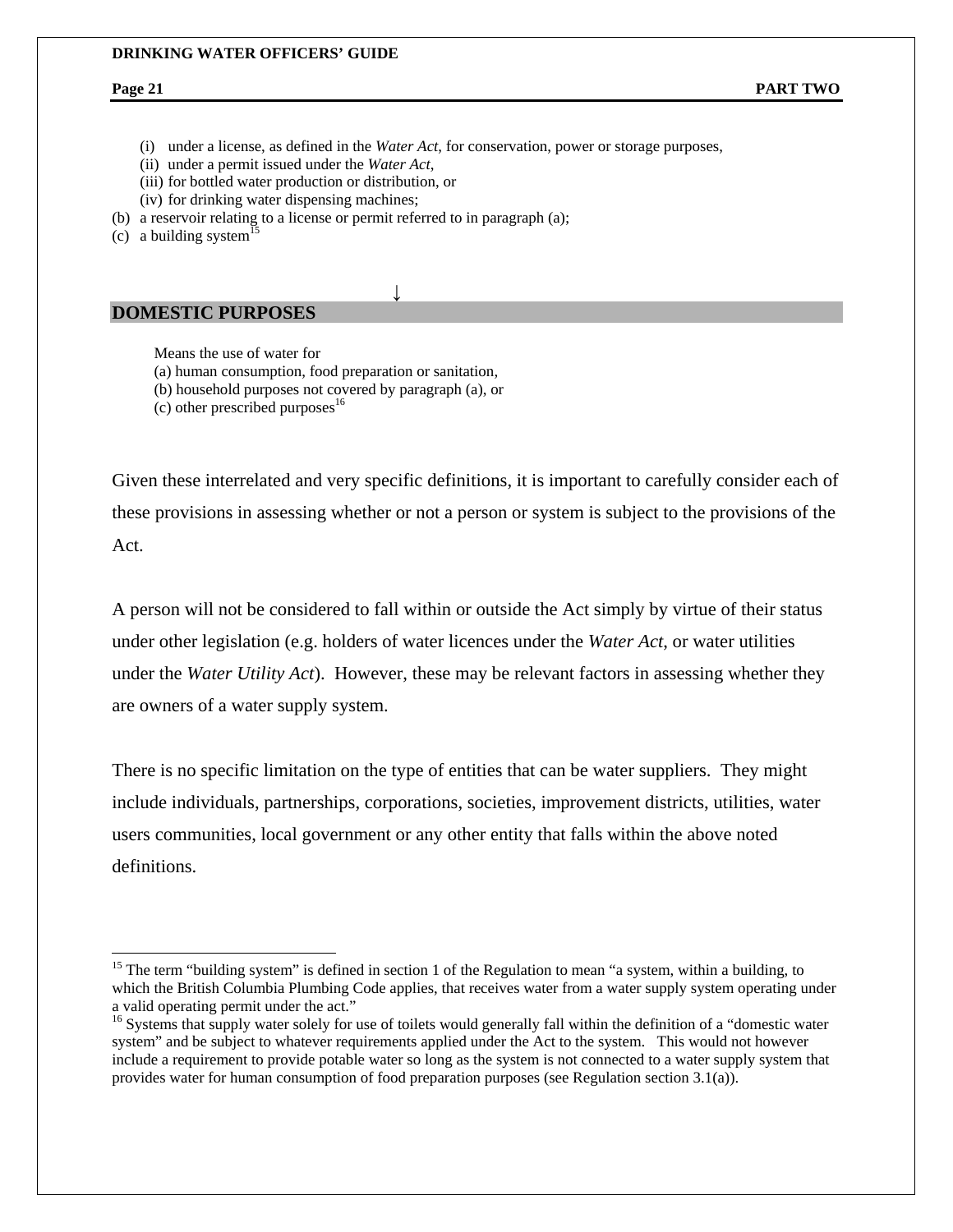$\overline{a}$ 

It will be apparent that the determination of whether a person is an "owner" may be a complex question that varies on the circumstances of individual cases, and that it may have important consequences. For this reason, legal counsel should be consulted in cases where staff are unclear who should be considered "owners" of a water supply system.

### Application of the Act to other persons

Although most of the provisions of the Act relate primarily to water suppliers, the Act's scope is broader. For example, many of the remedial actions discussed in Part Four, section 3 below, such as the power to issue hazard abatement and prevention orders, are not limited to orders made to water suppliers. Similarly, section 23 of the Act contains broad prohibitions against contaminating drinking water or tampering with a water system, and these provisions are not limited to water suppliers.<sup>17</sup> Drinking water officers must ensure that they are aware of and fully consider all of the options available under the Act to address drinking water problems.

# **2. What is a water supplier required to do?**

The following comments provide a basic summary of the obligations imposed on water suppliers by the Act and Regulation. References are made to the relevant sections of the Act and Regulation, and these sections should be consulted to determine the specific nature and extent of obligations imposed.

It should be noted that, in some cases, the relevant sections of the Act impose requirements only on "prescribed" water supply systems, meaning those specified as such in the Regulation. The Regulation provides (in section 4) that all water supply systems are prescribed as being covered

 $17$  It should be noted that, according to subsection 3, these prohibitions do not apply to activities that are authorized or required by or under any enactment or the person is otherwise acting with lawful authority. This means that a case a person could not be charged for the offense of contaminating water in such circumstances. However, all other aspects of the *Drinking Water Protection Act* continue to apply to problems even if they arise from activities authorized under another act. This includes the power to issue hazard prevention and abatement orders under section 25.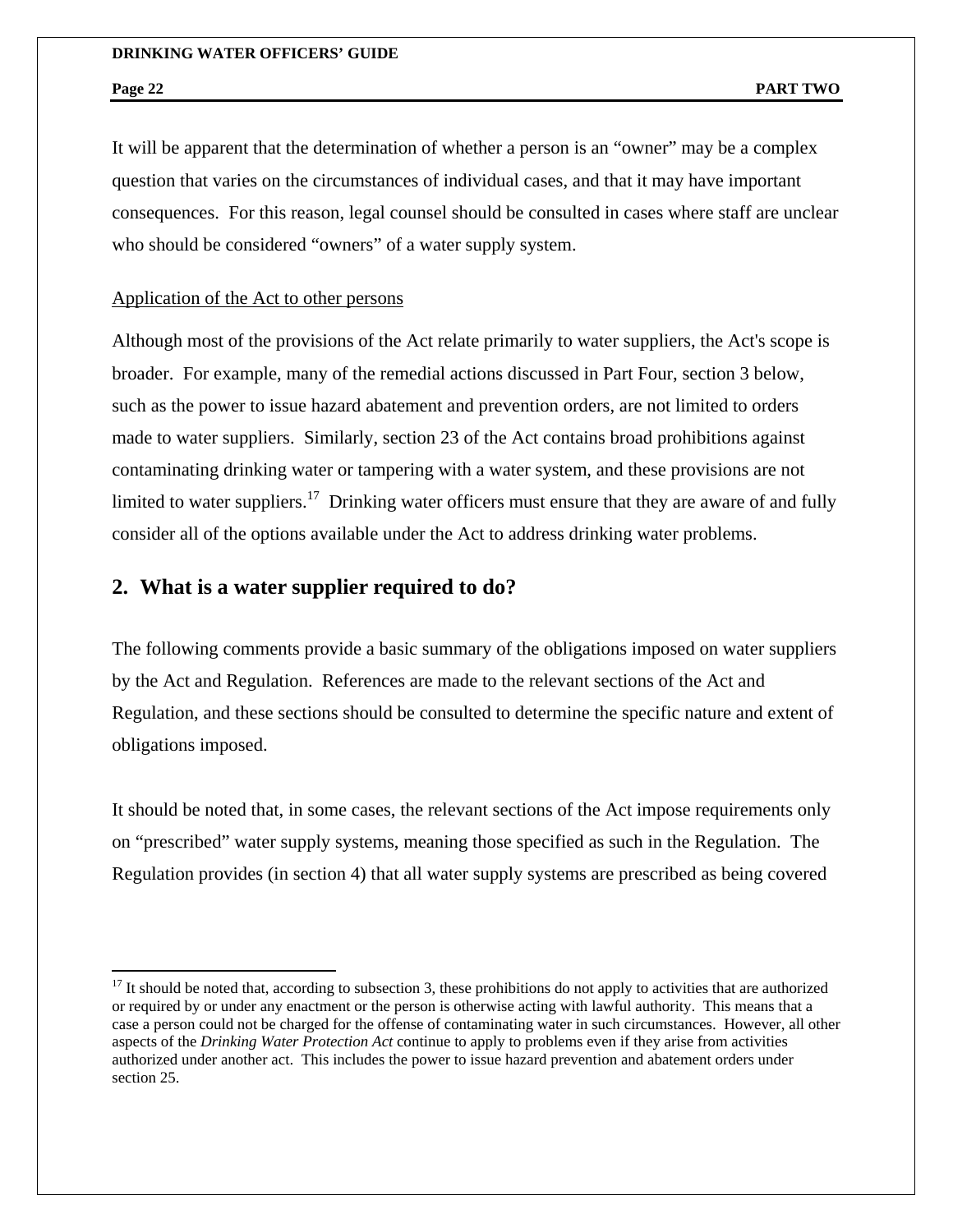by the requirements of sections 8, 10 11 and 22(1)(b) of the Act, and all systems except "small systems<sup>"18</sup> are prescribed for the purposes of section 9 of the act.

 $\overline{a}$ 

Potable water Generally speaking, all water suppliers must supply water which is potable and meets any requirements set out in the operating permit or regulations. "Potable" is defined in section 1 to mean "(a) meets the standards prescribed by regulations, and (b) safe to drink and fit for domestic purposes without further treatment".

> The Regulation also requires all surface water to be "disinfected"19. Unlike the former *Safe Drinking Water Regulation* under the *Health Act*, there is no discretion to exempt people from this requirement. (See Act, section 1 and 6, Regulation, section 5)

Exception: "small systems" are not required to meet the potability requirements if the system does not provide water for human consumption or food preparation<sup>20</sup> and is not connected to a system that does, or if each recipient of water from the system has a Point-of-Entry or Point-of-Use treatment system $^{21}$  that makes the water potable. (See Act section 1 and 6 and Regulation section 1 and 3.1)

For reference sources concerning the term "disinfect", see the US Environmental Protection Agency EPA website at http://epa.gov<br><sup>20</sup> The term "human consumption" is not defined in the Act. It must be given its plain meaning and applied to the

facts of each case. In general, this would likely mean water that is used for purposes of ingestion (drinking, ice, cooking etc.) and would not include water used solely for washing and bathing (although there may be some cases where this is less clear, such as washing facilities to be used by toddlers). Similarly, the term "food preparation" is not defined in the Act. It must also be given its plain meaning and applied to the facts of each case. In general, water used for washing food before consumption, or for adding to food for the purposes of consumption, would be considered water used for "food preparation". If drinking water officials have any question concerning the application of these terms to the facts of a particular case, they should consult legal counsel.

 $21$  Neither the Act nor the Regulation define what is a "Point-of-Entry " or "Point-of-Use" treatment system. For the purposes of this guide, a Point-of-Entry (POE) treatment device is taken to mean a treatment device applied to

 $18$  Section 1 of the Regulation defines "small system" to mean all water supply systems that serve up to 500 individuals during any 24-hour period

 $19$  The term "disinfect" is not defined in the Act or Regulation.

A drinking water officer may impose specified disinfection requirements as terms and conditions of an operating permit, as discussed below in Part 3, section 2.6. However, even in the absence of any such terms and conditions, the requirement to disinfect surface water applies to all water suppliers.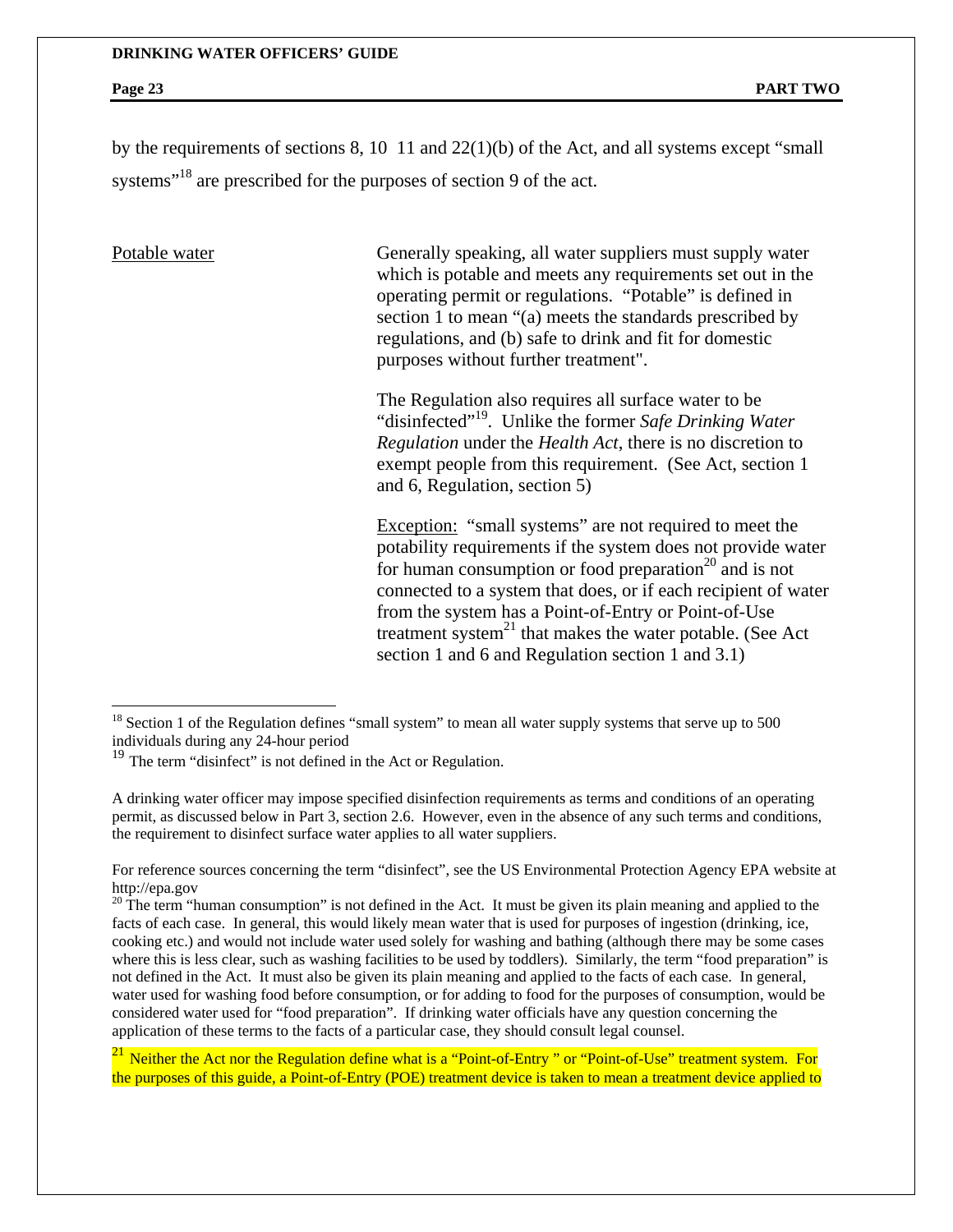$\overline{a}$ 

| <b>Construction permits</b>     | Persons may only construct a water supply system if they<br>obtain a construction permit in advance or, in the case of a<br>small system, (See Act section 7 and Regulation section 6)                                                                                                                                                                                                |
|---------------------------------|---------------------------------------------------------------------------------------------------------------------------------------------------------------------------------------------------------------------------------------------------------------------------------------------------------------------------------------------------------------------------------------|
|                                 | Exception: for "small systems" the requirement for a<br>construction permit may be waived by an issuing official<br>(Regulation section $6(3)(c)$ )                                                                                                                                                                                                                                   |
| <b>Operating permits</b>        | Water suppliers must not operate a water supply system<br>without an operating permit and must comply with the terms<br>and conditions of the permit. (See Act section 8 and<br>Regulation section 7)                                                                                                                                                                                 |
| <b>Operator Training</b>        | Persons must not operate a water supply system unless they<br>meet the operator training certification requirements set out<br>in the regulations. (See Act section 9, Regulation section 12)                                                                                                                                                                                         |
|                                 | Exception: "small systems" are not required to meet any<br>operator training certification requirements unless their<br>operating permit so specifies.                                                                                                                                                                                                                                |
| <b>Emergency response plans</b> | Water suppliers must have written emergency response and<br>contingency plans <sup>22</sup> (See Act section 10, Regulation section<br>13)                                                                                                                                                                                                                                            |
| Monitoring                      | Water suppliers must engage in sample monitoring as<br>required by the regulations, operating permit and directions<br>of a drinking water officer (See Act section 11, Regulation<br>section 8). This includes monitoring for total coliform and,<br>effective April 1, 2006, Escherichia coli.                                                                                      |
| <b>Laboratory reports</b>       | Laboratories must immediately report to water suppliers, the<br>drinking water officer and the medical health officer if test<br>results respecting E-coli and fecal coliform do not meet<br>specified standards. Laboratories must also advise drinking<br>water officers of other information if the drinking water<br>officer so requests. Water suppliers must immediately advise |

the drinking water entering a house or building for the purpose of making the water distributed throughout the house or building potable. A Point-of-Use (POU) treatment is taken to mean a treatment device applied to a single tap the purpose of making the water distributed by that tap as potable when it leaves the tap. (For this reason, a kettle that may be used to boil water would not be considered a Point-of-Use device, even if boiling water can address certain threats to drinking water.)

<sup>22</sup> Samples and guides respecting Emergency Response and Contingency Plans for small systems are set out in appendix 4.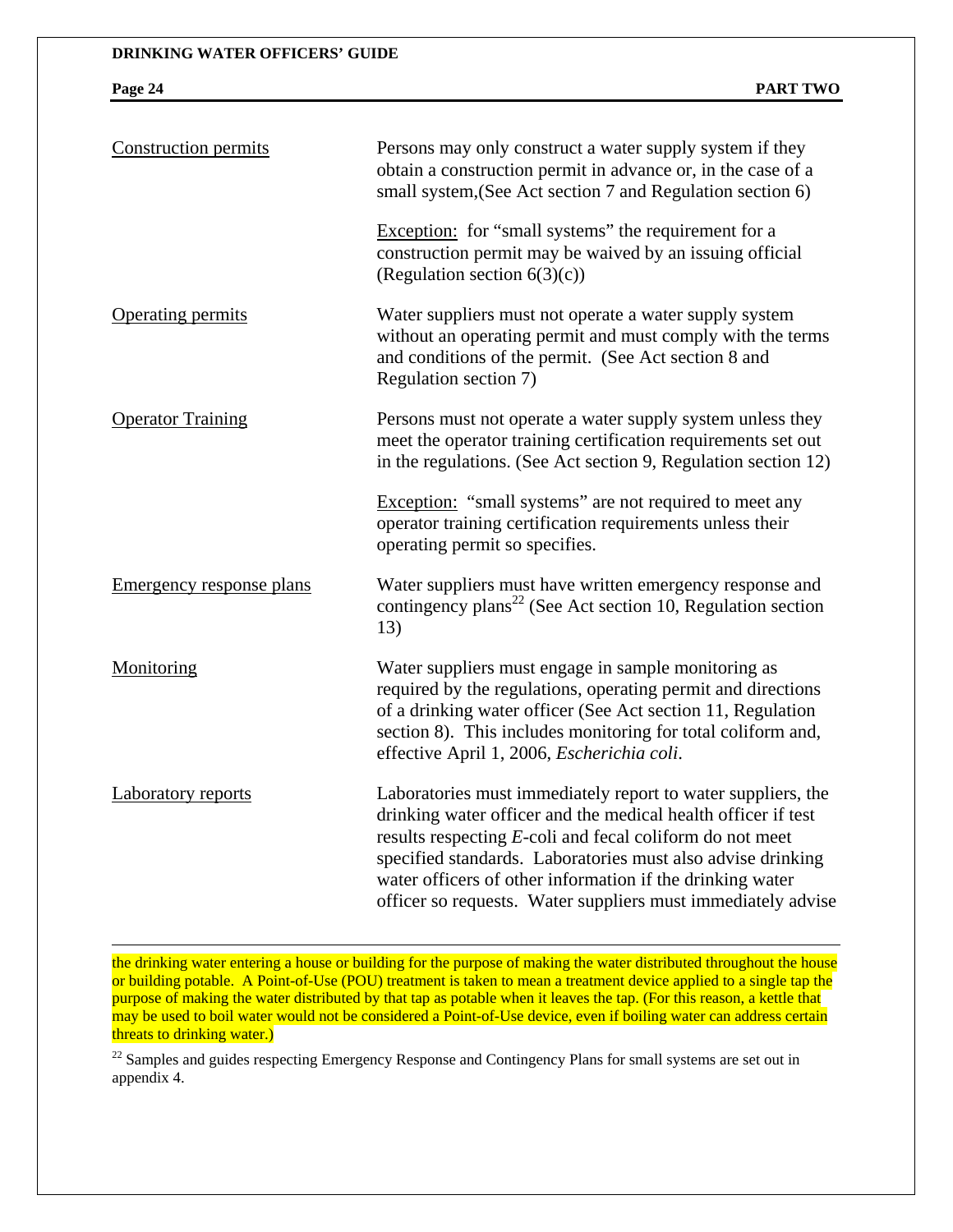|                                                | the drinking water officer that they have been notified by the<br>labs in such cases. (See Act section 12, Regulation section 9)                                                                                                                                                                                                                                                                                                                                                                                             |
|------------------------------------------------|------------------------------------------------------------------------------------------------------------------------------------------------------------------------------------------------------------------------------------------------------------------------------------------------------------------------------------------------------------------------------------------------------------------------------------------------------------------------------------------------------------------------------|
| Notifying drinking water officer<br>of threats | Water suppliers must immediately notify the drinking water<br>officer of other threats to drinking water if they become<br>aware of them. (See Act, section 13)                                                                                                                                                                                                                                                                                                                                                              |
| Public notice of threats                       | Water suppliers must provide public notice of threats to<br>drinking water if requested by a drinking water officer. (See<br>Act section 14, Regulation section 10)                                                                                                                                                                                                                                                                                                                                                          |
|                                                | Also, if a laboratory advises that an immediate reporting<br>requirement exists, or the supplier is otherwise aware of a<br>potential drinking water health hazard, and the drinking water<br>officer cannot be immediately contacted, the water supplier<br>must notify the users of the water supply system<br>immediately, in accordance with emergency response and<br>contingency plans. In this case, no request or order from a<br>drinking water officer is required. (See Act section 14,<br>Regulation section 10) |
| Publication of other information               | Water suppliers are required to make various other types of<br>information public in accordance with the regulations and<br>requirements of the drinking water officer. This includes<br>information regarding emergency response plans and<br>contingency plans, an annual report of monitoring <sup>23</sup> , and<br>information concerning assessments. (See Act section 15,<br>Regulation section 11).                                                                                                                  |
| Flood-proofing of wells                        | Owners and operators of wells must flood proof them if<br>required by the regulations. <sup>24</sup> (See Act section 16,<br>Regulation section 14)                                                                                                                                                                                                                                                                                                                                                                          |
| Assessments                                    | Water suppliers must conduct water source and system<br>assessments of water supply systems, if required by the<br>regulations or a drinking water officer (See Act section 19)<br>and must address cross connections if required to do in an<br>assessment response plan.                                                                                                                                                                                                                                                   |
| <b>Drinking Water Protection Plan</b>          | If directed by a drinking water officer, a water supplier is<br>required to participate in the development of a drinking water<br>protection plan. (See Act section $33(1)(a)$ ).                                                                                                                                                                                                                                                                                                                                            |

 $^{23}$  A sample form of an Annual Report of Monitoring is set out in appendix 5.

 $\overline{a}$ 

 $24$  Applies only to wells identified through an assessment as being at risk of flooding.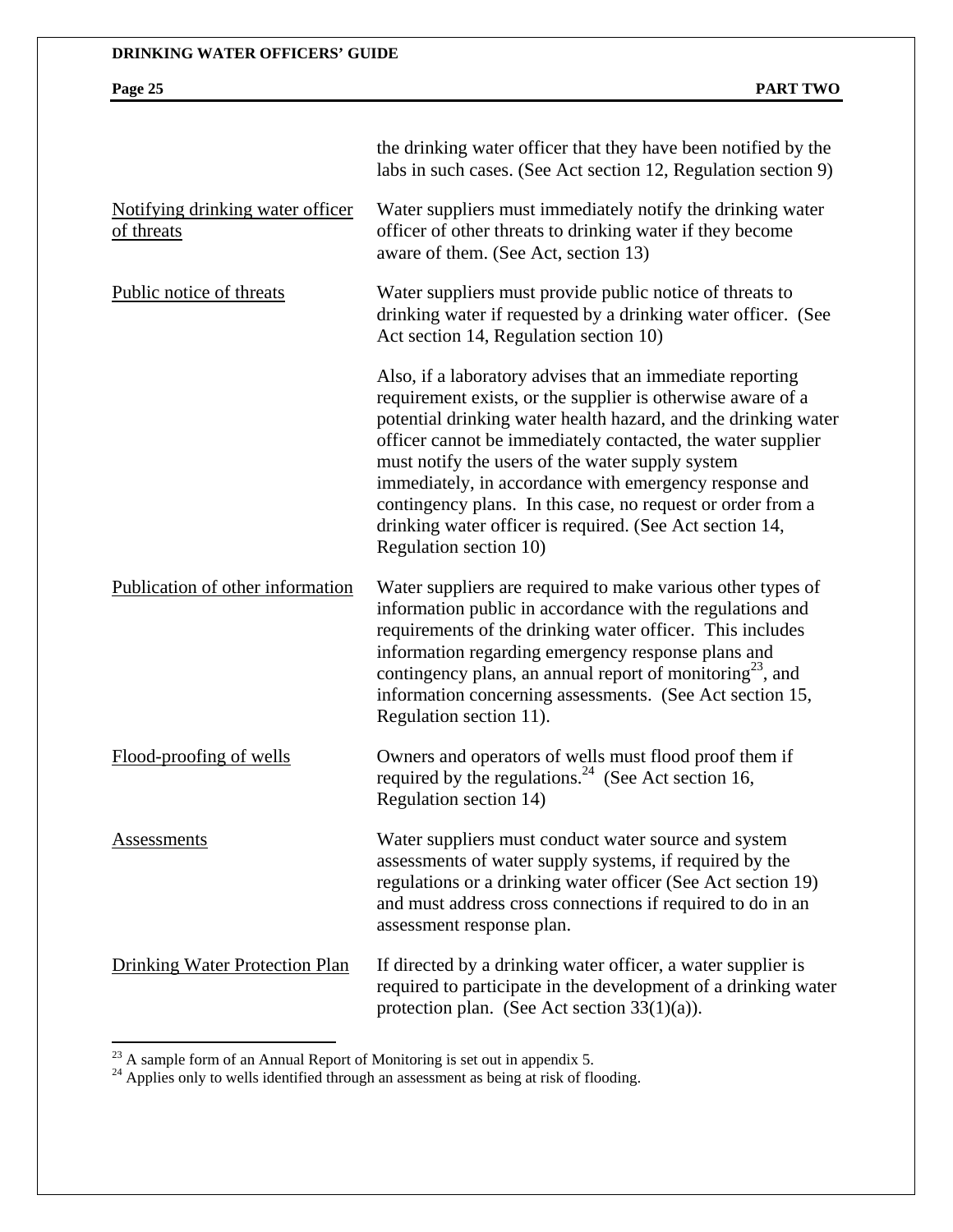Other In various other circumstances, drinking water officers have the ability to make requests or orders and impose requirements on water suppliers under the Act. Water suppliers must comply with those requests, orders and requirements.

### *2.1. Best practice tools and reference documents for water suppliers*

Although there are specific legal obligations set out in the Act, Regulation, permits and other orders or requests of Drinking Water officers, these instruments will not provide specific direction in respect of every matter that a water supplier may encounter in the day-to-day operations of a water supply system. However, a number of best practices and reference documents have been developed or identified that may assist water suppliers in this regard. These are set out in appendix 6. Drinking water officers are encouraged to draw these best practices documents to the attention of water suppliers and other interested persons, with the caveat that they are not legally binding and, in the event of inconsistency between those documents and the Act, Regulation, permits, or any direction of the drinking water officer, the best practices documents must give way to the legally binding requirements.

#### **Page 26** PART TWO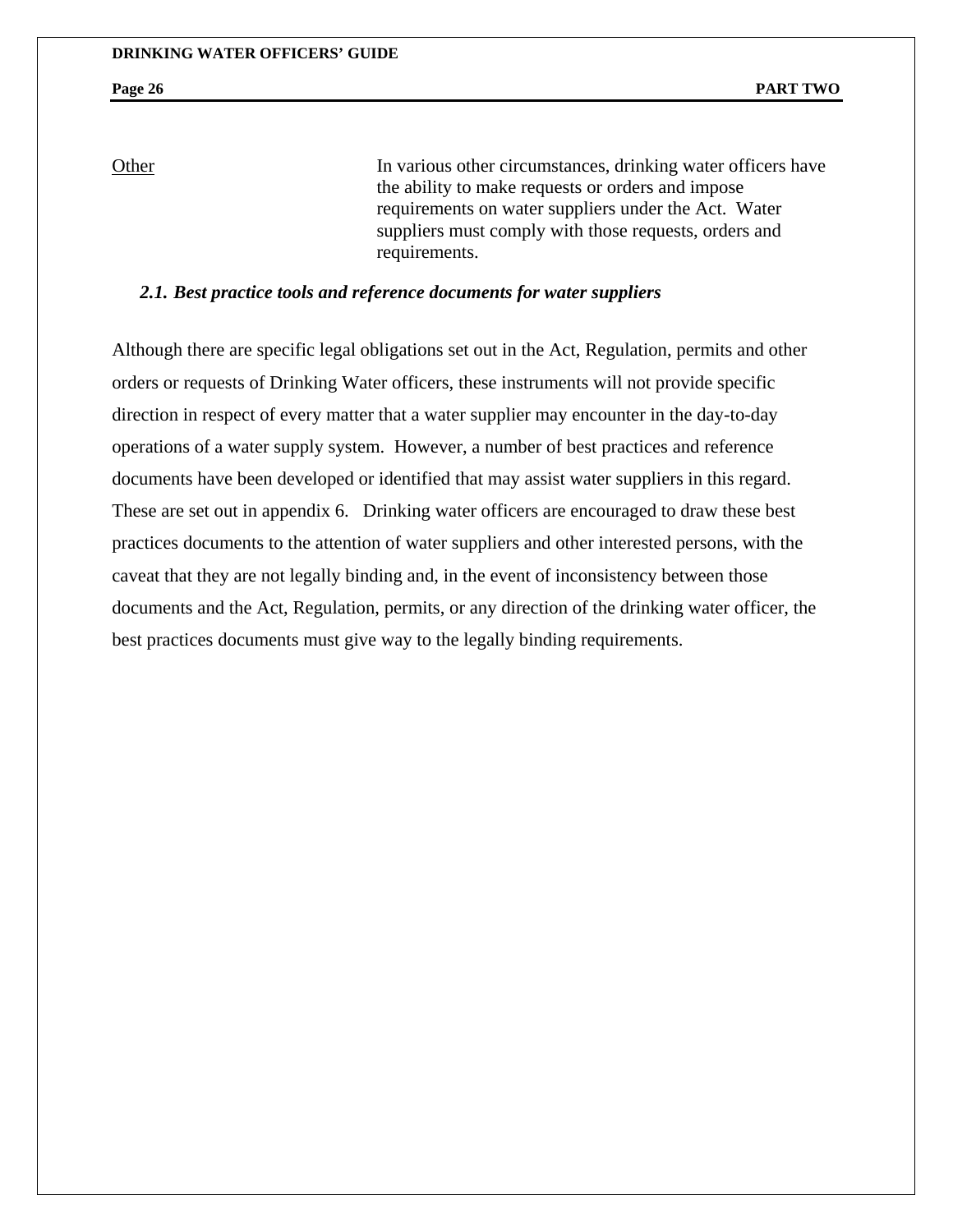# **PART THREE – CONSTRUCTION AND OPERATING PERMITS**

# **1. Construction permits**

Section 7 of the Act requires a person to obtain a construction permit for the construction, installation, alteration or extension of:

- (a) a water supply system, or
- (b) works, facilities or equipment that are intended to be a water supply system or part of a water supply system.

It is important to note the breadth of this requirement and the fact that the requirement for construction permits is not limited to new systems. Any time a construction permit is requested – whether for the construction or installation of a new system, or the extension or alteration of an existing system- all the requirements of section 7 apply.

### Exception for small systems

Under section  $6(3)(c)$  of the Regulation, an issuing official (discussed below) may waive the requirement for a construction permit in the case of a small system. In deciding whether to waive the requirement for a construction permit, the issuing official should consider whether and to what extent a construction permit is necessary to address potential threat to public health. This should include consideration of all relevant information including:

- The nature and complexity of the proposed system
- The source of water that will be used by the system, and the potential for risks to arise in relation to it which would require specialized equipment or construction practices to address
- The likelihood that the applicant is prepared to accommodate suggestions or requests of the issuing official in the absence of any formal legal requirement for approval of a construction permit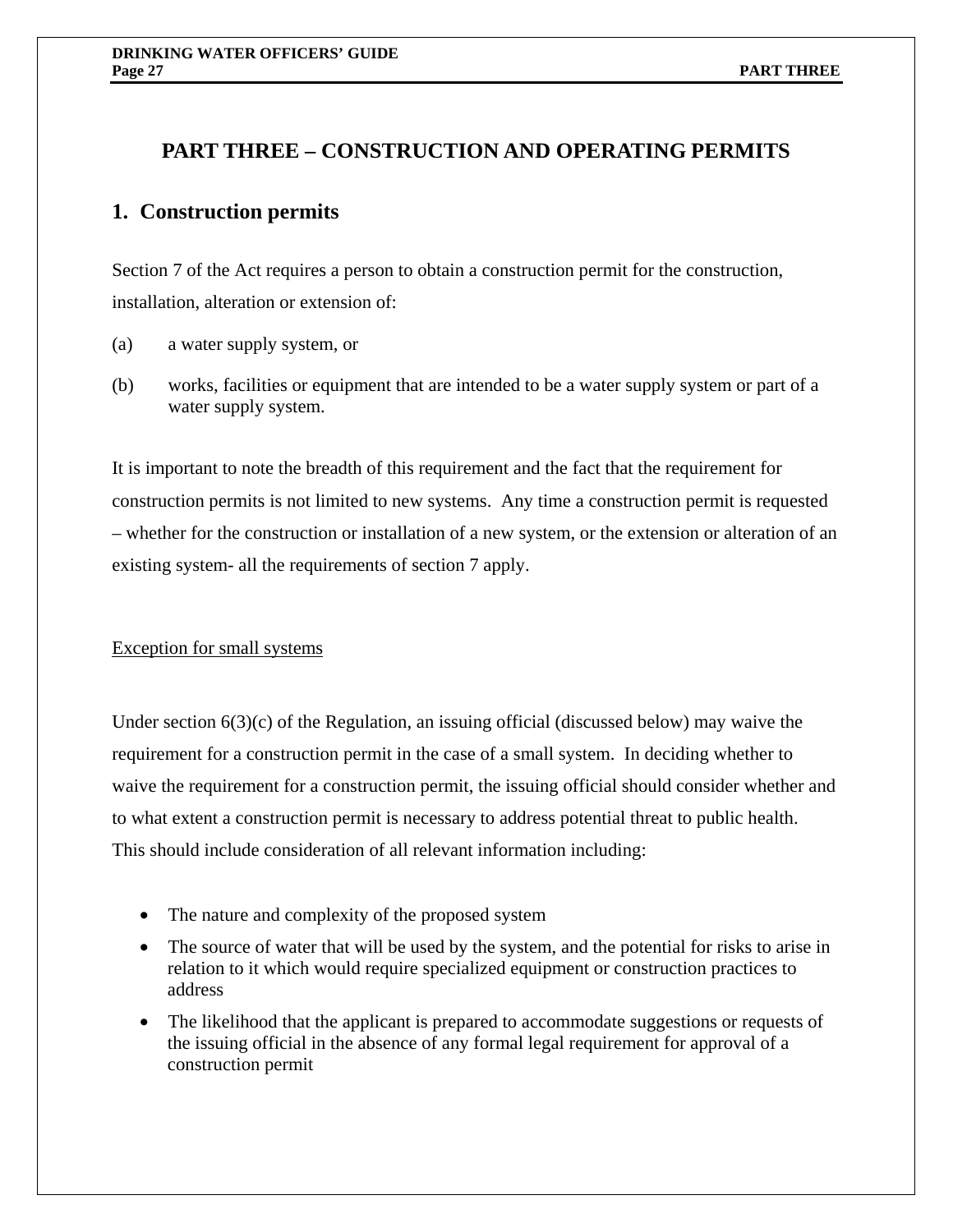- The knowledge and experience of the people undertaking the construction
- In the case of systems using Point-of-Entry or Point-of-Use treatment, whether the issuing official believes it is necessary to impose conditions respecting construction, design or equipment in order provide reasonable confidence that the POE / POU devices will be able to provide potable water, and where such conditions could not likely be addressed through an operating permit. (For consideration of the types of conditions that might be imposed in respect of the construction and operation of systems that serve POE / POU devices, see appendix 6).

When processing such requests, the issuing official should consider consulting with the local drinking water officer and obtaining his or her views on the request for a waiver. Information obtained from the drinking water officer should be shared with the applicant for comment before a decision is made about whether to issue a waiver, if the information the drinking water officer provides may adversely affect the person's waiver request.

In general, if an applicant is prepared to construct a relatively simple system and there are no significant reasons why a construction permit is required, then it may be appropriate to provide a waiver. However, this is a matter that is solely within the discretion of the issuing official, who must exercise discretion on a case by case basis. There is no reason to provide or deny an applicant a waiver solely because of how another persons waiver request was decided.

Even in cases where the waiver request is denied, it is important to note that the issuing official has considerable discretion to determine the form of application and supporting information required to obtain a construction permits. This discretion can be used to make the construction permit application process as efficient and practical as possible (as discussed below)

# *1.1. The issuing official*

Section 6(1) of the Regulation specifies the following persons are issuing officials for the purposes of construction permits: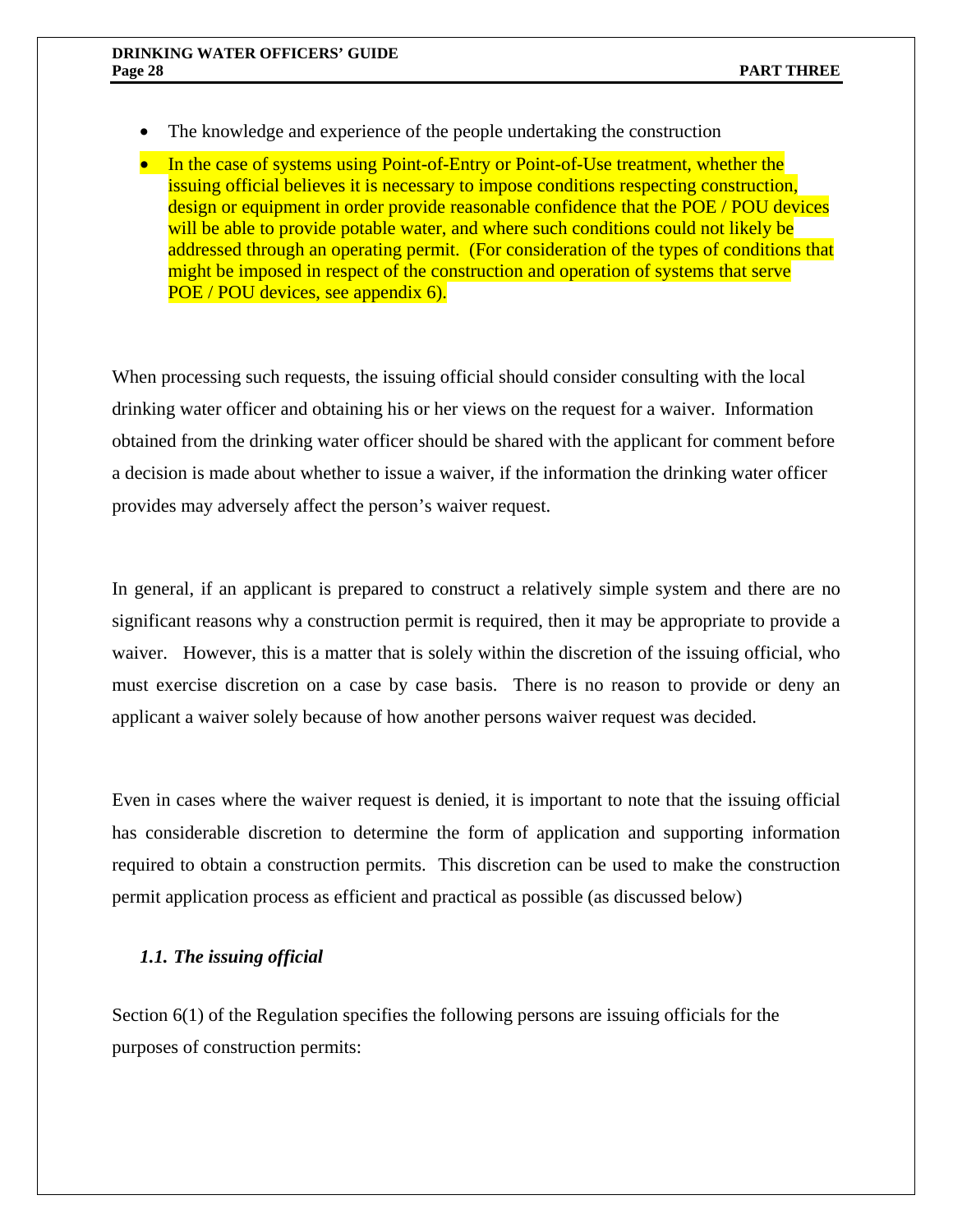- (a) a drinking water officer who is a professional engineer, or who is working under the direction of a professional engineer, and
- (b) a professional engineer who has been approved by a drinking water officer

It is only these people who can issue construction permits or, in the case of a small system, waive the requirement for one.

If a health authority wishes to ensure that only persons appointed as drinking water officers (and not their delegates) have the power to approve engineers for this purpose, then any delegation of drinking water officer powers should specifically exclude the power to approve engineers under section  $6(1)(b)$  of the Regulation.

Professional engineers who have been designated as issuing officials should not consider applications for construction permits in respect of systems that they themselves have designed or would install.

### *1.2. Submission of applications*

Applications for construction permits must be made to the issuing official "in a form satisfactory to the drinking water officer" (Regulation section 6 (2)). Appendix 7 sets out a sample application form and related instructions that may be used by applicants. Health Authorities may wish to use these forms, or to replace them with standard forms for use within their authority.

It is important to note that drinking water officers have discretion to permit other forms of applications where they consider that appropriate. For example, if a person has prepared relevant construction information and drawings as part of an application for a water utility, that information could be used in support of an application for construction permit if and to the extent a drinking water officer considers appropriate.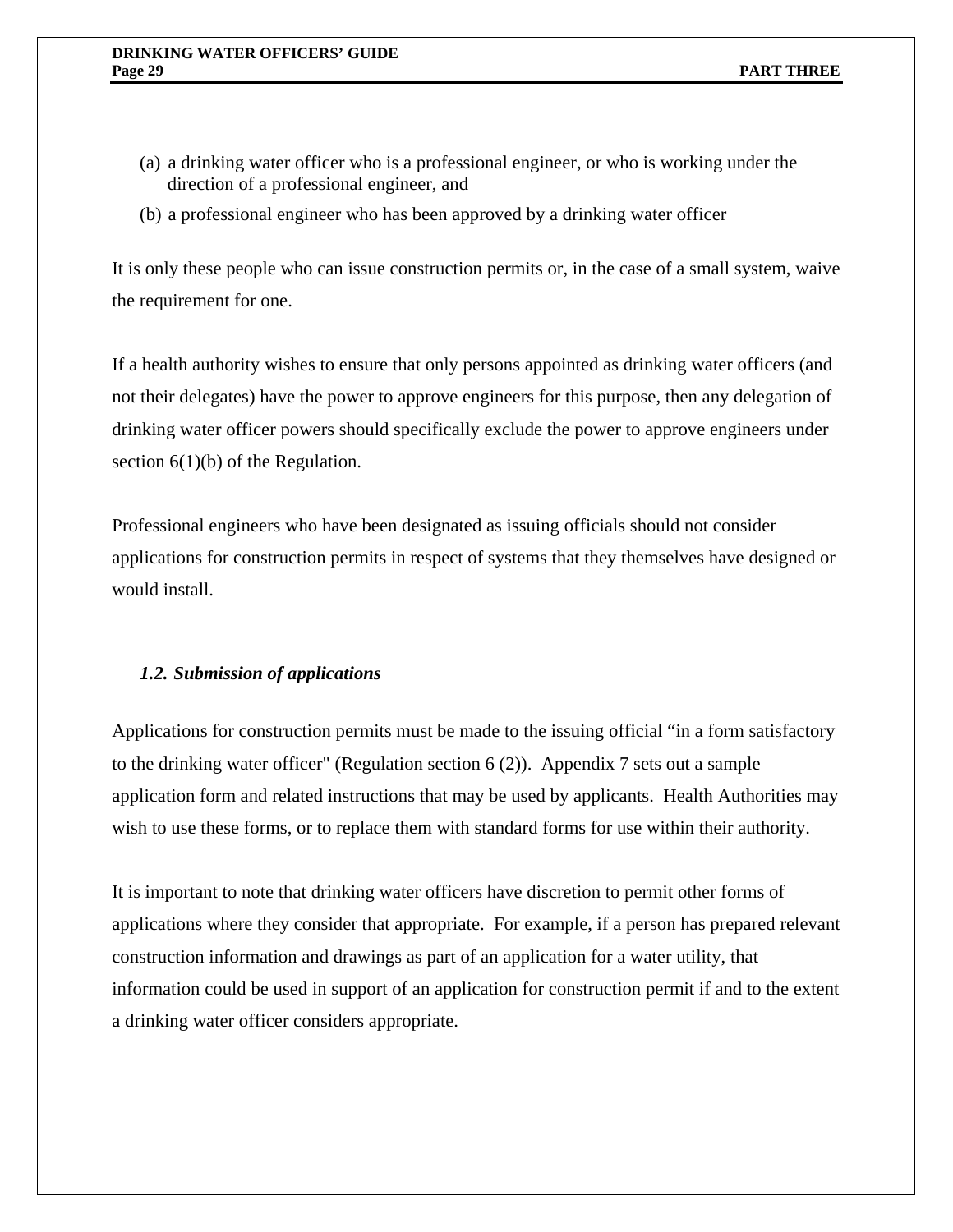Similarly, the scope and detail required in drawings or plan submitted as part of a construction permit might also appropriately vary depending on the nature, size and complexity of a proposed system. Applicants should therefore be encouraged to discuss these matters with the public health engineer before submitting their application. This will ensure that public health engineers receive the information they consider necessary in the circumstances, without requiring the applicant to incur unnecessary effort or expense.

In any case where an person applies for a construction permit after construction has already commenced, the principles set out in Part 4, section 3.13.3 should e applied.

# *1.3. Confirming a responsible person*

Before issuing a construction permit, the issuing official should ensure that an owner has been identified as being responsible for the ongoing operation of the system (See Act, section 7(4)). The person responsible for the ongoing operation may or may not be the same as the person who is identified on the application as the "owner", and there may be more than one "owner" of a system, as that term is defined in section 1. For example, if a municipality is applying for a construction permit, the permit may be requested in the name of the municipality, but the person responsible for the ongoing operation of the system may be the Chief Engineer.

Generally speaking, the responsible person should be one who will have the authority and resources to operate the system on a daily basis. The information required in this regard may vary, depending on whether the operator will be a natural person, a company, a society etc. Some common situations, and the information that may be appropriate to request in relation to each, is set out below.

### Applications by or on behalf of individuals

• Clarification of the person who proposes to be the principal responsible person, as well as the name of all other persons who will be "owners" as defined in section 1 of the Act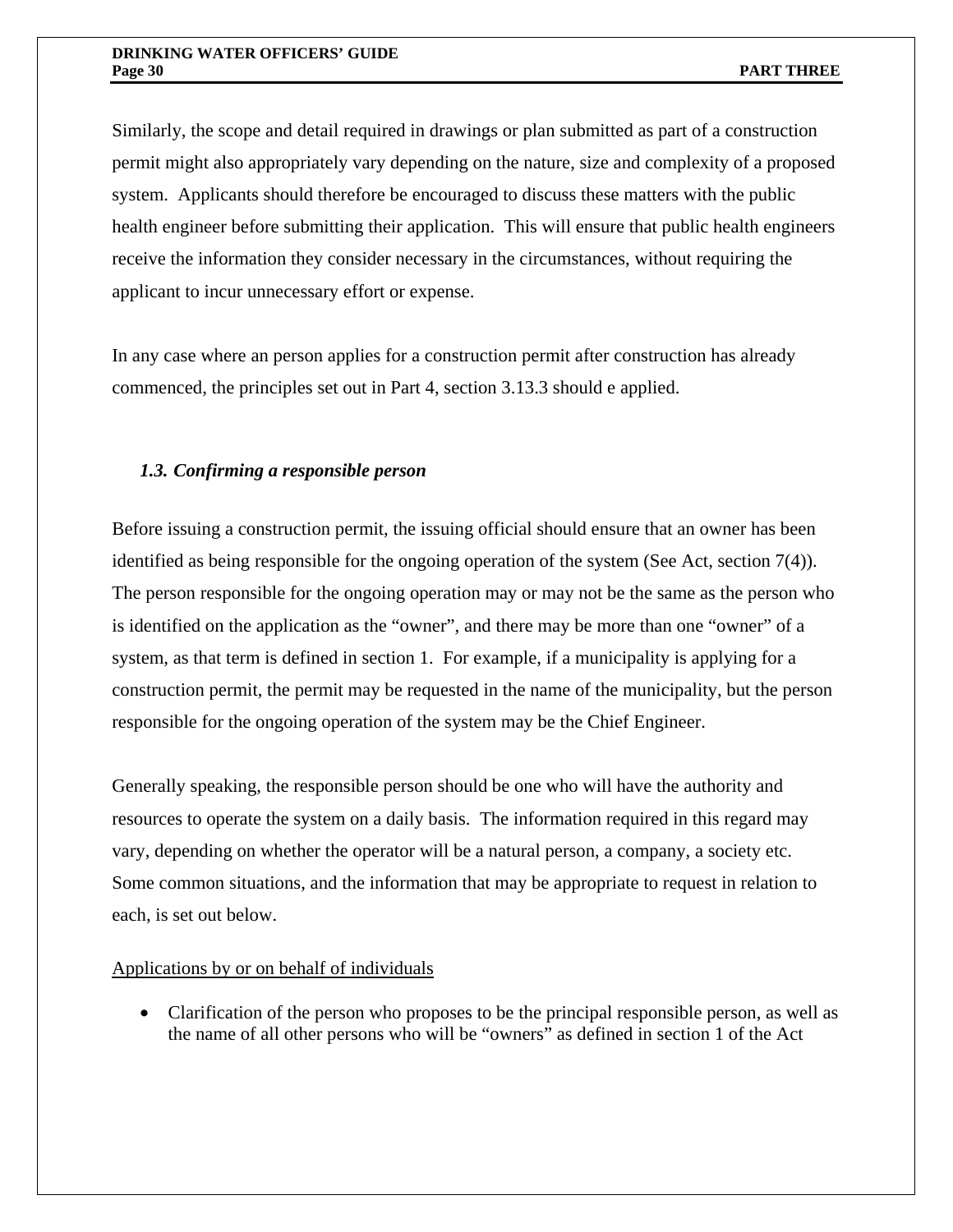# Applications by or on behalf of local governments

• Confirmation of the authority of the person making the application on behalf of the local government

# Applications by or on behalf of partnerships

- Copies of any certificates or registration statements filed by the partnership with the Registrar of Companies, and any acknowledgements by the Registrar of Companies.
- Confirmation of the authority of the person making the application on behalf of the partnership

Applications by or on behalf of corporations established under the BC *Company Act* or the *Canada Business Corporations Act*,

- Copy of the company's certificate of incorporation
- Confirmation of authority by the corporation to make application for permit on its behalf

# Applications by or on behalf of societies established under the *Society Act*

- Copy of society's certificate of incorporation
- Confirmation of authority by the society to make application for permit on its behalf

# Applications by or on behalf of water users communities established under section 51 of the *Water Act*

- The incorporation records of the water users community,
- The name of the manager, the committee of management, and all members of the water users community

It is important to note the person designated as having primary responsibility for the ongoing operation of the system may not be the only "owner" of the system. The term "owner" is defined broadly in section 1 of the Act to "include" specified persons; it is not limited to them. As such, issuing officials should be careful to ensure that no assurances are made that limit which persons may be considered an "owner".

If the issuing official is not satisfied that the applicant has identified an owner of the water system that will be responsible for the ongoing operation of the system, the issuing official should refuse to issue the permit, as contemplated by section 7(4) of the Act.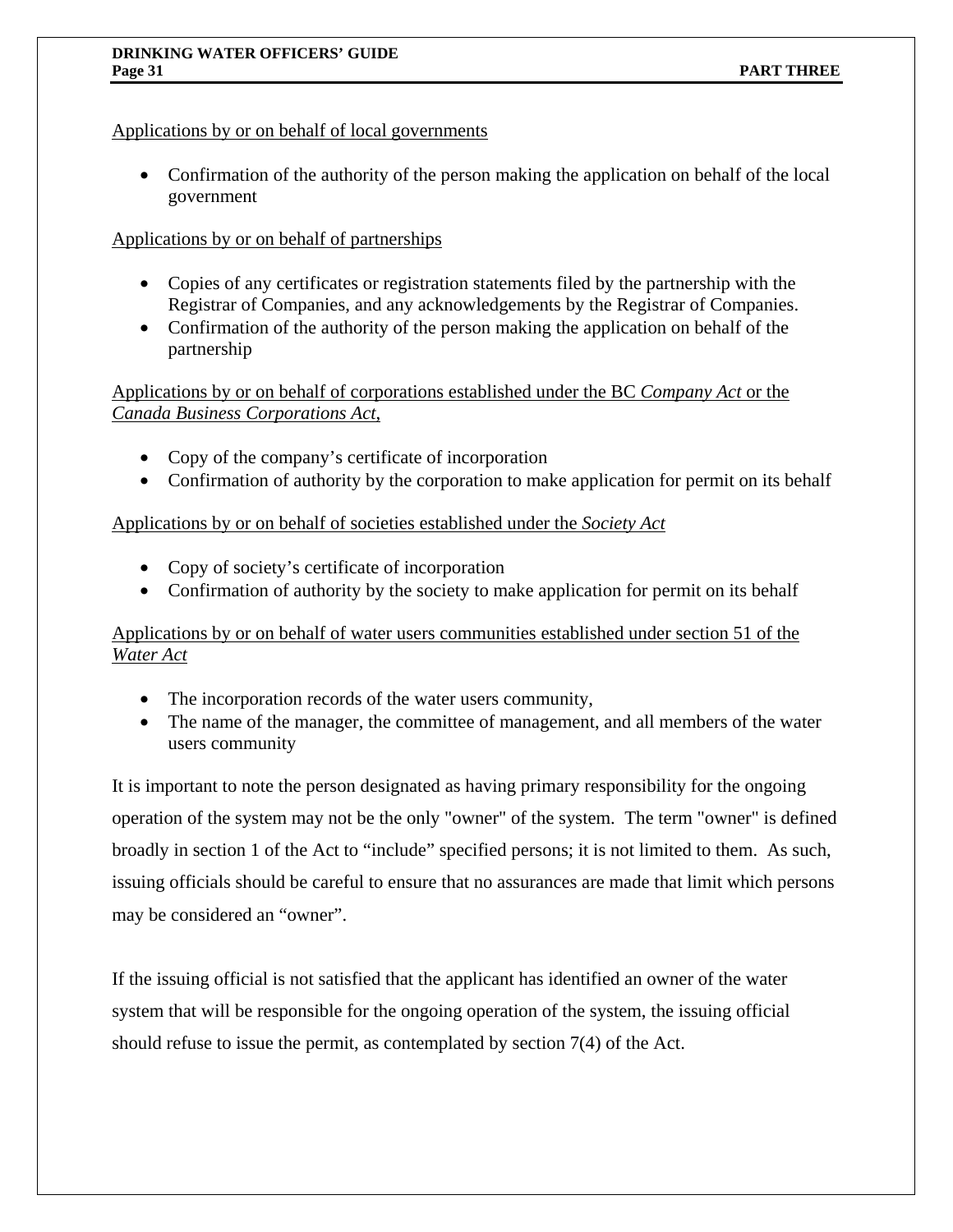# *1.4. Consultation with other officials*

Although the Act requires separate permits for construction and operation of the water supply system, the issues addressed by them are related. For this reason, before a construction permit is issued, the issuing official should consult with the person who will be responsible for considering an application for an operating permit in respect of that system. This may be particularly helpful in cases where the person seeking the construction permit proposes to use a water source for which no other operating permits presently exist. The issuing official should also consult, where applicable, with any other health authority staff that have been responsible for inspecting the system to date.

The issuing official should also consider consulting with the drinking water officer and the medical health officer in respect of health issues, particularly in respect of the proposed water source.

An issuing official may refer a construction permit application to other agencies that may have an interest in the matter. For example, the issuing official may wish to consult with:

- The Ministry of Transportation and Highways approving officers, given their responsibility for subdivision approvals in rural areas and the approving officers' information in respect of servicing issues.
- Ministry of Environment, given its responsibilities for:
	- licensing of surface water under the *Water Act*,
	- ground water management and well protection under the *Water Act* and *Ground Water Protection Regulation* (including Water Management Plans under Part 4 of the *Water Act*, and
	- regulation of utilities under the *Water Utility Act*
	- environmental protection
	- information respecting water source quantity and quality (this may include seeking technical assistance with hydro-geological matters).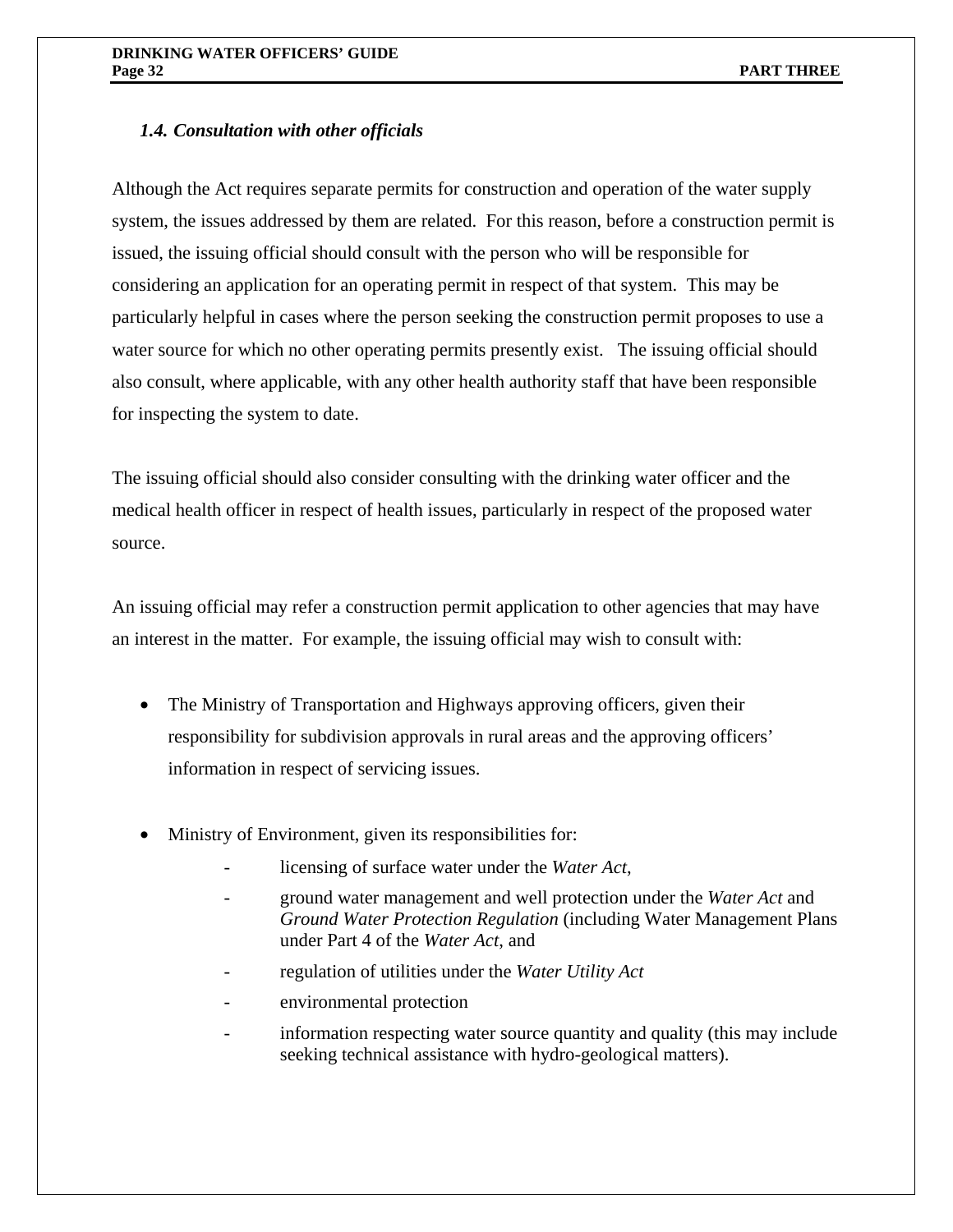• local governments that may have existing or planned water supply systems that may be impacted by the system for which a construction permit is sought.

Finally, issuing officials may in appropriate cases which to consult with specialists concerning matters that are out side the expertise of the issuing official. While most specialist consultation will be undertaken by applicants and the results reported as part of the application process, an issuing official is free to consult other specialists directly if he or she wishes. This may include experts within government who may be able to provide input free of charge, or, in exceptional cases, other persons. In the latter case, any decision to incur expenditures in this regard should be made only after consultation with the senior manager of the health authority.

Having said all the above, the is no requirement that consultations occur with other officials, and this is a matter for the issuing official's discretion.

In any case where an issuing official consults with another person in respect of an application, the issuing official must, as a matter of administrative fairness, ensure that any information or comment provided by the other person is shared with the applicant if it has the potential to adversely affect the applicant's interests. In such cases, the applicant must be given an opportunity to respond to the comments or information before any final decision is made.

Issuing officials may also choose to inform other agencies when construction permits have been issued. Again, there is no requirement in the Act that this occur, and this is a matter for the discretion of the issuing official.

## *1.5. Deciding whether to issue a construction permit*

1.5.1. Information to be considered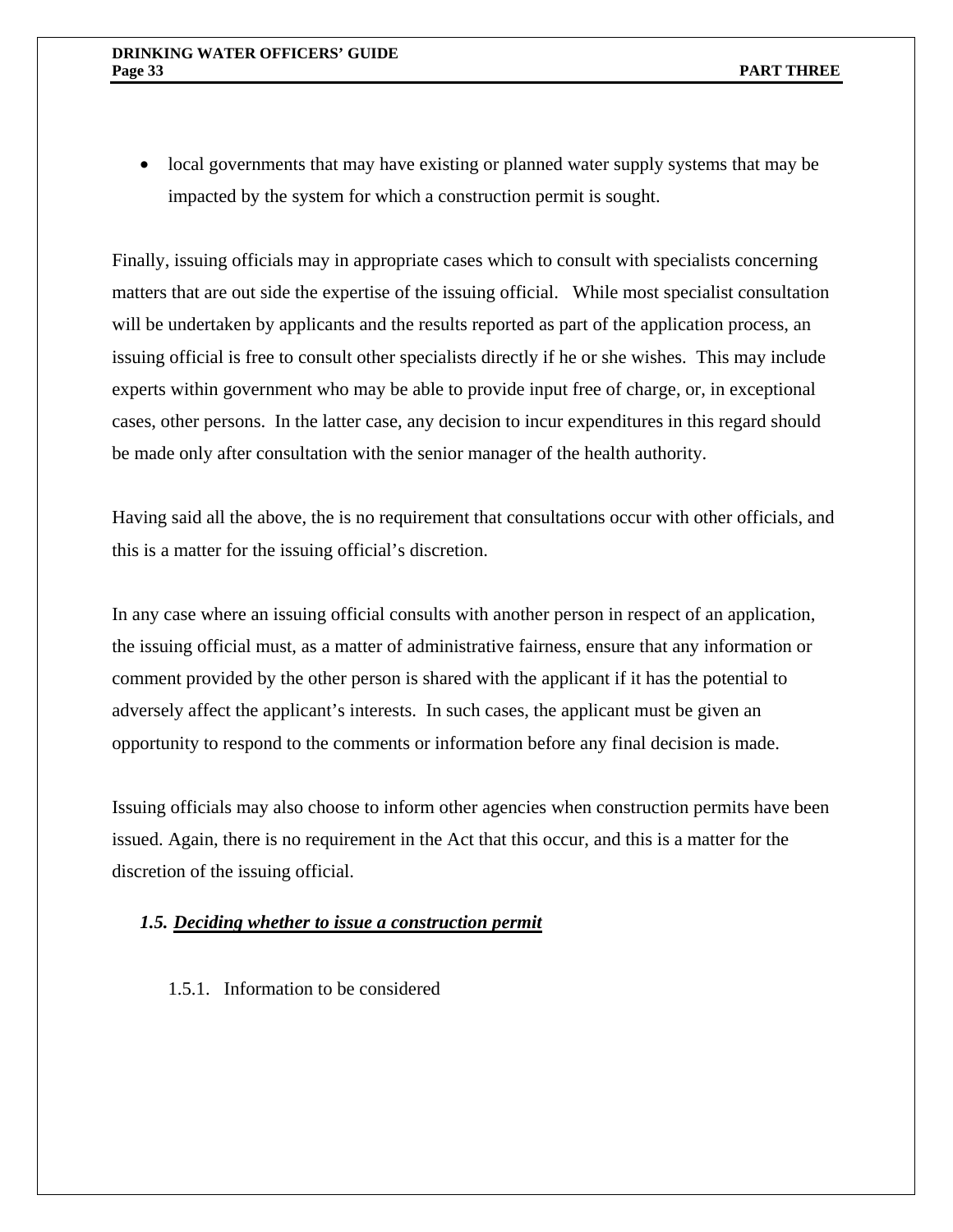In deciding whether to issue a construction permit, the issuing official should consider all relevant information, including:

- All of the information set out in or accompanying the application form
- The results of water quality analyses as required by section  $7(3)(a)$  of the Act
- Any relevant technical reference and best practices documents (see appendix 6)
- Operational history of the system (if any)
- Existing operating permit conditions (if any)
- Any information relevant to that system that has been obtained from assessments undertaken under section 19 of the Act in relation to systems that share the same water source or have other common conditions.

The issuing official should consult the reference treatment documents, the Guidelines for Canadian Drinking Water Quality, and local water quality information when considering which water analyses should be required under section 7(3)(a).

If an issuing official believes that further information is required before deciding whether to issue a construction permit, he or she should request the additional information from the applicant. This may include, for example, drawings, reports or technical assessments from professional engineers and other professionals. It may also include other water quality analyses that have been requested by the issuing official or the drinking water officer under section 7(3)(b) of the Act.

# 1.5.2. Decision-making process

In deciding whether to issue a construction permit, the fundamental consideration should be whether the proposed system meets appropriate public health engineering standards for that type of system and whether that system will have sufficient ability to provide appropriate water to the intended user, having regard to the water source, quality and potential threats that the system may face from source to tap and the ultimate use of that water. This will generally include the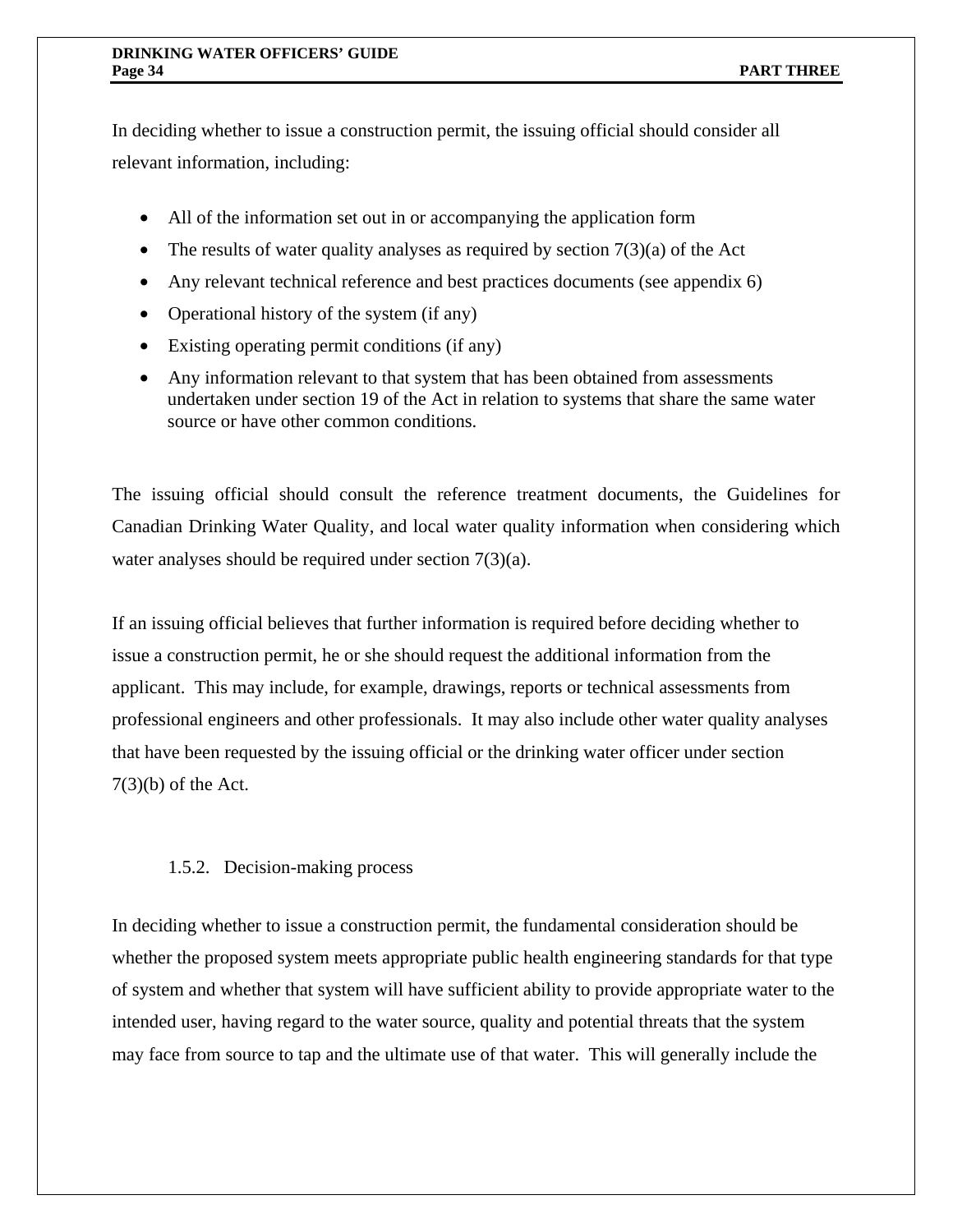basic requirement to provide potable water, although that requirement does not apply in relation to:

- Small systems that provide water for purposes that do not include human consumption or food preparation and are not connected with systems that do, or
- Small systems for which all recipients have a Point-of-Entry or Point-of-Use treatment system that provided potable water. (See Regulation, section 3.1)

In considering and making decisions regarding the issuance of construction permits, issuing officials may wish to refer to the reference documents set out in appendix 6, as applicable. Consideration may also be given to protective measures that may be available through legal regimes administered by other agencies, such as backflow prevention programs that may apply under municipal bylaws.

For water treatment requirements, specific factors and points that the issuing official may wish to consider include the following: $^{25}$ 

# New systems

 $\overline{a}$ 

- With respect to water quality analyses, the issuing official should ensure that he/she has adequate data to determine that the proposed treatment is adequate to address public health risks in relation to relevant microbiological and chemical/physical parameters.
- In deciding what treatment modalities are required to address risk to public health, the issuing official must consider the requirements of section 2 and Schedule A of the Regulation respecting coliform and E-coli*.* In addition, the issuing official should consider requiring the water system to provide for:
	- $\geq 4 \log (99.99\%)$  removal or inactivation of viruses
	- ¾ 3 log (99.9%) removal or inactivation of *Giardia* and *Cryptosporidium* cysts
	- $\triangleright$  <=1 NTU for turbidity<sup>26</sup>

 $25$  Some of all of these may not be relevant in respect of systems that are exempt from the potable water requirements, pursuant to section 3.1 of the Regulation.

<sup>&</sup>lt;sup>26</sup> In cases where an area or water system has a history of outbreaks of disease or particularly poor source water quality, higher log removal for these parameters may be required.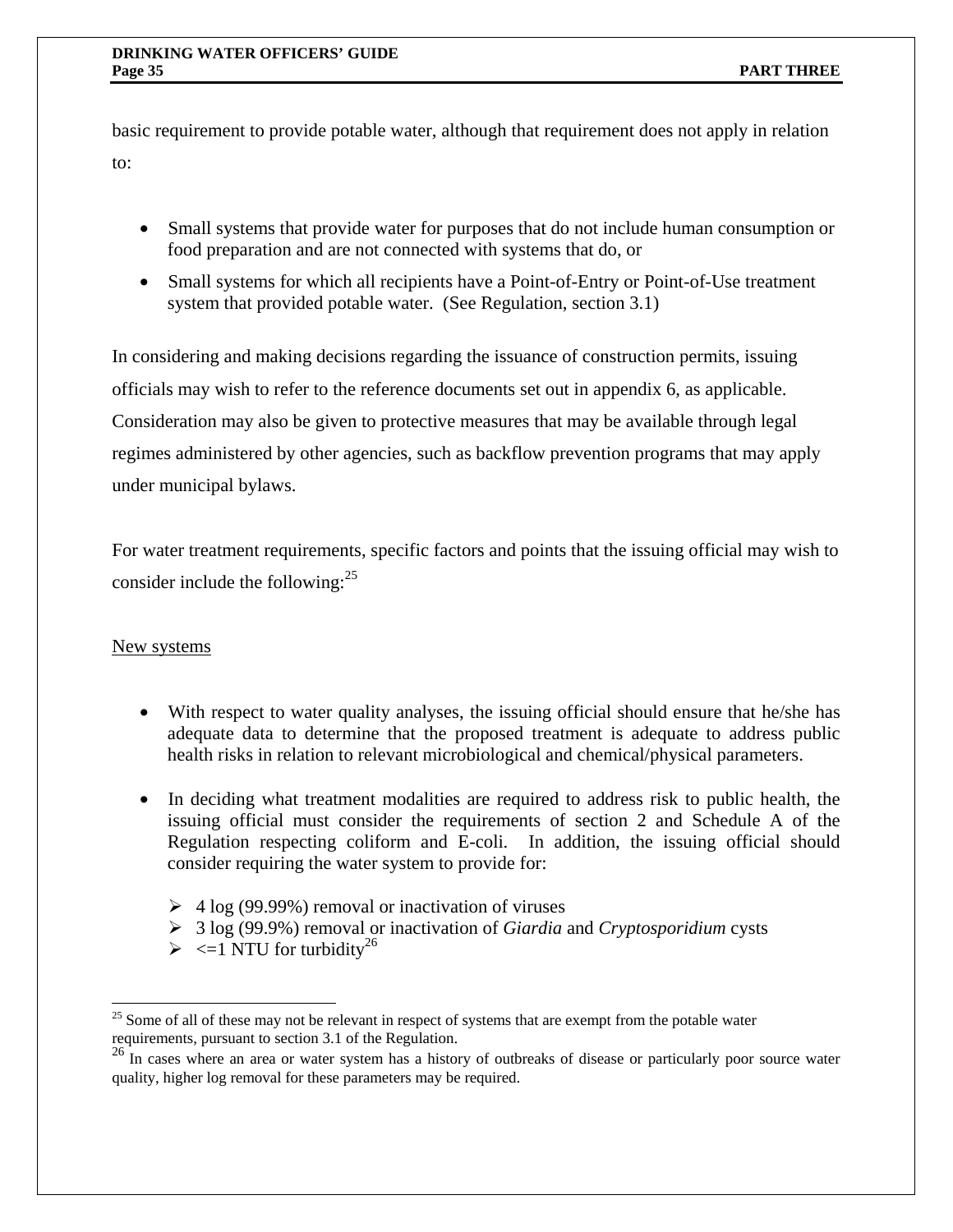(as contemplated by the US Environmental Protection Agency standards  $27$  and the Guidelines for Canadian Drinking Water Quality)

Unless the applicant can satisfy the issuing official that:

- (a) there is no appreciable risk to public health in respect of these parameters, having regarding to the circumstances of that water supply system<sup>28</sup>, or
- (b) If some appreciable risk does exist for certain parameters, it is acceptable from a public health perspective, having regard to the circumstances of that water supply system, and the applicant has a continuous improvement plan that will address treatment for these parameters within a period of time that is considered reasonable in the circumstances.
- In addition, the issuing official should consider the suggested parameters for chemical standards as set out in the Canadian Drinking Water Guidelines (http://www.hc-sc.gc.ca/hecs-sesc/water/dwgsup.htm) and determine whether, in relation to that proposed water supply treatment, the issuing official has reason to believe that monitoring and treatment for any of the chemical parameters is necessary to protect public health. In this regard, issuing officials may wish to consider whether the water will be consumed by persons on an ongoing or seasonal basis, special vulnerabilities of intended users (e.g. school children), or other such matters. The parameters for which testing will be required may depend on water source, type of system, location etc., and this is a matter for the discretion of the issuing official. In general, the issuing official should consider whether to require the following information, along with any other information considered necessary in relation to that water system:

For surface water sources (includes ground water under the influence of surface water):

| Alkalinity                   | Fluoride             | Nitrite (dissolved)                      |
|------------------------------|----------------------|------------------------------------------|
| Ammonia                      | <b>Hardness</b>      | Organic Nitrogen                         |
| Calcium                      | Iron                 | pH                                       |
| Chloride                     | Manganese            | Sulphate                                 |
| Colour                       | Metals $Scan29$      | <b>Total Dissolved Solids</b>            |
| Conductivity $\overline{30}$ |                      | Nitrate (dissolved) Total Organic Carbon |
| Corrosiveness <sup>31</sup>  | Bacterial indicators |                                          |

<sup>27</sup> EPA Long Term 1 Enhanced Surface Water Treatment Rule (LT1ESWTR)?<br>http://www.epa.gov/safewater/mdbp/lt1eswtr.html

 $\overline{a}$ 

<sup>&</sup>lt;sup>28</sup> Ground water systems that the issuing official believes are not at risk of containing pathogens will generally fall under this category.

<sup>&</sup>lt;sup>29</sup> Aluminum, Arsenic, Barium, Cadmium, Chromium, Copper, Lead, Potassium, Zinc (expand if mineralized to include Mercury)

<sup>30</sup> Conductance/Specific Conductance

<sup>&</sup>lt;sup>31</sup> Calcium Carbonate saturation/Langelier's index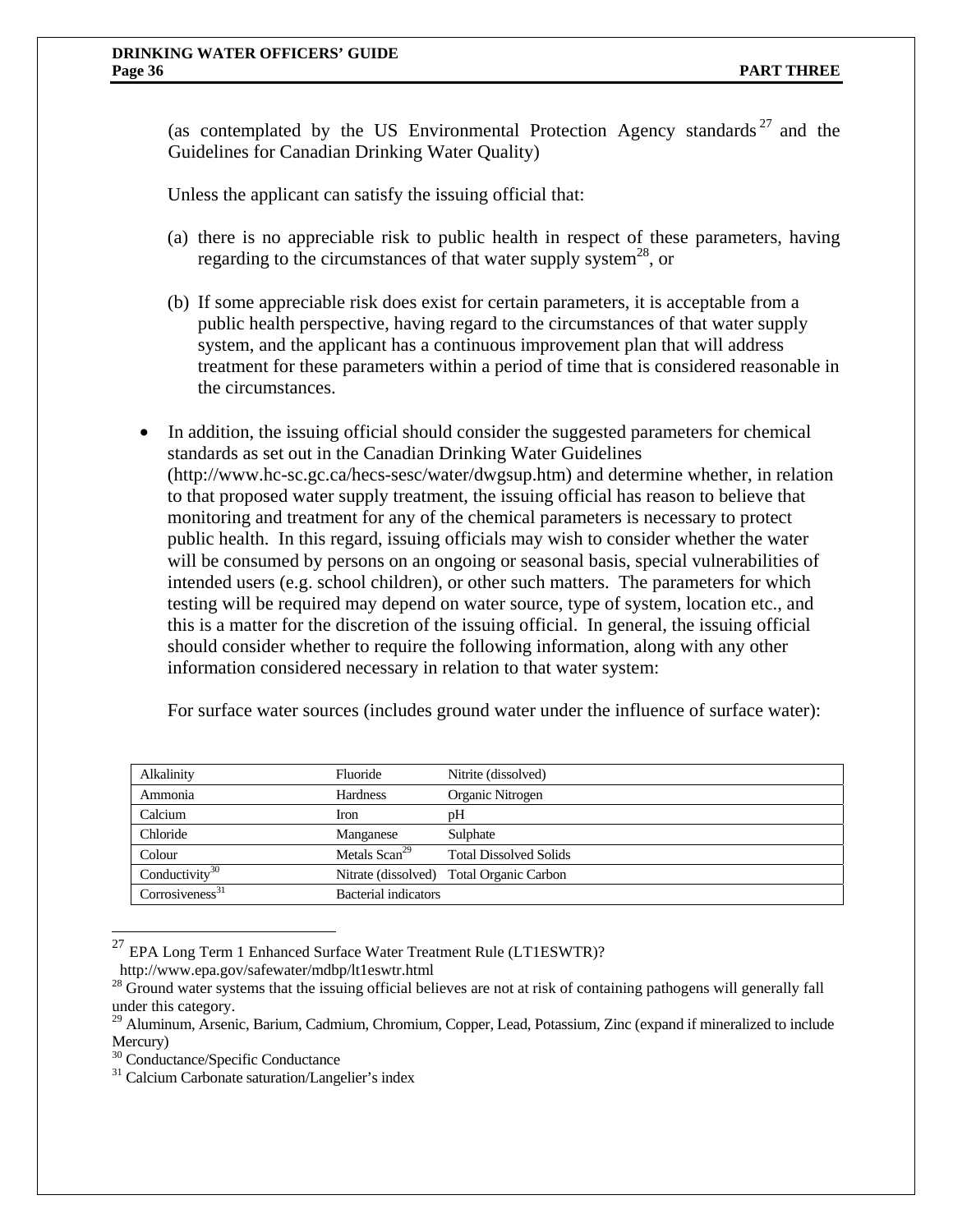Turbidity Bromide (for systems using ozone)

For ground water sources:

| Alkalinity                  | Fluoride                 | Phosphorous                   |
|-----------------------------|--------------------------|-------------------------------|
| Ammonia                     | Iron                     | Sodium                        |
| Calcium                     | <b>Hardness</b>          | Sulphate                      |
| Chloride                    | Magnesium                | Sulphide                      |
| Colour                      | Manganese                | <b>Total Dissolved Solids</b> |
| Conductivity <sup>32</sup>  | Metal Scan <sup>33</sup> | <b>Total Organic Carbon</b>   |
| Corrosiveness <sup>34</sup> | Nitrate                  | Uranium                       |
|                             | pH                       | Turbidity                     |
|                             |                          |                               |

- The issuing official should consider requiring two forms of treatment for surface water or ground water under the influence of surface water. Typically, these would be filtration and disinfection, unless the applicant can satisfy the issuing official that this is not required to adequately address risks to public health. Each of the two forms of treatment must achieve by itself the total inactivation or removal of one of the three pathogen types and the two forms of treatment together would meet the overall treatment requirements referred to above.
- The issuing official should consider whether, and at what levels, disinfectant residuals are to be present in the distribution system. In making this decision, the issuing official may wish to consider the particulars of the system, Canadian and B.C. best practice documents and requirements by other Canadian and international drinking water regulators.
- Except in the case of a small system to which section 3.1 of the Regulation applies, a construction permit may not be issued for a system in which the water originates from surface water, or ground water that is at risk of containing pathogens, unless the system provides for disinfection. The disinfection/treatment should result in water that meets the accepted levels as outlined above. (See Regulation, section 5 (2)). Unlike the former *Safe Drinking Water Regulation*, there is no ability for a medical health officer to waive this requirement under the Act and Regulation.
- Issuing officials may wish to consider whether alternatives exist for the provision of safe drinking water that would be preferable from a public health perspective. This might apply, for example, if a developer proposed to establish a small water system within reasonable proximity to an existing municipal system, and it would be possible to instead connect onto a municipal system with higher levels of treatment and protection. It is

 $\overline{a}$ 

<sup>32</sup> Conductance/Specific Conductance

<sup>&</sup>lt;sup>33</sup> Aluminum, Arsenic, Barium, Cadmium, Chromium, Copper, Lead, Potassium, Zinc (expand if mineralized to include Mercury)

<sup>&</sup>lt;sup>34</sup> Calcium Carbonate saturation/Langelier's index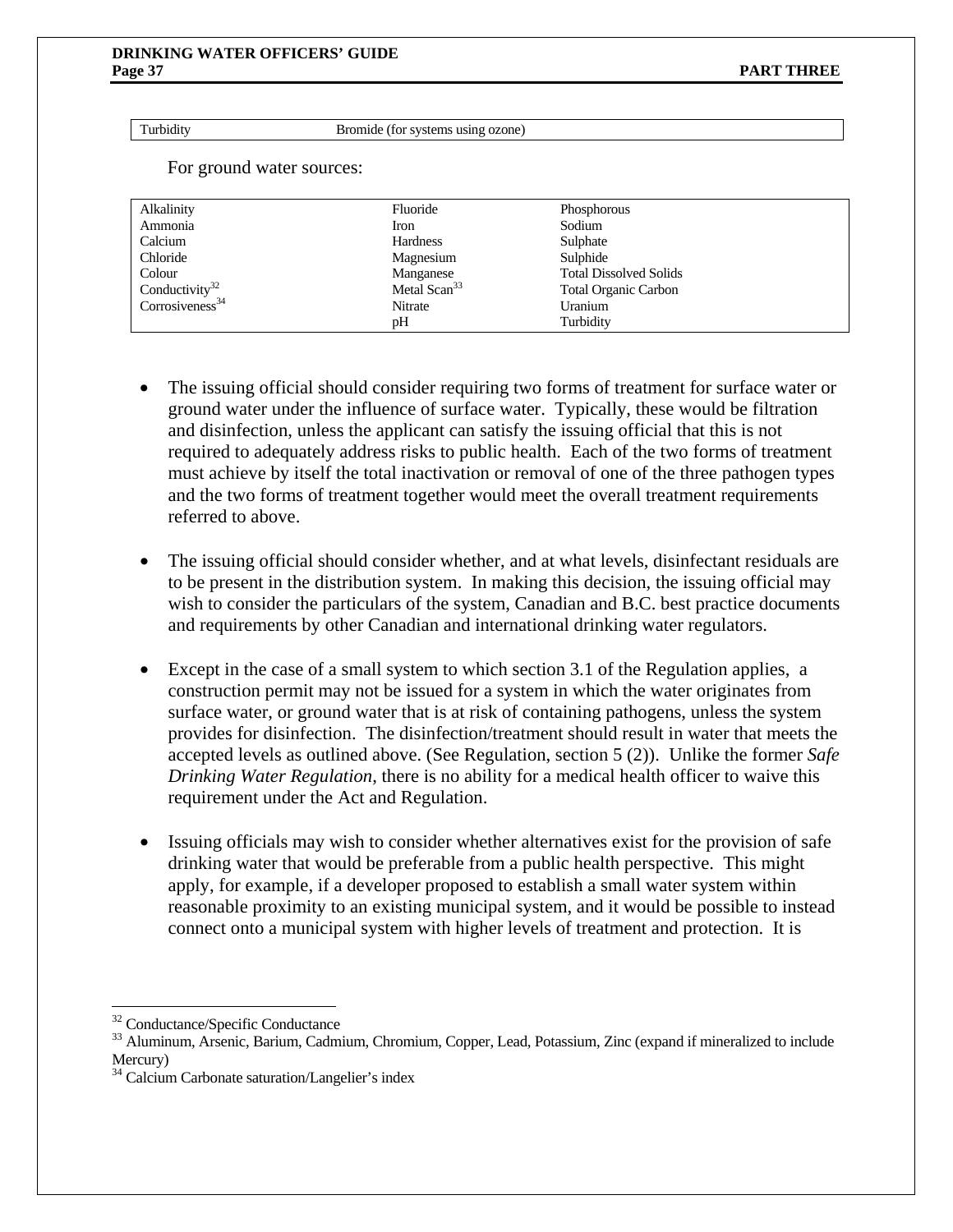however important to note that this is only one relevant factor and each situation must be considered on its own merits, having regard to all relevant factors.<sup>35</sup>

# Existing systems

 $\overline{a}$ 

- In some cases, an issuing official may decide to issue a construction permit for improvement or extension to an existing system in cases where, if the application were made to construct such a system today, the permit would not be issued.<sup>36</sup> In doing so, the issuing official should:
	- a. satisfy himself or herself that the improvement will decrease the risk associated with the system or, at minimum, not adversely affect the risk and have other operational benefits,
	- b. ensure the water supplier and drinking water officer are aware of the aspects of system that would not meet present standards if an application were made to create such a system today,
	- c. advise the that approval of the construction permit does not affect the ability of the drinking water officer to impose any terms and conditions on the operating permit, or take any other steps he or she considers necessary under the act, to avoid unacceptable risks to public health,
	- d. advise the drinking water officer regarding the issuance of the construction permit

## Small systems that are exempt from the requirement to provide potable water

Where applications are made for small systems (serving less than 500 people per day) that are exempt from the requirement to provide potable water (as per section 3.1 of the Regulation), the issuing official should consider the factors outlined under the following scenarios:

 $35$  In any case where the issuing officials considers that it may be appropriate to require a proposed system to become part of another existing system, the issuing official should consult the owner of the existing system to determine the willingness and ability of that water supply system to take on additional users. The issuing official may, in the case of water obtained from surface sources licensed under the *Water Act*, also wish to consult officials responsible for the *Water Act*, and the potential application of section 33 of that Act. It states, "If satisfied that the joint use of works would conserve water or avoid duplication of works, the comptroller may order the joint use and set its terms."

<sup>&</sup>lt;sup>36</sup> An example may be improvement to provide chlorination to a non-disinfected surface supply. This will provide enhanced protection and is affordable, but it does not deal with *Cryptosporidium* risks and may not adequately deal with *Giardia* risks.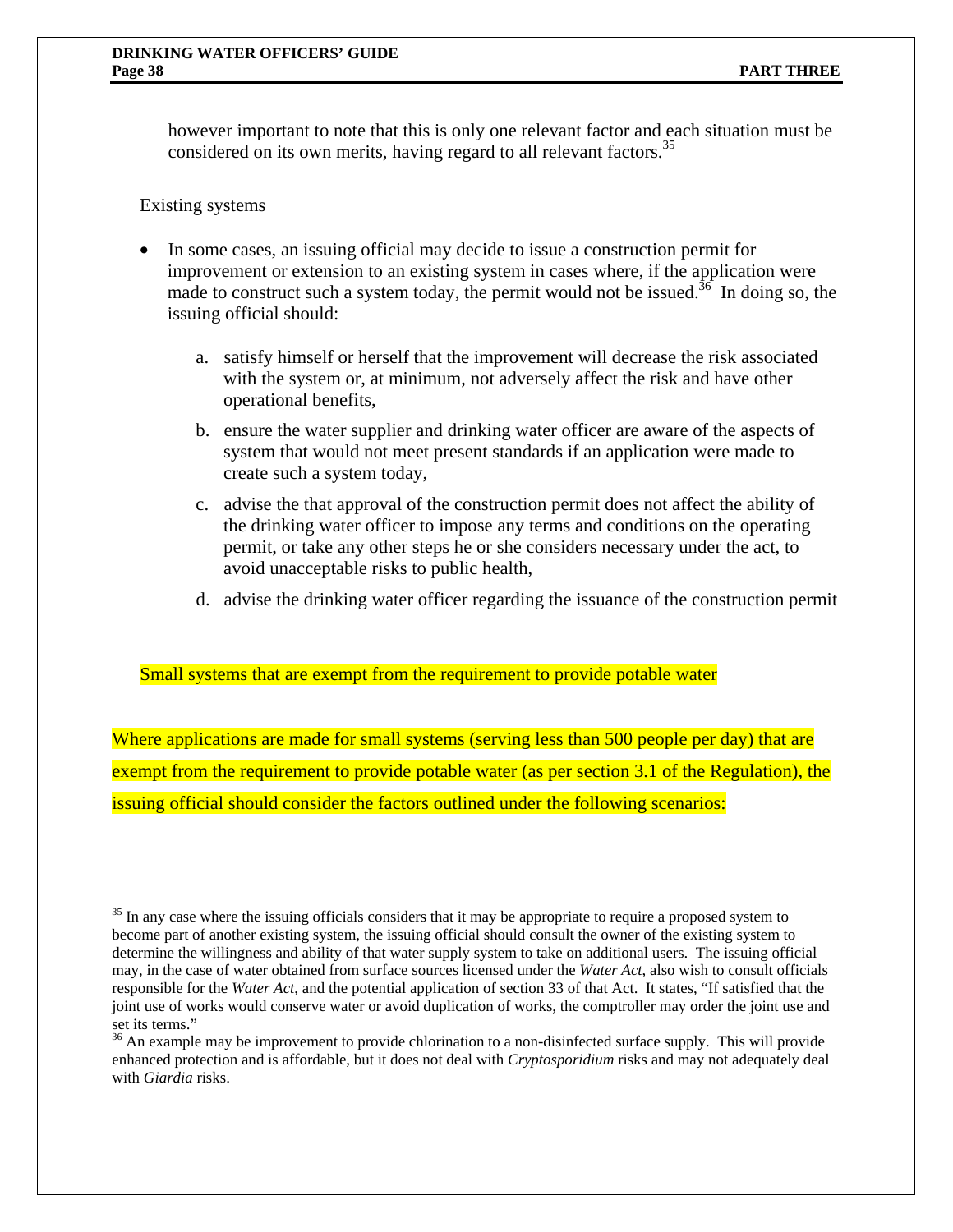$\overline{a}$ 

*(a) Systems that do not provide water for human consumption or food preparation and are* 

*not connected to a water supply system that does.* 

- The potential that persons might inadvertently use the water for human consumption or food preparation.
- Steps that can be taken to mitigate the above-noted risk (e.g. posting of signs, monitoring use).
- The nature and extent of public health threat if the proposed system was inadvertently or intentionally used for human consumption or food preparation.

 *(b) Systems that provide water only to Point-of-Entry or Point-of-Use systems.* 

In addition to the factors noted above in relation to new systems and existing systems generally, issuing officials may wish to consider:

• Whether the issuing official considers overall that such a system presents an unacceptable risk to public health, considering the potential threats that would not be addressed by the POE or POU devices, or considering the risk that the POE or POU devices may fail or not be properly maintained. In particular, the drinking water officer may wish to consider:

- Whether the POE or POU devices being used have received certification by an accredited third party agency as complying with standards established by an independent and respected national or international standard setting agency,  $37$  or whether the drinking water officer is aware of other information concerning a particular system that provides a similar degree of confidence in the system;
- Whether the POE or POU systems have a warning device or other mechanism to alert users if the systems are not functioning properly;
- Whether the POE or POU system has an automatic shut-off/warning system;
- Whether the POE and POU system will be installed in accordance with the manufactures suggestions or as directed by the issuing official;
- In the case of POU systems, the potential for water to be used from access points that do not have a POU device, and to be used in a manner which poses a threat to public health;

<sup>&</sup>lt;sup>37</sup> Examples include the Canadian Standards Association, NSF International, Underwriters laboratories Inc., Quality Auditing Institute International and Association of Plumbing & Mechanical Officers. For further information on standards and certification, see: http://www.hc-sc.gc.ca/ewh-semt/water-eau/drink-potab/mater/index\_e.html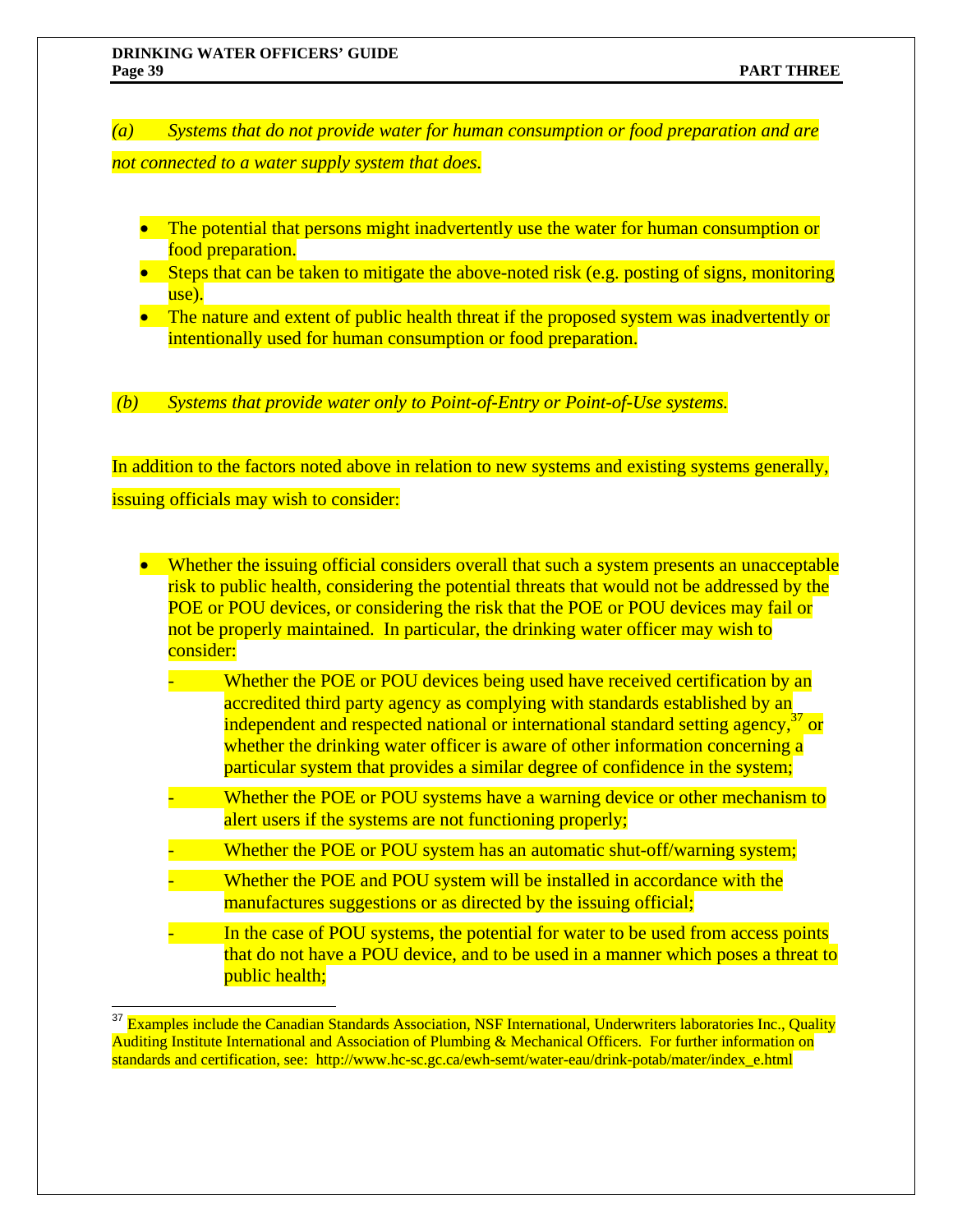- **•** Whether there are other practicable means of providing potable water to the users of the water supply system that would provide significantly greater confidence regarding public health protection (e.g. whether it would be reasonably feasible for a developer to install a centralized treatment system that provides protection from a broader range of potential pathogens or contaminants, or for the same pathogens or contaminants but with a significantly higher degree of reliability). In considering this factor it would be appropriate for the issuing official to weigh the marginal benefit to public health protection that would result from utilizing another form of treatment system against the feasibility and practicality of this other form of treatment to the applicant; and,
- In any case where the issuing official has concerns or potential concerns regarding a system that serves POE and POU devices, the degree to which those concerns could be addressed through the imposition of terms and conditions (discussed below).

It is however, important to note that the points and principles discussed above are set out solely for the assistance of issuing officials in the exercise of their discretion. Subject to those matters addressed by the Act and Regulation, the decision as to whether to issue a construction permit, and the decision to include any terms and conditions, rest with the discretion of the issuing official.

As a general matter, issuing officials may also consider the applicant's history with drinking water matters, for applications respecting new and existing systems.

## *1.6. Terms and conditions*

The types of terms and conditions that an issuing official may include in a construction permit are not specifically set out in the Act. Further, the Act specifically states that the terms and conditions of a construction permit may set requirements and standards that are more stringent than those established by the Regulation (section 8(5)). Where terms and conditions are included, they should be included in the permit itself, or referred to in the permit and appended to it (for example, as a schedule). Comments and directions set out in a cover letter would not likely be considered terms and conditions of a permit unless expressly incorporated into the permit as such.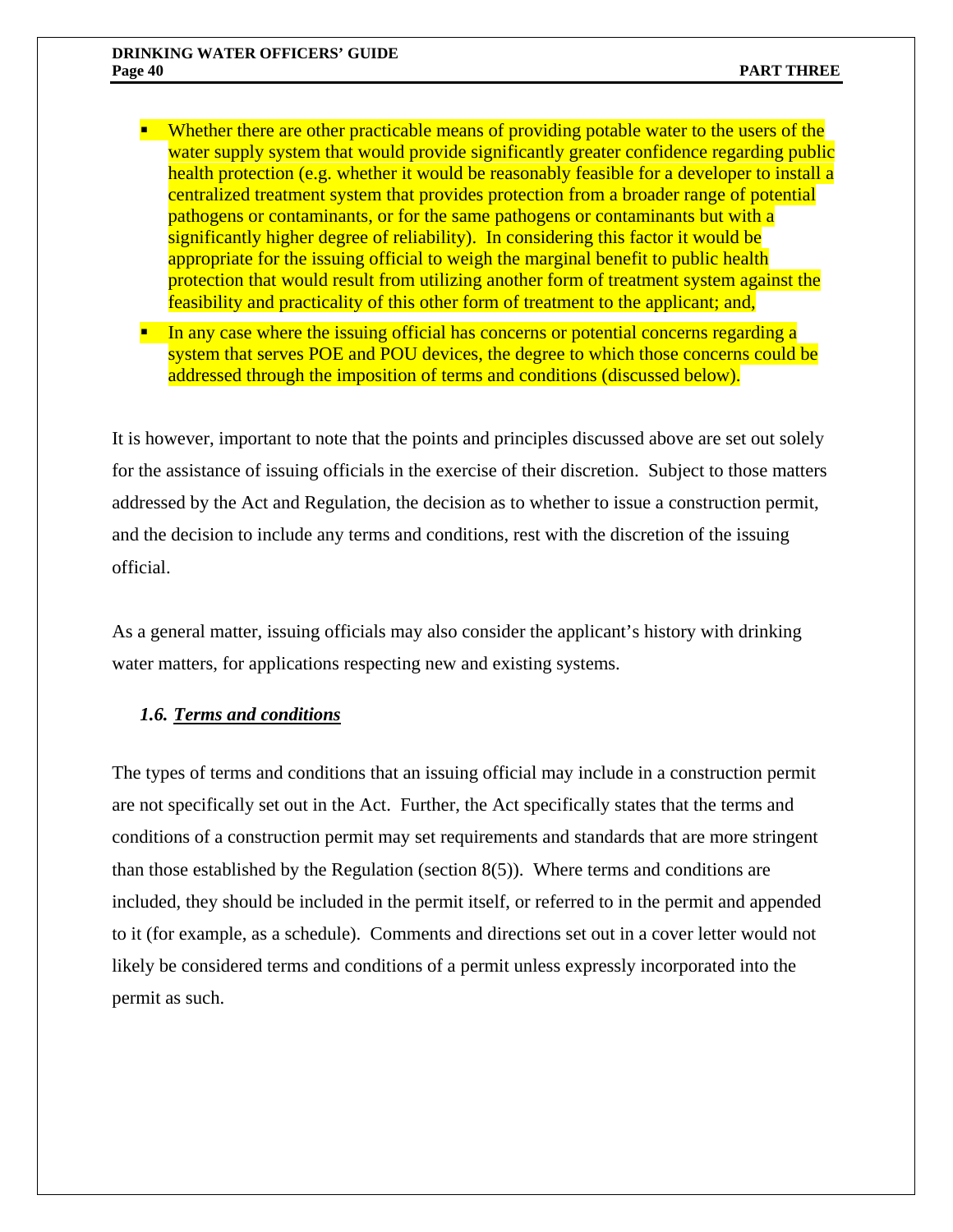In exercising the discretion to include terms and conditions in a permit, the issuing official should consider which terms and conditions are necessary to meet the test noted above for approval of a permit application. Without limiting the types of terms and conditions that may be included in a particular construction permit, a number of sample terms and conditions are set out in appendix 8. Issuing officials are encouraged to review the sample terms and conditions to determine whether any of them are appropriate to a particular construction permit application.

# *1.7. If the issuing official is not satisfied with the permit application*

If the issuing official is not satisfied with an application and is not prepared to issue a construction permit based on the information provided to that point, having regard to terms and conditions that could be included, the issuing official should provide the applicant with reasons for the decision. If the issuing official believes that the application could potentially warrant approval if certain amendments are made to the proposed system, the issuing official should advise the applicant accordingly and invite the applicant to consider making the necessary changes and resubmitting the application.

Generally speaking, if the issuing official believes a substantial amendment to the application is required, the issuing official should ask the applicant to consider making amendments to the application, rather than simply granting the permit with terms and conditions that would require substantial modification of the proposed construction. However, in cases where the proposed construction is acceptable to the issuing official with only minor proposed modifications, the issuing official may wish to simply issue the permit on the terms and conditions that the construction proceeds in accordance with specified minor modifications, rather than requiring an amendment and resubmission of the application.

## *1.8. Form of permit*

Neither the Act nor Regulation specifies the form of a construction permit. A sample standard form permit is however set out in appendix 9.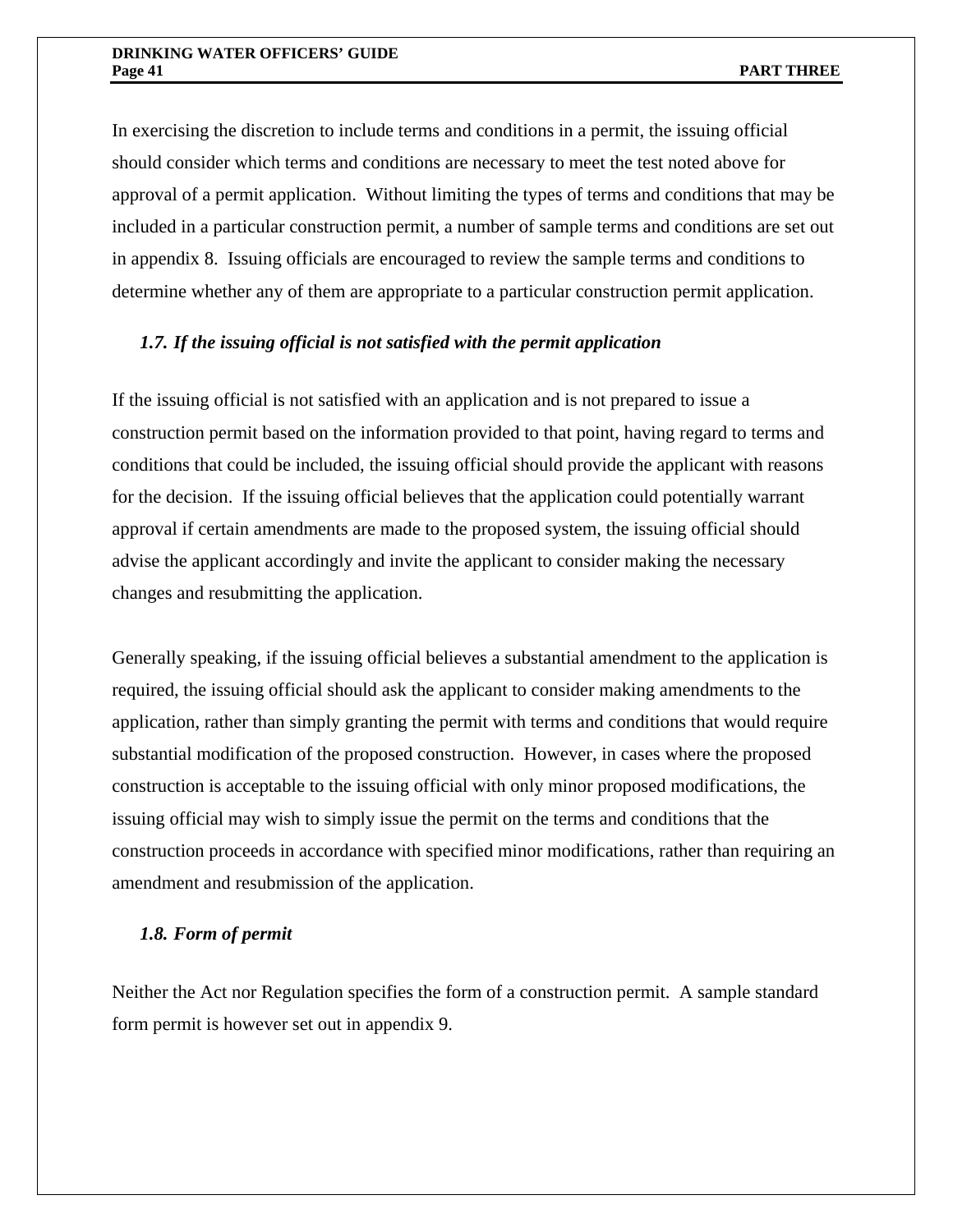# *1.9. Pre and post- approval inspections*

Pre and post-approval inspections can be undertaken in any case where the issuing official considers it necessary. In making this decision, the issuing official may wish to consult the drinking water officer or other public health official with knowledge of the system or local circumstances.

However, in most cases it is anticipated that the issuing official will not perform inspections, but rather will make it a term and condition of the construction permit that the system be constructed in accordance with the approved plans. The issuing official may also include a term and condition that the designer or installer of the system certify that it was installed or constructed in accordance with the plans as approved. The issuing official may also, in appropriate cases, wish to require the certification to be provided by a professional engineer.

If an issuing official for a construction permit believes that a system is not constructed in accordance with the plans as approved, he or she may advise the person who will be responsible for considering the application for an operating permit for that system. Such information should also be provided to the applicant.

# *1.10. Request for changes*

Under the Act, an issuing official does not have the ability to vary a construction permit once issued. Therefore, if an applicant requests a substantial change to a construction permit and the issuing official believes that the change is appropriate, a new construction permit must be issued  $(Act, section 7(6)(c)).$ 

In order to avoid the need for issuance of a new permit in cases of minor changes to design specifications, the issuing official may wish to include as a term and condition a requirement that the system be must constructed in accordance with the plans as approved, or with any modifications that may be subsequently approved by the issuing official in writing. In this way,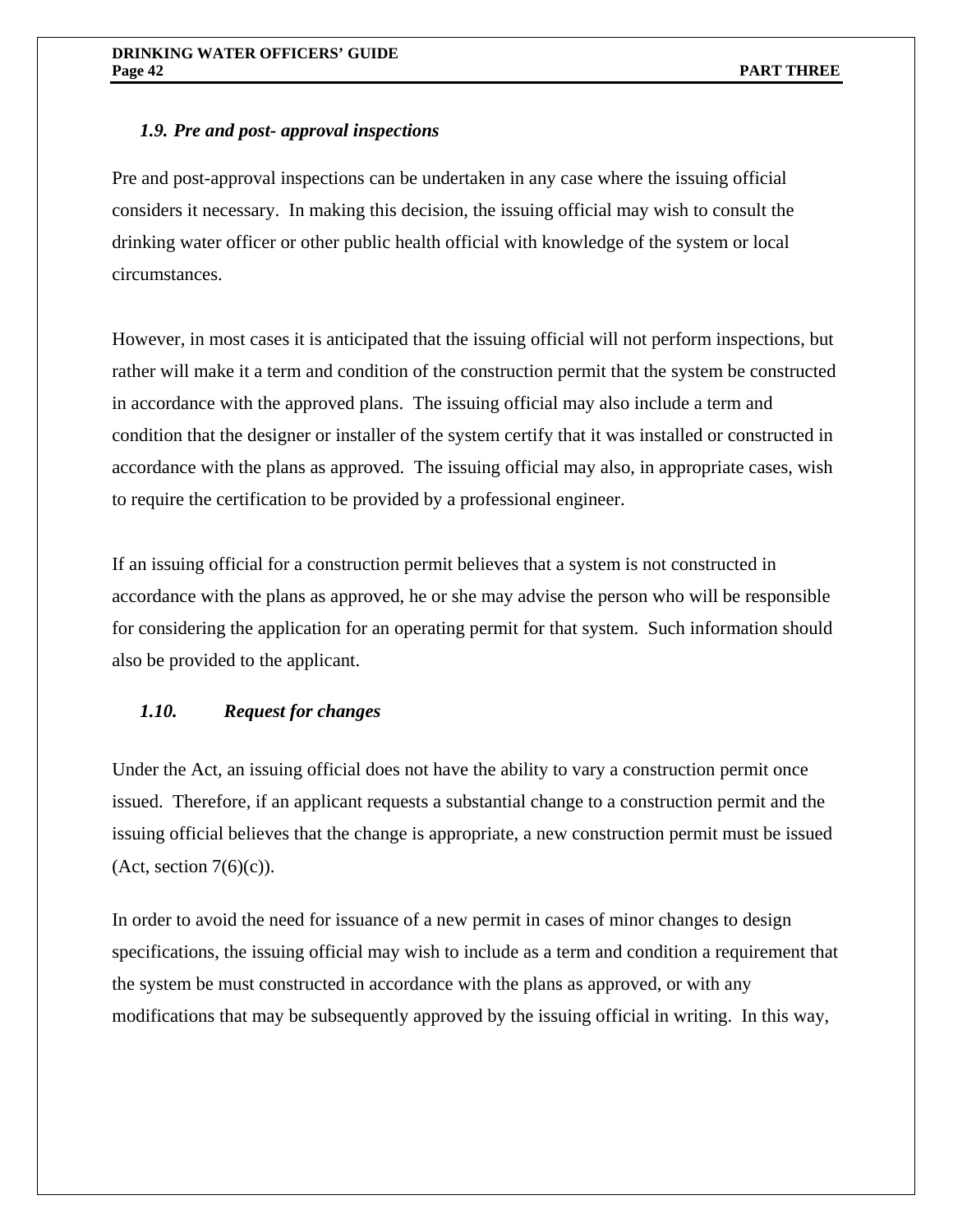the construction permit itself need not be changed to accommodate minor changes in design specifications.

# *1.11. Repairs*

In some cases, people may have questions as to whether repair of an existing system requires a construction permit. Given the breadth of the wording in section 7, a construction permit will be required in any cases where repairs are undertaken if they result in the alteration or extension of the system. However, if a person is simply undertaking a repair to return a system to the condition for which construction had previously been authorized, then no construction permit would be required. Moreover, under section 6(3)(a) of the Regulation, a person is not required to obtain a construction permit for emergency repairs.

In addition to potentially requiring a construction permit, a person undertaking repairs to a system may also require certification under the EOCP program, depending on the class of system and the date on which the relevant requirements of the Regulation apply to it (see Regulation, section 12(3) and (4)). However, even in that case, EOCP certification will not be required if the person conducting the repairs is:

… a person with specialist knowledge immediately relevant to maintenance or repair of a water supply system provided the maintenance or repair is conducted following procedures approved by a person certified by the Environmental Operators Certification Program (See Regulation, section 12(6)).

This section is intended to allow people with specialized technical knowledge of water treatment and distribution equipment (e.g. a service representative from an equipment manufacturer) to work on the maintenance or repair of that system, without that person being personally certified by the EOCP program. However, this applies only if the following criteria are met:

• The person must have "specialist knowledge". That term is not defined in the regulations. It should generally be taken to mean knowledge that is not commonly held and which is acquired by some specific form of training or experience.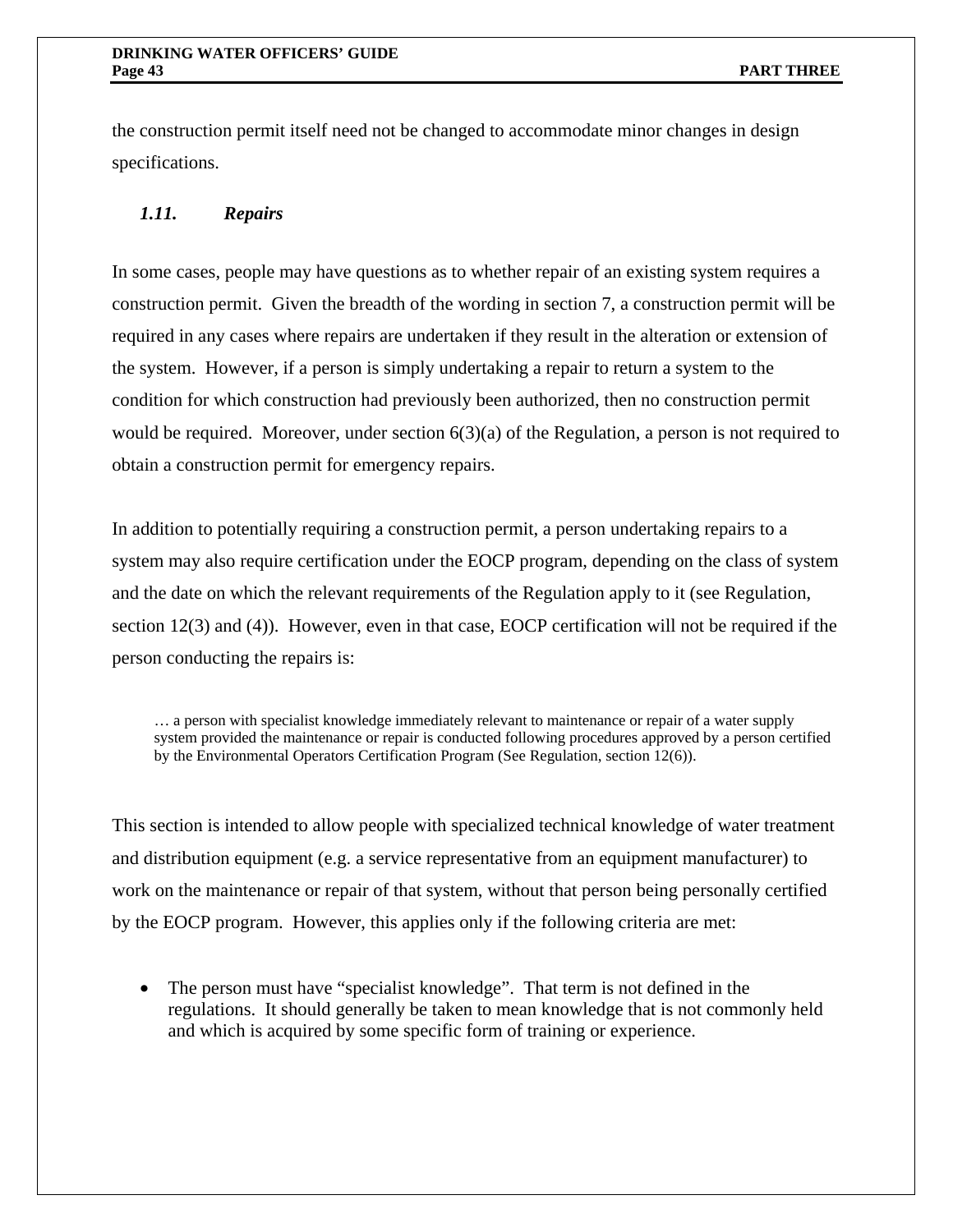- The specialist knowledge must be "immediately relevant" to the maintenance or repair. It is not sufficient if a person is a specialist in a particular area, but the maintenance or repair does not relate to that area. Similarly, the person cannot use this exemption to "get a foot in the door" and then conduct maintenance or repairs that do not require specialist knowledge
- The maintenance or repair must be conducted following procedures approved by a person certified by EOCP.

Drinking water officers and issuing officials should encourage water suppliers to call them in advance to discuss any situation in which the water supplier is unclear as to whether a person who plans to conduct maintenance or repairs without being certified himself or herself by EOCP meets the requirements of section 12(5) of the Regulations.

# **2. Operating permits**

Section 8 of the Act prohibits a person from operating a water supply system unless the water supplier holds a valid operating permit. The water supplier must also comply with all terms and conditions of the permit.

The following sections address the process and principles for considering applications for new operating permits, or amendments to existing permits.

# *2.1. The issuing official*

 $\overline{a}$ 

Under section 8 of the Act, an operating permit can be issued (or amended) by an "issuing official". According to section 7 of the Regulation, all drinking water officers are issuing officials for the purposes of operating permits.

Operating permits can also be issued by any person to whom a drinking water officer<sup>38</sup> has delegated this power.

 $38$  In this context, the term "drinking water officer" refers only to a person who has been appointed as a drinking water officer, and not a person to whom the powers of a drinking water office have been delegated. I.e. a person delegated powers is not able to further delegate them to another person.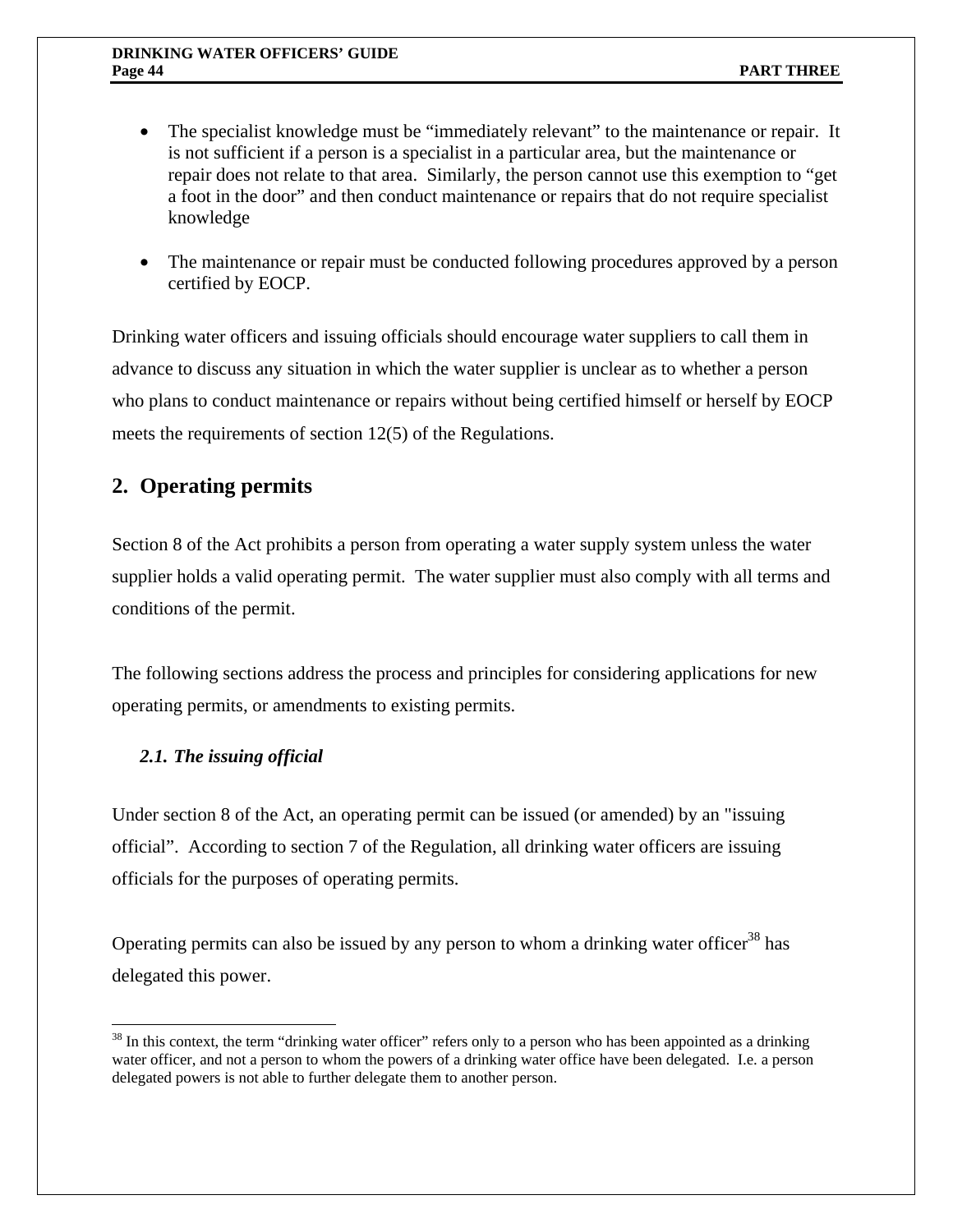# *2.2. Submission of applications*

Applications for operating permits must be made to the issuing official "in a form satisfactory to the drinking water officer" (Regulation section  $7(1)$ ). Appendix 10 sets out a sample application form for an operating permit, and related instructions, for consideration. Health Authorities may wish to use these forms, or to replace them with standard forms for use within their authority.

# *2.3. Confirming a responsible person and specifying owners*

Before issuing an operating permit, the issuing official should ensure that a person has been identified as being responsible for the ongoing operation of the system (See Act, section 17) and that other potentially responsible persons and "owners" are identified. Issuing officials may require different types and amounts of information from different applicants, and may require more or less information than is in the standard operating permit application form. In general, the type of information that may be required in this regard, for different types of applicants, is as follows:

# Applications by or on behalf of individuals

- Clarification of the person who proposes to be the principal responsible person, as well as the name of all other persons who will be "owners" as defined in section 1 of the Act
- Copies of any agreements between such persons regarding responsibility for, and liability for, the ongoing operation of the system

# Applications by or on behalf of local governments

- Confirmation of the authority of the person making the application on behalf of the local government
- Clarification of the person who will hold primary responsibility for the ongoing operation of the system
- Names of other persons who will provide assistance to the person with primary responsibility

# Applications by or on behalf of partnerships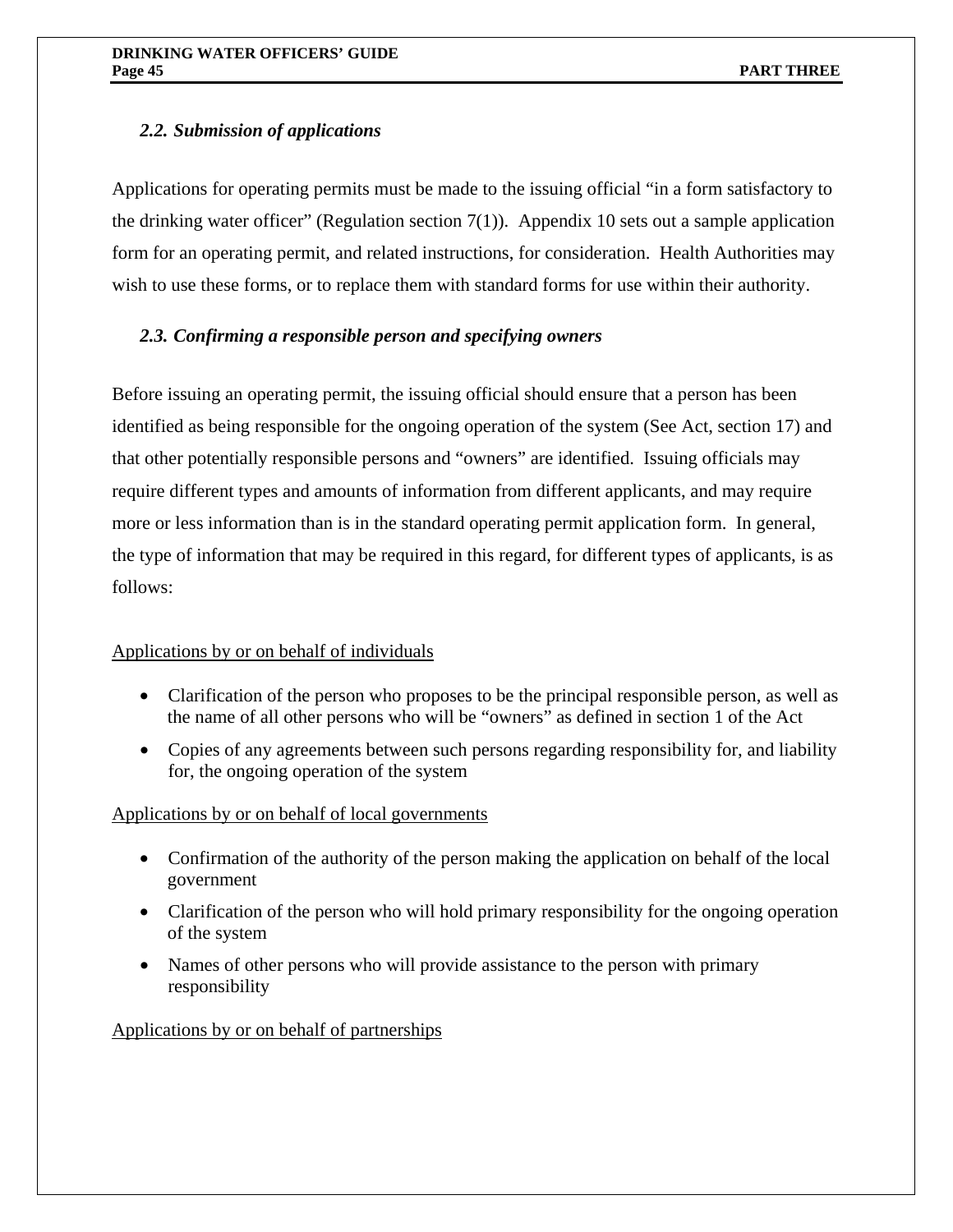- Copies of any certificates or registration statements filed by the partnership with the Registrar of Companies, and any acknowledgements by the Registrar of Companies.
- Confirmation of the authority of the person making the application on behalf of the partnership

Applications by or on behalf of corporations established under the BC *Company Act* or the *Canada Business Corporations Act*,

- Copy of the company's certificate of incorporation
- Confirmation of authority by the corporation to make application for permit on its behalf
- Names of the officer or employee who will hold primary responsibility for the ongoing operation of the system
- Names of other persons who will provide assistance to the person with primary responsibility

Applications by or on behalf of societies established under the *Society Act*

- Copy of society's certificate of incorporation
- Confirmation of authority by the society to make application for permit on its behalf
- Names of the officer or employee who will hold primary responsibility for the ongoing operation of the system
- Names of other persons who will provide assistance to the person with primary responsibility

Applications by or on behalf of water users communities established under section 51 of the *Water Act*

- The incorporation records of the water users community
- The name of the manager, the committee of management, and all members of the water users community
- Names of the person who will hold primary responsibility for the ongoing operation of the system
- Names of other persons who will provide assistance to the person with primary responsibility

In cases where the issuing official is aware of other persons who also fall within the definition of "owner" as that term is used in the Act, the issuing official should consider naming the additional owners on the operating permit. However, the issuing official should be careful to note, in the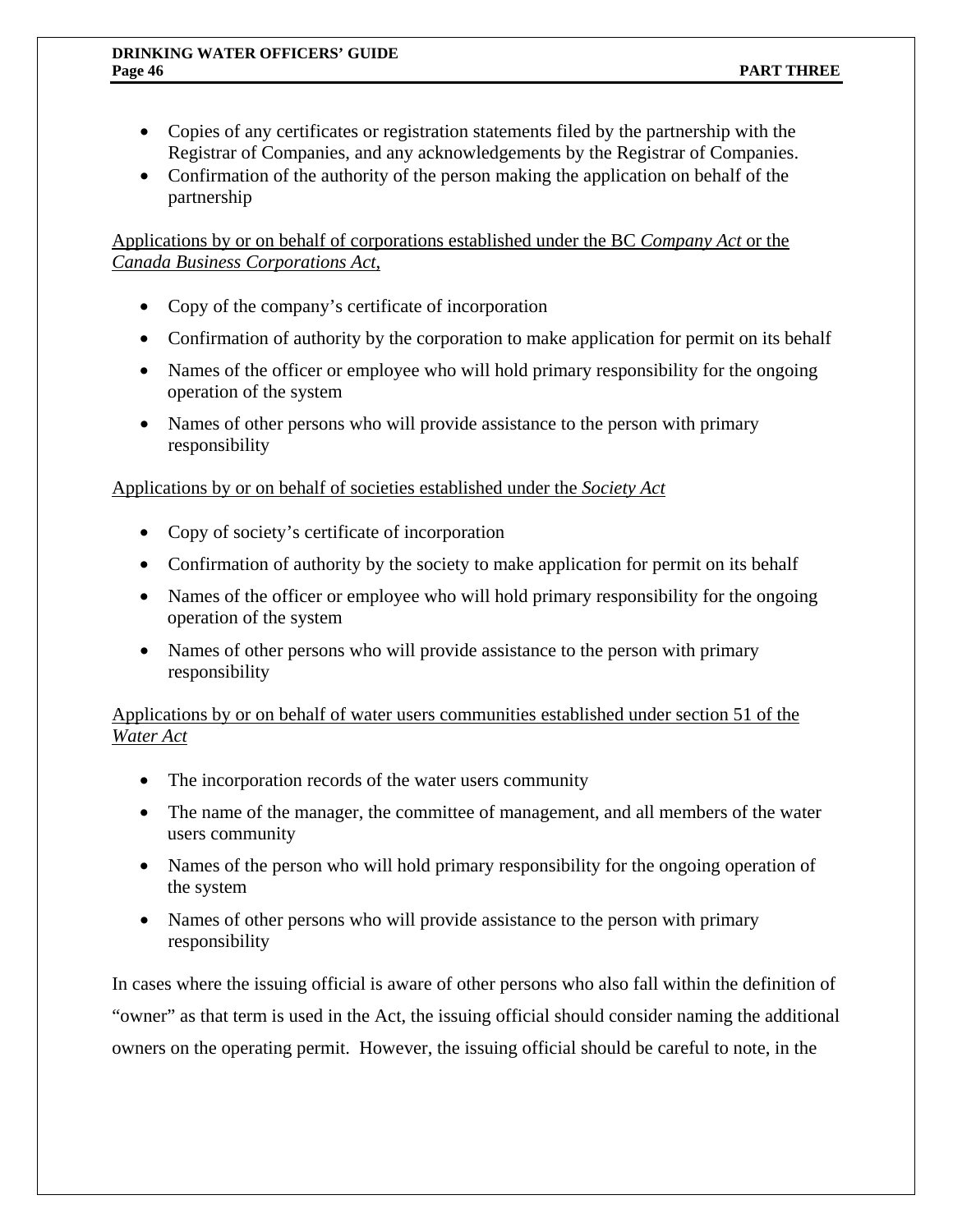cover letter or otherwise, that the listing of persons as owners on the operating permit does not necessarily mean that other persons might not also be considered "owners" in appropriate circumstances.

### *2.4. Consultation with other officials*

When considering applications for operating permits, issuing officials should consult with the person who issued the construction permit. The using official should review comments provided by agencies consulted at the construction permit application stage, and may engage in further consultations with other agencies if the issuing official considers this appropriate. The issuing official should also consider consulting with the drinking water officer and the medical health officer in respect of health issues.

Such consultation may also be appropriate when considering potential amendments to an existing operation.

In any case where an issuing official consults with another person in respect of an application, the issuing official must ensure that any information or comment provided by the other person is shared with the applicant if it has the potential to adversely affect the applicant's interests. In such cases, the applicants must be given an opportunity to respond to the comments or information, before any final decision is made.

Issuing officials may also choose to inform other agencies when operating permits have been issued. Again, there is no requirement in the Act that this occur, and this is a matter for the discretion of the issuing official.

### *2.5. Deciding whether to issue an operating permit*

2.5.1. Information to be considered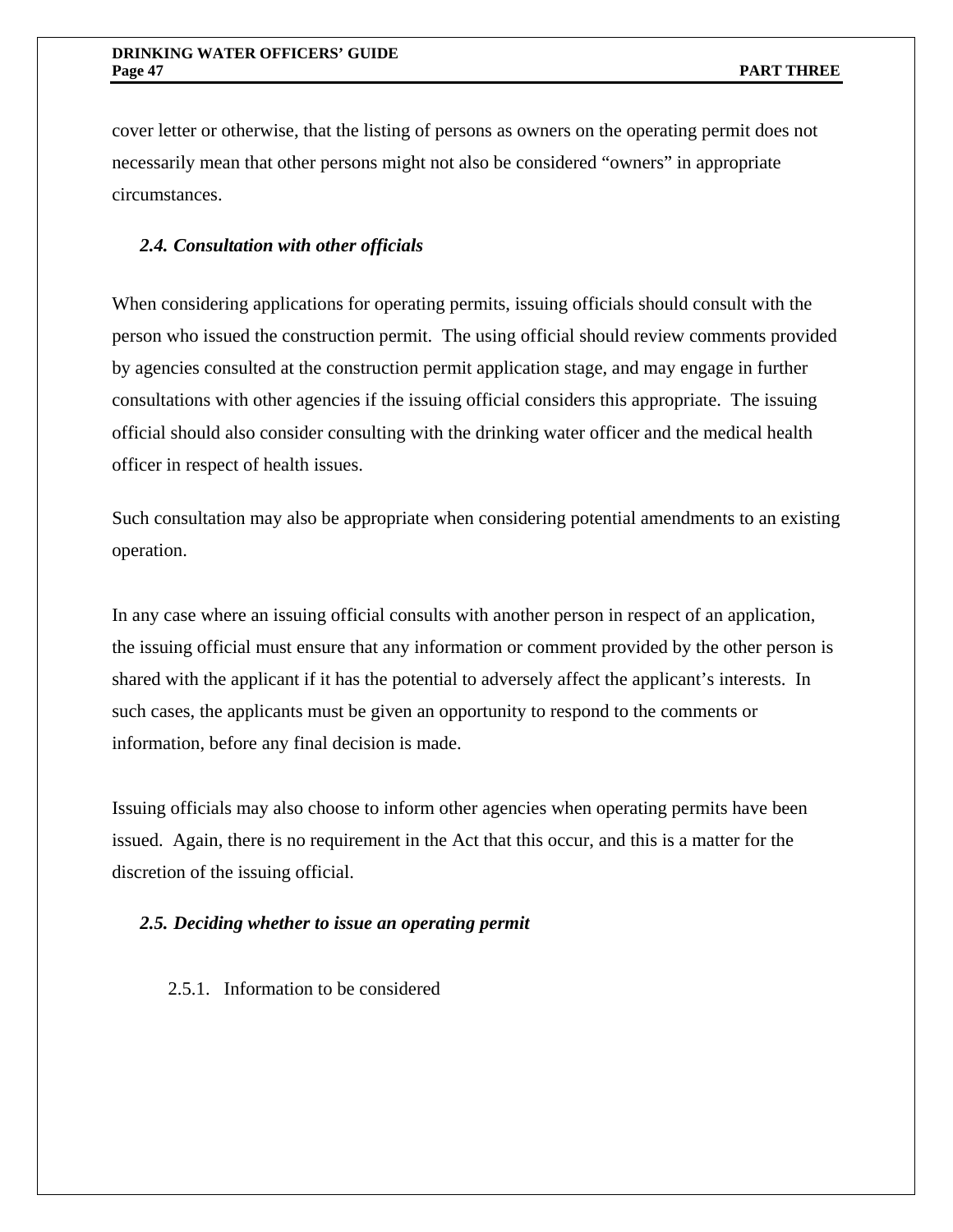In deciding whether to issue an operating permit, the issuing official should consider all relevant information, including:

- All of the information set out in the standard application form
- The results of water quality analyses provided in the application for construction permit, as required by section  $7(3)(a)$  of the Act
- Any relevant technical reference and best practices documents (see appendix 6)
- Whether a construction permit has been issued and any conditions attached to  $it^{39}$
- Information provided by the official that issued the construction permit or other agencies that were consulted
- Any information relevant to that system that has been obtained from assessments undertaken under section 19 of the Act in relation to systems that share the same water source or have other common conditions.
- The existence or non-existence of approvals under other legislation which are necessary for the proper operation of a water supply system. This may include, for example, a water license under the *Water Act* if surface water is to be used, or, in the case of a water utility under the *Water Utility Act*, a certificate of public necessity and convenience issued under the *Utilities Act*. Potentially relevant statutes are discussed further below in Part 5, section 4. $40$

If an issuing official believes that further information is required before a decision can be made whether to issue an operating permit, he or she should request that additional information from the applicant. This may include a request for reports or technical assessments from professional engineers and other professionals.

# 2.5.2. Decision-making process

<sup>1</sup>  $39$  If a construction permit has not been issued and construction has occurred, the person will be in violation of section 7 of the Act, unless a waiver has been granted. In any case where a person is in violation of the construction permit requirements, they should be advised that a construction permit will be required before their application for an operating permit will be considered, and referred to the issuing official responsible for dealing with construction permits. In appropriate cases, the drinking water officer may also consider taking other compliance action, such as issuing a contravention notice under section 26 or pursuing an offence under section 45 of the Act.

<sup>&</sup>lt;sup>40</sup> Although there is no specific requirement that issuing officials confirm compliance with other legislation, this is a relevant factor that they may consider. If the issuing official is aware that the applicant does not have the necessary approvals under the other act, he or she may decline to issue the operating permit, or issue it subject to the condition that it becomes effective only when all necessary approvals have been obtained under other applicable laws.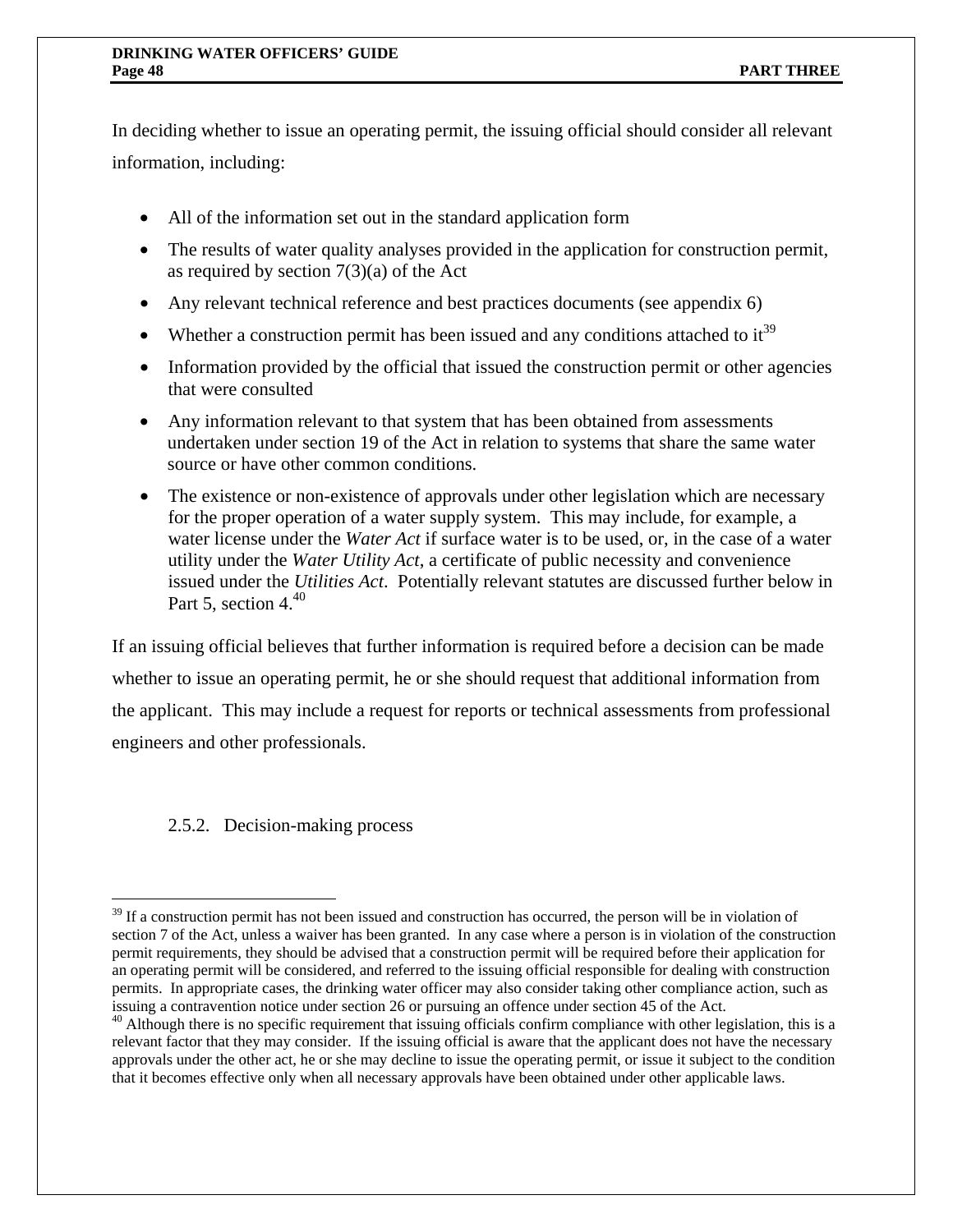In deciding whether to issue an operating permit for a new water system, consideration should be given to the matters discussed above in relation to construction permit applications. Namely, the primary consideration should be whether the proposed system will, if operated in accordance with the terms and conditions of the permit, have sufficient ability to provide safe drinking water to the intended user, having regard to potential threats that the system may face. In particular, the system should:

- Have staff that meet any certification requirements applicable to that class of system
- Be capable of operating on an ongoing basis without significant threat of failure or contamination of water in the system
- Meet the treatment standards expectations developed under section 1.5 above
- Comply with the recommended monitoring and reporting guidelines
- Have adequate cross connection procedures
- Comply with other operating best practice guidelines
- Address any other identified concerns that the issuing official considers to pose a threat to the water supply system in the circumstances

Issuing officials may wish to take into consideration a risk assessment of the particular water system when reviewing the timeline proposed by the water supplier to achieve the accepted treatment levels and other operational targets. Elements of that risk assessment could include:

- Quality of the source water
- Level of treatment currently provided
- Number of users of the water supply system
- Number of immunocompromised users
- History of water-borne diseases
- Historical water quality and
- Whether the water is for purposes or provided in circumstances that are exempt from the potability requirements of the Act
- Other relevant operating information.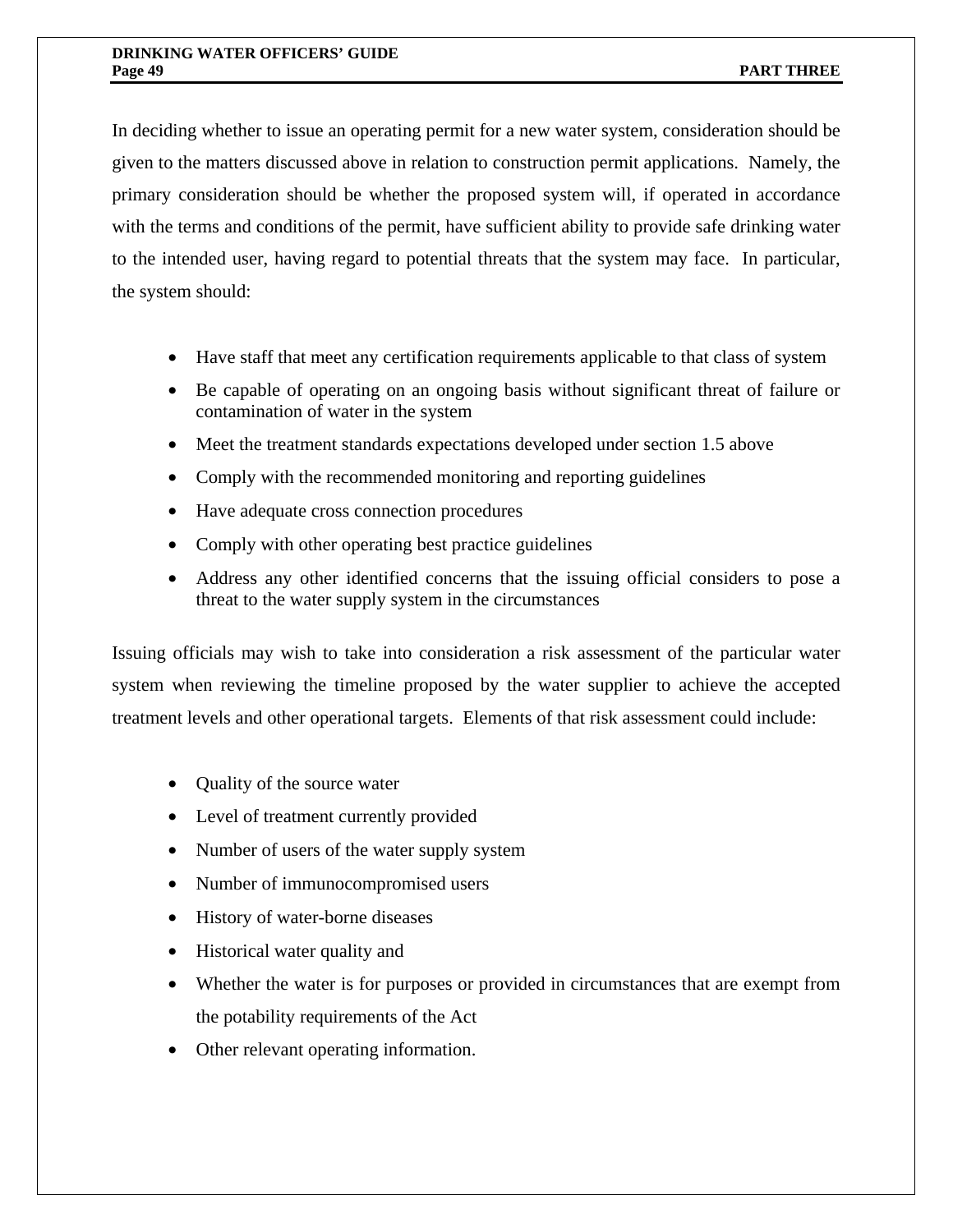For some parameters (e.g. lead or trihalomethanes (THMs) it may be appropriate to consider factors such as the whether the water will be consumed on an ongoing basis, or special vulnerabilities of persons likely to consume the water.

The timelines for achieving treatment and other system outcomes should be shortened in the face of increased risk to public health. In each case, however, the issuing official should not issue an operating permit unless he or she is satisfied that all unacceptable risks to public health will be addressed by the proposed system.

Small systems that are exempt from the requirement to provide potable water

Where applications are made for small systems (serving less than 500 people per day) that are exempt from the requirement to provide potable water (as per section 3.1 of the Regulation), the issuing official should consider factors outlined under the following scenarios:

*(a) Systems that do not provide water for human consumption or food preparation and are not connected to a water supply system that does.* 

- The potential that persons might inadvertently use the water for human consumption or food preparation.
- Steps that can be taken to mitigate the above noted risk (e.g. posting of signs, monitoring use).
- The nature and extent of the public health threat if the proposed system was inadvertently or intentionally used for human consumption or food preparation.
- The type of warning mechanisms or the need for signs to advise the users.
- *(b) Systems that provide water only to Point-of-Entry or Point-of-Use systems.*

In addition to the general factors noted earlier in this section, the drinking water officer may also wish to consider: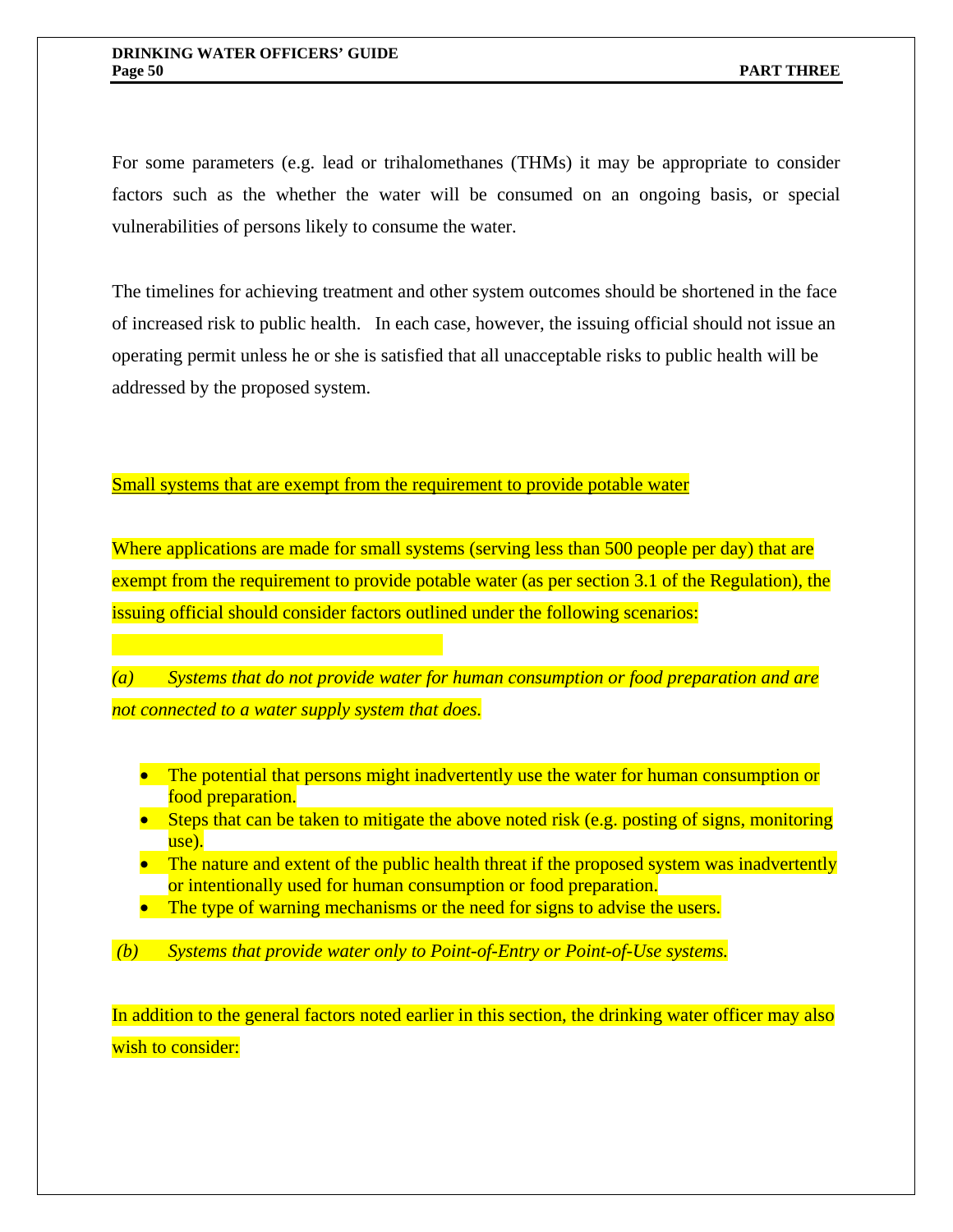$\overline{a}$ 

- Whether overall such a system presents an unacceptable risk to public health, considering the potential threats that would not be addressed by the POE or POU devices, or considering the risk that the POE or POU devices may fail or not be properly maintained. In particular, the drinking water officer may wish to consider:
	- The steps that the water supplier is prepared to take, and has the ability to take, on an ongoing basis to ensure the proper operation, maintenance and monitoring of POE and POU devices supplied by the water supply system;
	- The emergency response plan the operator has and how that may address threats to public health with respect to threats that may arise and for which the POE / POU systems may be incapable of effectively treating;
	- Whether a pilot study may be appropriate to help address any uncertainties that exist with respect to the efficacy of the system, whether the applicant is prepared to conduct such a pilot study, and the results of the pilot study where conducted;  $4^{1}$
	- The steps that the operator has taken and is prepared to take to provide or otherwise ensure ongoing education and training of POE and POU device users;
	- In the case of POU systems, the potential for water to be used from access points that do not have a POU device, and used in a manner which poses a threat to public health;
- In any case where an issuing official has exempted the applicant from the need for a construction permit, any of the factors that would have otherwise been considered at the stage of a construction permit application (see section 1.5.2 above); and,
- In any case where the issuing official has concerns or potential concerns regarding a system that uses POE or POU devices, the degree to which those concerns could be addressed through the imposition of terms and conditions (discussed below).

As a general matter, issuing officials may also consider the applicants history with drinking water matters, for applications respecting new and existing systems.

 $41$  In any case where a pilot study is conducted, the system must nonetheless comply with any applicable provisions of the act and regulations (including the requirement for an operating permit where applicable). In such cases the drinking water officer may consider issuing an operating permit for a specified period of time, and with whatever terms and conditions he or she considers necessary, to provide reasonable safeguards for public health while the pilot study is being undertaken.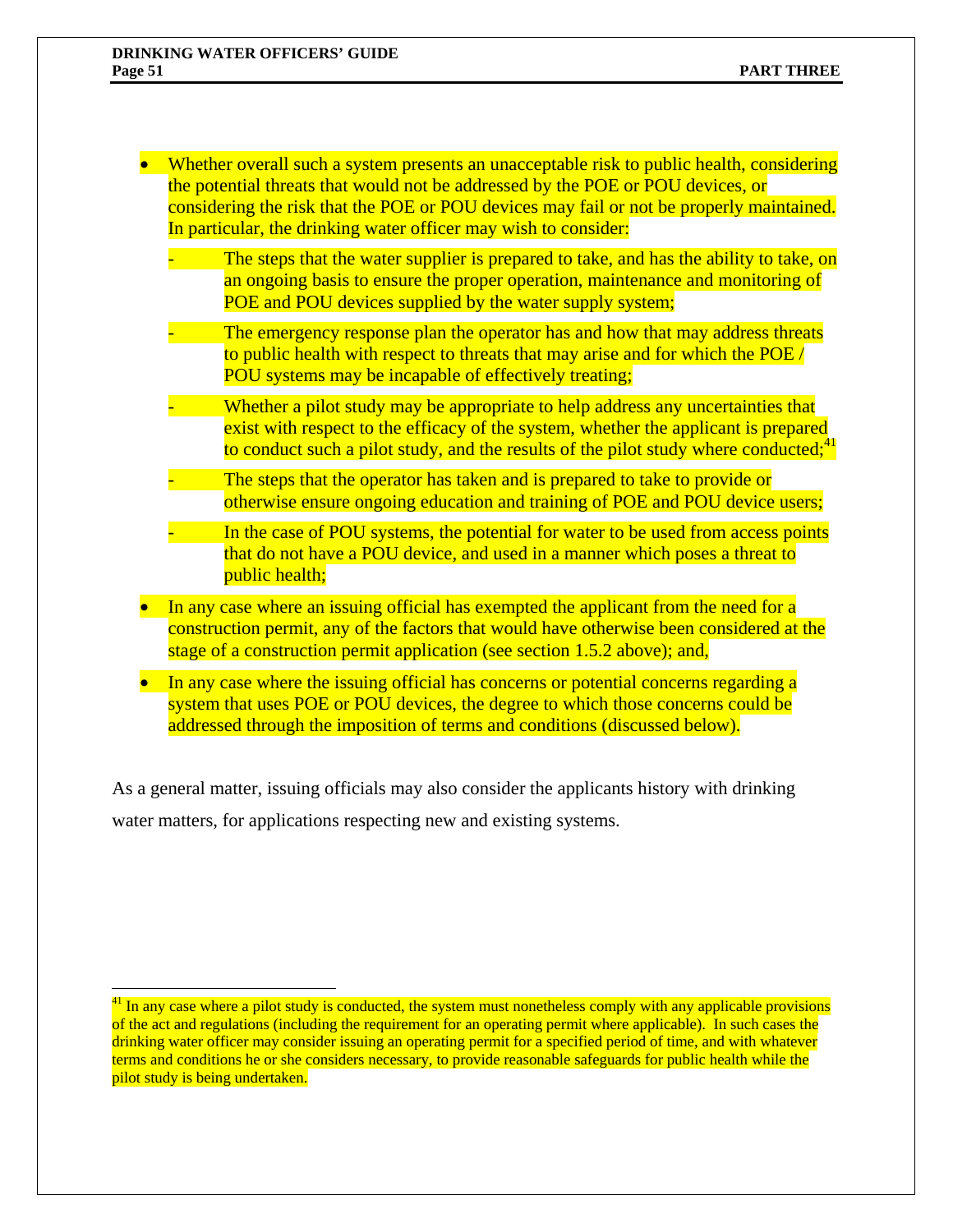# *2.6. Terms and conditions*

The types of terms and conditions that an issuing official may attach to an operating permit are broad. They include, but are not limited to, terms and conditions respecting:

- Treatment requirements (which may include dates by which they must be implemented)
- Equipment, works, facilities and operating requirements (including compliance with the construction permit)
- Qualifications, training or certification of the persons operating, maintaining or repairing the water supply system
- Monitoring of the drinking water source and water in the water supply system
- Standards applicable to the water in the water supply system
- Reporting and publication of monitoring results for other information respecting the water supply system. (Act, section  $8(3)$ )<sup>42</sup>
- Well protection and source protection

1

• Maintenance and servicing of Point-of-Entry and Point-of-Use systems<sup>43</sup>

Also, the Act specifically provides that terms and conditions of an operating permit may be more stringent than the requirements and standards set by the Act or Regulation. (Act section 8(5)). Generally speaking, the standards set out in terms and conditions may not be less stringent than those set out in the Act and regulations. However, there are two exceptions.

First, section 12(4) of the Regulation allows the operating permit to set a different date on which the operator certification provisions apply. When deciding whether or not to set less stringent standards respecting EOCP certification, the drinking water office or delegate should consider whether there are sounds reasons for applying an alternate date (e.g. lack of availability of courses in the region), and he or she should be satisfied that modifying the requirements will not

 $42$  In this regard, consideration should be given to require publication of all sampling undertaken, not merely sampling undertaken at the frequency required by the regulations.

 $43$  These could be attached either to the operating permit of a water supply system that supplies water to point of use or point of entry systems, or to the operating permits respecting point of entry and point of use systems themselves if they are used in circumstances that render them a water supply system under the act and thus in need of their own operating permit.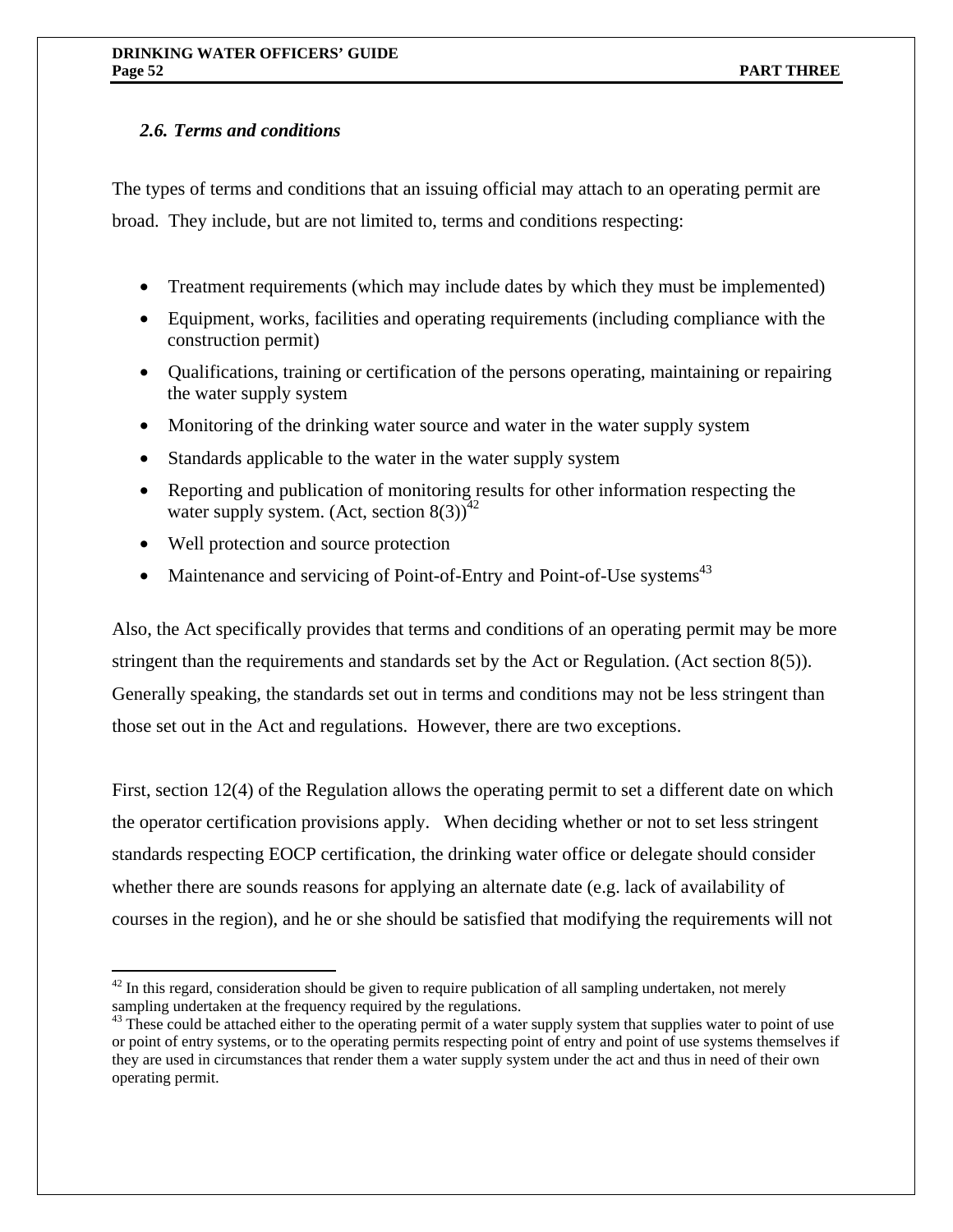pose an unacceptable risk to public health in respect of that particular system. This does not constitute a "waiver" from the certification requirements, but allows suppliers some extra time, and an opportunity to provide a strategy for obtaining training and experience necessary to achieve certification.

Second, section 8(3) of the Regulation allows for sampling frequencies to be less stringent than those set out in schedule B. In deciding whether to set lower frequencies, consideration should be given to all relevant factors including:

- The water source (including whether it is surface water or ground water at risk of influence by surface water)
- The history of the system
- Any special vulnerabilities of the intended users
- Experience of other systems using the same or related water sources
- Whether the water is being provided to Point-of-Entry or Point-of-Use treatment systems
- Other monitoring that is being undertaken by the water supplier (such as chlorine residuals, other disinfection effectiveness monitoring, turbidity, particle counts, etc.)

More generally, in exercising the discretion to attach terms and conditions to a permit, the issuing official should consider which terms and conditions are necessary to ensure that all significant threats of public health are addressed. To help facilitate the exercise the discretion in this regard, appendix 11 contains additional information regarding various categories of potential terms and conditions, and sample terms and conditions that can be included in operating permits as the issuing official considers appropriate.

In general, terms and conditions should not duplicate requirements in the Act and Regulation unless there is some difference in the applied standard. Moreover, issuing officials should ensure that water suppliers are aware that they are required to meet the requirements set out in the Act, the Regulation and the operating permit, and that not all requirements are set out in the permit. Issuing officials may, in the cover letter accompanying the permit, wish to draw the permit holder's attention to other obligations that exist by virtue of the Act and Regulation, but it must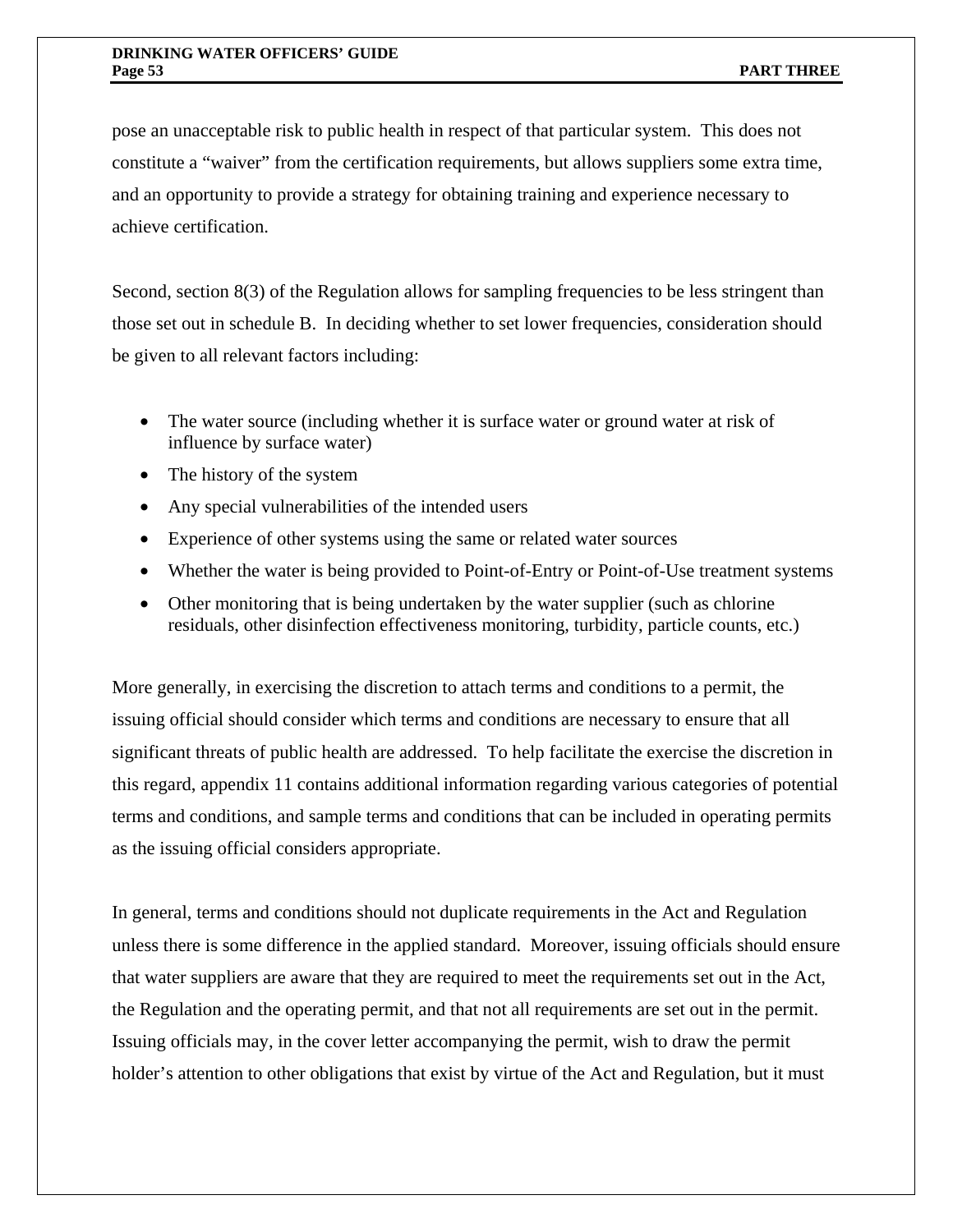be made clear that the permit holder is responsible for ensuring compliance with all applicable requirements, whether or not they are listed in the permit and cover letter.

A sample cover letter for an operating permit is set out in appendix 12.

2.6.1. Requirements regarding operator training and certification

Operator training and certification requirements are set out in section 12 of the Regulation. It provides specific certification requirements (through EOCP) for persons who operate system classified by EOCP as level 1, 2 or 3. Generally speaking, these are systems other than "small systems".<sup>44</sup> Persons who operate, maintain or repair such systems must be appropriately certified by EOCP. EOCP certification involves four elements:

## 1. System classification

The water supplier must submit an application and fee to the EOCP for review and consideration of a facility classification and number.

2. Operator Training

A water system operator may be trained on the job, usually with some classroom or distance educational training (i.e. BCWWA; Alberta course; Sacramento program, etc.)

3. Operator experience

Operator must have specified types and amounts of practical experience

4. Operators Certification

 $\overline{a}$ 

Upon completion of the operator training, the EOCP certification exam may be taken.

Section 12(2) of the Regulation provides that operators of systems classified as classes 1, 2 and 3 require certification as of January 1, 2006. However, section 12(5) of the Regulation provides that an operating permit may establish a later date on which these rules apply to a water supply

<sup>44</sup> For further information on the EOCP classification system, see http://www.eocp.org/certpg.html.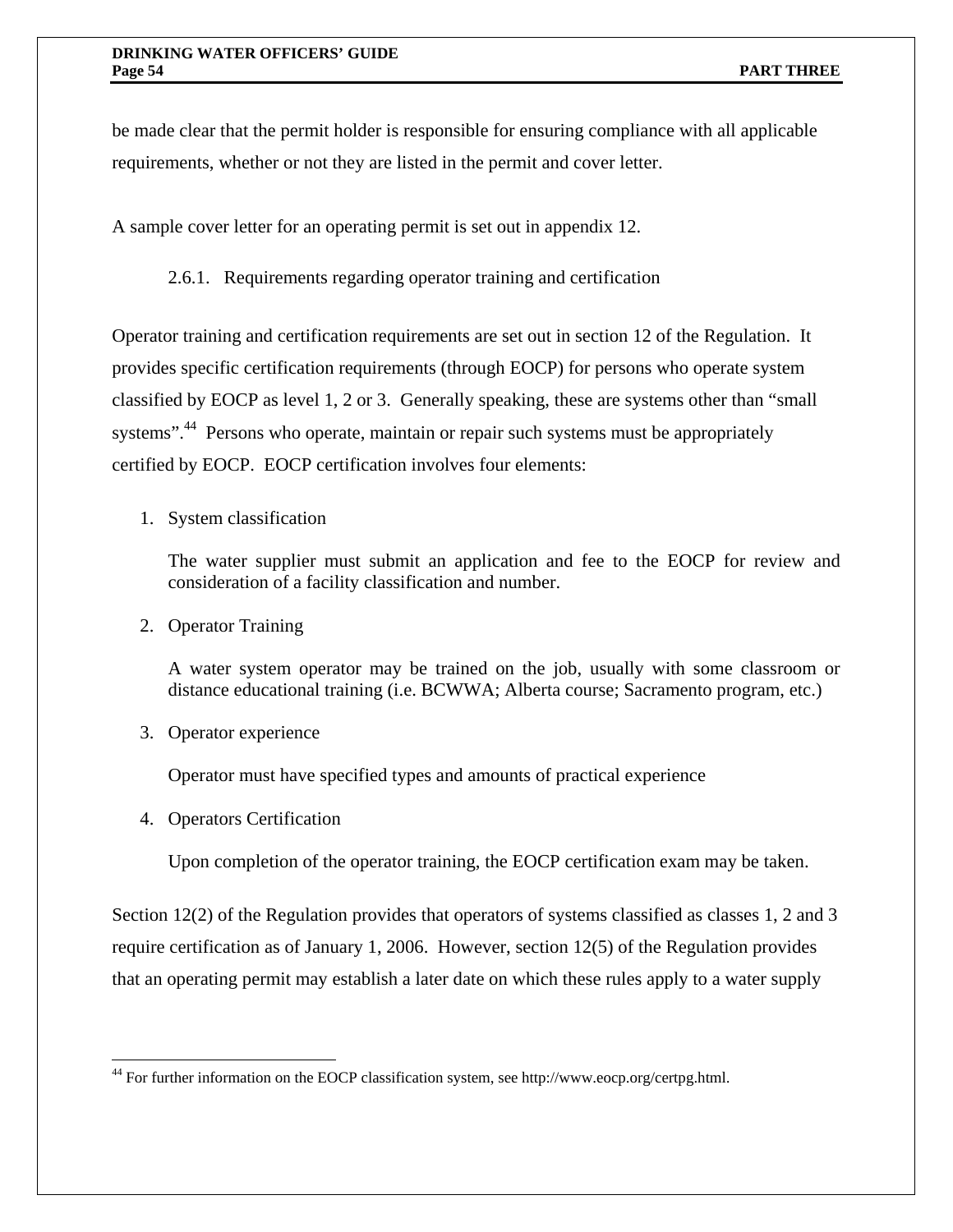system. Drinking water officers should consider exercising their discretion to delay the operator certification requirements of the Regulation only in cases where they are satisfied that:

- (a) It would be impracticable for the water supplier comply within the timeframe specified in the Regulation,
- (b) The water supplier can demonstrate, to the satisfaction of the drinking water officer, that there would be minimal risk to public health by the delay in obtaining the certification required under the EOCP program, having regard to the circumstances of that water supply system and any potential threats to it, and
- (c) The water supplier has a strategy to provide the requisite degree of training and experience within a reasonable period of time.

[For discussion of alternate approaches, see Draft Fraser Health approach, appendix 35]

2.6.2. Terms and conditions respecting operator qualification for small systems

Although section 12 of the Regulation does not directly impose any operator qualification requirements for small systems, section 12(4) does provide that an operating permit may require a person to be certified by EOCP to operate, maintain or repair a small system. The decision whether to impose such a term and condition is one for the drinking water officer to make, in his or her discretion. Generally speaking, the requirement for operator certification should be imposed on small systems, through operating permit terms and conditions, in cases where the drinking water officer considers that there is something about the system in question or the persons operating it that require a higher standard of formal training than would be normal for a small system. This might include, for example:

- Systems which have a history of problems due to operator error or omission
- Systems which are particularly vulnerable to errors or omissions in operation
- Systems which may present significant public health risk even though they are a small system (for example, systems serving vulnerable users such as a small rural hospital).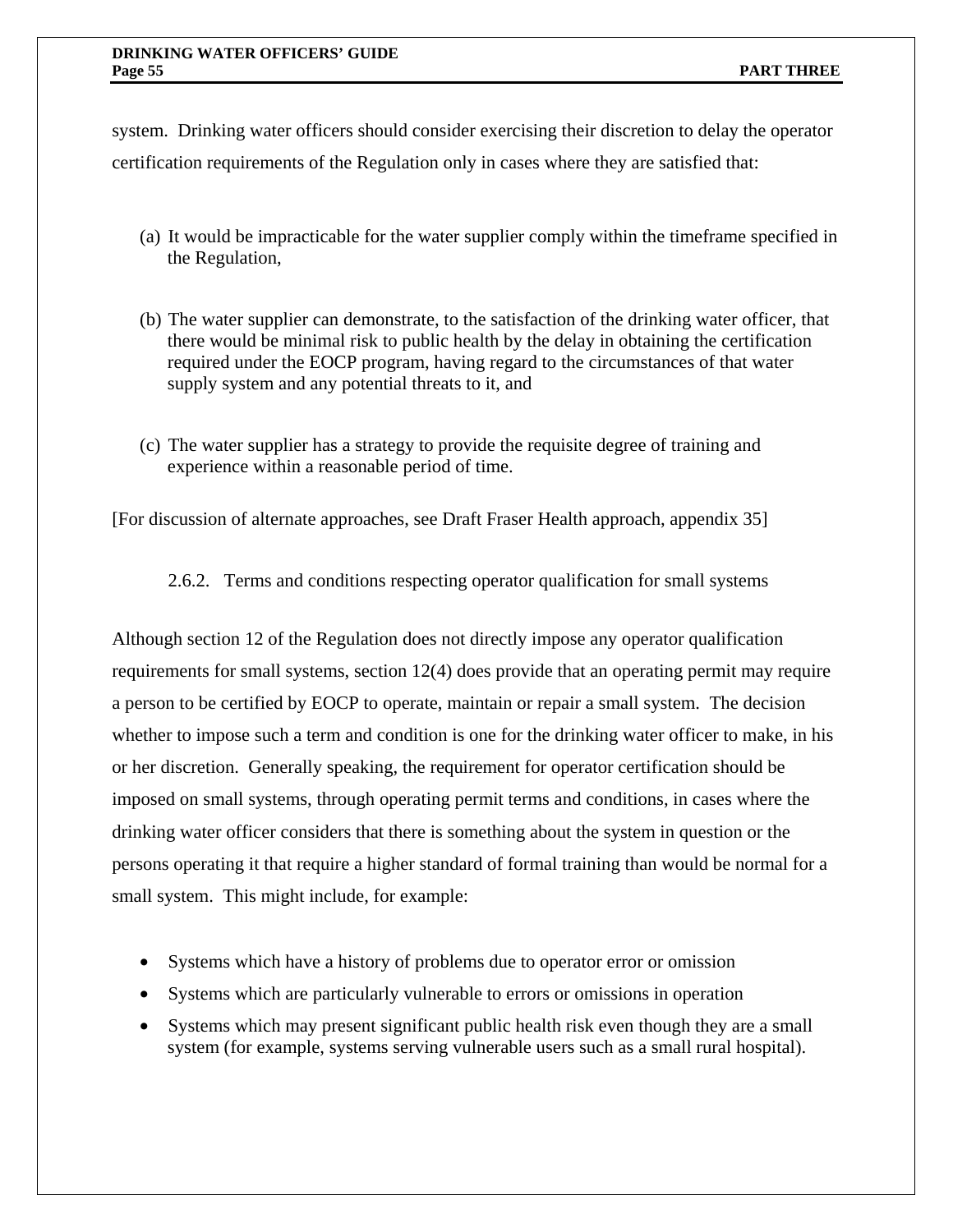It should also be noted that drinking water officials can impose terms and conditions related to operator training and knowledge, short of requiring formal certification by EOCP. This could include, for example, requiring an operator to read specified materials, complete a basic water safety course such as Watersaf $e^{45}$  etc. The terms and conditions could also include requiring the water supplier to prepare an operations guide for the system,<sup>46</sup> or the have the system inspected form time to by a person who is qualified by EOCP for small systems.

While reasonable efforts should be made to ensure some degree of consistency in the approach taken on these matters, it is essential to note that there is no requirement that each system be treated exactly the same in this regard. To the contrary, the exercise of discretion on a case-bycase basis will require some differences in treatment of systems and this is to be expected under the terms of the Regulation.

# *2.7. If the issuing official is not satisfied with the permit application*

If the issuing official is not satisfied with an application and is not prepared to issue an operating permit based on the information provided to date, having regard to terms and conditions that could be included, the issuing official should provide the applicant with reasons for the decision. If the issuing official believes that the application could potentially be approved if certain amendments were made to the application, then the issuing official should advise the applicant accordingly and invite the applicant to consider making the necessary changes and resubmitting the application.

## *2.8. Form of permit*

Neither the Act nor Regulation specifies the form of an operating permit. A standard form permit is, however, set out in appendix 13 for consideration.

 $\overline{a}$ 

<sup>&</sup>lt;sup>45</sup> http://www.watersafebc.ca<br><sup>46</sup> The BCWWA website provides information that people may refer to in order to obtain assistance in preparing such operational guides. (See www.bcwwa.org)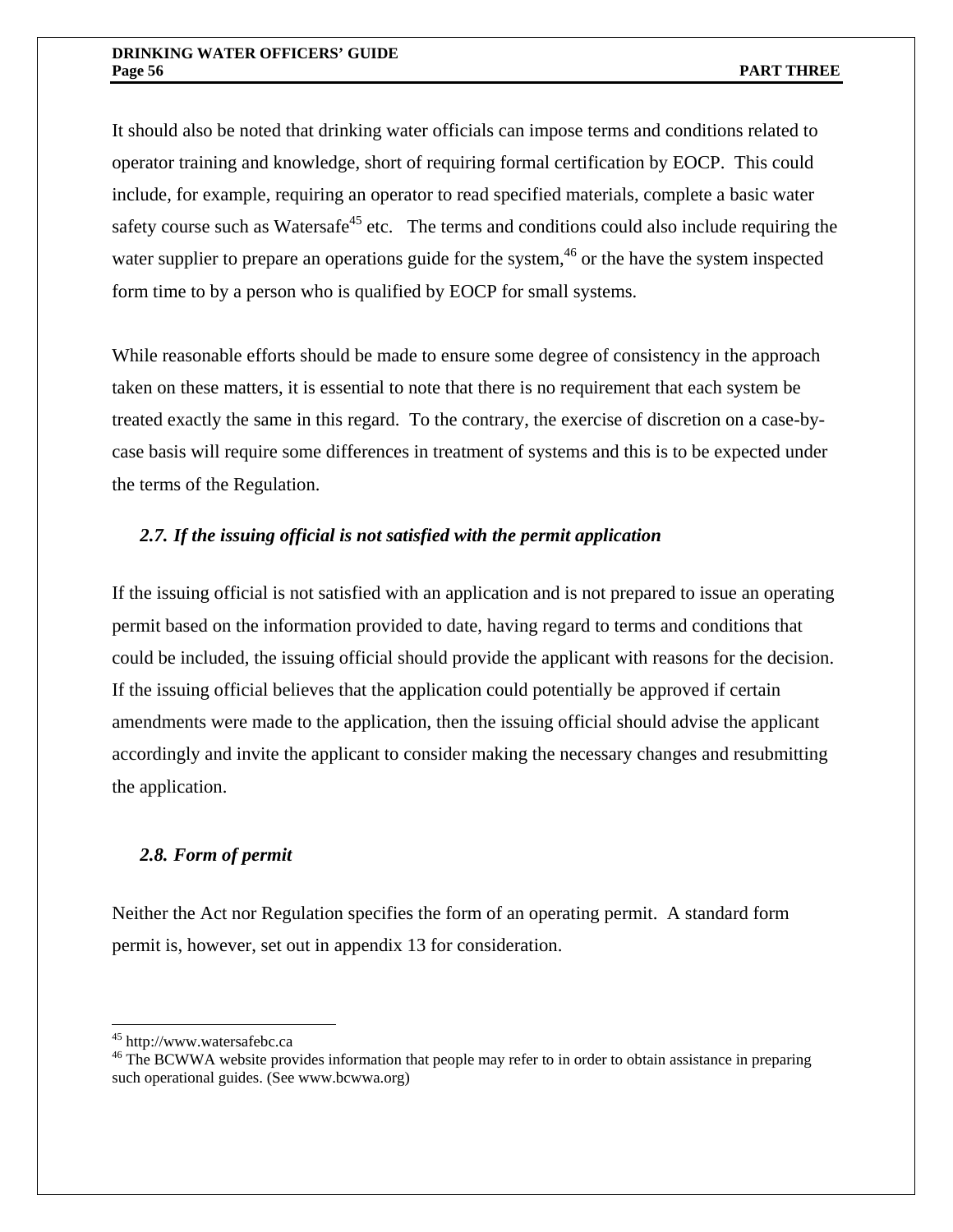# *2.9. Changes*

In any case where an owner seeks an amendment to an operating permit, the owner should be asked to make the request in writing, detailing how the circumstances of the water supply system have changed in such a way that they believe would warrant the amendment to the operating permit.

In any case where changes to the terms and conditions are proposed on the initiative of a drinking water officer, those changes can only be made after consultation with the water supplier and consideration of any comments the water supplier may provide in respect of the proposed changes (see Act, section 8 (4)). There is no requirement that this consultation occur in writing. In general, in the interest of time and efficiency, it may be sufficient to consult verbally with persons in respect of changes to which they are unlikely to have any objection. If, however, the person is likely to, or has indicated he or she does, object to a proposed change, then the rationale for the proposed change should be provided in writing, and the person's response should similarly be requested in writing. There is no requirement that the permit holder consent to the proposed amendments, but his or her views must be considered before any final decision is made.

Although operating permits can be changed as discussed above, it is not possible to change the name on an operating permit to effectively transfer it to another person. Rather, section 7(2) of the Act expressly provides that operating permits are not transferable.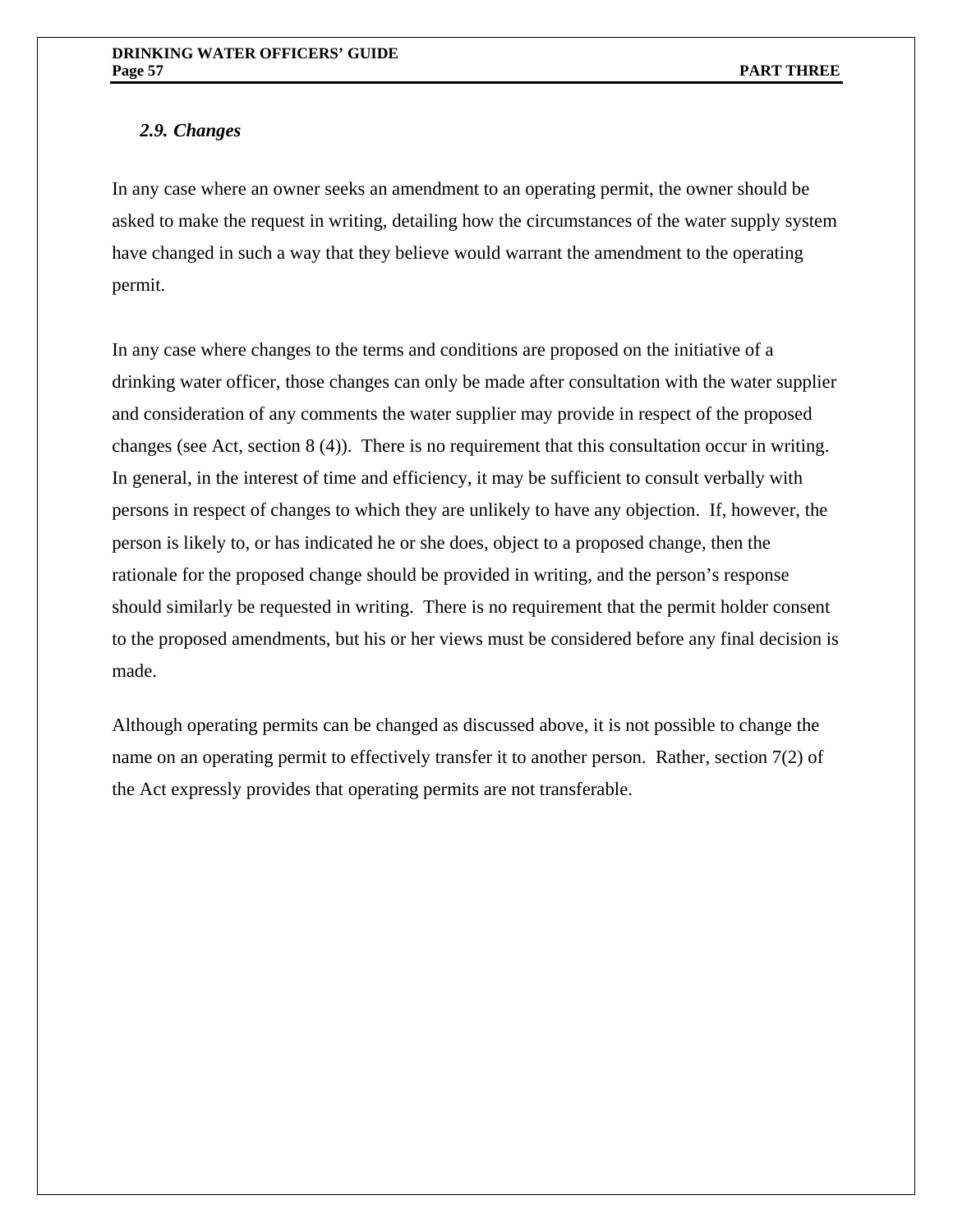1

# **PART FOUR - ONGOING FUNCTIONS OF DRINKING WATER OFFICERS**

# **1. Routine monitoring, inspections, investigations and reports**

There are a variety of ways in which drinking water officers may obtain information regarding potential problems with water supply systems. These include:

- Notice of immediate reporting circumstances by laboratories (Act, section 12)<sup> $47$ </sup>
- Report of threat to drinking water by water suppliers (Act, section 13)
- Report of threats where reporting is required under other acts (Act, section 24)
- Complaints or requests for investigations by users of the system
- Information generated through assessments (Act, section 19)
- Routine inspections, auditing and follow-up by the drinking water officers, Environmental Health Officers and Public Health Inspectors.

In addition, there is a potential for regulations to be developed that would require officials from other agencies to report concerns to drinking water officers when they become aware of them (Act, section 24(2)). However, no such regulations have been developed to date.

To ensure that drinking water officers are able to receive information in circumstances where it is to be provided to them, they should ensure that approved laboratories and water suppliers are provided with their contact information. Each health authority may wish to develop specific practices in this regard that suit its own circumstances. In general, this should ensure that the drinking water officer can be contacted immediately, and that there is no potential for information to sit for unacceptable periods of time on voice message systems or otherwise.

Health authorities are encouraged to consider designating a single, 24-hour on call number which could be provided as the contact number for all such circumstances. The health authority should

 $47$  Similar notice must also be provided to the medical health officer. See section 12(1)(c).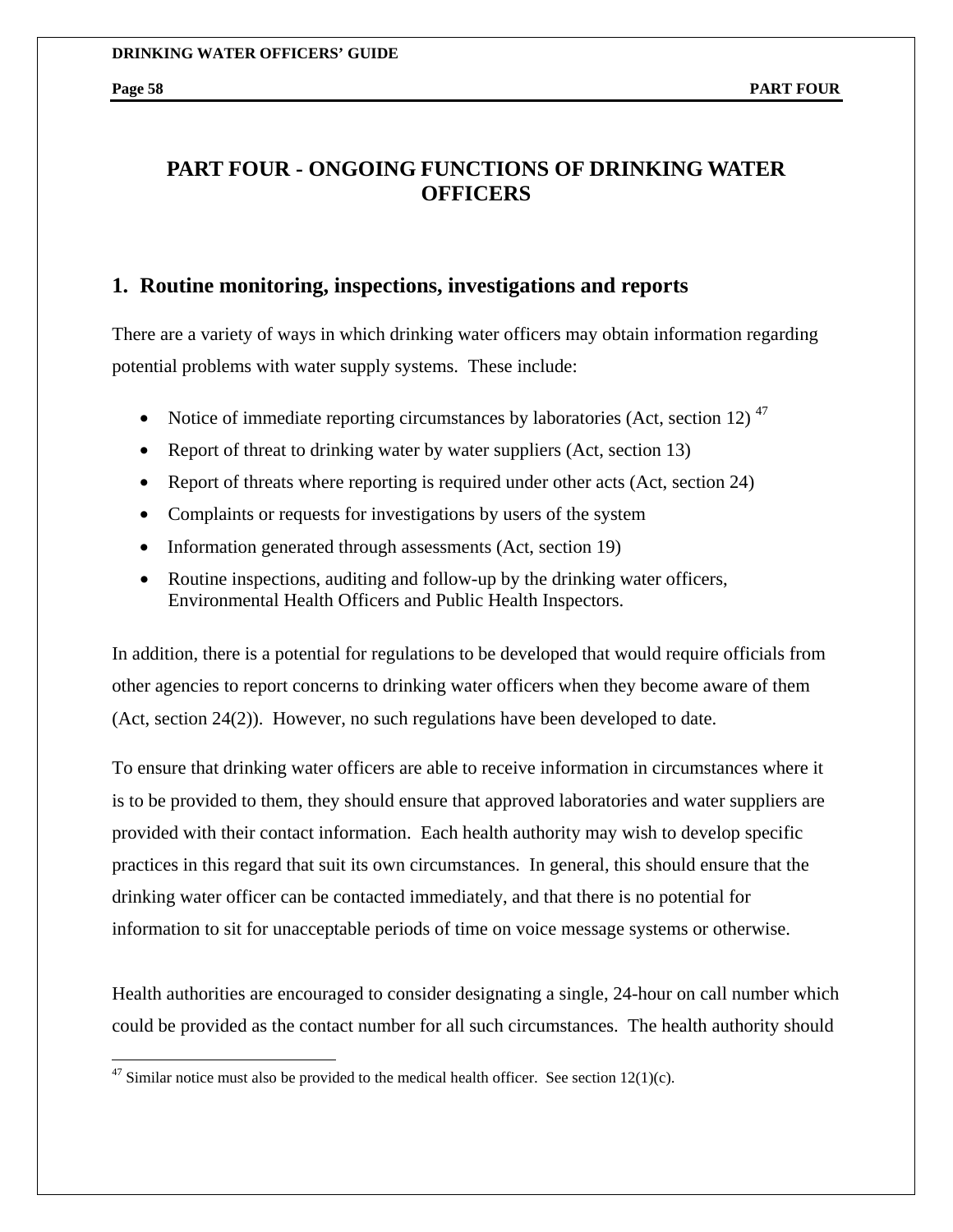ensure that any such number is staffed by a person who is, in turn, able to immediately contact the drinking water officer or another appropriate official.

## *1.1. Routine monitoring and inspections*

1.1.1. Authority

Drinking water officers have the authority to conduct inspections under section 40 of the Act. This section in turn gives them all of the powers of a medical health officer under section 61 of the *Health Act*. That section states:

 61 (1) A health officer, medical health officer or public health inspector may enter on or into any property and conduct an inspection for the purpose of determining

- (a) whether a health hazard exists, or
- (b) whether this Act and the regulations are being complied with.

 (2) The authority under subsection (1) must not be used to enter a private dwelling except with the consent of the occupant or as authorized by a warrant under this or another Act.

- (3) An inspection under subsection (1) may be conducted
	- (a) at any reasonable hour of the day or night, or
	- (b) at any other time if the person conducting the inspection has reason to believe that a health hazard exists.

 (4) A person conducting an inspection under subsection (1) may do one or more of the following for the purposes of the inspection:

- (a) bring along any equipment or materials required for the inspection and be accompanied and assisted by a person who has special, expert or professional knowledge of a matter relevant to the inspection;
- (b) inspect any records that may be relevant to the purpose of the inspection and make copies of them or remove them temporarily for the purpose of making copies;
- (c) require a person to produce within a reasonable time records in the person's possession or control that may be relevant;
- (d) inspect any works, equipment, clothing, food, medication, other substances, animals or any other thing at the place;
- (e) Take photographs or make other recordings in respect of the place;
- (f) Take samples and perform tests, including tests in which a sample is destroyed;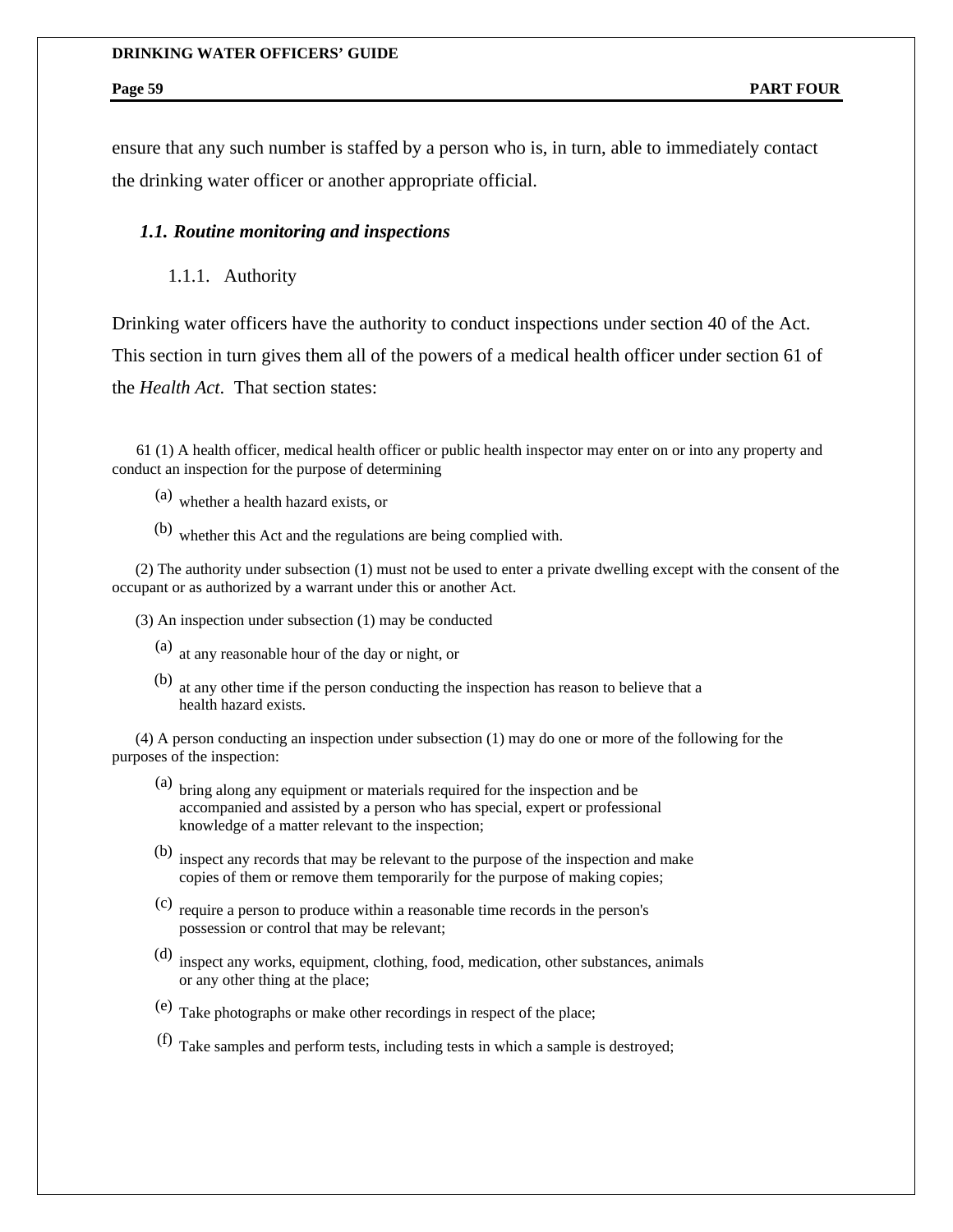#### **DRINKING WATER OFFICERS' GUIDE**

1

- (g) require that a place not be disturbed for a reasonable period of time or that a tool, equipment, machine, device or other thing or process be operated or set in motion or that a system or procedure be carried out;
- (h) question persons with respect to matters that may be relevant, require persons to attend to answer questions and require questions to be answered on oath or affirmation;
- (I) attend a relevant training program of an employer;
- (j) exercise other powers that may be necessary or incidental to the carrying out of the person's functions and duties under this act or the regulations.

 (5) If a health officer, medical health officer or public health inspector removes any records under subsection (4) (b), the officer or inspector must

- (a) Give a receipt for the records to the person from whom they were taken, and
- (b) promptly return the records when they have served the purposes for which they were taken.

 (6) If a person conducting an inspection under this section requests this, a peace officer may assist the person in carrying out his or her functions and duties under this act or the regulations.

These inspections powers may be particularly important in relation to Point-of-Entry and Pointof-Use treatment systems, as these might not<sup>48</sup> be subject to the general rules regarding monitoring of water under section 11 of the Act, or the requirement to hold an operating permit under section 8.

Drinking water officers should be familiar with all of these provisions and be prepared to use them where circumstances so require.

It should also be noted that the inspection powers apply generally, and unlike some other provisions of the act, they do not apply only to "water supply systems". Inspection powers can therefore be used in relation to systems serving a single family residence.

 $48$  The question of whether a system that uses point of entry or point of use treatment is a "water supply system" to which the various substantive requirements of the Act and Regulations apply is one that must be considered on the facts of each case, having regard to the definition of "water supply system", discussed above.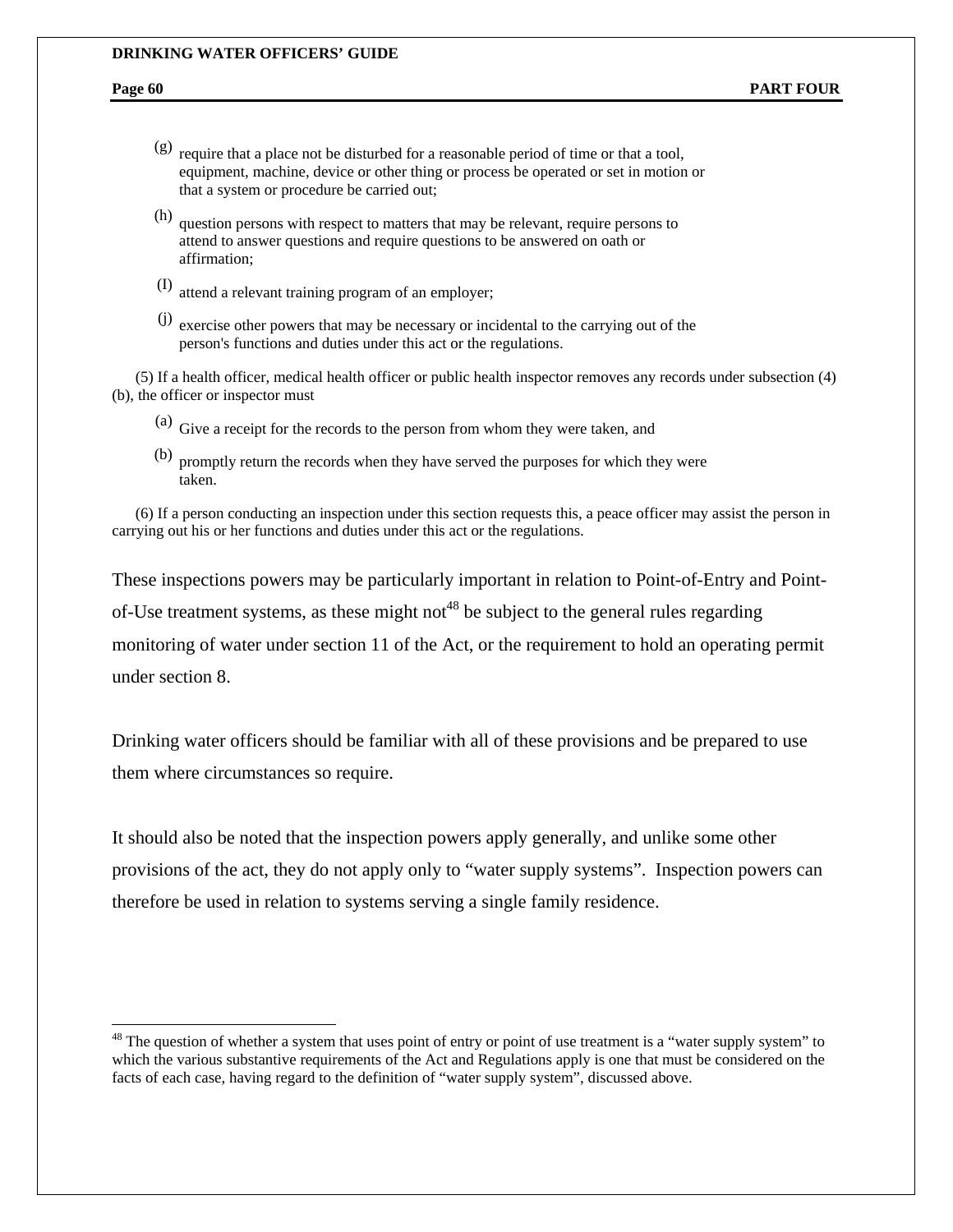#### 1.1.2. Frequency of inspections

The decision as to how frequently to conduct routine inspections is one that must be made by drinking water officers, based on risk assessment (see section 5, below) and all relevant factors. This may include consideration of matters such as the number of systems within their responsibility, distance and accessibility to sites, history of compliance or noncompliance, threats that have been identified in relation to the system or its area and overall workload demands. There is no specific requirement in the Act that all systems be inspected, and there is no specific requirement regarding the timing and frequency of inspections when they do occur. However, drinking water officers are encouraged to develop and document an inspection policy appropriate to the nature and circumstances of the systems within their area of responsibility. Such policies should be developed in consultation with management of each health authority.

Where inspections are conducted, the drinking water officer should:

- Assess the system's compliance with the Act, Regulation and terms and conditions of construction and operating permits
- Review the emergency response and contingency plan (and refer the water supplier to supporting development tools where appropriate)<sup> $49$ </sup>
- Review monitoring and other records (including operational logs, results of confirmation of adequacy of treatment, chlorine residual levels),
- Determine if there are any identifiable threats to the drinking water source
- Identify any deficiencies in comparison with normal waterworks standards
- Review cross connection control program
- Review the risk-assessment rating for the water supply system (see section 5 below)
- Review the status of the water supplier's continuous improvement plan (if any)
- Consider whether an assessment under section 19 is required.

 $\overline{a}$ 

For emergency response plans respecting small systems, see http://www.healthservices.gov.bc.ca/protect/pdf/PHI061.PDF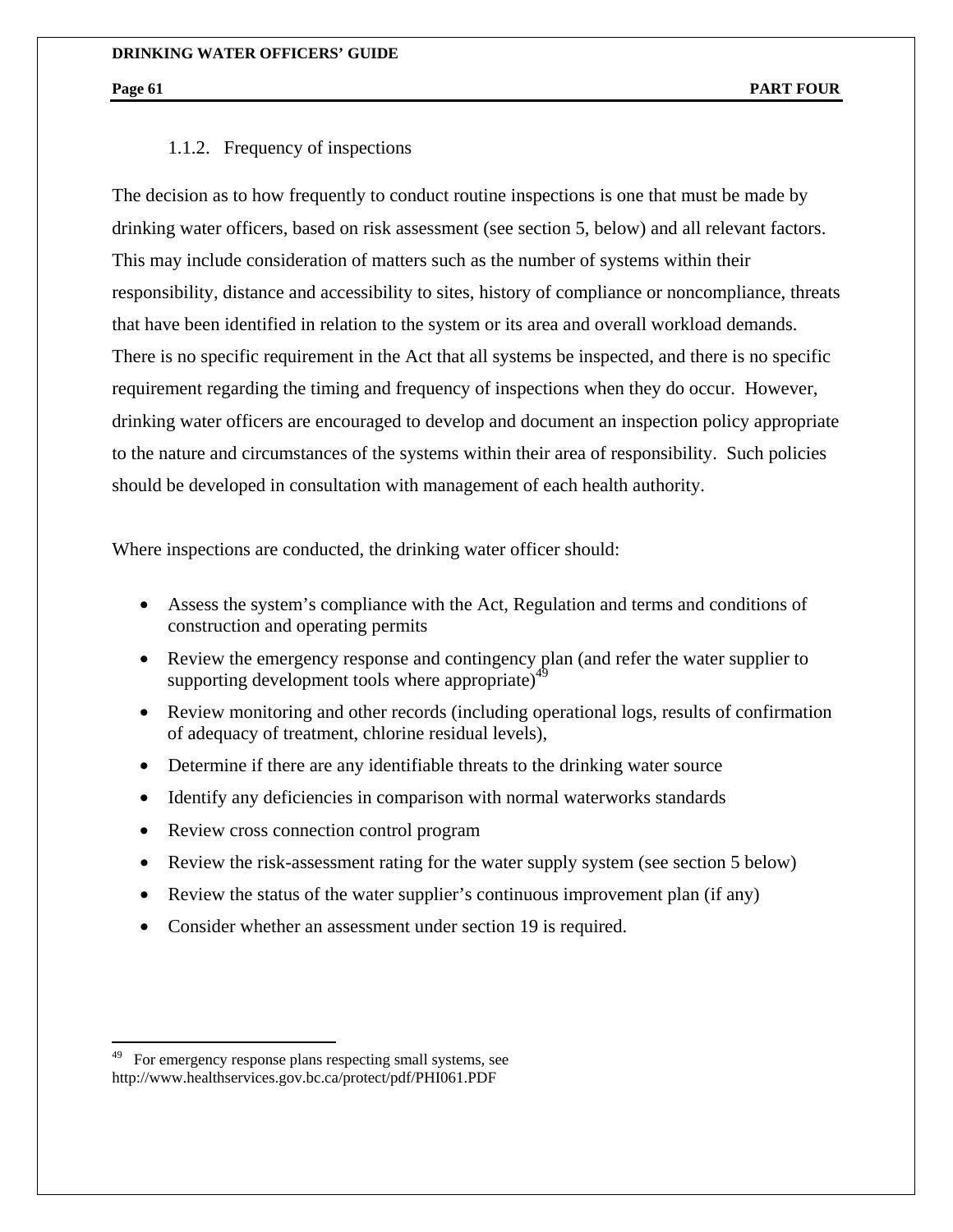For each inspection, the drinking water officer should complete an Inspection Form/Hazard Rating form. The specific type of form may vary by region to reflect the needs and circumstances of each health authority. A general form for consideration is, however, set out in appendix 14.

#### *1.2. Investigations*

An investigation differs from inspection in that an inspection is undertaken solely for the purposes of monitoring and assessing compliance and to identify threats. An investigation, by contrast, occurs when an official has some reason to believe that a form of noncompliance exists, and the investigation is used to determine whether and to what extent this is the case, and to assemble evidence necessary to take remedial or enforcement action as appropriate.

While it may be difficult in some cases to draw a distinct line between inspection and investigation activity, in any case where a drinking water officer believes that their activities might be reasonably characterized as being an investigation, the officer should:

- Notify the subject of the investigation that the drinking water officer has some reason to believe there may be a concern with respect to noncompliance (unless the provision of that information at the time would materially impaired the ability to investigate)
- Take notes of all discussions and observations
- In any case where evidence is taken, ensure that the drinking water officer will, if necessary, be able to testify as to the integrity of the evidence from the time it was obtained to the time it may be presented in court (i.e. "the chain of continuity").

Assembling evidence as part of an investigation does not necessarily mean that formal compliance action will be undertaken, and in many cases the concerns can be remedied through information, discussion and education of the water supplier. However, the foregoing principles should be followed in any event, to help avoid challenges to the drinking water officer's actions if informal means do not resolve the matter and more formal compliance action is required.

1.2.1 Requests for investigations

Section 29 of the Act sets out a process for dealing with requests for investigations. It states: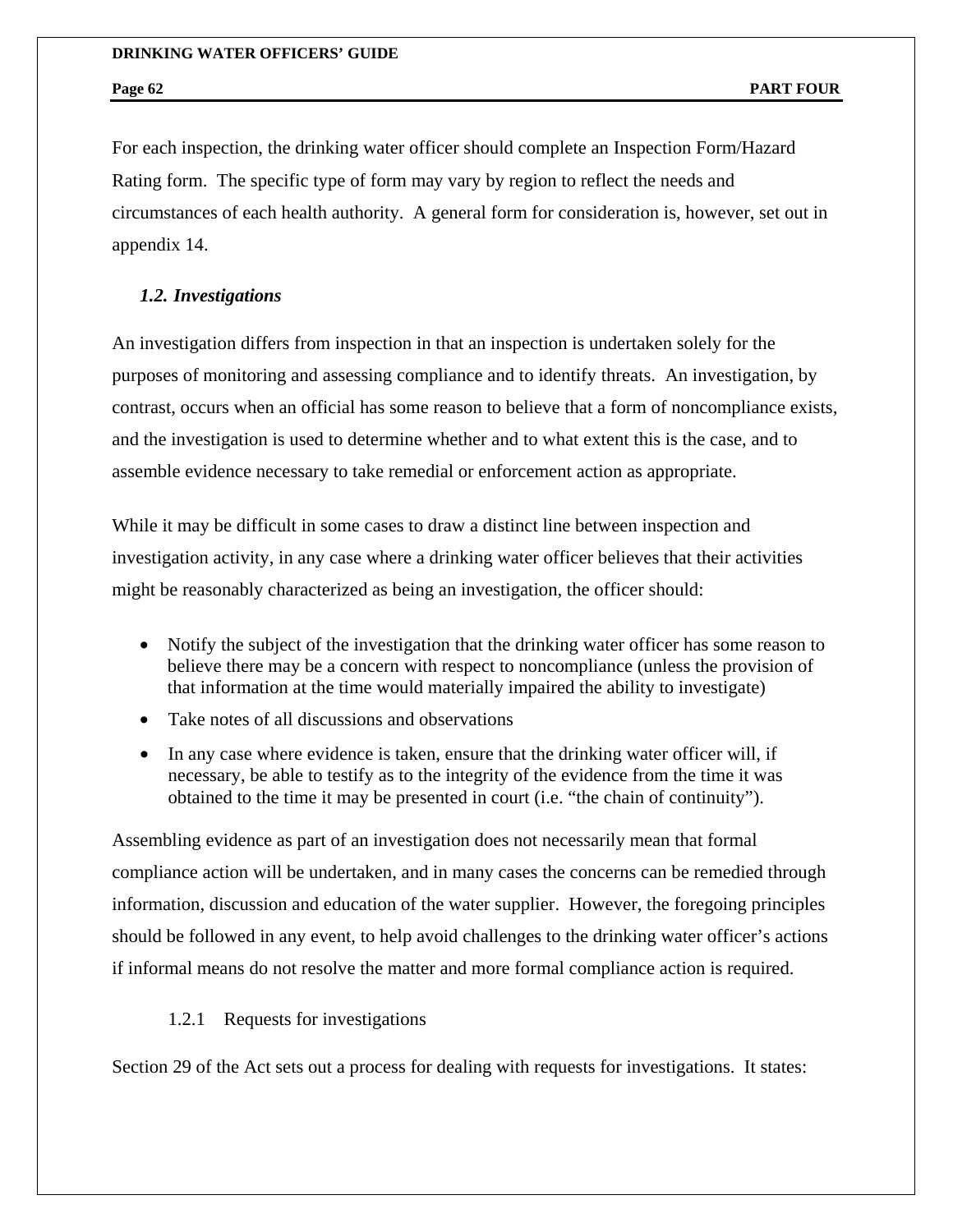#### **DRINKING WATER OFFICERS' GUIDE**

- (1) If a person considers that there is a threat to their drinking water, the person may request the drinking water officer to investigate the matter.
- (2) A request under subsection (1) must be in writing and must include specifics of the facts that the person considers constitute the threat.
- (3) On receiving a request under subsection (1), the drinking water officer must review the request and consider whether an investigation is warranted.
- (4) As applicable,
	- (a) if the drinking water officer decides against undertaking an investigation, the officer must advise the requesting person of this, and
	- (b) if the drinking water officer undertakes an investigation, the drinking water office must advise the requesting person of the results of the investigation.

Requests for investigation can be made by any person.

Although section 29 refers to requests being in writing, requests can also be made verbally. In those cases the formal provisions of section 29 – including a right to a response – do not apply. However, the same practices can be adopted, and if a request is made verbally to a drinking water officer, the drinking water officer should either consider it on that basis or, if he or she prefers, request the person to put the request in writing. No request for an investigation should be disregarded merely because it was made verbally.

In deciding whether or not to conduct an investigation, drinking water officers must consider all relevant factors. This may include, but is not limited to, considering:

- Whether the request for investigation includes credible information to suggest a threat may exist
- Any information that the drinking water officer has on file in respect of the water supply systems and prior dealings with the water supply system or owner
- The degree of potential harm that could occur if a threat complained of does exist or comes into existence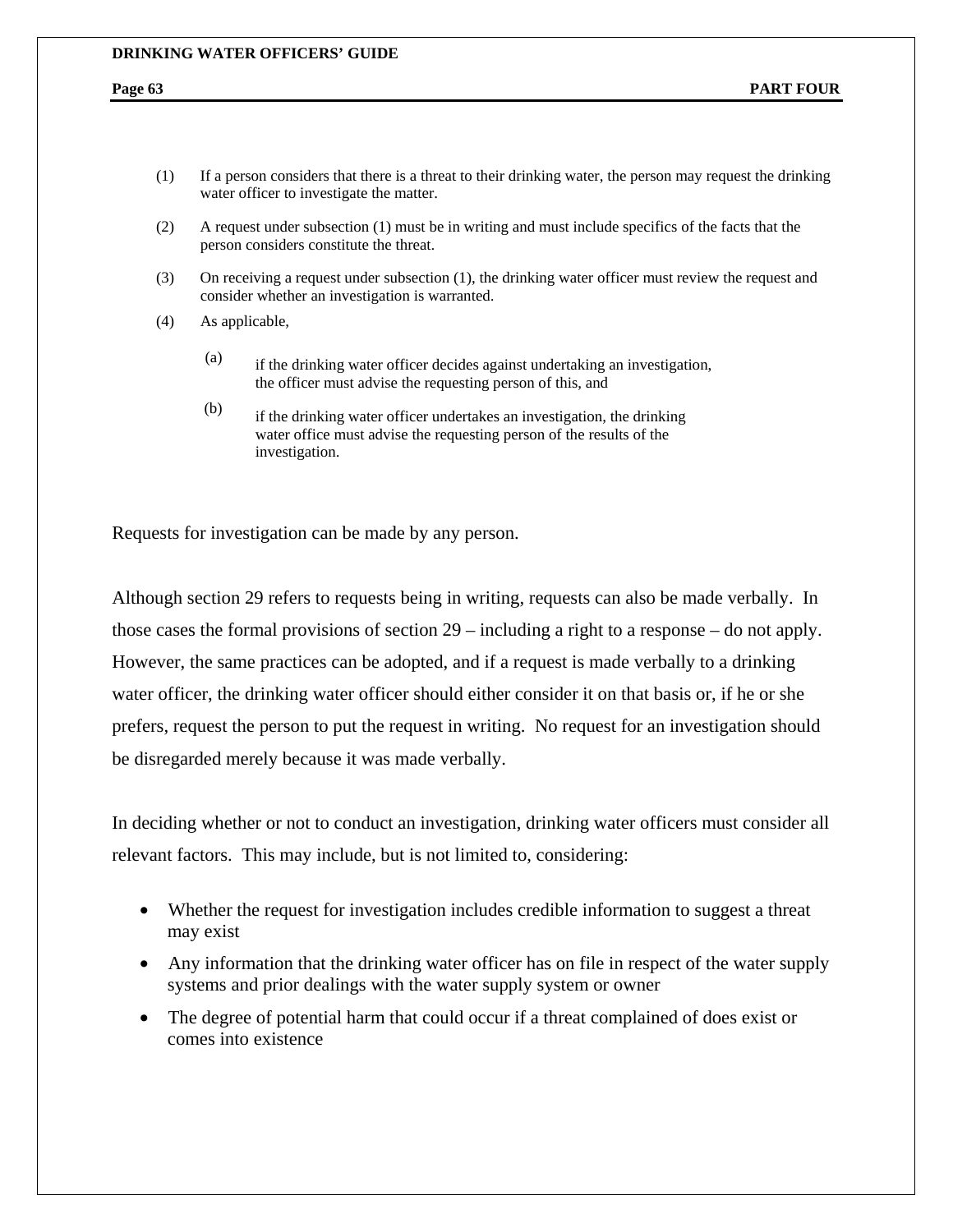$\overline{a}$ 

- The history of the drinking water officer's dealings with the person requesting the investigation $50$
- The extent the matter has already been reviewed (e.g. through other complaints or at the initiative of the drinking water officer)
- The extent to which the matter is being or will be investigated by another agency with related authority (e.g. Ministry of Environment staff responsible for administering the *Ground Water Protection Regulation* under the *Water Act*) 51

If the drinking water officer decides not to conduct an investigation, he or she should provide a basic explanation as to why the decision was made. Drinking water officers are encouraged to provide this in writing where practicable, particularly if the allegations made were significant. However, it is also important to recognize that drafting of such letters can require dedication of time that might otherwise be spent on other activities. As such, notice may be given orally if the drinking water officer considers that sufficient in the circumstances. In cases where such notification is given orally, the drinking water officer should make a note to file to this effect.

When an investigation is conducted, the drinking water officer must advise the person who requested the investigation, and advise them of the results (section 29(4)(a)). When doing so, the drinking water officer should specify his or her findings regarding whether any threat was found, and what if any follow-up action will be taken. The degree of information and detail required will vary on the facts of the case, having regard to factors such as the seriousness of the threat investigated, the complexity of the investigation, and the potential impact on the person making the complaint. However, there is no requirement that drinking water officers provide exhaustive and exceptionally detailed reasons, and it is sufficient if the reasons provide enough information to allow the recipient to understand the decision and the basis upon which it was made.

Drinking water officers are again encouraged to provide this in writing where practicable, particularly if the allegations made were significant. However, such advice may be given orally

 $50$  In some cases, the person requesting the investigation may in fact be the water supplier

 $<sup>51</sup>$  It is important to note that the mere fact that there may be overlapping authority or activity being undertaken by</sup> another agency does not mean that the drinking water officer lacks authority or may disregard responsibility in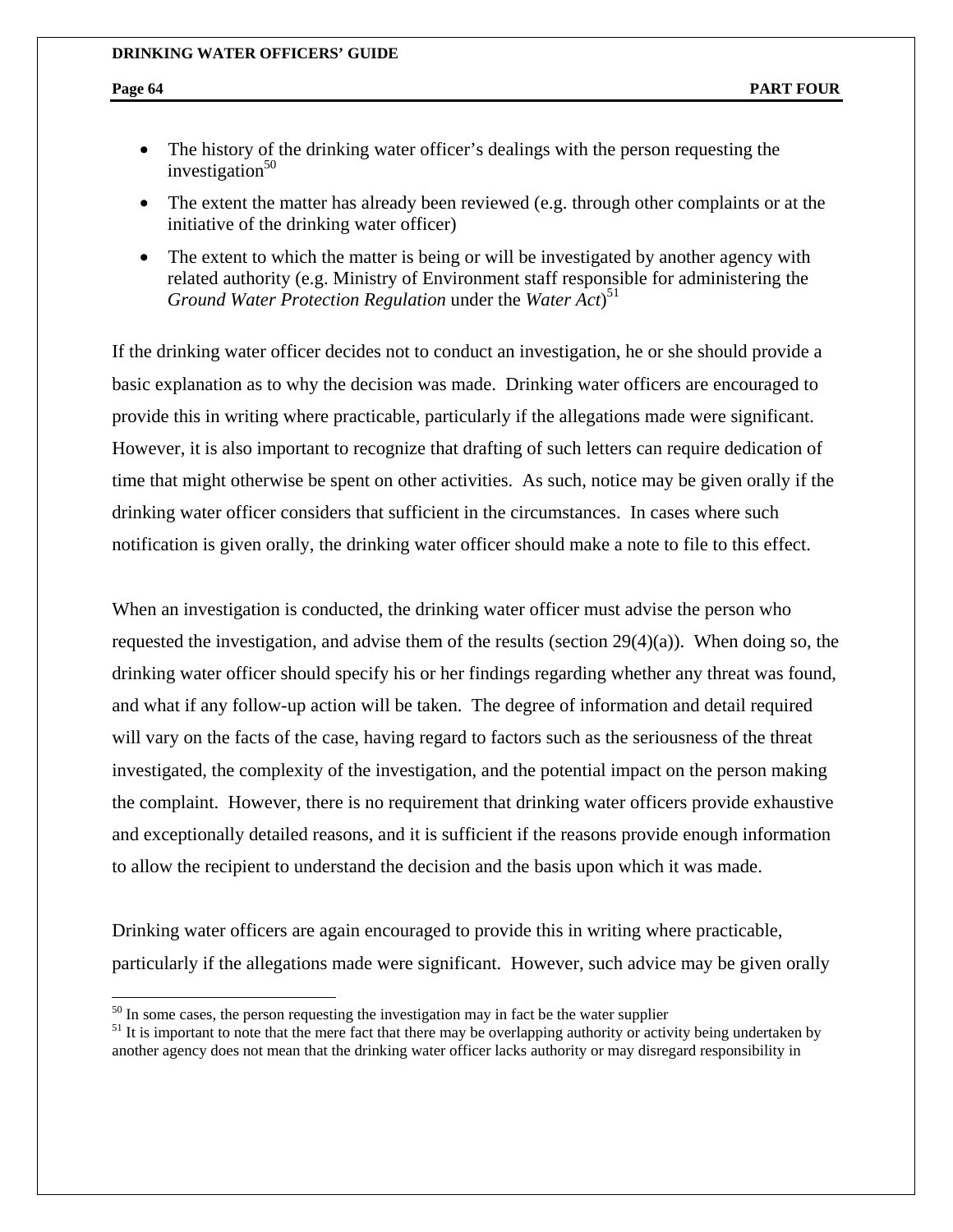#### **DRINKING WATER OFFICERS' GUIDE**

 $\overline{a}$ 

if the drinking water officer considers that sufficient in the circumstances. In such cases, the drinking water officer should again make a note to file to this effect.

### *1.3. Privacy rights and warrants*

Section 8 of the Canadian *Charter of Rights and Freedoms* states:

Every person has the right to be secure against unreasonable search and seizure.

There is a significant body of case law defining what constitutes a "search" or "seizure" for the purposes of section 8 of the *Charter*, and when a search or seizure will be considered "unreasonable". These will depend on various factors, including whether the person in question has a reasonable expectation of privacy in the place or thing being searched or seized and the nature of the inspection or enforcement activity being undertaken.

It is important to note that nothing in the *Drinking Water Protection Act* or the *Health Act* allows a drinking water officer to enter a private dwelling place, unless the occupant consents or a warrant has first been obtained from court. It is important to respect this limitation, as a failure to do so could compromise an investigation. Such failure may also constitute a violation of section 8 of the *Charter* and could result in a court awarding remedies against the health authority.

In any case where a drinking water officer believes that it is necessary to enter a private dwelling and consent cannot be obtained, or it is not appropriate to request in the circumstances, a warrant should be sought. To obtain a warrant, an application must be made to a justice under section 41 of the Act. It states:

If satisfied by evidence on oath or affirmation that access on or into property is necessary for the purposes of this Act, a justice may issue a warrant authorizing a person named in the warrant to enter on or into property and conduct an inspection, undertake hazard abatement or prevention activities or take other action as authorized by the warrant.

relation to a matter. Such situations should be carefully assessed in accordance with the principles for cooperation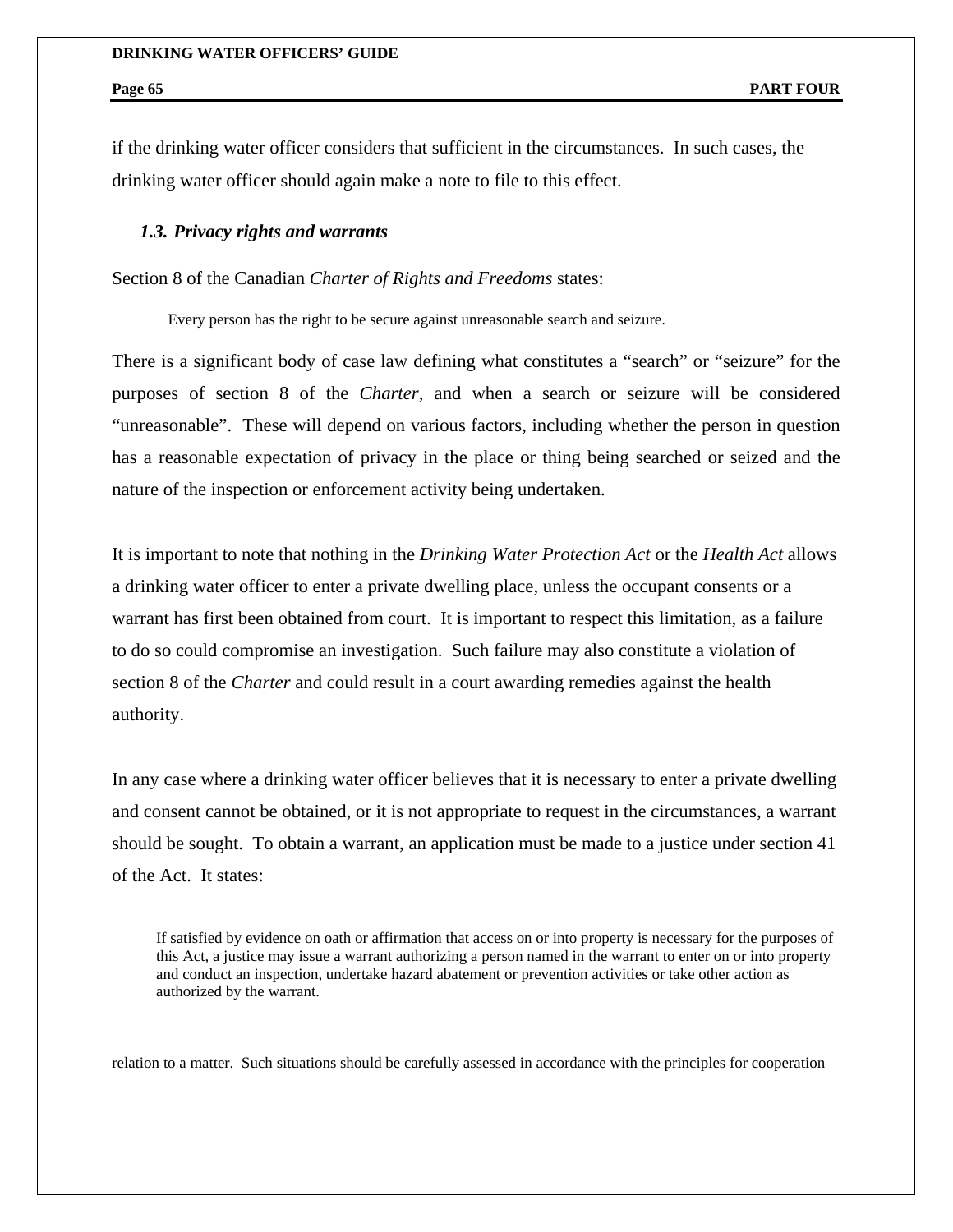Legal counsel should be consulted regarding the form and process for applying for a warrant, as the Act does not prescribe the forms to be used.

Once a warrant is issued, it must be executed against the party to whom it is directed. When executing a warrant, the following principles and practices should be applied:

- The drinking water officer executing the warrant should be accompanied by at least one other person
- If the drinking water officer executing the warrant has any reason to believe that the property owner or occupant will not cooperate with the warrant, the drinking water officer should speak in advance with the local police or RCMP and request that a peace officer accompany the drinking water officer in the execution of the warrant
- Upon arrival at the property, the drinking water officer executing the warrant must attempt to advise the occupants of the property of the warrant. The drinking water officer should bring an additional copy of the warrant to leave for the occupant of the property
- If there is no one at the property that is able to allow physical access, the drinking water officer should attempt to execute the warrant at another time, unless there is some imminent danger to human health that would result from any delay in executing the warrant
- If there is a danger to human health that requires immediate attention and there is nobody at the property that is willing or able to provide the drinking water officer with access based on the warrant, entry to the property should be obtained with the assistance of a peace officer.

Warrants can also be obtained under the authority of the *Offence Act* and the *Health Act*. However, the relevant legal standards and process may differ somewhat from a warrant requested under the *Drinking Water Protection Act*. If in any case a drinking water officer believes that the ability to obtain a warrant under section 41 of the *Drinking Water Protection Act* is not appropriate, they should discuss the matter with legal counsel before seeking a warrant under these other acts.

with other agencies, discussed below in Part 5, section 4.

 $\overline{a}$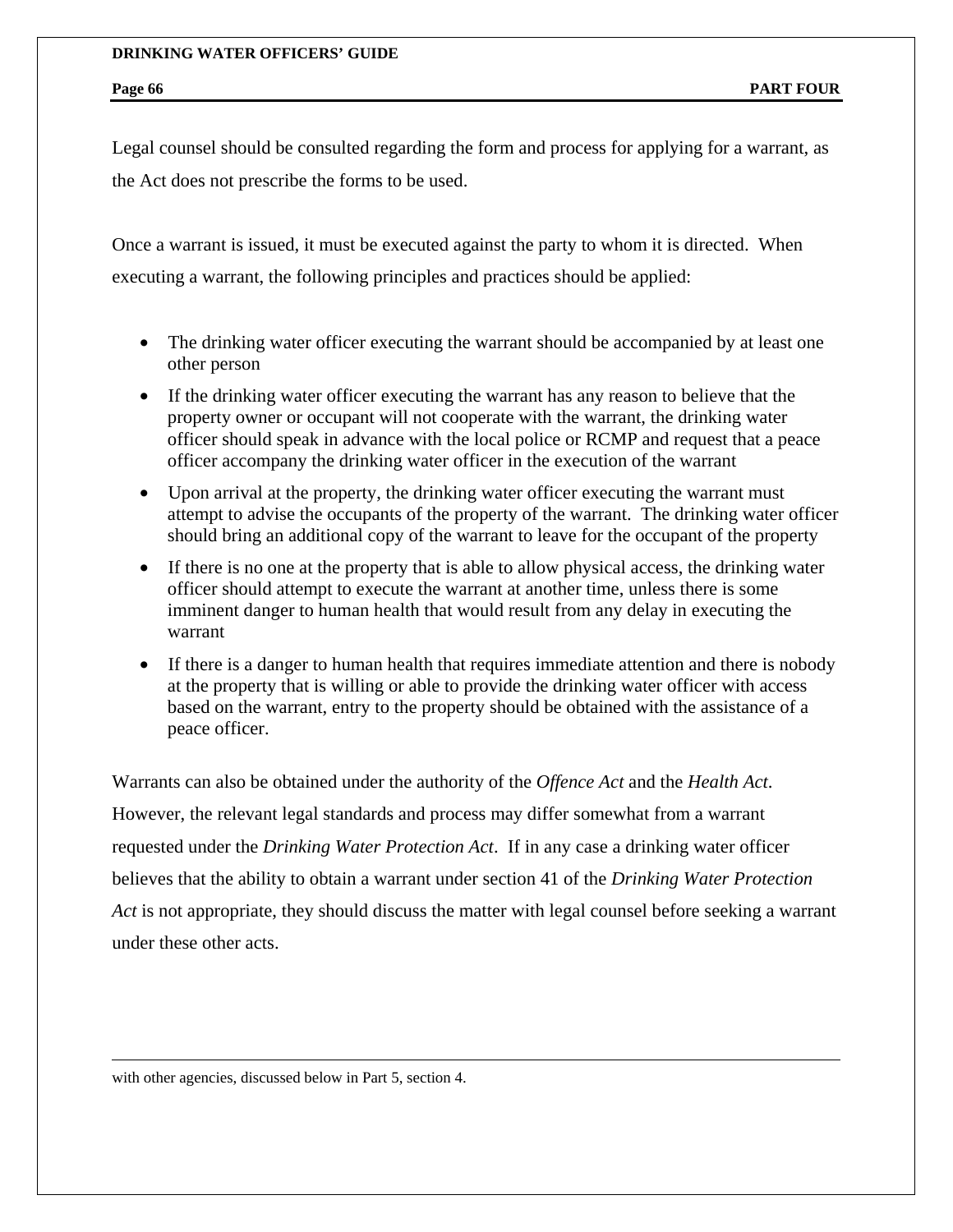#### *1.4. Reports that must be made by water suppliers and laboratories*

As noted in Part 2, section 2, water suppliers are required to report various matters to a drinking water officer. This includes reports of monitoring under section 11 of the Act and any applicable operating permit requirements, reports made pursuant to emergency response plans (Act, section 10), and reporting of threats to drinking water (Act, section 13). Drinking water officers should consider all such information in assessing risks and deciding whether any further action is required under the act in relation to the relevant water supply system.

In addition, reports may be made by laboratories under section 12 where immediate reporting standards are not met.

In order to facilitate timely and effective reporting by laboratories, some health authorities have established protocols that provide a single number for the laboratories to call to discharge their obligations respecting reporting to the drinking water officer and medical health officer under section 12(3), and have a supporting internal system to ensure that information is provided to the appropriate drinking water officer or medical health officer.

### *1.5. Reports that must be made by other officials*

Section 24 of the Act allows the Lieutenant Governor in Council (Cabinet) to make regulations that would require specified public servants and public officials to report to a drinking water officer "any situation they observe, or of which they become aware that they consider may be a threat to drinking water".

No regulations have been developed in this regard to date. However, drinking water officers are encouraged to establish working relationships with other statutory decision makers, and to request other officials to provide information about threats to drinking water on a voluntary basis wherever possible. If a drinking water officer believes that it is not sufficient to rely on voluntary cooperation by other agencies in this regard, then they should discuss the matter with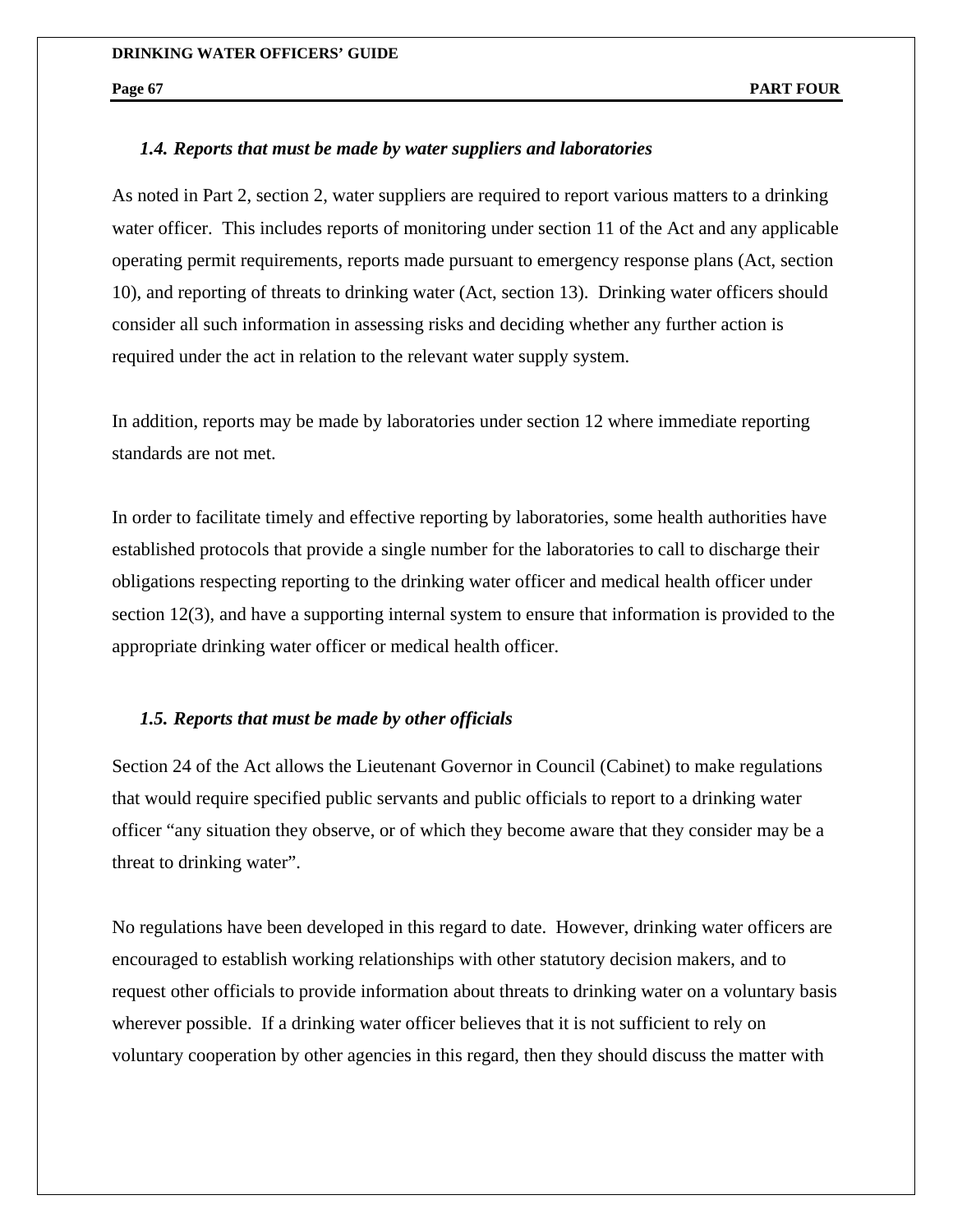their Senior Manager. The Senior Manager may wish to refer the matter for consideration by the Drinking Water Leadership Council, which may consider making recommendations to government respecting the development of regulations to compel such reporting.

# **2. Obtaining further information**

In any case where a potential concern regarding drinking water is identified through routine monitoring, inspections or investigation, the drinking water officer must consider whether additional information is required to determine an appropriate response. There are several ways in which additional information can be obtained.

# *2.1. Additional monitoring , testing and laboratory reporting*

Section 8(6) of the Act allows the drinking water officer to order a water supplier to undertake additional monitoring or testing, if the drinking water officer considers that further information is necessary to determine whether the water supplied by the system meets the requirements of section 6 [potable water] or the requirements and standards established by the Regulation and operating permit. These additional monitoring and reporting requirements can be imposed without the necessity of amending the operating permit itself. Where such an order is made, no particular form is required. However,

- the order should be made in writing,
- it should specify that the order is being made under the authority of section 8(6) of the Act,
- it should specify the precise type and frequency of monitoring or testing required, and
- it should specify the manner in which the results must be reported to the drinking water officer and, if directed by the drinking water officer, the public as well.

Further, section 8(5) of the Regulation allows a drinking water officer to request laboratories to provide the drinking water officer, the water supplier, or both, with listings of all water samples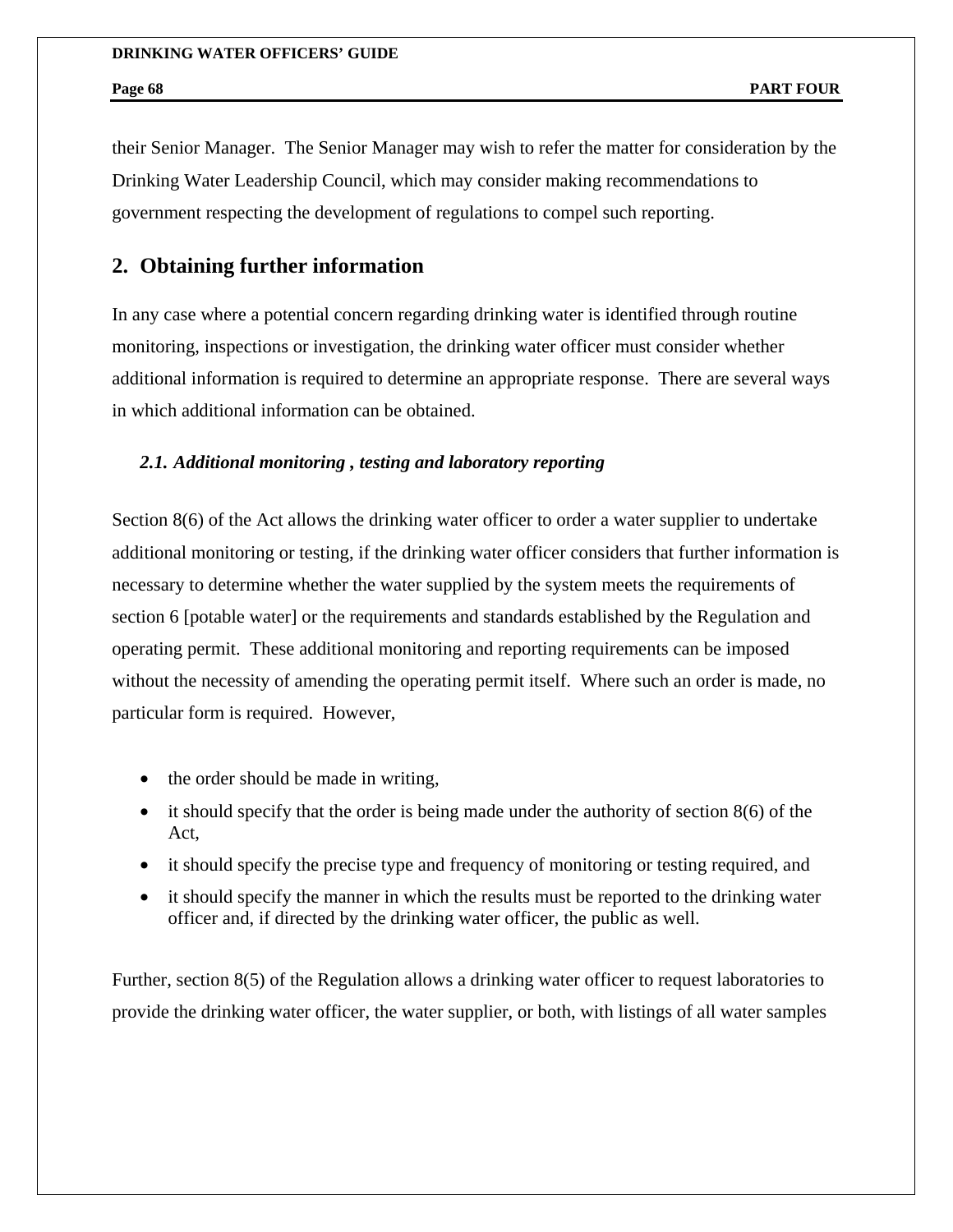sent by the water supplier, and the results of testing for total coliform and *Echerichia coli*. Drinking water officers may exercise this power simply by contacting the laboratory in question.

Where potential concerns exist in relation to Point-of-Entry or Point-of-Use systems that are not themselves "water supply systems" under the Act, drinking water officers have the following options available in terms of obtaining additional information:

- Request the end user to monitor voluntarily
- Require the water supplier who provides water to the Point-of-Entry or Point-of-Use systems to monitor the water, either
	- (a) before the water enters the Point-of-Entry or Point-of-Use systems, or
	- (b) after those systems provided that the person using the Point-of-Entry or Point-of-Use system is prepared to provide the water supplier with access for sampling purposes
- Order any person to provide information and undertake tests under section  $25(3)(a)$  and (b) of the Act (provided the test for issuing a hazard abatement and prevention order exists, discussed below)

### *2.2. Assessments*

Under Part 3 of the Act, a drinking water officer can require a water supplier to complete a water source and system assessment. The drinking water officer can order a water supplier to prepare an assessment if "the drinking water officer has reason to believe that an assessment is necessary to properly identify and assess threats to drinking water in relation to the water supply systems" (section 19(1)).

The term "threat" is defined in section 1 to mean:

in relation to drinking water, a condition or thing, or circumstances that may lead to a condition or thing, that may result in drinking water provided by a domestic water system not being potable water

In deciding whether an assessment should be ordered, it is important to recognize that the purpose of an assessment is, according to section 18(2):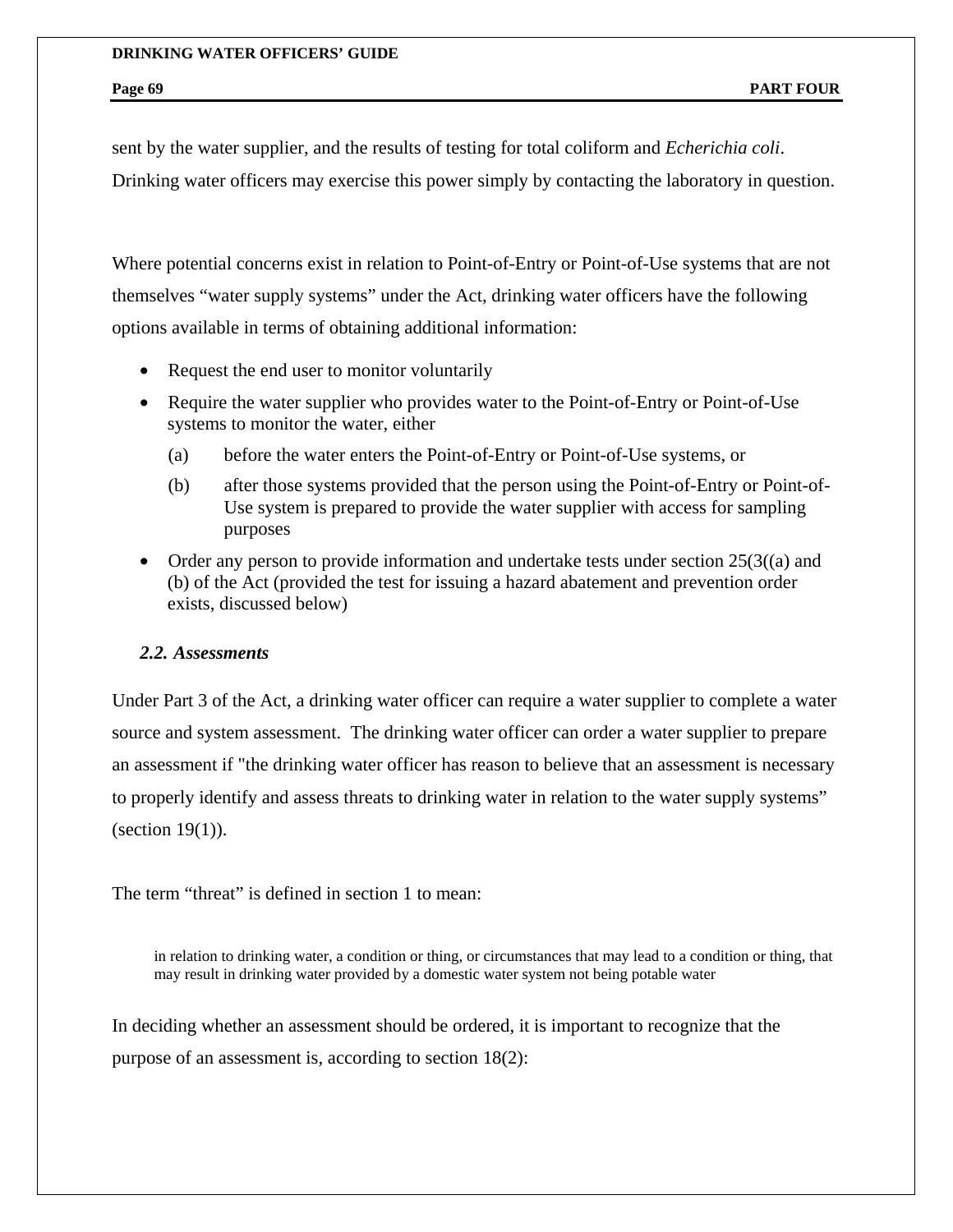…. to identify, inventory and assess:

- (a) the drinking water source for the water supply system, including land use and other activities and conditions that may affect that source,
- (b) the water supply system, including treatment and operation,
- (c) monitoring requirements for the drinking water source and water supply system, and
- (d) threats to drinking water that is provided by the system.

Circumstances in which an assessment might be appropriate include, but are not limited to, situations where there has been:

- A history of malfunctions or threats to drinking water from the water supply system
- A history of boil water orders / advisories
- A history of threats to drinking water in the area
- Significant changes in the quality of water in a water supply system
- Problems experienced by water suppliers in similar circumstances
- Impacts or potential impacts to the quality of the water source (e.g. nearby development or resource extraction)
- More than the prescribed number of years have passed since the previous assessment [there is nothing in the Regulation at present]

In deciding whether an assessment is necessary, the drinking water officer may wish to consult with the medical health officer, and should also consult the water supplier. However, it is not necessary to obtain the consent of a water supplier before ordering an assessment.

It should also be noted that the drinking water officer can order two or more water suppliers to prepare a joint assessment if they use the same drinking water source or related sources (Act section 19(2))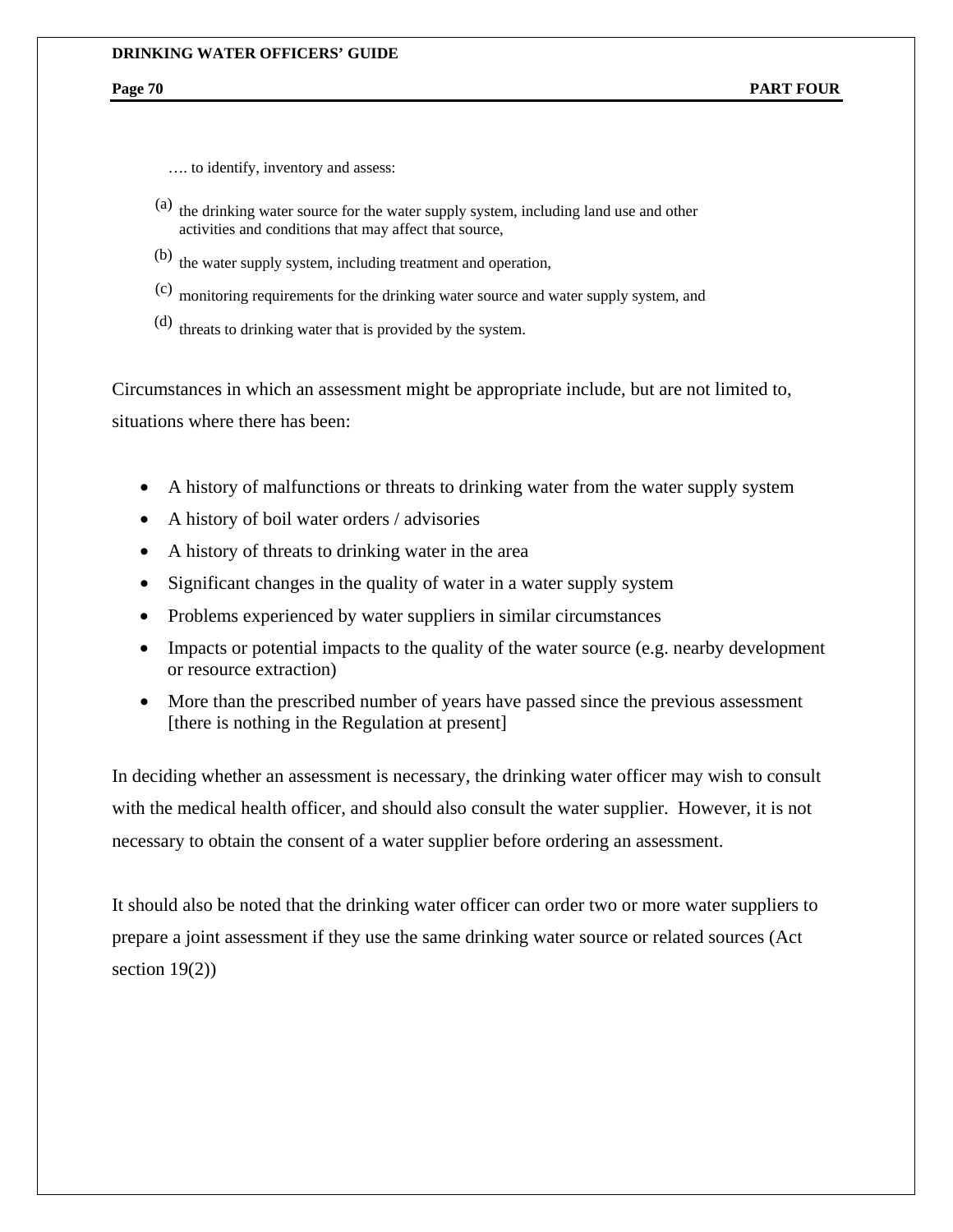$\overline{a}$ 

### 2.2.1. Process for assessments

Neither the Act nor the Regulation set out the specific process by which an assessment must be completed. Unless and until any such regulations are developed, the process, preparation, form, content, area of coverage and time for completing an assessment must be done in accordance with the directions of the drinking water officer. In determining which directions to give, the drinking water officer must consult the medical health officer, and may establish a technical advisory committee (Act, section 20).

To help provide some guidance to drinking water officers and water suppliers in relation to assessments, the Ministry of Environment and the Ministry of Health have developed two assessment tools for consideration. These are the Screening Tool Assessment (appendix 15) and the Comprehensive Assessment Guideline (appendix 16).<sup>52</sup> These documents have been developed on the basis of extensive consultation with water suppliers, industry and interested government agencies, and have been the subject of peer review and comment. Drinking water officers are encouraged to use these tools when they believe an assessment is required. That said, there is however no legal requirement that the drinking water officer require suppliers to use these specific tools, and if the drinking water officer believes that some other form of assessment is required, the drinking water officer should modify or replace these tools with the process and requirements the drinking water officer considers appropriate in the circumstances.

In any case where a drinking water officer directs a water supplier to complete an assessment, the drinking water officer must write a letter to the water supplier explaining that they are required to complete the assessment pursuant to section 19 of the Act. The letter must also indicate the process, form, content and area of coverage for the assessment. Where the tools referenced above are used, some of this information will be apparent from the tool itself, but it is the responsibility of the drinking water officer to ensure that the correspondence provides the

 $52$  The Screening Tool is a simple questionnaire that suppliers can complete themselves. The Comprehensive Assessment Guideline is intended for professionals who are investigating more complex risks to water supply systems.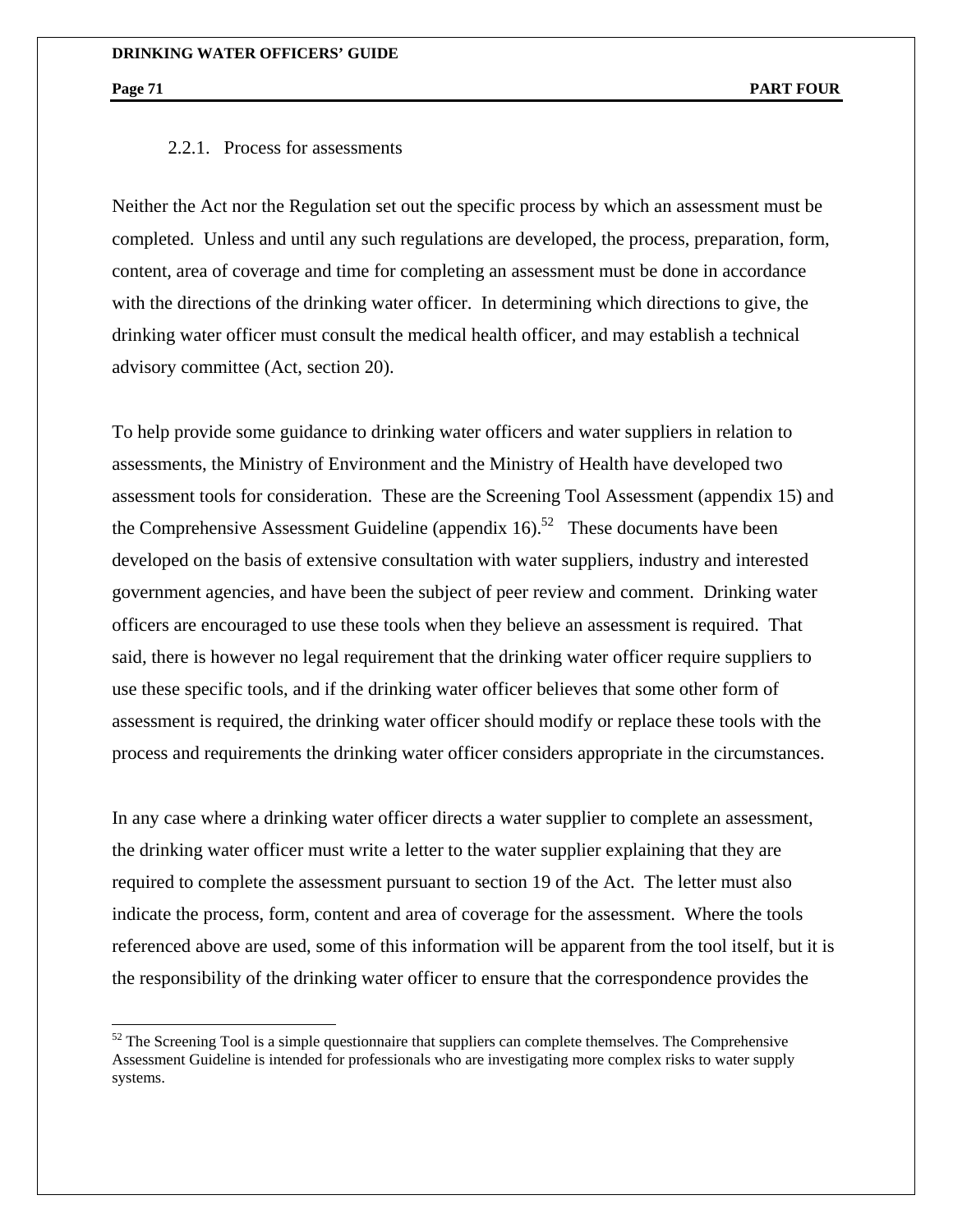information necessary for the water supplier to reasonably understand the requirements. The letter must also indicate the date by which the results of the assessment must be provided to the drinking water officer, and what form of public notice of the assessment is required (see section 21 of the Act).

As a matter of administrative fairness, the drinking water officer must provide the water supplier with an opportunity to make their views known before the decision to order an assessment (including the process for the assessment, form, scope of coverage, time frames etc.) is finalized. Although this consultation may occur though discussions, drinking water officers should also consider sending written correspondence to this effect. Appendix 17 sets out a sample letter for this purpose.

Finally, it should be noted that drinking water officers may consult with water suppliers regarding potential threats and remedial actions, without necessarily ordering a formal assessment under section 19. This may be particularly important for smaller systems with limited financial resources. In such cases, the Screening Tool Assessment (appendix 15) and the Comprehensive Assessment Guideline (appendix 16) can still be used.

Similarly, water suppliers may also be interested in undertaking assessments on their own initiative, and in such cases drinking water officers should consider providing the water suppliers with copies of, or references to, the Screening Tool Assessment (appendix 15) and the Comprehensive Assessment Guideline (appendix 16).

## 2.2.2. Assessment follow-up

The drinking water officer should review each assessment to determine whether it has identified threats to the drinking water provided by the water supply system. If no such threats are identified, no further action is required.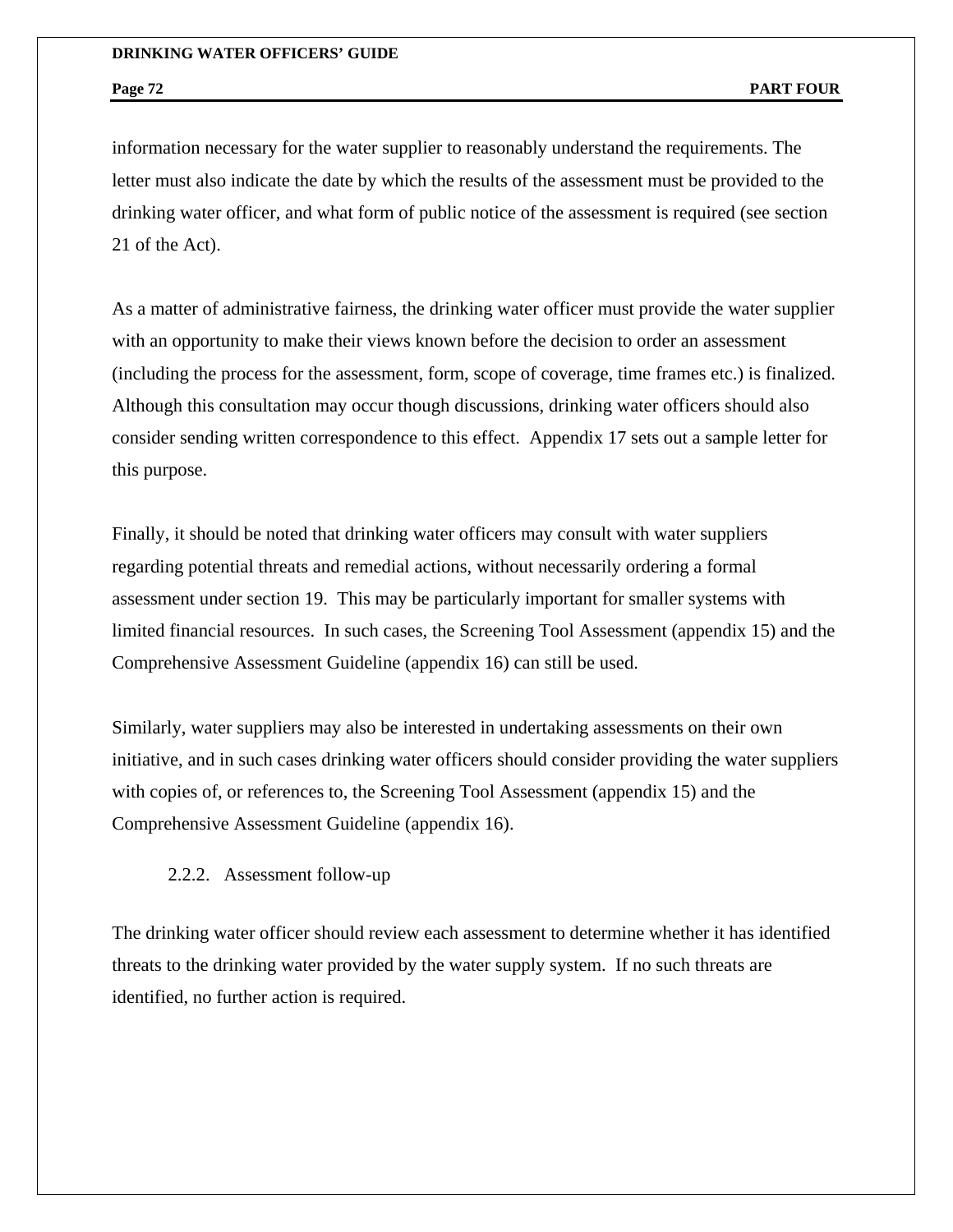If threats to the drinking water provided by the water supply system are identified, the drinking water officer should consider whether any changes to the terms and conditions of an operating permit are required, or whether an assessment response plan should be prepared. (Act section 22). Section 22(4) of the Act notes that the drinking water officer can require an assessment response plan to include provisions respecting any or all of the following:

- (a) public education and other means of encouraging drinking water source protection;
- (b) guides to best management and conservation practices; $5<sup>3</sup>$
- (c) Infrastructure improvements;
- (d) Cooperative planning and voluntary programs;
- (e) input respecting local authority zoning and other land use Regulation.

When requesting an assessment response plan, the drinking water officer should ask that the plan set out proposed responses to the threats identified by the assessment. In addition, section 15 of the Regulation requires that all assessment response plans include provisions to identify, eliminate and prevent cross-connections with non-potable water sources.

An assessment response plan must be submitted to the drinking water officer, who should review it relative to the threats identified in the assessment. If the drinking water officer is not satisfied the assessment response plan will address the threats, she or he can order the water supplier to review and revise it in accordance with the directions of the drinking water officer.

In every case where an assessment has been completed, the information obtained by the assessment (and the steps to be taken under an assessment response plan, if any) must be included in the appropriate physical file and electronic data storage systems.

## **3. Preventative and remedial action**

Under the Act, there is wide range of preventative or remedial actions that can be taken by drinking water officers where a concern is identified. It is important that drinking water officers

 $\overline{a}$ 

<sup>53</sup> See appendix 6.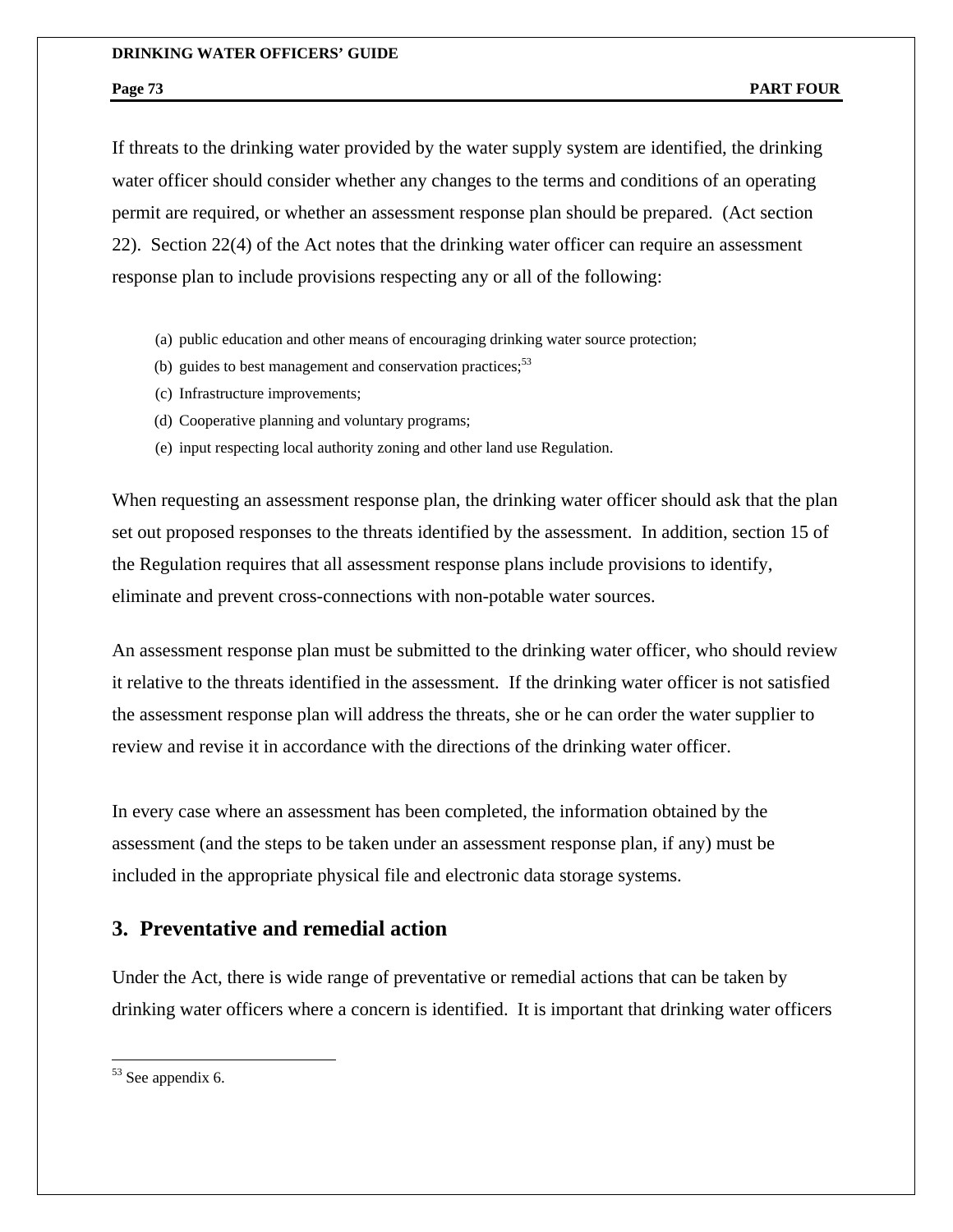consider this full range of options and determine which may be appropriate in any particular circumstances. The specific options available, and general considerations of the circumstances in which they may be appropriate, are set out in the sections below.

It is also important to note that there are other preventative and remedial actions that may be ordered or undertaken under other legislation that may have a positive impact on drinking water (See Part 5, section 4 below). Although drinking water officers will not have authority under those other acts (with a few exceptions to the *Water Act*, discussed in Part 5 of section 4 below), they should be aware of and consult other agencies in cases when they consider that appropriate.

## *3.1. Amending an operating permit*

This option should be used in any case where the drinking water officer believes it is important to change the legal requirements imposed upon a particular water supplier. Amendments can help ensure that the water supplier knows exactly what is required of him or her, and to help ensure that water suppliers understand that taking the action specified is essential to meeting their legal obligations. Amending terms and conditions of an operating permit may also make enforcement action easier in future, if necessary, as it may be easier to prove a violation of the specific term and condition of an operating permit, rather than some other potential violations of the Act that are more generally described. (For example, the requirement to provide potable water that is "safe to drinking and fit for domestic purposes without further treatment.").

It is important to note that any amendment of an operating permit must occur in accordance with section 8(4) of the Act, which requires prior consultation with the water supplier. In any such consultations, the drinking water officer must allow the water supplier to state his or her views as to whether amendments are, in fact, required. Further, the drinking water officer may wish to discuss and solicit ideas from the water supplier as to the most efficient and effective means of addressing the drinking water officer's concerns if there are a variety of possible ways to do so. Having said this, the drinking water officer should not avoid amending an operating permit in a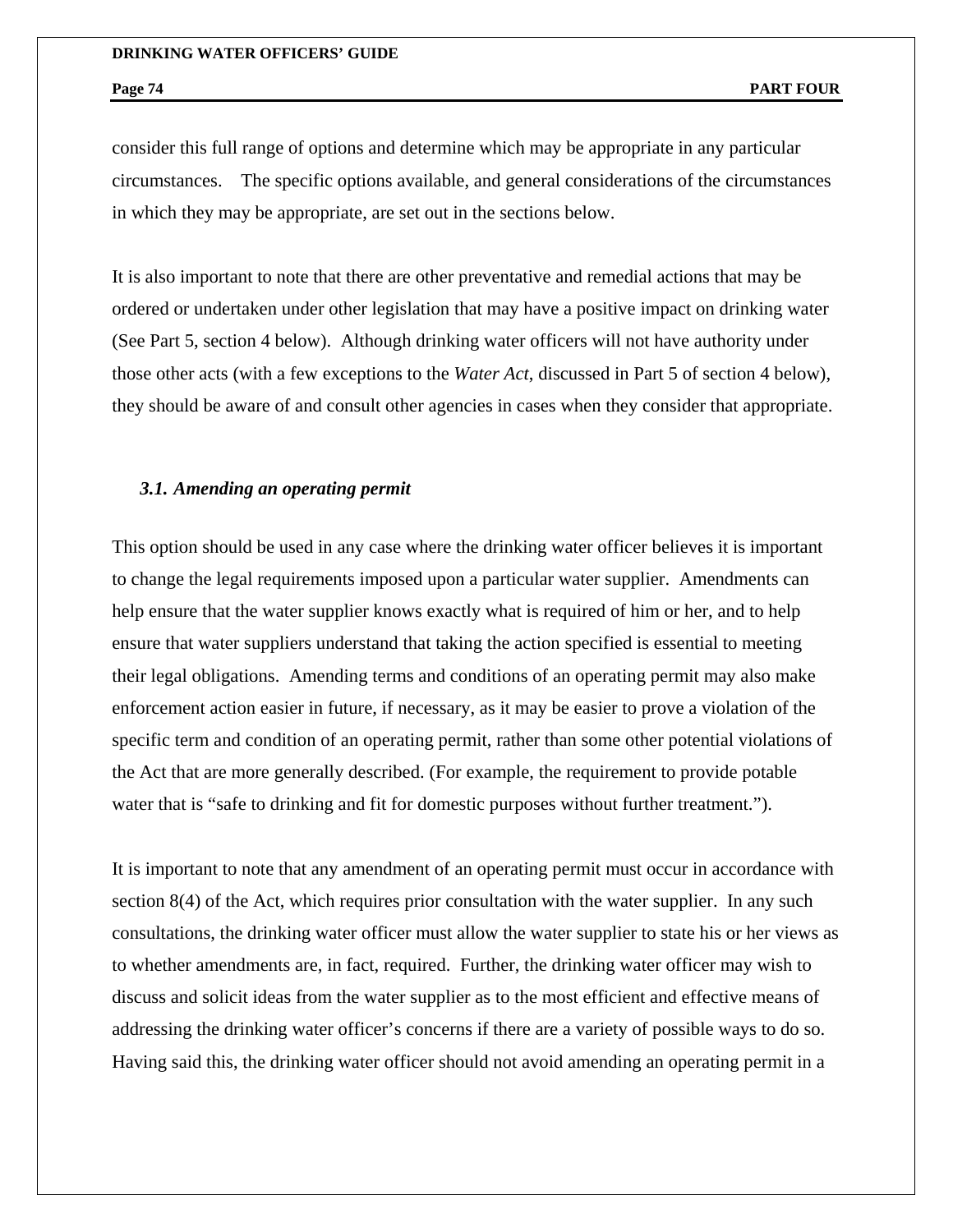$\overline{a}$ 

manner he or she considers necessary simply because the water supplier may be unwilling to comply, or have difficulty with complying with the amended permit.

## *3.2. Order to review and update emergency response and contingency plan*

This option might be appropriate to consider in cases where there is no immediate concern about a drinking water health hazard<sup>54</sup>, but there is some concern about the ability of the operator to respond appropriately if concerns do arise.

Even if a drinking water officer believes that a review and update of an emergency response and contingency plan is required, it may not be necessary to issue a formal order under the Act in all cases. In practice, in many cases it may be sufficient for the drinking water officer to simply discuss the matter with the water supplier and allow the supplier an opportunity to amend the plan.

If, however, the drinking water officer believes the water supplier is not likely to review and update the plan voluntarily, the drinking water officer should consider making a formal order under the Act. There is no specific form by which an order must be made, but it should be made in writing and should specifically indicate that it is in order under section 10(2) of the Act.

 $54$  The term "drinking water health hazard" is defined in section 1 of the Act to mean:

- (i) endanger the public health, or
- $(iii)$  prevent or hinder the prevention or suppression of disease,
- (b) a prescribed condition or thing, or
- (c) a prescribed condition or thing that fails to meet a prescribed standard;

<sup>(</sup>a) a condition or thing in relation to drinking water that does or is likely to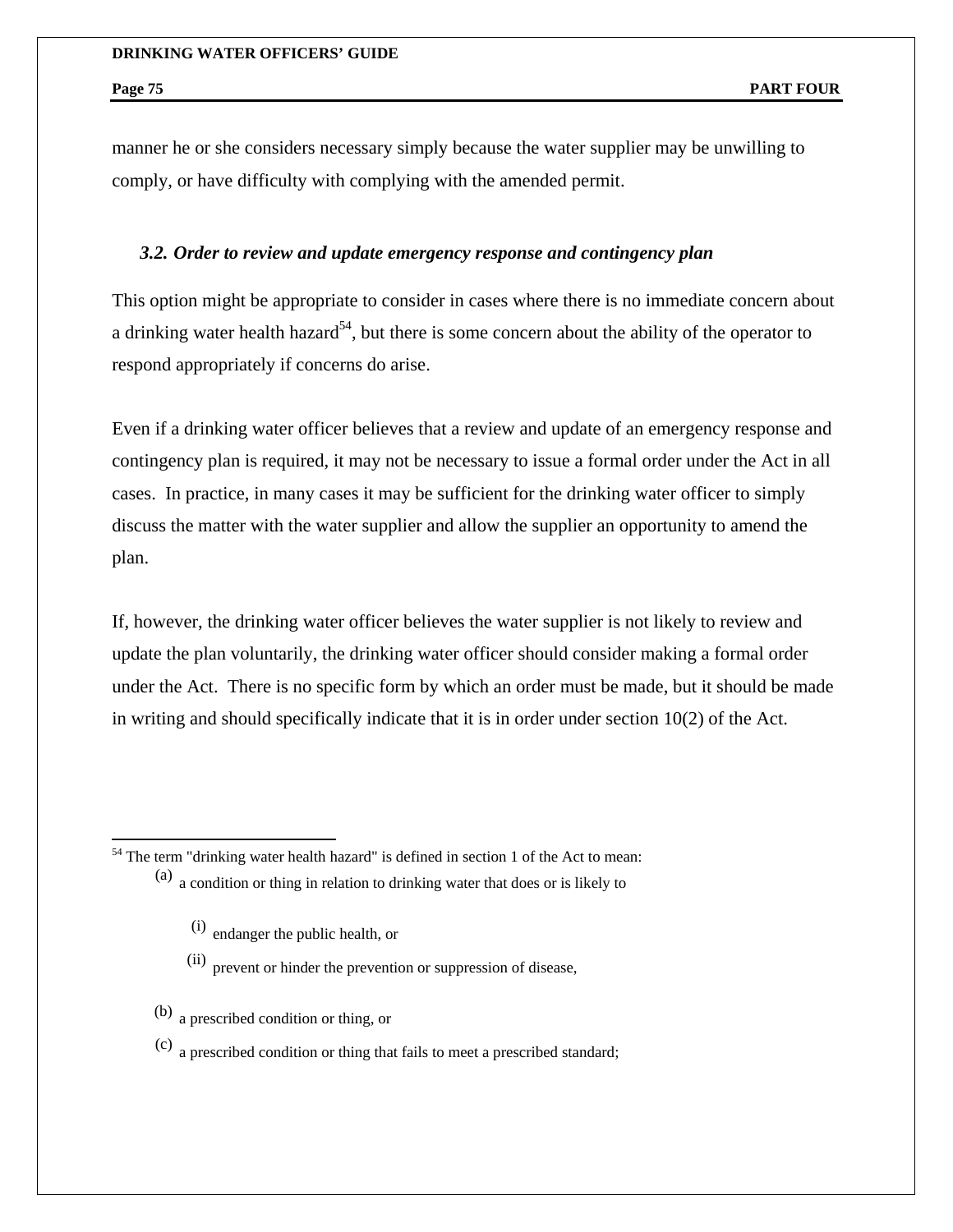## *3.3. Order for public notice of threats to drinking water*

Under section 14 of the Act, the drinking water officer can request or order a water supplier to give public notice, in the manner approved by the drinking water officer, if:

- The drinking water officer has received a report from a laboratory indicating that an immediate reporting standard is not being met (as per section 12)
- The drinking water officer has received a report from a water supplier concerning threats to drinking water (as per section 13), or
- The drinking water officer considers there is, was or may be a threat to the drinking water provided by the water supply system

Is important to note that the term "threat" is defined very broadly in the Act to mean:

In relation to drinking water, a condition or thing, or circumstances that may lead to a condition or thing that may result in drinking water provided by a domestic water system not being potable water.

The power to order public notice also exists under the hazard abatement and prevention orders section of the Act (section  $25(3)(f)$ ). However, the powers under section 25 differ from the powers under section 14 in two important ways:

- An order under section 14 may be issued in the circumstances where the drinking water officer believes there is, was or may be a "threat". By contrast, an order under section 25 can only be made where a drinking water health hazard exists, or there is a significant risk of an imminent drinking water health hazard
- An order under section 25 is subject to a request for review and reconsideration under section 39.1, whereas an order under section 14 is not

3.3.1. What is the threshold necessary to request or order public notice?

Generally speaking, public notice of some form may be appropriate when:

• Monitoring indicates: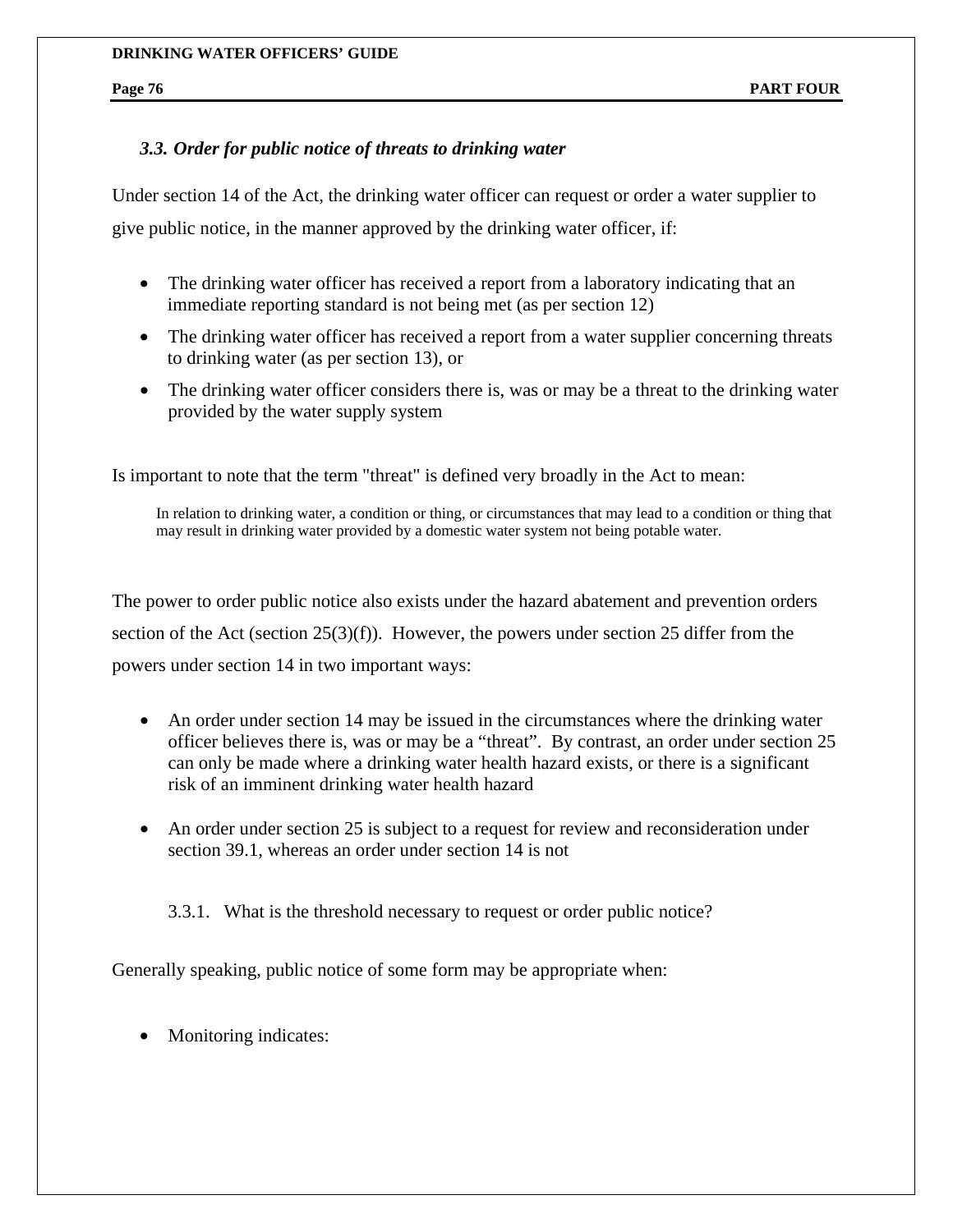1

- There is detectable fecal coliform or *E-coli* per 100 ml (see Regulation, schedule A)
- the detectable total coliform levels exceed those permitted under the Regulation for sample frequency (see Regulation, schedule B)
- testing has indicated the presence of some other bacteria, viruses or parasites that has a potential to cause health concerns and which may be addressed by boiling the water (such as *Cryptosporidium, Giardia, Campylobacter, Shigella*).
- There is evidence of disease in the community and drinking water is suspected as the source of infection.
- An event has occurred that compromises the treatment and distribution systems, or which compromises the water source in a manner that is not reasonably expected to be addressed by the treatment system. These situations could include introduction of substances into water sources, breaks in water pipes, cross connections or natural disasters.
- A water supply system is using untreated surface water or ground water that is at risk of containing pathogens, contrary to section 5 of the Regulation.

This list is not exhaustive and there may be other circumstances in which drinking water officers consider public notice appropriate.<sup>55</sup>

In deciding whether to require public notice of a threat to drinking water, drinking water officers must always be guided solely by consideration of public health protection. Expense, inconvenience, or other concern of a water supplier or water users is not a sufficient reason to avoid issuing public notice if the drinking water officer considers that necessary to ensure protection of public health. However, drinking water officers should ensure that, in any case where they believe the public notice is required, they are able to provide a rationale for this determination.

Drinking water officers should also provide the water supplier with an opportunity to make their views known and considered where possible, provided that no significant delay occurs on this

<sup>&</sup>lt;sup>55</sup> For additional reference materials on issuing boil water notices, see Guidance for Issuing and Rescinding Boil Water Advisories **at** http://www.hc-sc.gc.ca/ewh-semt/pubs/water-eau/doc\_sup-appui/boil\_watereau\_ebullition/index\_e.html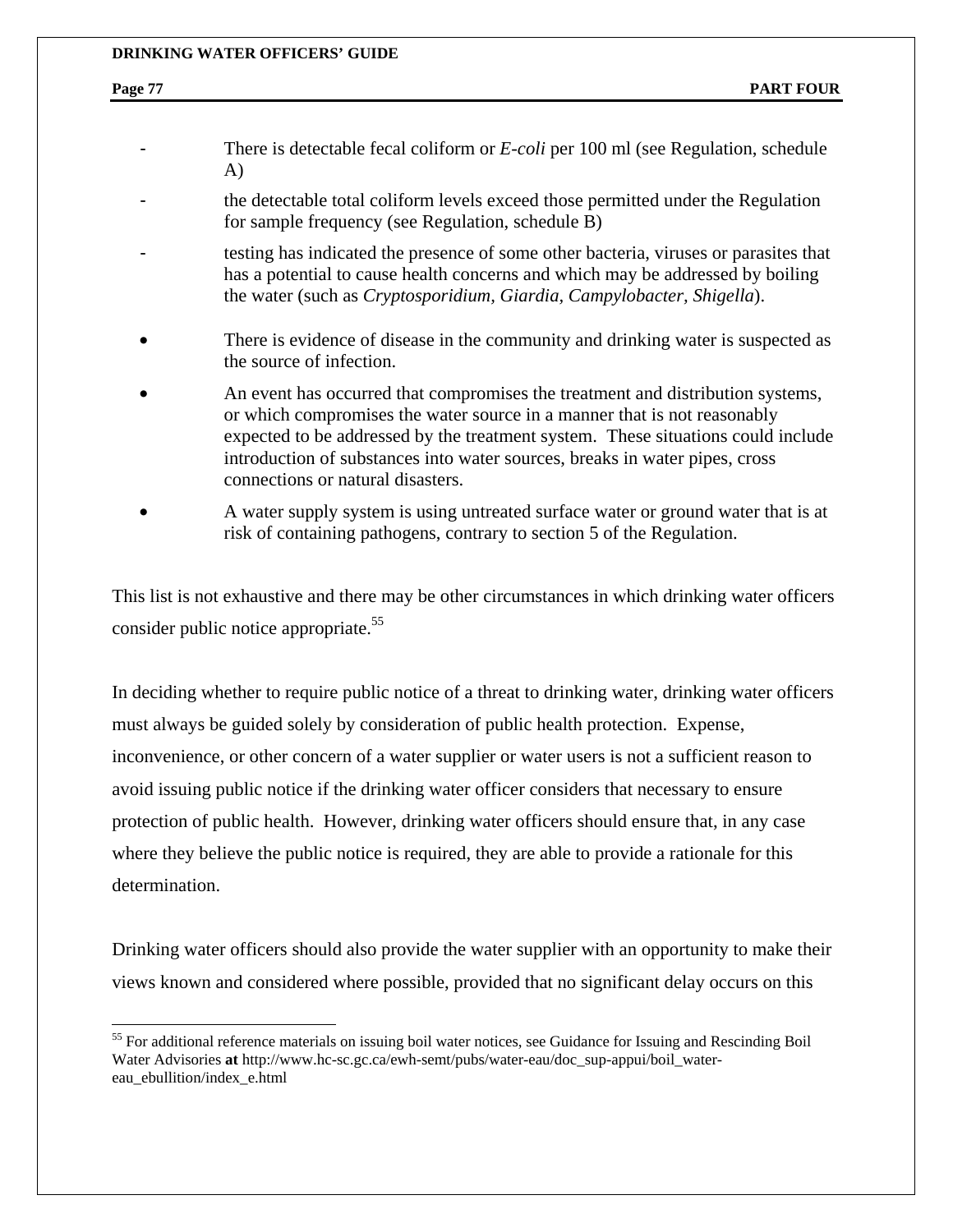account that could prejudice public health protection. In addition to meeting the tests of administrative fairness, this approach will in most cases result in better relations with the water supplier, and will ensure that public health requirements are dealt with in a manner that addresses the water supplier's interests and concerns to the extent possible in the circumstances.

Drinking water officers should consider consulting with the medical health officer before requiring public notice, unless such consultations cannot be completed immediately and any delay would cause unacceptable risks to public health.

## 3.3.2. Internal communication systems to ensure timely action

All drinking water officers should have an appropriate contact system in place to ensure they can be contacted and take action under section 14 in a timely manner as appropriate. This should include identification of alternate persons who may act in a particular area when the drinking water officer is unavailable.

### 3.3.3. Request or order

Section 14 of the Act provides that the drinking water officer can "request" or "order" that a water supplier provide public notice in certain circumstances.

In general, a request may be appropriate in circumstances where the water supplier is in support of the public notice and is prepared to do so without any formal order. Where the drinking water officer is not sufficiently certain that a water supplier will comply with a request, an order should be used. A failure to comply with an "order" constitutes an offence under section 45(1) of the Act.

A sample form Order Respecting Public Notice is set out in appendix 18. A sample form Request Respecting Public Notice is set out in appendix 19.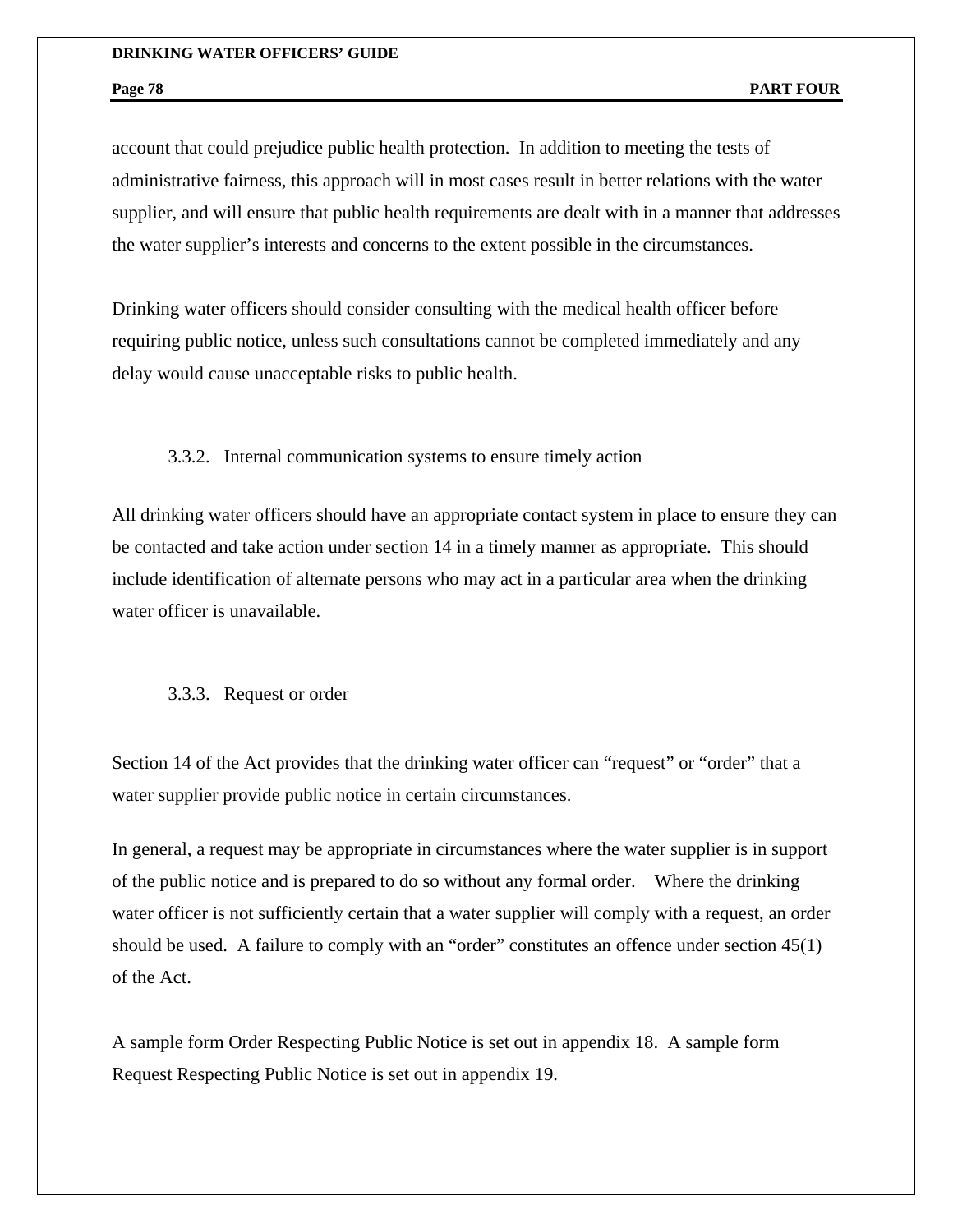Finally, it is important to note that notices may be issued by water suppliers on their own initiative whenever they deem that appropriate, even if a drinking water officer has not requested or ordered that to occur. In fact, water suppliers are required to provide public notice without any request or order by the drinking water office if the water supplier has received a report that an immediate reporting standard is not met or they consider that there may be a drinking water health hazard in relation to the drinking water and they are not able to immediately contact a drinking water officer (Act, section 14(2)).

3.3.4. Type of notice

In the past, public health officials have traditionally implemented some form of boil water advisory when testing indicated the presence of fecal coliform or *E-coli*. However, some concerns have been expressed about this practice, including the following:

- Different regions used different, and at times inconsistent, terminology (e.g. boil water advisories, boil water notices, water use advisories) so the public had difficulty understanding the specific meaning and consequences of such notice
- A zero tolerance policy was adopted that resulted in boil water advisories or notices being issued in circumstances where some questioned the need for that step to be taken
- Boil advisories or notices are not in any event sufficient to address threats that are not neutralized by boiling

Given these concerns, and the fact that section 14 of the Act (and section 25, discussed below) provides broad discretion to drinking water officers regarding the type of public notice required, drinking water officers should consider use of the following range of public notice options, and should require whichever is appropriate to the facts of a particular case. If the drinking water officer believes some other form of notice should be used, he or she should request or order this, but should be able to rationalize the decision to require some form of notice other than those set out below.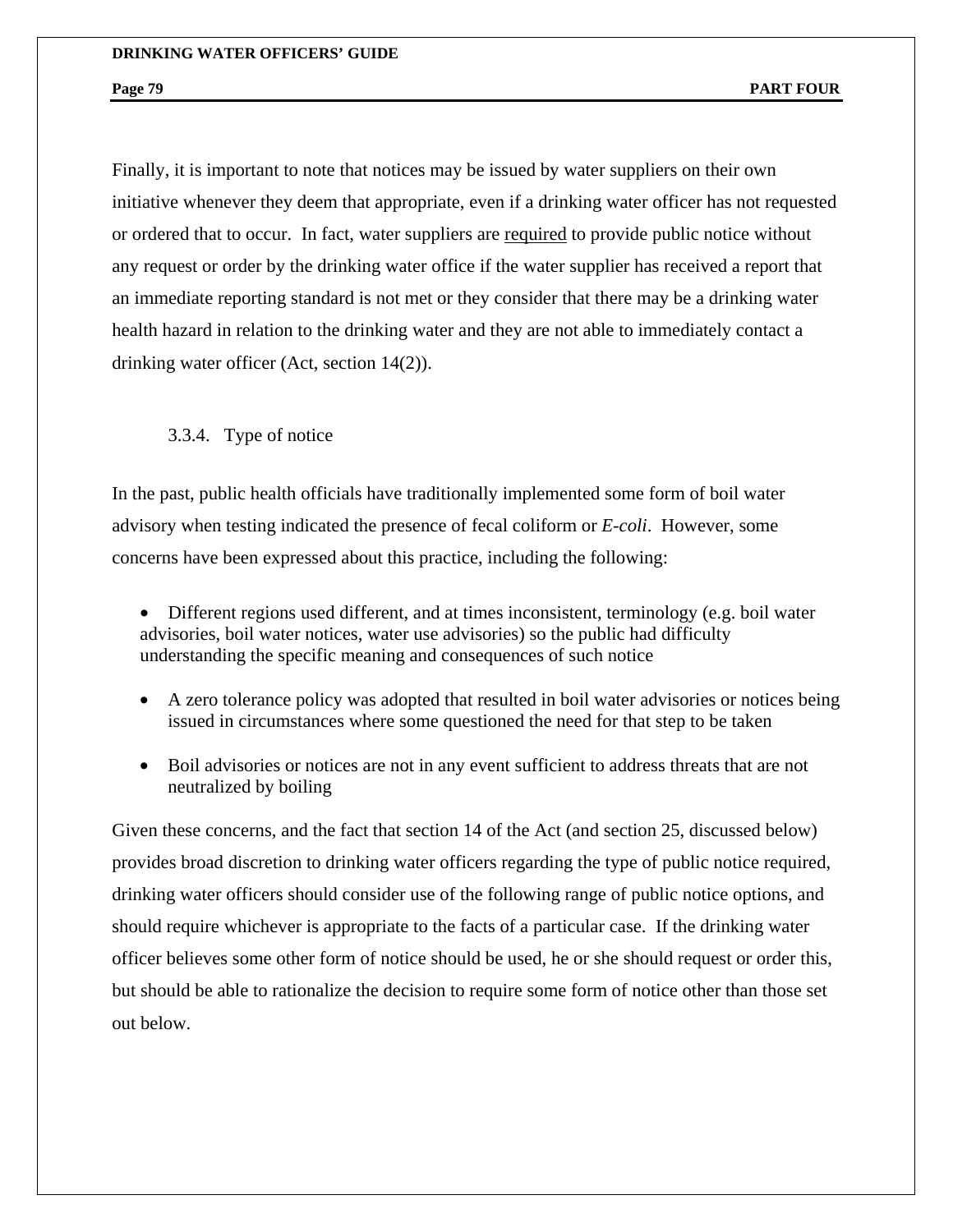## **Water Quality Advisory**

A "Water Quality Advisory" should be used where a drinking water officer determines there is some level of risk associated with water use, but the circumstances do not warrant a "Boil Water Notice" or "Do Not Use Water Notice", discussed below. A Water Quality Advisory should specify the nature of the risk presented, steps that the water supplier is taking or is required to take to address them, and steps that water users may take in the meanwhile to minimize the risk associated with that water.

A sample form of Water Quality Advisory and the information to be included in it is set out in appendix 20.

## **Boil Water Notice**

A "Boil Water Notice" should be used when a drinking water officer determines that there is a risk associated with consumption of water, and that risk can be adequately addressed by boiling the water in accordance with the notice, prior to human consumption. The notice should contain specific instruction regarding boiling requirements, and the steps that the water supplier is taking or is required to take to address the risks that exist other than through use of the boil water notice.

A sample form of Boil Water Notice and the information to be included in it is set out in appendix 21.

## **Do Not Use Water Notice**

A "Do Not Use Water Notice" should be used when a drinking water officer identifies there is a risk associated with consumption of water, and that risk cannot be adequately addressed by boiling the water or issuing a Water Quality Advisory. This might include, for example, circumstances in which unacceptable levels of nitrates or lead are detected in the water, or where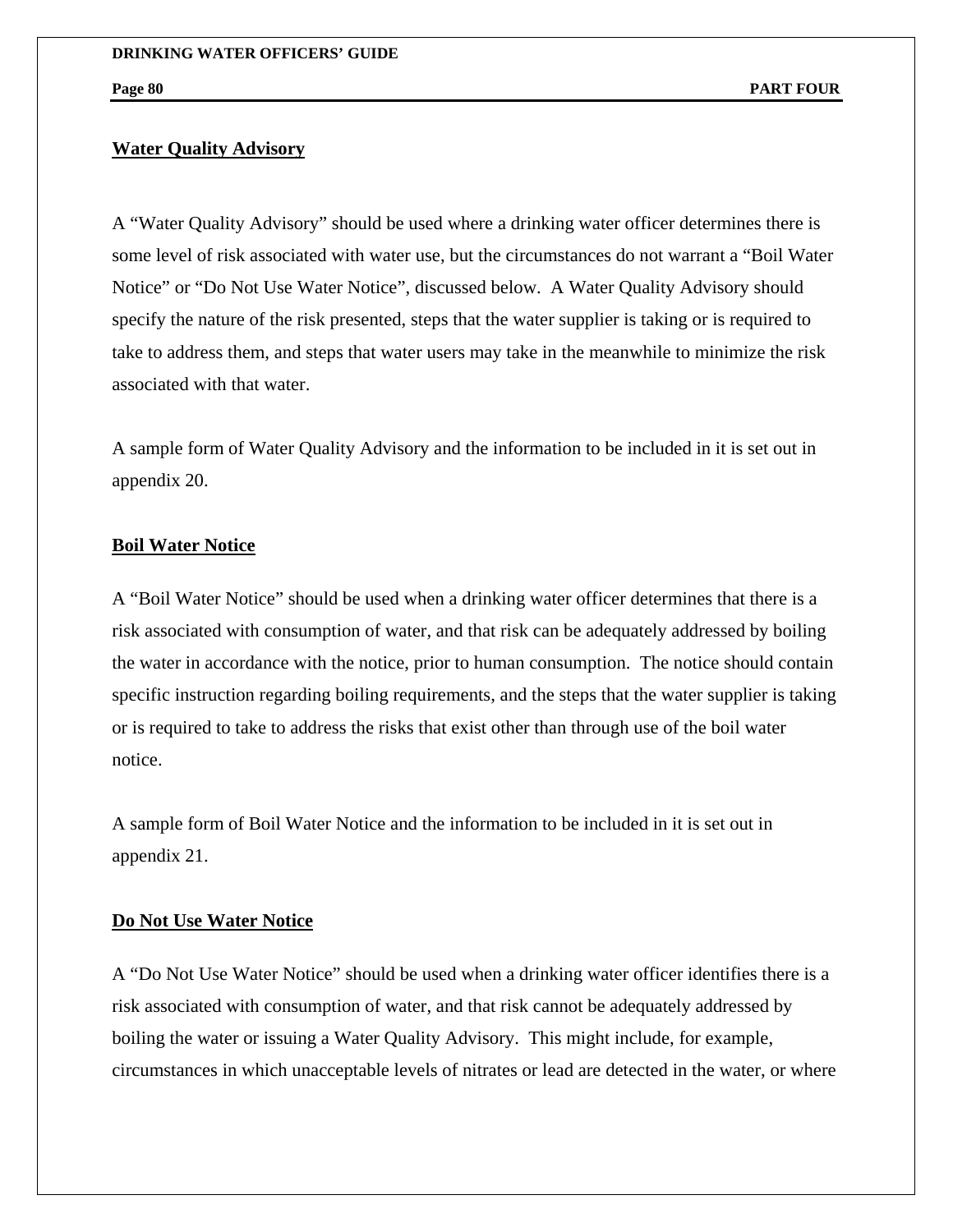there is concern that a water system may have been subject to vandalism, accidents (such as chemical spills) or natural events such as mudslides or earthquakes. In some cases, it may be appropriate for the notice to specify those specific types of water use that are not acceptable (e.g. in some circumstances it may be acceptable to use water for showering, but nor for human consumption.)

A sample form of Do Not Use Water Notice and the information to be included in it is set out in appendix 22.

## Guidance for determining appropriate form of notice

In deciding which form of notice to require, the drinking water officer must conduct a risk assessment. This should be undertaken in consultation with the medical health officer and other public health officials the drinking water officer considers appropriate. It should involve consideration of all relevant matters. This may include, but is not limited to, matters such as:

- The degree to which it has been determined that a health hazard does in fact exist in relation to the water (e.g. has only one of numerous samples indicated a low presence of fecal coliform, or presence of e-coli, is presence found in multiple samples, or is the presence at a high level even if only one sample?)
- The severity of harm that may result from consumption of the water in question
- The degree to which each type of notice would serve to address the threat
- Past history of the water source and water supply system in question
- Recent operational factors

Some of the specific issues typically considered by officials that may fall within the above noted principles include:

### Background

- □ Type of water system
- $\Box$  Type of treatment
- $\Box$  Integrity of water supply system
- Size of system number of connections
- $\Box$  Population served type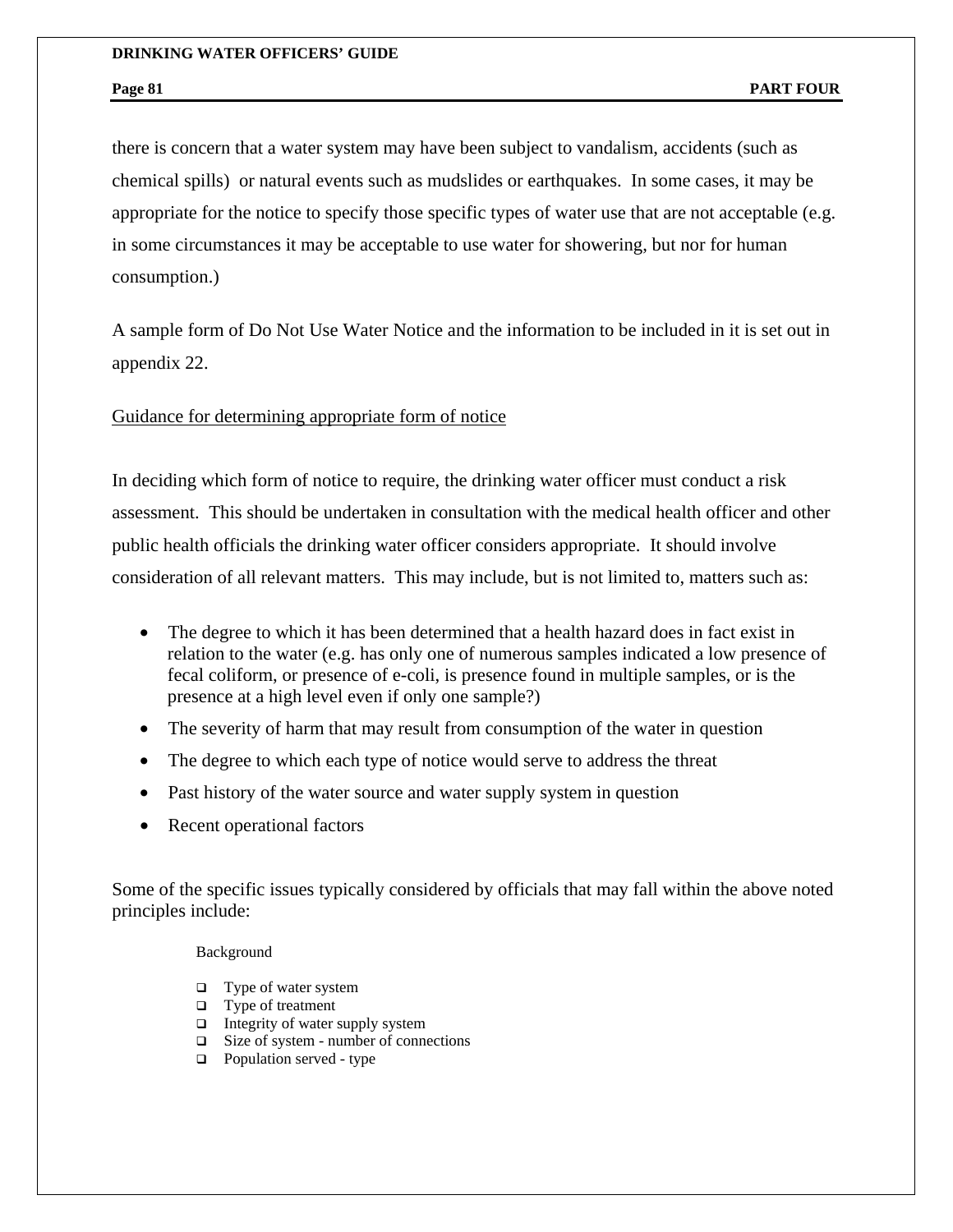Operational Information

- **Q** Certified operators
- $\Box$  Operations history
- □ Cross connection control
- □ Age of infrastructure
- □ Water conservation requirements
- $\Box$  Fire flow requirements
- $\Box$  Potential to isolate parts of water system
- $\Box$  Time involved for complete changeover of water
- $\Box$  Significant deterioration in source water quality
- □ Equipment malfunction during treatment or distribution
- $\Box$  Situations where operation of the system would compromise public health

Monitoring Information

- $\square$  Known or suspected communicable disease outbreak in community
- $\Box$  Recent raw water quality events
- **I** Monitoring records
- □ Chlorine residual records
- $\Box$  Turbidity records
- $\Box$  Public health inspector /drinking water officer inspection
- □ Public health engineer inspection
- $\Box$  Inadequate disinfection or disinfection residuals
- $\Box$  Unacceptable microbiological quality
- □ Unacceptable turbidities or particle counts

Sampling Information

- □ Sample location
- □ Sampling procedures and changes
- $\Box$  Sample shipping
- $\Box$  Re-sampling time element
- □ Lab certification
- □ Confidence in lab results
- $\Box$  Number of samples taken/available
- □ New Sampler

Seasonal Information

- □ Weather conditions
- Drought conditions

## 3.3.5. Process for ensuring compliance with a public notification order

Given the importance of public notice to the protection of public health, drinking water officials should develop and document a plan for ensuring implementation of all public notification orders issued under sections 14 or 25. The specific measures that will be appropriate may vary with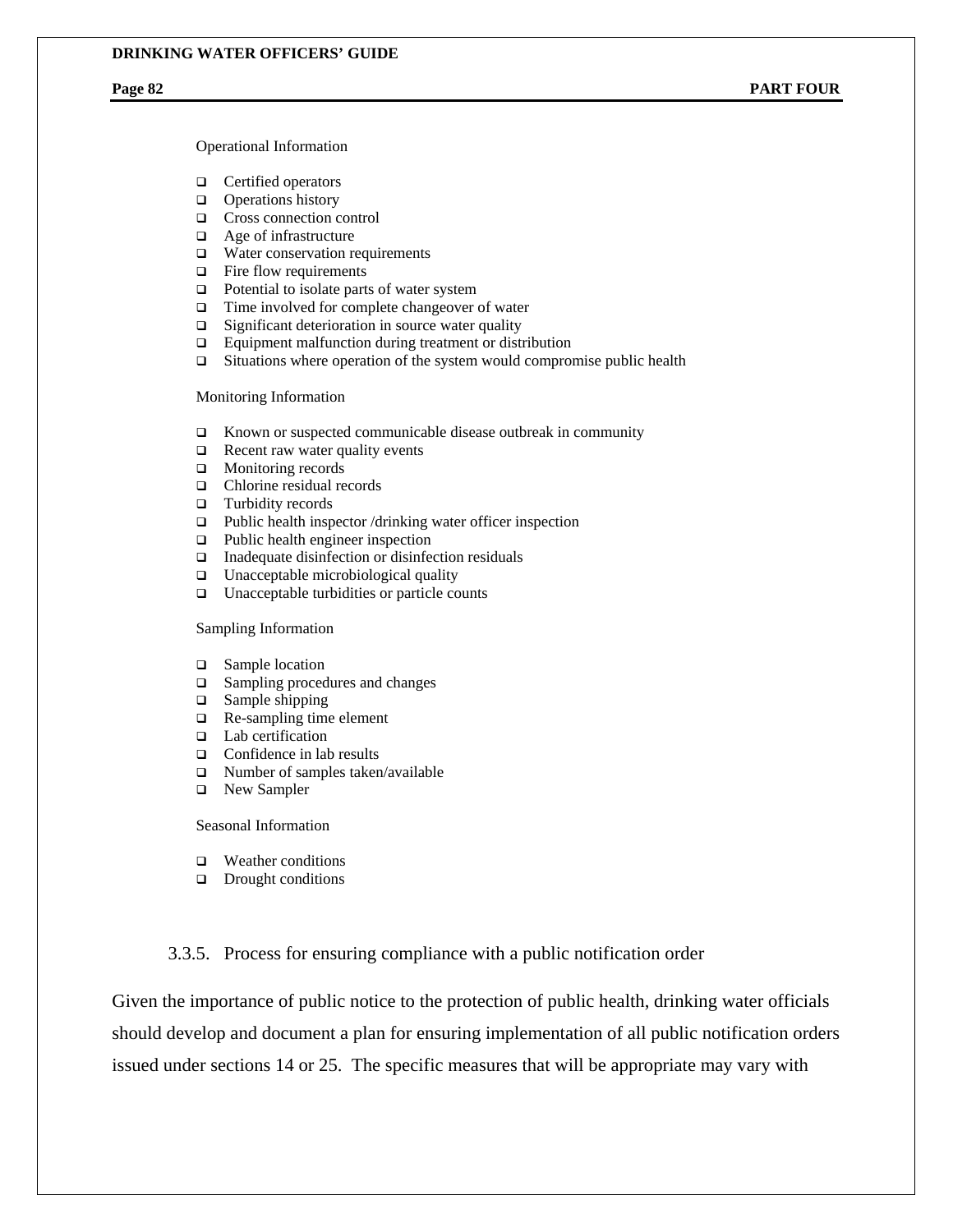individual cases, depending on the nature of the risk, the vulnerability of the population at issue and other relevant factors. As such, it is ultimately for the drinking water official to decide what steps are appropriate. In making this decision, drinking water officials should consider the following possible steps, as well as any others they may consider appropriate:

- Contacting people within the affected community to determine if they have received notification
- Visiting the affected community at the earliest opportunity (and in any case no more than 48 hours after the order is issued) unless timely physical attendance is impracticable. In the latter case, other means should be explored to obtain the type of information that would have normally be obtained from personal attendance (such as requesting a local government official to attend and advise the drinking water officer of the results).

Drinking water officials should document all steps taken to ensure compliance with a public notification order.

In any case where non-compliance with a public notification order is found to exist, the drinking water officer should take other remedial compliance action in accordance with this Guide. The drinking water officer should also consider alternate means to ensure public notification occurs in a timely manner, such as posting information on the health authority's website, alerting local governments and media or undertaking direct provision of information to affected persons.

3.3.6. Rescinding public notification orders

In assessing whether a public notification order should be rescinded, the drinking water officer should consider, in consultation with the medical health officer and other public health officials as appropriate:

- Whether the problem or threat has been fully identified
- Whether the problem or threat has been resolved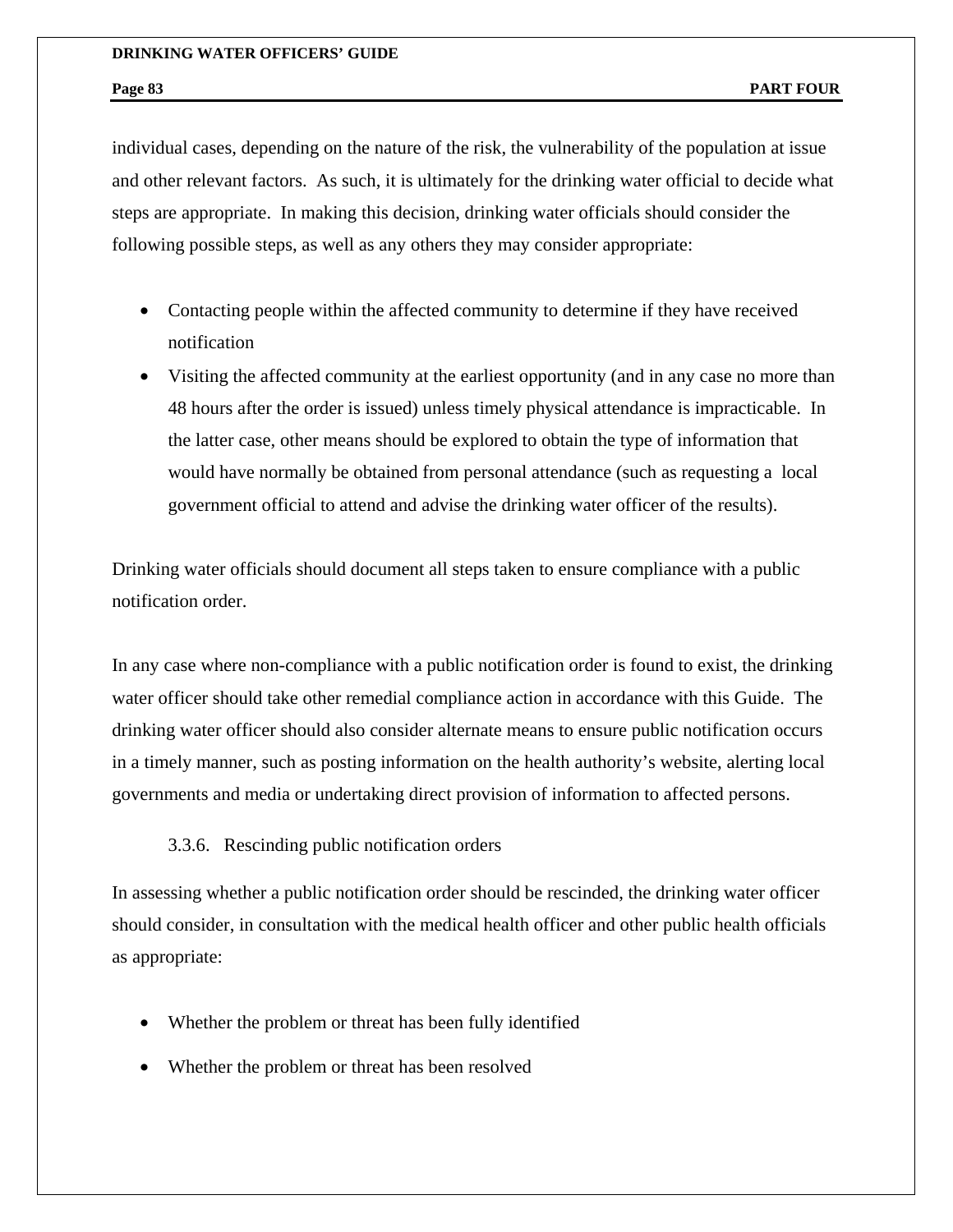- Whether the relevant microbiological quality, turbidity, particle counts or disinfectant residual of the treated water in at least two consecutive sets of samples has returned to an acceptable level;
- Whether sufficient water displacement has occurred in the distribution system to eliminate any remaining contaminated water.<sup>56</sup>

When the drinking water officer determines that a public notification order may be rescinded, the drinking water officer should communicate that decision to the water supplier.

To minimize any potential for misunderstanding about whether and when an order has been rescinded, drinking water officers should ensure that all parties are aware that the order will remain in force unless and until it is rescinded in writing. A statement to this effect should be included in the original order.

## *3.4. Order flood proofing of well*

1

Section 16(1) of the Act and section 14 of the Regulation provide that wells that supply water to a drinking water supply system must be flood proofed if they are identified in an assessment (under section 19) as being at risk of flooding. In some cases, other wells may also have the potential to affect the water supply system in question. Drinking water officers can also require flood proofing of those other wells (see section 16 (2)).

In addition to the drinking water officer's ability to order flood-proofing of wells under section 16 of the Drinking Water Protection Act, the well protection provisions of the *Water Act* and *Ground Water Protection Regulation* may also be relevant (see Part 5, section 4 below).

<sup>56</sup> For additional reference materials on rescinding boil water notices, see Guidance for Issuing and Rescinding Boil Water Advisories at http://www.hc-sc.gc.ca/ewh-semt/pubs/water-eau/doc\_sup-appui/boil\_water-eau\_ebullition/index\_e.html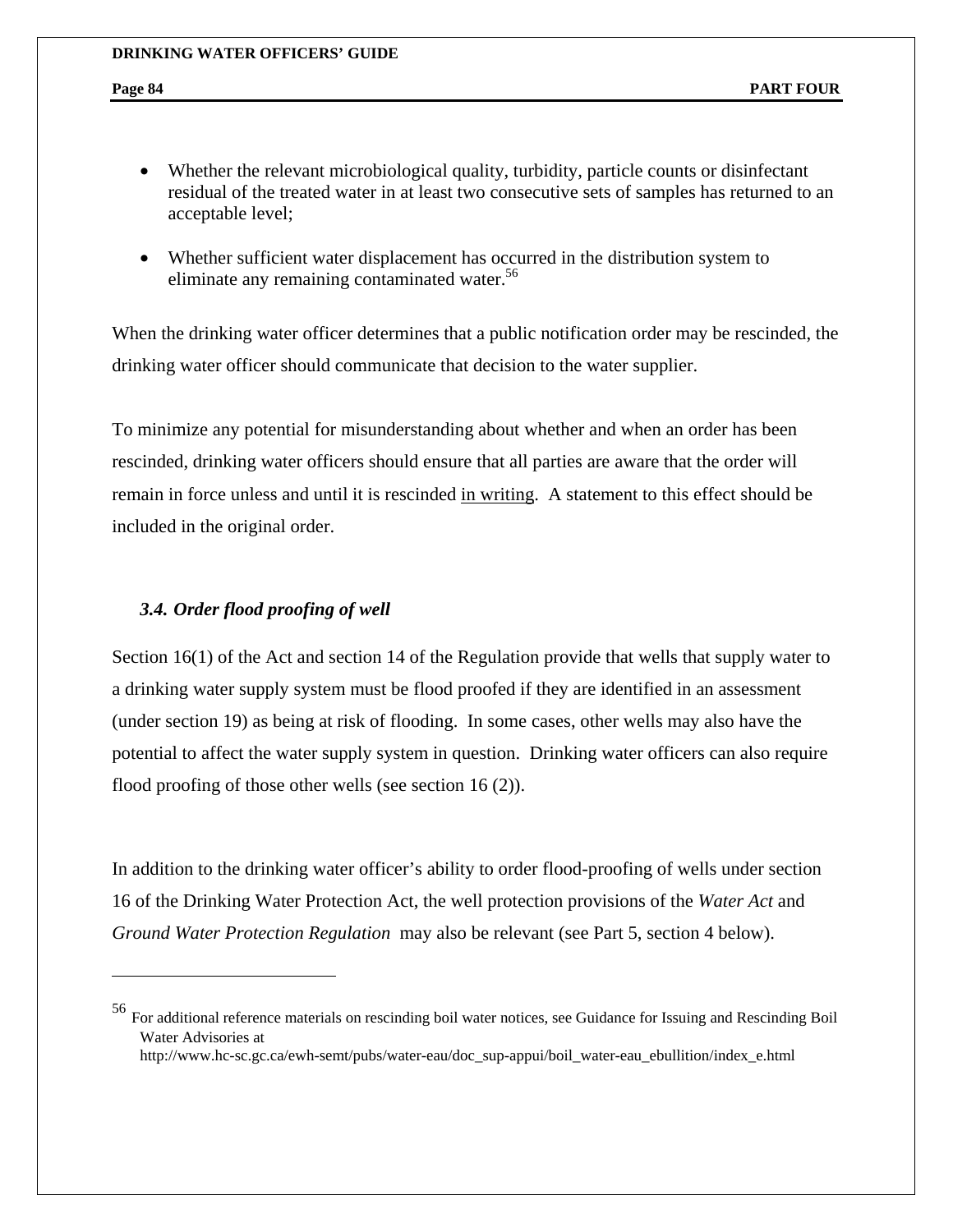## *3.5. Hazard abatement and prevention orders*

These powers are found in section 25 of the Act. It contains a broad range of orders that can be made when the drinking water officer has reason to believe that a drinking water health hazard exists, or there is a significant risk of an imminent drinking water health hazard (section  $25(1)$ ).

Such Orders can be made against any person who falls within the terms of section 25(2), and must be served on the person (see section 25(4) and 46 regarding service)

The range of remedies that can be ordered is set out in section 25(3).

Although there are no specific requirements in the Act to provide prior notice to a person before a hazard abatement or prevention order is issued, this should be done in any case where it can be done without significant threat to public health. In cases where a delay would cause significant risks to public health, the order should be made immediately, but the person should, immediately thereafter, be given an opportunity to present their views as to whether the order is required, and whether the specific requirements of the order are appropriate in the circumstances.

Hazard abatement and prevention orders can, in urgent situations, be issued orally, to be following in writing as soon as possible thereafter (section 25(7)).

One of the important implications of issuing a hazard abatement or prevention order is that, if the person to whom the order is addressed fails to take the action required, then the drinking water officer can under section 27 take further steps to ensure it occurs. This is discussed further below in section 3.8.

A sample for hazard abatement and prevention order is set out in appendix 23.

(Note: Section 25(5) and (8)-(10) contain other provisions respecting contravention Orders that might potentially be relevant in some cases, and must be considered any time an Order is issued.)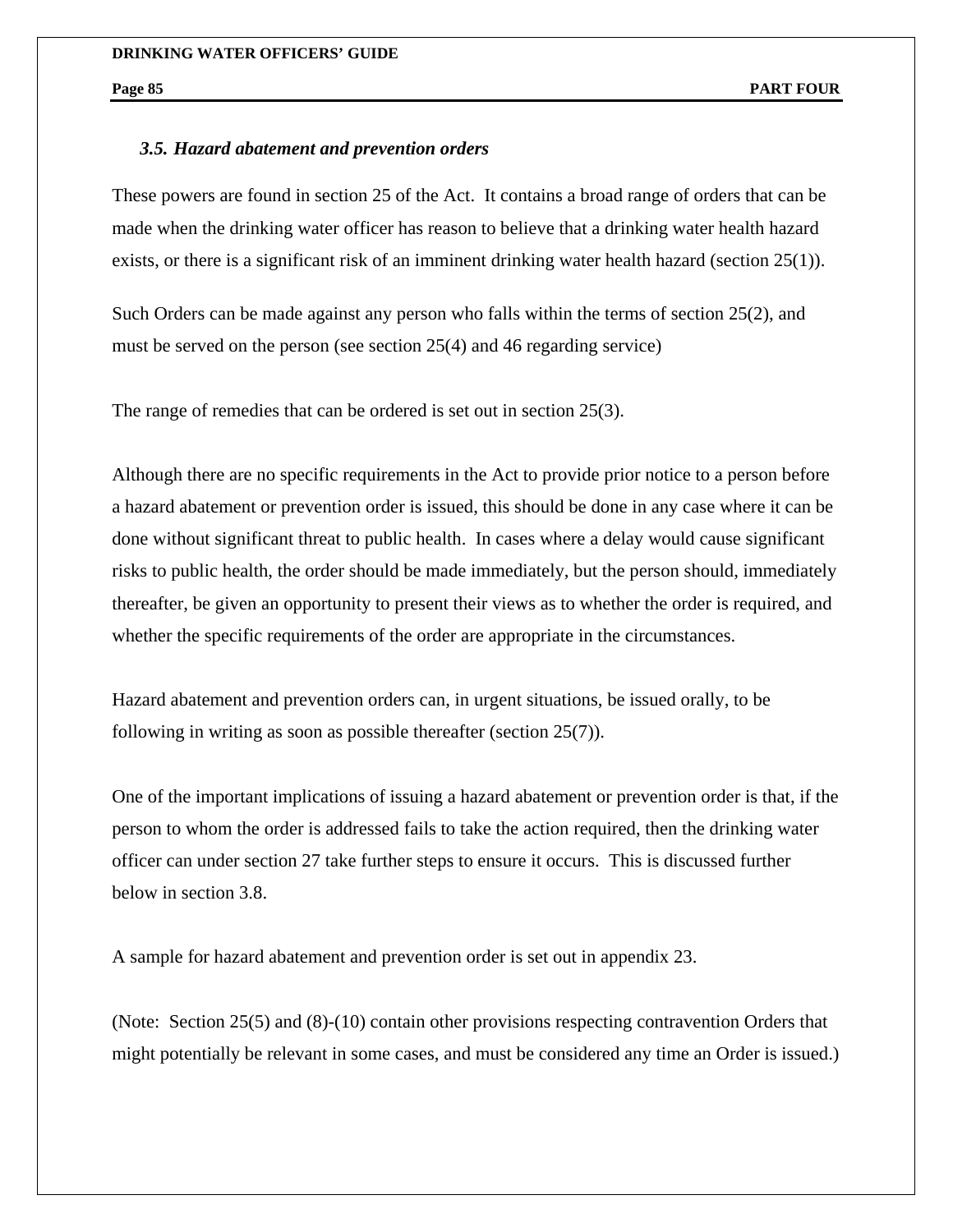$\overline{a}$ 

## *3.6. Orders under the Health Act*

Section 2(2) of the Act states:

Nothing in this Act affects the powers, duties and functions of a medical health officer under the Health Act or any other enactment

Thus, it is important to remember that any of the powers that a public health official holds under the *Health Act* continue in respect of drinking water matters, if the relevant provisions of the *Health Act* are applicable to the facts of the case.

One of the most significant sections to consider in this regard is section 63 of the *Health Act*. It states

(1) If, after an inspection under section 61, the health officer, medical health officer or public health inspector has reason to believe that

- (a) a health hazard<sup>57</sup> exists.
- (b) there is a significant risk of an imminent health hazard, or

(c) the place that was the subject of inspection or the owner or occupier of it is in contravention of this act or the regulations,

the health officer, medical health officer or public health inspector may issue an order under this section.

(1.1) An order under this section may be directed to

(a) a person whose action or omission resulted in or significantly contributed to the health hazard, significant risk or contravention,

(b) a person who had possession, charge or control of the condition or thing that constitutes the health hazard or risk at the time it arose, or

- (a) a condition or thing that does or is likely to
	- (i) endanger the public health, or
	- (ii) prevent or hinder the prevention or suppression of disease,
- (b) a prescribed condition or thing, or
- (c) a prescribed condition or thing that fails to meet a prescribed standard;

<sup>57</sup> The term "health hazard" is defined in section 1 of the *Health Act* in a manner that it is very similar to the definition of "drinking water health hazard" in section 1 of the *Drinking Water Protection Act*. Specifically, the term "health hazard" is defined in the *Health Act* as: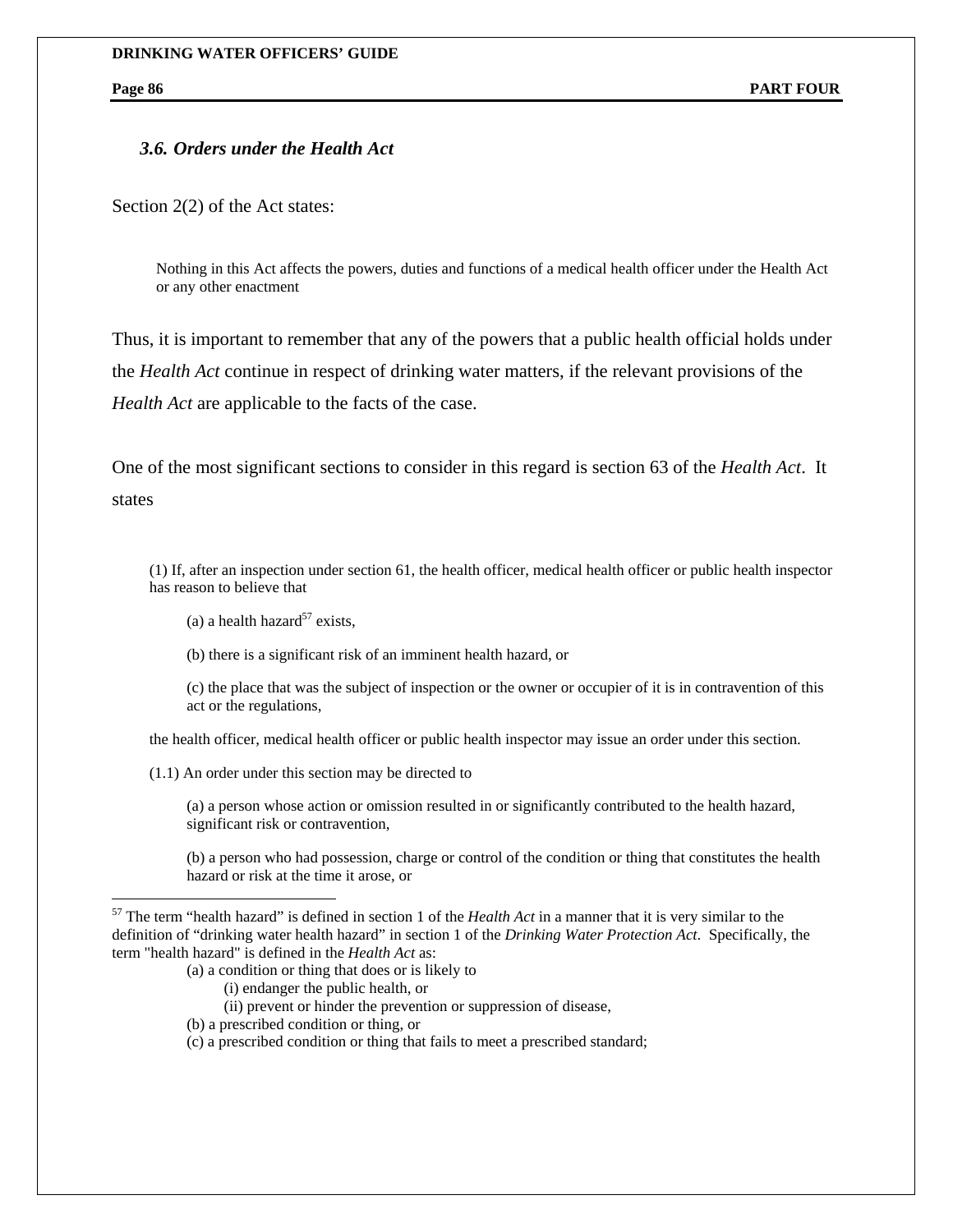(c) the owner or occupier of the place where the health hazard, risk or contravention exists.

(2) An order under this section must be served on the person to whom it is directed, and must set out the reasons it was made, what the person is required to do and the time within which this must be done.

(3) If the order is directed to a person who is not the registered owner of the property on which the action is required to be taken, a copy of the order must also be served on the registered owner.

(4) An order may include, but is not limited to, provisions for the following:

(a) requiring the vacating of the place or a part of it;

(b) declaring the place or a part of it to be unfit for human habitation;

(c) requiring the closure of the place or a part of it;

(d) requiring the doing of work specified in the order, in, on or about the place;

(e) requiring the removal from the place or the vicinity of the place of anything that the order states causes a health hazard;

(f) requiring the destruction of anything specified in the order;

(g) prohibiting or regulating the selling, offering for sale, supplying, distributing, displaying, manufacturing, preparing, preserving, processing, packaging, serving, storing, transporting or handling of food or thing in, on, to or from the place.

(5) If the health officer, medical health officer or public health inspector considers the situation is urgent, that official may issue an order orally, in which case the official must serve a written version of the order in accordance with this section as soon as reasonably possible.

(6) If a health officer, medical health officer or public health inspector makes an order under this section, that official may

(a) direct that, if the person fails to take the action required by the order, the required action is to be done at the expense of that person, with the costs and expenses incurred recoverable under section 74 or 75, and

(b) enter or authorize other persons to enter on or into any property that is subject to the order for the purpose of

(I) determining whether the order is being complied with, or

(ii) taking action in default under paragraph (a).

(6.1) As restrictions on subsection (6),

(a) except in the case of an emergency, before taking action under that subsection, the person making the order must give notice to the person subject to the order,

(b) except in the case of an emergency, a person authorized to enter property under that subsection must take reasonable steps to notify the owner or occupier before entering the property, and

(c) the authority must not be used to enter a private dwelling except with the consent of the occupant or as authorized by a warrant under this or another Act.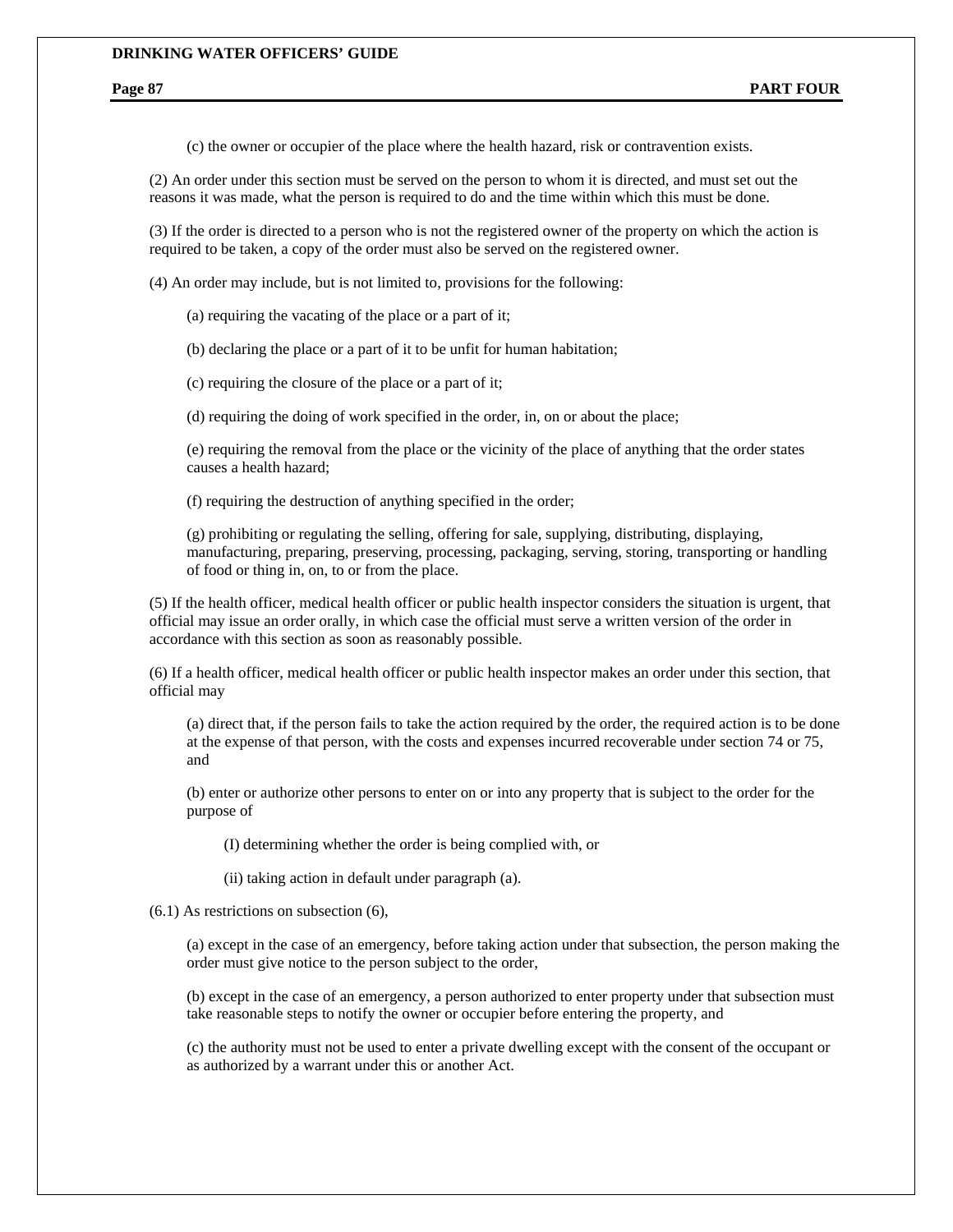(7) If an order is issued under subsection (4) (a), (b) or (c), the health officer, medical health officer or public health inspector must ensure that a copy of the order, or in the case of an oral order, a notice of the requirements of the order, is posted in a conspicuous place at, on or near the public place or private place to which the order relates.

(8) A health officer, medical health officer or public health inspector must

(a) maintain a record of all orders issued under subsection (4) (a), (b) or (c), and

(b) make the record available for inspection by the public during the business hours of his or her office.

(9) If, in the course of an inspection under this Act, the health officer, medical health officer or public health inspector is of the opinion that a condition of emergency exists due to the existence of a health hazard, the health officer, medical health officer or public health inspector may, despite anything in this Act, promptly take any steps the health officer, medical health officer or public health inspector considers appropriate to remove or lessen the health hazard.

One important difference between a hazard abatement and prevention order under the *Drinking Water Protection Act* and an order under section 63 of the *Health Act* is that violations of orders under section 63 of the *Health Act* can be made the subject of a violation ticket. As such, enforcement action can be taken without the need to prepare a report to Crown Counsel, and without the need for any approval by Crown Counsel to pursue charges in court.

## *3.7. Direct action by drinking water officer*

In some cases, the test for issuing a hazard abatement and prevention order may be met, but there is no person against whom an order under section 25 can appropriately be made. In the circumstances, section 28 of the Act specifically authorizes the drinking water officer to take actions to address the health hazard or to authorize a water supplier or other person to do this. This section is very similar to the power to order remedial action to be taken under section 27, discussed below, but actions under section 28 can be taken immediately, without the requirement of first determining that a person named in an order is in default.

Where action is taken under section 28 of the Act, the cost recovery provisions of sections 27(3) and (4) discussed below apply. However, given that the powers of this section are to be used only when the drinking water officer is not aware of a person against whom a hazard abatement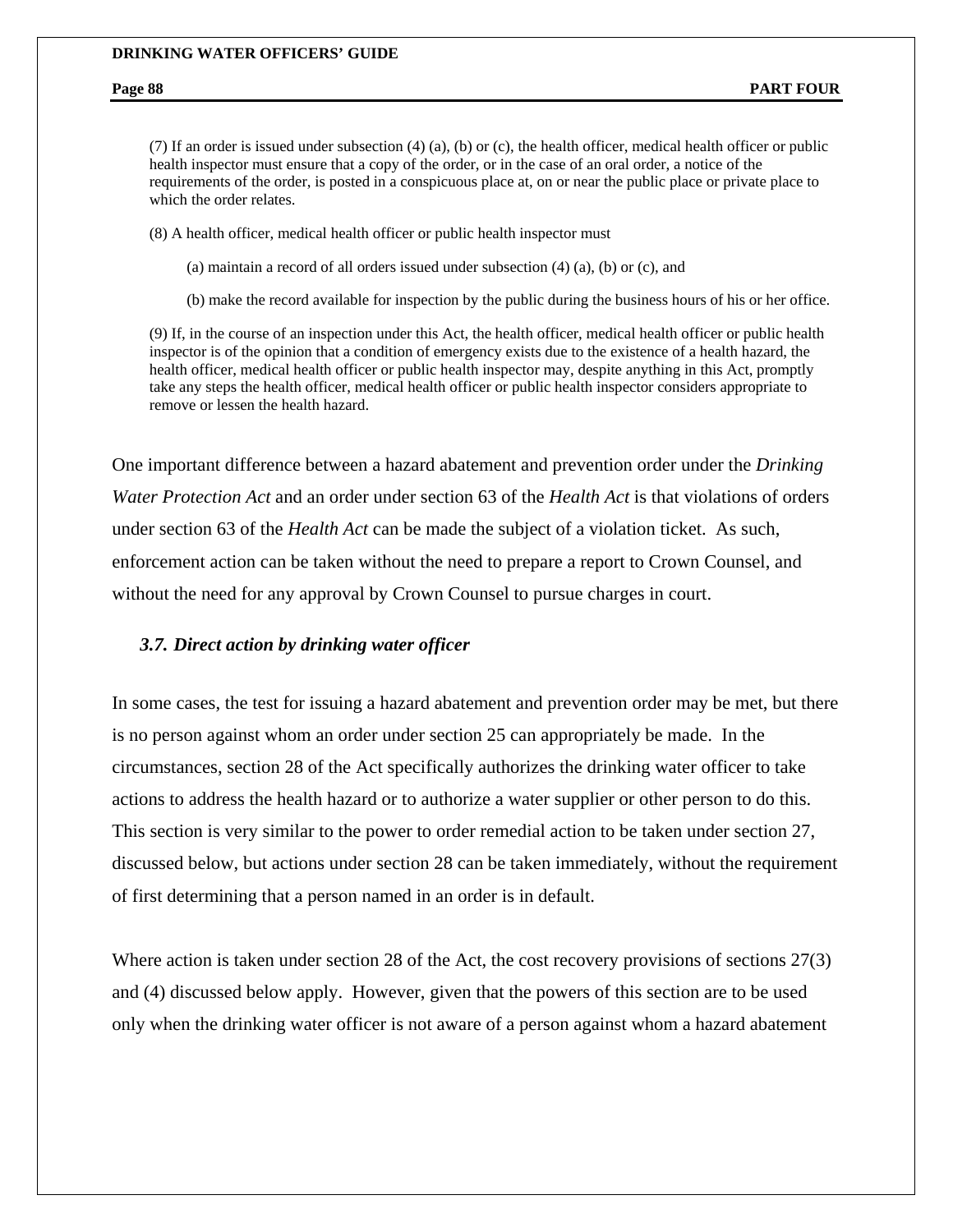and prevention order can be made, there may be little practical ability to seek cost recovery in these circumstances.

Drinking water officers should consult with their senior manager and the appropriate spending authority within the health authority before expending funds through direct action under section 28.

## *3.8. Action in default*

Section 27 of the Act provides that, if a person does not comply with a hazard abatement and prevention order (or a contravention order, as discussed below), the drinking water officer may advise the person that if they fail to take the action required, the drinking water officer can direct someone else to enter onto the property to do the work.

In any case where notice is given under section 27, before further steps are taken to remedy the matter, the drinking water officer should give the person reasonable time to respond. The amount of time that will be considered reasonable will depend on the circumstances and the nature of the threat posed, and is a matter for the drinking water officer's discretion.

Notice under section 27 should be given in writing wherever possible. If, however, it would cause unacceptable delay and risks to public health to provide notice in writing, then verbal notice should be given, with written notice to follow as soon as possible thereafter. A sample letter advising of that steps may be taken under section 27 is set out in appendix 24.

When a person becomes aware of the potential consequences to them under section 27, they may be more inclined to take the remedial action required. If however the person still refuses to take the action required, then the drinking water officer can authorize a person to go onto the property and do the work (section 27(3)). The Act does not specify who such a person may be, and it could be either a person employed by the health authority, or a third party.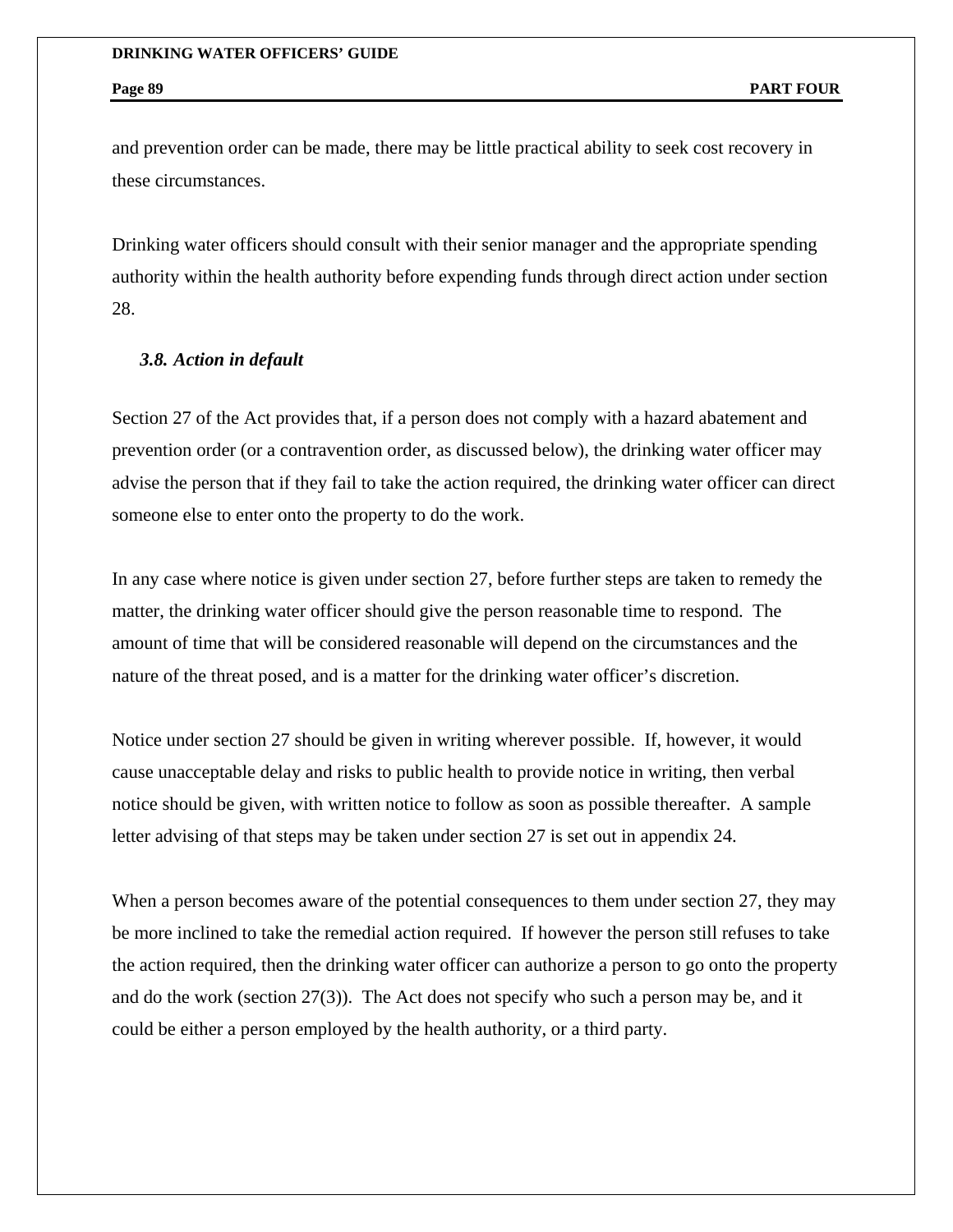Although subsection 3 allows the person who has done the work to claim the costs against the person to whom the order was made, in practice, it is not likely that a third party contractor will be prepared to undertake the work solely on the basis of the right to claim against the party that has refused to take the action required. In such cases, section 27 may only provide a practical remedy if the health authority is prepared to directly undertake the work, or to fund the third party contractor, and then seek costs against the person to whom the order was made.

Drinking water officers should discuss with their senior manager situations that may warrant action under section 27. Drinking water officers must also consult with the appropriate spending authority within the health authority before expending funds under section 27.

## *3.9. Cost recovery by health authority*

If the health authority takes or funds action under section 27, its ability to recover costs is not limited to recovery through court proceedings. Rather, subsection 4 provides that the costs and expenses may be recovered in accordance with section 74(3) and (4) of the *Health Act*. These sections allow the costs to be added to the property taxation bill for the property in question, and provide that:

… amount is deemed to be a municipal or Provincial tax, as applicable, and must be dealt with in the same manner as taxes against the property would be under the *Local Government Act*, *Taxation (Rural Area) Act* or *Vancouver Charter*, as applicable.

Under these sections, the costs incurred by the health authority would only be forwarded by a taxing authority once they are collected from the property owner. If the taxes were not paid, then the local government could potentially sell the property.

A sample form of the certificate that must be filed under section 27(4) to invoke these sections of the Health Act is set out in appendix 25.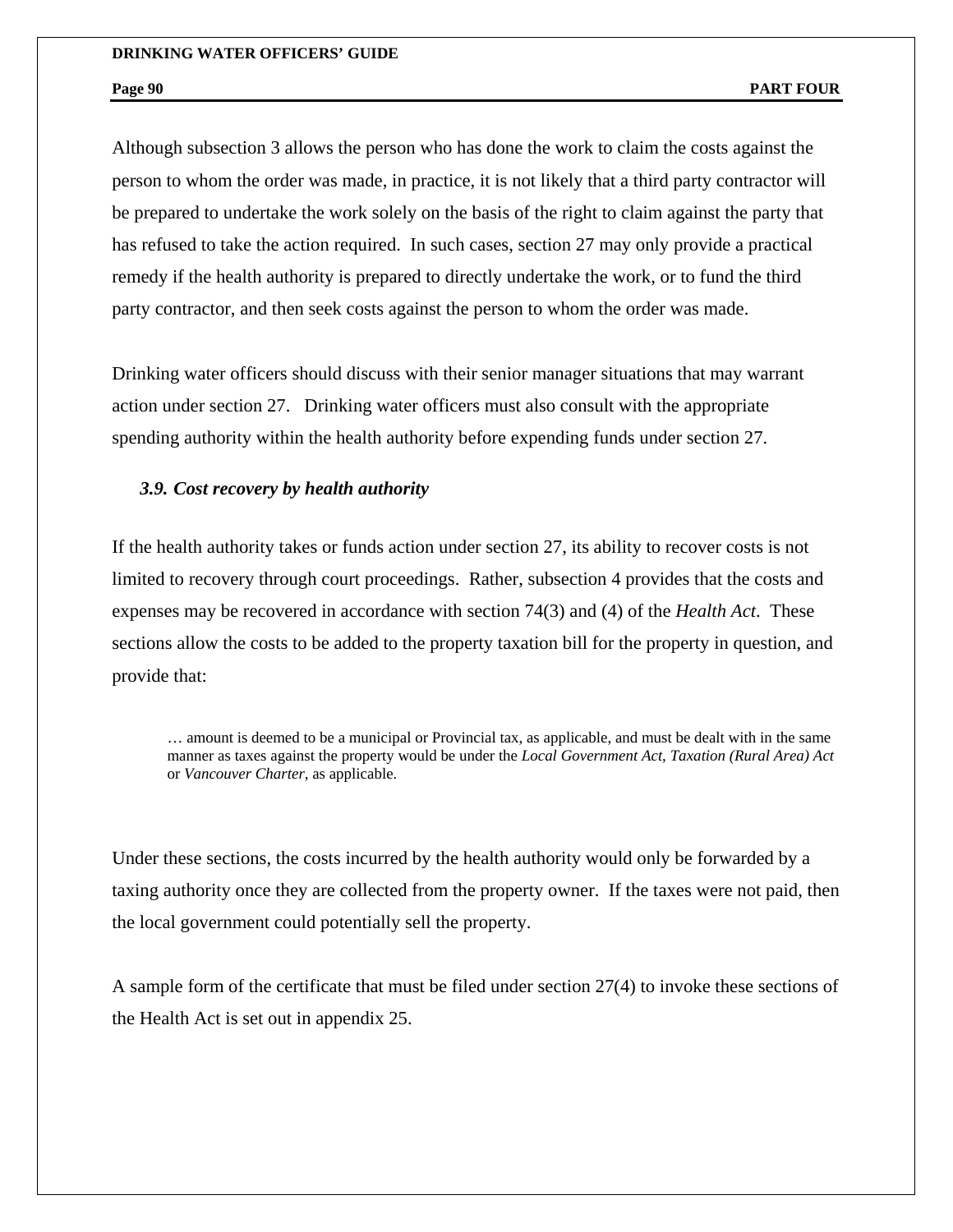Cost recovery under section 27 is an option that is not frequently required or used. If a drinking water officer believes it may be appropriate to explore use of this option in a particular case, he or she should discuss the matter with the senior manager before taking any action in this regard.

## *3.10. Orders respecting contraventions*

Section 26 sets out circumstances in which a drinking water officer can make an order directing a person to comply with the Act or regulations. It can be made if the drinking water officer has reason to believe that the person is in contravention of the Act or regulations. The section also sets out process for issuing such an order.

A contravention of the Act is an offense even in the absence of a contravention order. However, contravention orders further clarify and confirm the nature of an alleged contravention, and the specific action that the drinking water officer requires for the person to come into compliance with the Act and regulations. As such, they can be important tools for ensuring a person understands the gravity of a matter and for securing compliance. They may also assist in establishing an appropriate record for cases where further compliance action, including prosecution, is required. However, it is important to note that a contravention order does not itself institute any form of charge and court proceeding. Such proceedings may only be initiated through a report to Crown Counsel and related decision by Crown Counsel to pursue charges for an offence.

A contravention order, like a hazard abatement and prevention order, can be made the subject of the "action in default" provisions of section 27, discussed above, if the person to whom it is addressed does not undertake the action required.

A sample form contravention order is set out in appendix 26.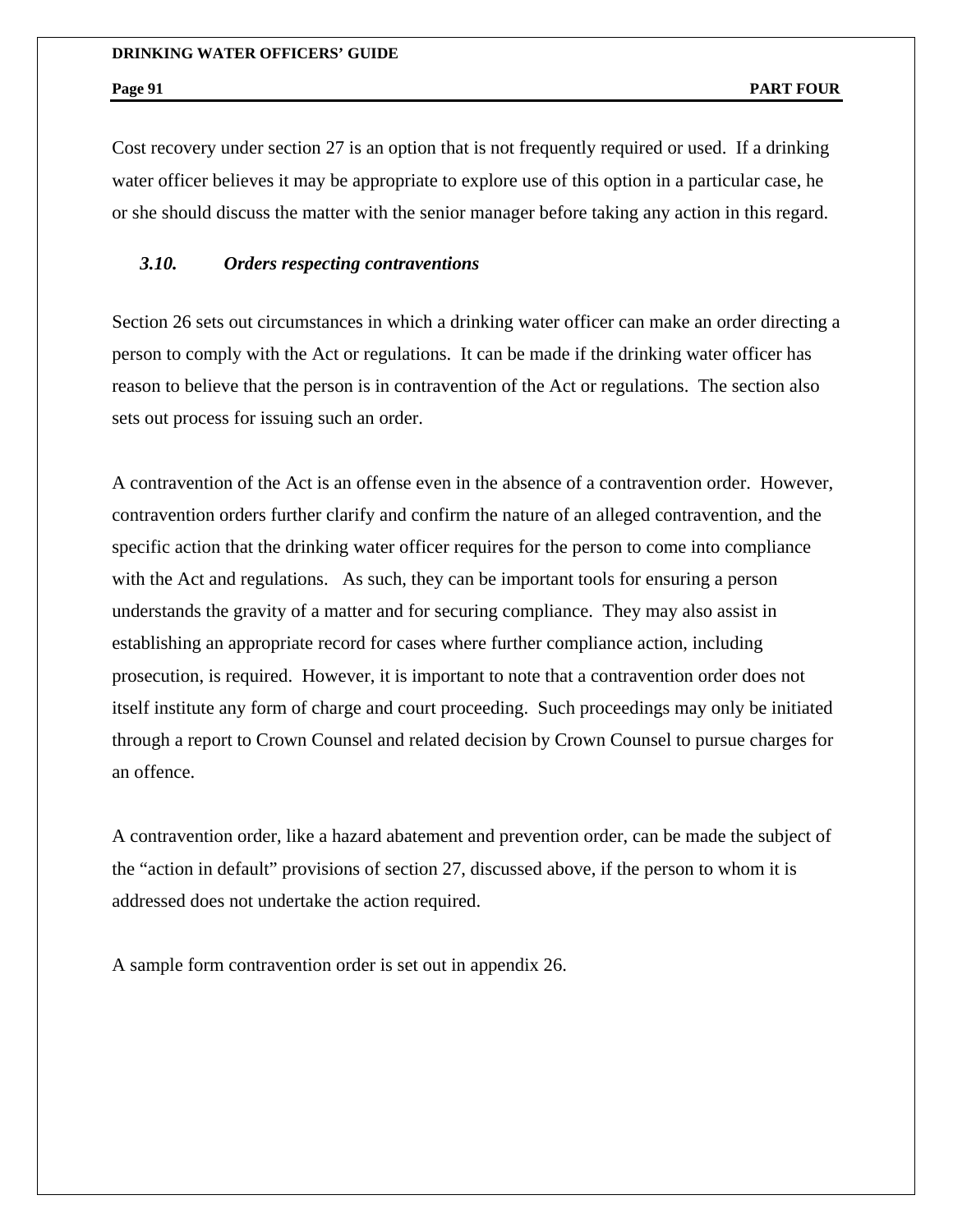## *3.11. Drinking water protection plans*

In circumstances where monitoring or assessment results indicate a potential threat to drinking water that may result in a drinking water health hazard, and no other practicable measures are available under the Act to address or prevent the drinking water health hazard, a drinking water protection plan may be initiated under part 5 of the Act.

The decision whether to initiate a drinking water protection plan is one for the minister to make, upon recommendation of the provincial health officer (section 31). Although the drinking water officer does not have authority to initiate a drinking water protection plan on his or her initiative, section 31(3) provides that the provincial health officer must consider whether to make a recommendation to the minister to initiate a drinking water protection plan if requested to do so by a drinking water officer.

Drinking water officers must consider all other options available under the Act before requesting the provincial health officer to consider recommending a drinking water protection plan. A drinking water officer should, however, make such a request in circumstances where he or she considers it appropriate. Drinking water officers should, particularly, be familiar with the types of matters that can be considered in a drinking water protection plan (see section 32), as well as the steps that can be taken to implement a drinking water protection plan once developed (see sections 35 – 38). These are significant powers that can be used to address complex and multifaceted drinking water protection problems as necessary.

There is no ability under the Act to allow people other than drinking water officers to request the provincial health officer to recommend that a plan be developed. However, section 31(4) provides that a local authority or water supplier can request a drinking water officer to make a request to the provincial health officer. If the drinking water officer is asked by a local authority or water supplier to do so, the drinking water officer must consider the request and should provide reasons as to whether or not a request will be made to the provincial health officer. If the request is made by a person other than a local authority or a water supplier, the person should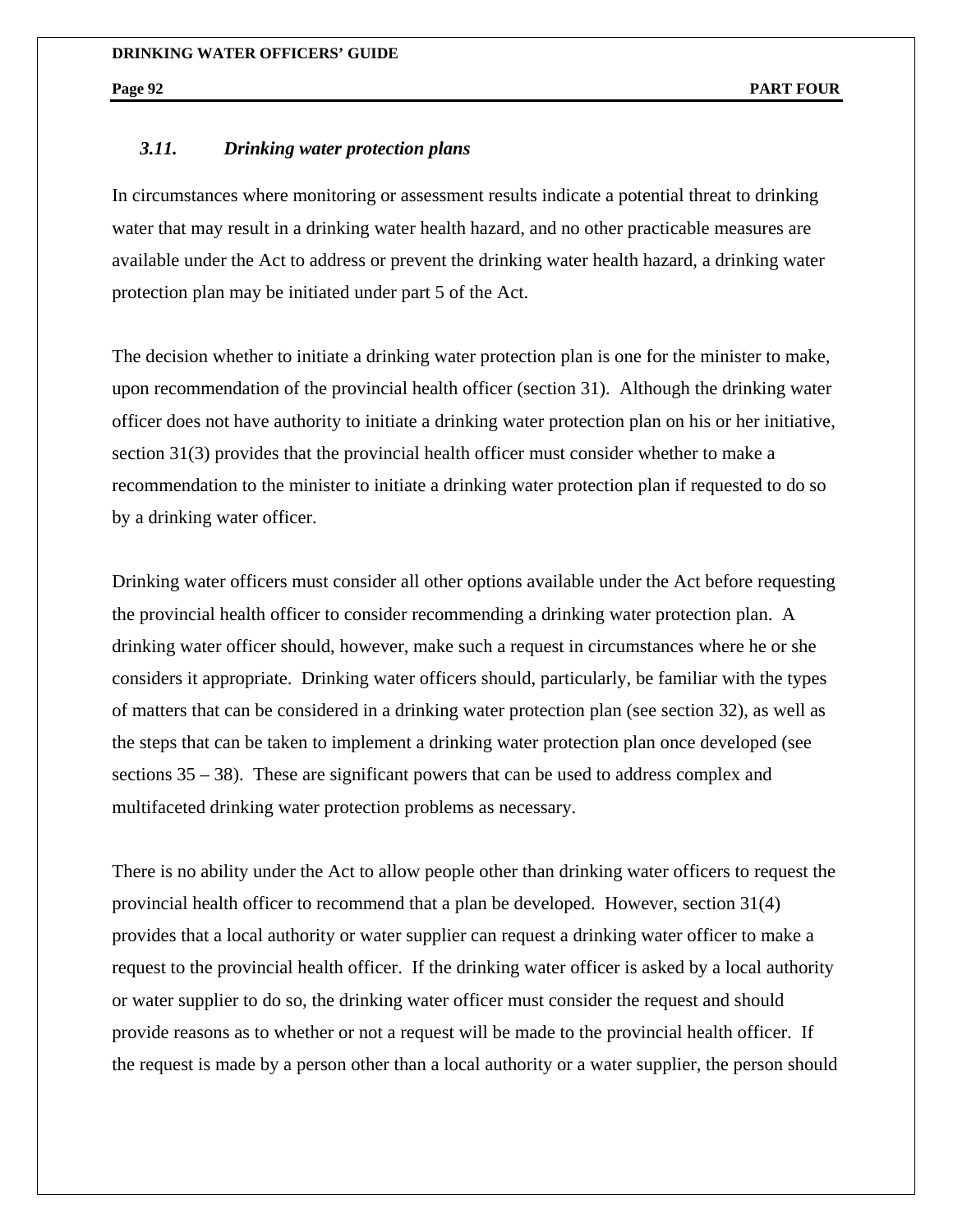be advised of the limits of section 31 (4) and advised that they should pursue the matter with the local authority and/or water supplier.

## *3.12. Reports of problems relating to provincial government action*

Section 4.2 of the Act contains a unique provision respecting accountability for government action. Specifically, it provides that the provincial health officer must report to the minister on any situation that, in the opinion of the provincial health officer, significantly impedes the protection of public health in relation to drinking water and which arises in relation to the actions or inactions of government or government agencies.

If a drinking water officer is aware of any situation in which it might potentially be appropriate for the provincial health officer to report to the minister under this section, the drinking water officer should discuss the situation with the senior manager and the medical health officer, who may wish to advise the provincial health officer accordingly.

## *3.13. Problem systems*

## 3.13.1. Systems where ownership responsibilities are not clear or no apparent owner exists

One of the most challenging situations facing drinking water regulators is systems for which no apparent owner exists, and for which some form of action or improvement to the system is required to address threats to drinking water. In addressing these situations, it is important to remember that the definition of an "owner" of a water supply system in section 1 of the Act is broad, and it is not exhaustive. This means that there may be some people who, in specific circumstances, might be considered an "owner" under the Act, even if they might not considered an owner in the common use of that term.

If a drinking water officer is uncertain as to who is an "owner" of the system as that term is defined in section 1 of the Act, the drinking water officers should contact the users of the system,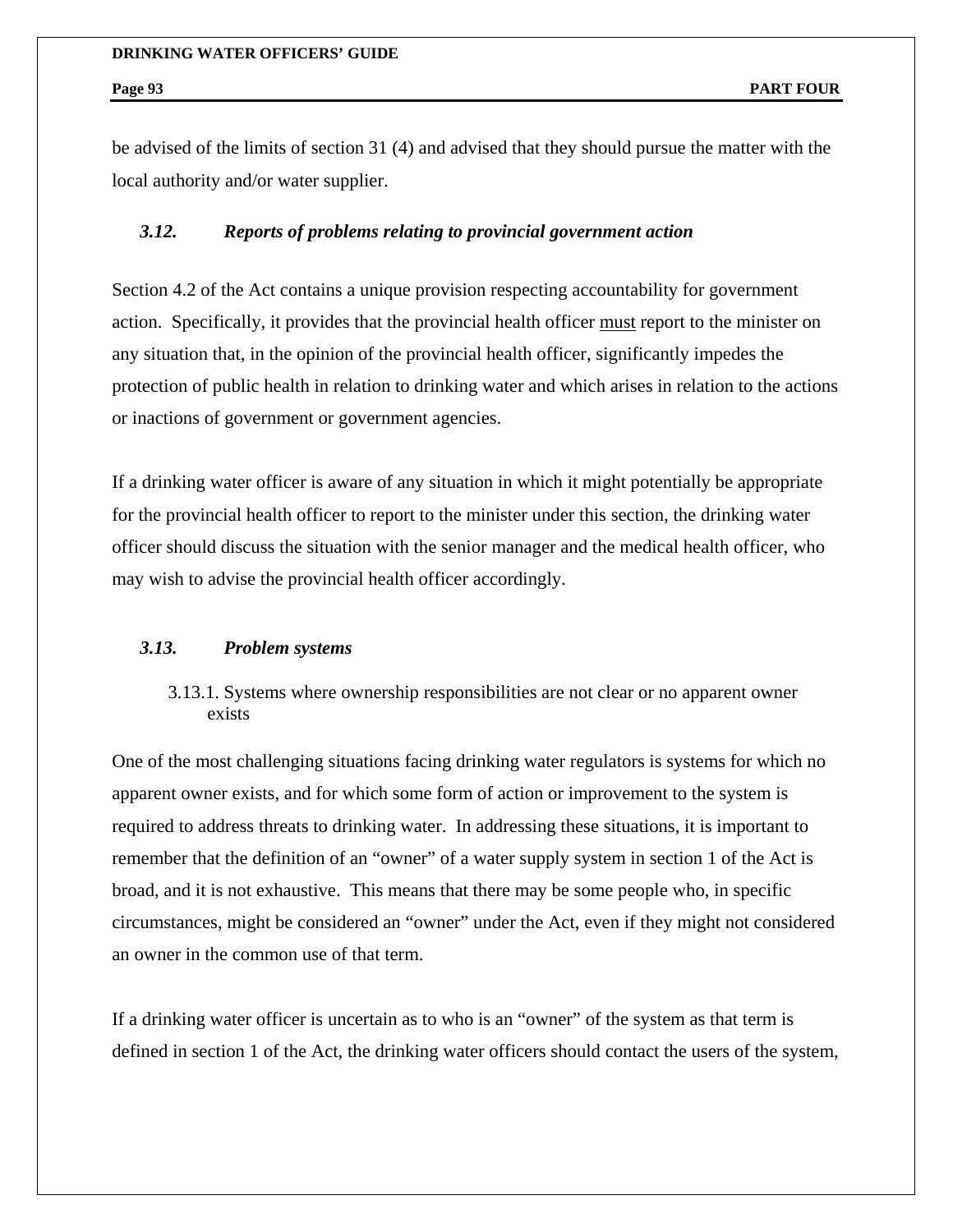asking them for information in this regard. This may be done verbally, or in writing. Where this is done in writing, drinking water officers may wish to consider using the sample letter set out in appendix 27

If the drinking water officer identifies a person that the drinking water officer believes may fall within the definition of owner in the Act, but the person is not aware of this or is unwilling to acknowledge this responsibility, the drinking water officers should advise the person, indicating the tentative position of the drinking water officer in this regard, and asking the person to provide their views in respect of the matter. This may be done verbally, or in writing. Where this is done in writing, drinking water officers may wish to consider using the sample letter set out in appendix 28.

In any case where a drinking water officer is not able to determine any owner in relation to a system, he or she should discuss the matter with the senior manager.The purpose of such consultations would be to confirm that there is no "owner" for the purposes of the Act and, if there is indeed no legal "owner", to consider possible options and strategies for addressing public health threats in relation to that system.

It is important to note that, while owners are the persons ultimately responsible for ensuring a system complies with the Act, this does not mean that remedial action under the Act can only be directed at owners. Rather, the hazard abatement and prevention orders under section 25 can, in appropriate cases, be directed at persons other than owners (discussed above).

3.13.2. Systems for which the owner is unable or unwilling to address the concerns

In situations where an owner is identified, but the owner is unable or unwilling to take the remedial action required, the drinking water officer should draw to the owner's attention his or her obligations under the Act, as well as the potential actions that can be taken in relation to them. Generally speaking, this information should be provided in writing. It should be provided not for the purposes of in any way threatening the owner, but to ensure that he or she is fully aware of their obligations. The person should also be advised that the drinking water officer is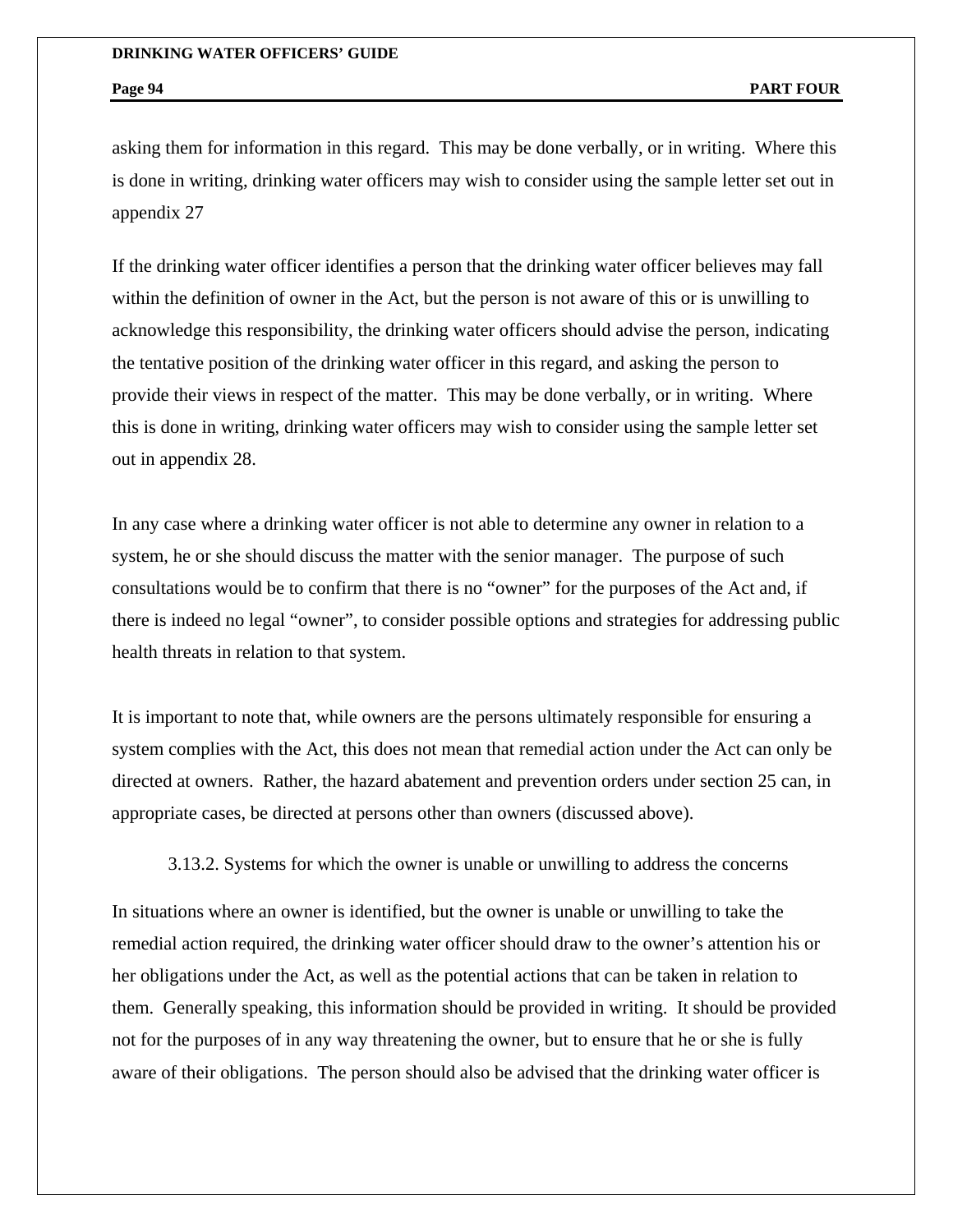not willing or able to simply avoid taking action on the basis that there may be negative financial consequences for various parties.

Providing this information in writing to water suppliers may help those persons better understand the nature and extent of their obligations, and the consequences of failure to comply. Equally importantly, it may also assist water suppliers in engaging in discussions with the users of the system, with the view towards finding an acceptable means of addressing and funding the concerns with the water system.

While drinking water officers must not assume responsibility for solving all problems associated with water systems and the funding of them, the drinking water officers may consider providing basic referrals and information if that would be of assistance to people in certain situations. For example, this may include:

- Referring owners and water users to the local government to consider if there is a potential for the system to be taken over by the local government, with funding to be amortized over the long term through mechanisms such as the establishment of a local service area under Part 7, Division 5 of the *Community Charter*, or other such options
- Referring the owners and water users to the Ministry of Community Services to determine whether there is any potential for the water system to apply for financial assistance under the Canada / BC infrastructure program, if the systems were to be taken over by a local government
- Providing basic information about possible types of water systems and treatment systems, and recommending consultation with vendors of water supply / treatment systems, or professional engineers (without recommending particular vendors or suppliers)

3.13.3. Systems for which no operating or construction permit has ever been issued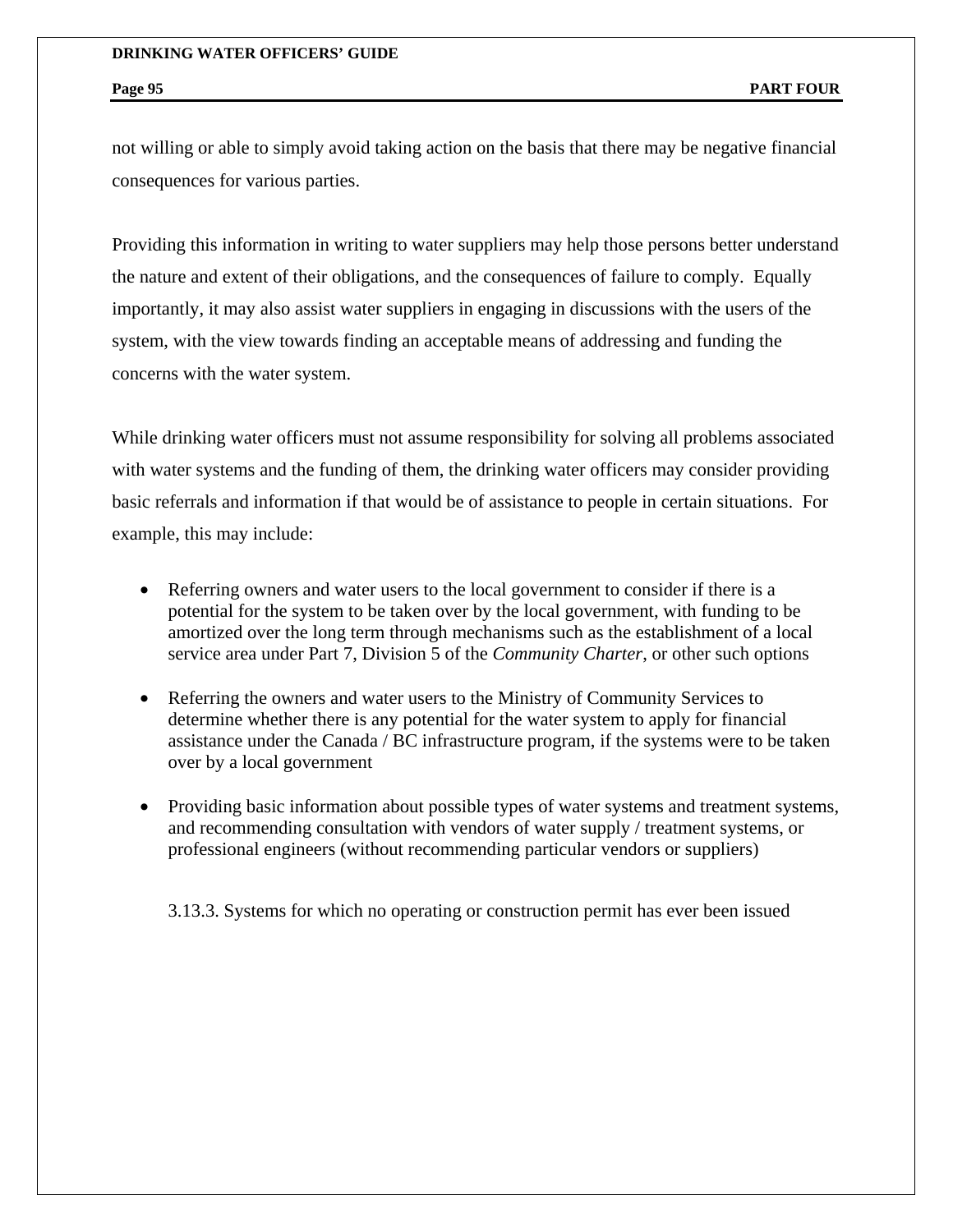$\overline{a}$ 

Construction or operation of a water supply system without an applicable permit may constitute a violation of the Act<sup>58</sup> and should be addressed in accordance with the Health Authority's compliance policy.

The appropriate response under the compliance policy will depend on various factors such as the degree of threat to public health, history of the conduct of the water supplier, and the willingness of the water supplier to bring the system into compliance with the Act and Regulation.

Options for response may include:

- Informal discussions and education
- Contravention order (see section 3.10 of this Part)
- Charge for an offence (see section 4.1 of this Part)
- In the case of failure to obtain construction permits, consideration of terms and conditions on operating permits to address any outstanding concerns that may exist as a result of the failure to obtain the construction permit.

In addition, in cases where the lack of compliance results in a threat to public health, the drinking water officer should consider the actions discussed in sections 3.3 (public notice of threats), 3.5 (hazard abatement and prevention), 3.7 (direct action by drinking water officer), 3.8 (action in default) and 3.9 (cost-recovery) of this Part of this Guide.

In any case where a drinking water officer is dealing with a system that came into or is in existence without the necessary construction or operating permits, the drinking water office must make clear that the system is considered to be in violation of the Act and that, in determining an appropriate response and working to bring the system into compliance, the drinking water office is not in any way accepting or sanctioning the non-compliance for any period of time.

<sup>&</sup>lt;sup>58</sup> Whether there is a violation of the requirement for a construction permit may depend on when the system was constructed, and whether a waiver has been issued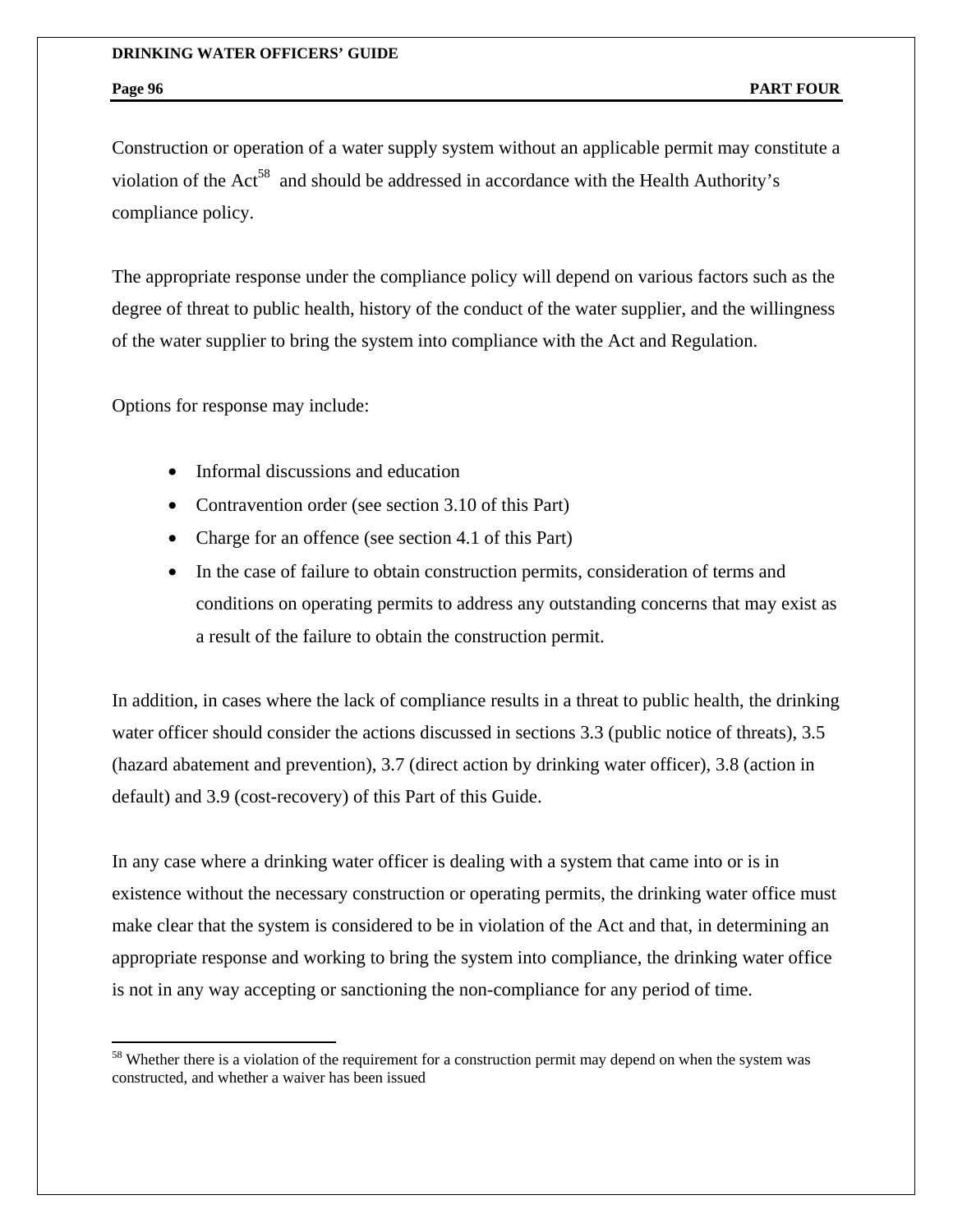If any legal questions arise regarding the status or appropriate means for dealing with such systems, the drinking water office should consider consulting legal counsel, in accordance with the Health Authority's policies in that regard.

3.13.4. Problem systems which involve Point-of-Entry or Point-of-Use treatment

Water supply systems that supply water to Point-of-Entry and Point-of-Use treatment systems are exempt from the requirements of section 6 of the Act (potable water) provided the Point-of-Entry or Point-of-Use systems make the water potable (see Regulation section 3.1(b)). However, these water systems do remain subject to other provisions of the act. As such, questions may arise concerning the relationship between the water supplier and the end users of Point-of-Entry / Point-of-Use systems in cases where problems arise. The following principles may assist drinking water officers in determining an appropriate course of action in such cases:

- It is important to note that, even where the exemption from section 6 applies, the water supplier is still covered by other applicable sections of the Act. This includes the requirement to hold an operating permit (section 8), and the requirement to monitor (section 7);
- If the water supplier is providing water to Point-of-Entry or Point-of-Use systems that do not in fact provide potable water, the water supplier may lose the exemption from section 6 of the Act because he or she is no longer providing water to a Point-of-Entry or Pointof-Use device "that makes the water potable". It is necessary to avail oneself of the exemption in section 3(2) of the Regulation, and that in certain cases, the water supplier could be subject to a contravention order in this regard, or some other remedial order. The decision whether to issue such an order is one to be made by the drinking water officer using his or her discretion. This may involve consideration of issues such as whether, or to what degree the lack of potability at the end point relates to actions or inactions of the water supplier as opposed to the end user, and whether other steps are being or could be taken to address any public health threats (such as installation of a centralized treatment system); and,
- Where the water being used through a Point-of-Entry or Point-of-Use system may present a health hazard, the drinking water officer has all the powers available under section 25, 27 and 28 and related orders can be made against the water supplier and / or the end user(s) as appropriate to the facts of any particular case. This is ultimately a matter for the drinking water officer's discretion.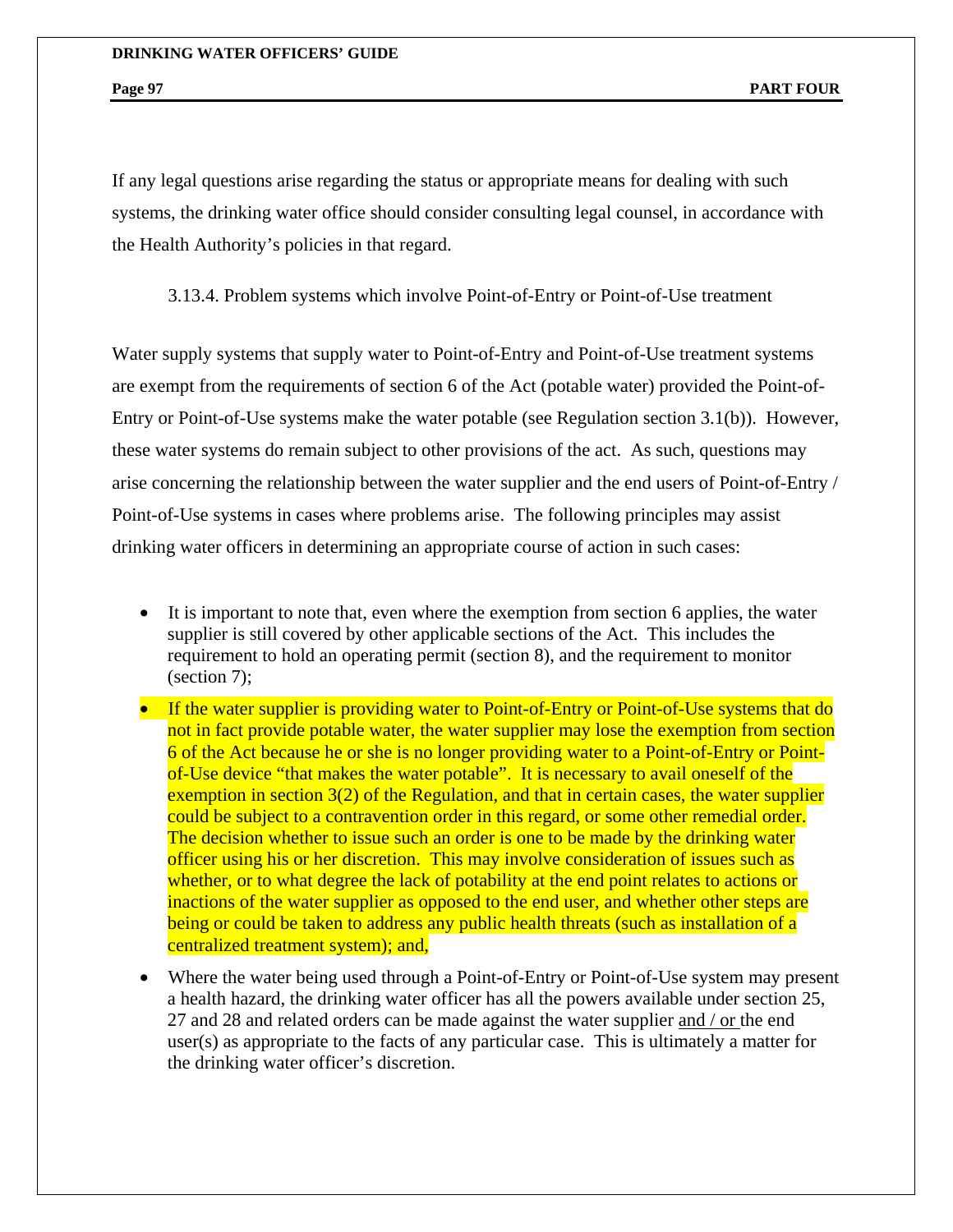$\overline{a}$ 

# *3.14. Systems with significant source protection issues*

The multi-barrier approach to drinking water protection begins at the water source, and this can raise complex questions regarding the relationship between the Act and Regulation and other legislation, including potentially complex and controversial issues associated with competing land use decisions. This is particularly the case where limiting activities to protect a water source would benefit a water supplier and users of a water supply system, but might have adverse consequences for other parties.

The Act recognizes the important but complex relationship between source protection and the safe and effective operation of water supply systems and, while it does not wholly displace responsibilities held by officials under other legislative regimes, it includes a number of provisions that must be considered by drinking water officers in any case where source protection presents challenges in respect of a water supply system. Many of these are discussed in other sections of this Guide, but for ease of reference, the following are some of the options or steps that drinking water officers should consider and pursue as appropriate when source protection issues exist.

- Ordering that a water source assessment be completed under section 19, particularly given that section 18(2)(a) indicates that one purpose of an assessment is to identify, inventory and assess the drinking water source for the water supply system, including land use and other conditions and activities that may affect that source. (See Part 4, section 2.2 of this Guide)
- Designation by regulation of other officials that must report to the drinking water office anything that may be a threat to drinking water under section 24(2) (See Part 4, section 1 of this Guide)
- Designation by regulation (by area or generally) of decisions under other acts that can only be made after consultation with drinking water officer, local authorities and water suppliers. (See Act, section 30)<sup>59</sup>

 $59$  No such regulations have been developed to date. If drinking water officers are aware of situations that may warrant development of regulations in this regard, they should consult the senior manager so that recommendations may be made to the ministry as appropriate.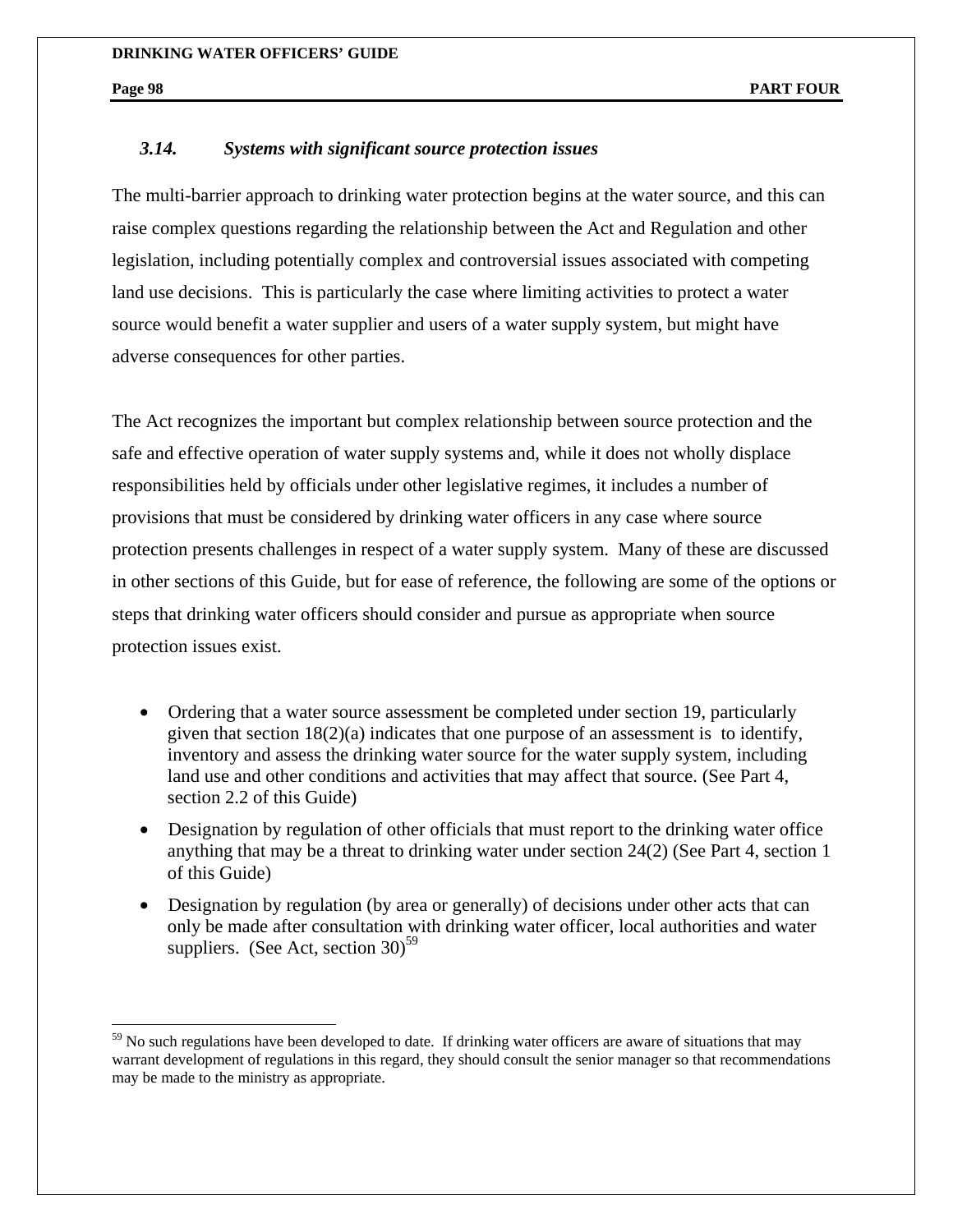- Establishment of a drinking water protection plan under Part 5 of the Act, which can result in a wide range of outcomes including potentially restricting the exercise of statutory decisions under other acts).
- Recommending that provincial health officer make a report to the minister about problems respecting provincial government action (See Part 1, section 4.5 of this Guide)

These provisions complement, but do not replace, informal consultation among agencies and individuals involved in drinking water protection issues.

Other ministries and agencies may also have statutory responsibilities that are relevant to addressing source protection issues. Some of these are discussed below in Part 5, section 4 of this Guide. Drinking water officers should consider these and consult with other interested ministries and agencies in cases where source protection issues may be of interest to them.

## **4. Dealing with non-compliance**

Compliance activities are generally considered to fall into a continuum that includes education, warnings, requiring remedial action, and enforcement. Regulators frequently develop compliance policies and strategies based on the compliance continuum. In exercising the authorities discussed in this section, officials should consider and apply any general compliance policies and strategies that have been developed by the applicable health authority in respect of public health matters.

## *4.1. Charge for offence*

All violations of the Act, Regulation, permits, orders and directions of a drinking water officer constitute an offense under section 45(1) of the Act. It is also a violation of the Act to provide false or misleading information, or to hinder, obstruct, impede, or otherwise interfere with a drinking water officer, delegate or issuing official in the performance of their duties or the exercise of their powers (section 44).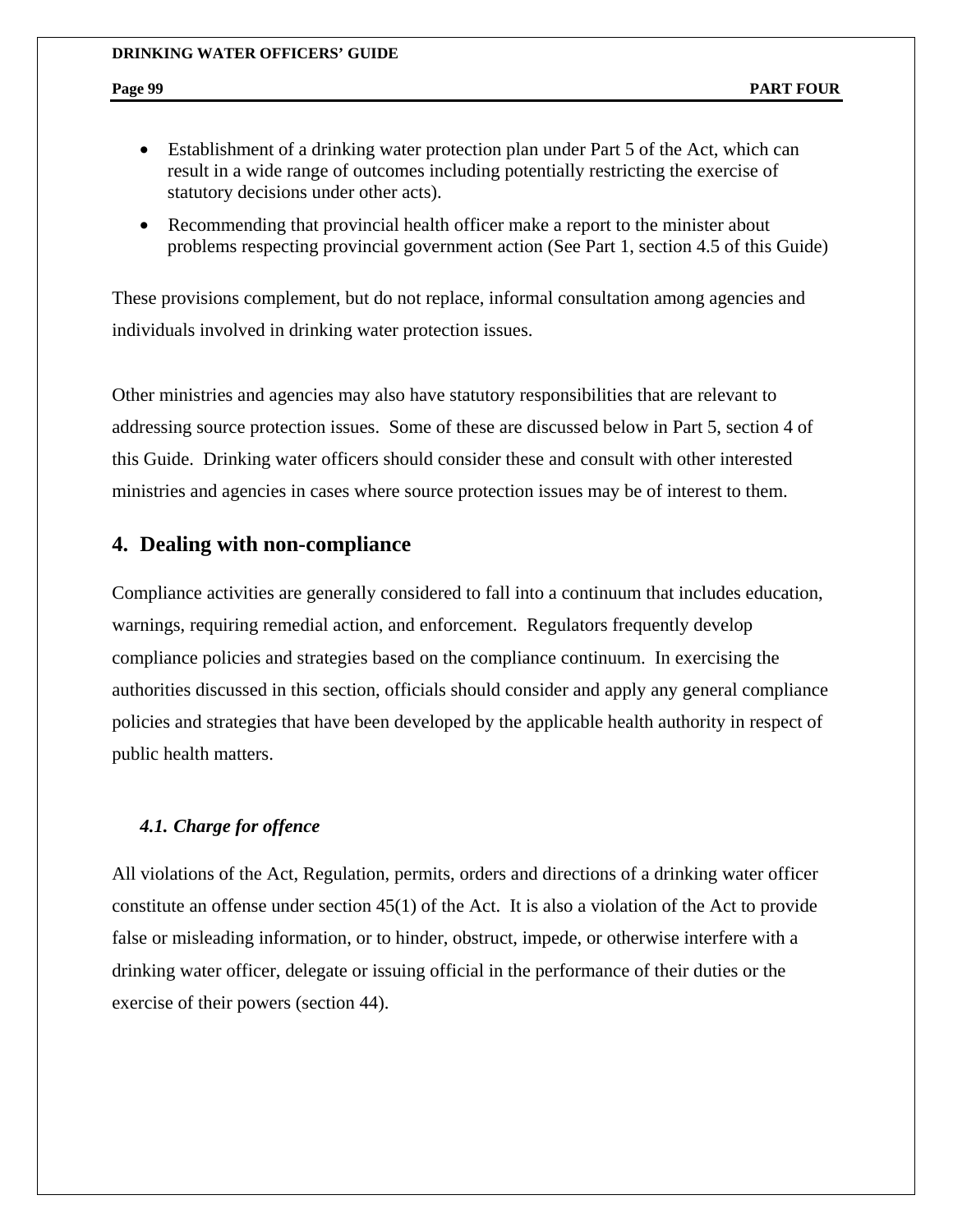Persons convicted of an offense are liable to a fine of up to \$200,000, or imprisonment for up to 12 months, or both. In addition, where an offense is a continuing offense, the maximum fine of \$200,000 can be applied to each day the offense is continued.

Charging a person for an offense is, in most cases, the last option that a drinking water officer would consider as part of the spectrum of compliance options. However, it is important that drinking water officers consider and pursue prosecution for an offense in appropriate cases.

In any case where a drinking water officer believes it may be appropriate to charge a person with an offense, they should discuss the matter with legal counsel. The drinking water officer must ensure that any such case is fully investigated, that appropriate evidence is assembled, and that a report is made to crown counsel in an appropriate form. Information regarding the appropriate form of report may be obtained by speaking with Crown Counsel, or with the health authority's legal counsel.

If a person is convicted of an offense under the Act, there are a wide range of additional things that a court may order in relation to the offense beyond the fine and imprisonment. Specifically, section 45(3) of the Act states that section 104.1 of the *Health Act* applies in relation to an offense under this act. Section 104.1(1) of the *Health Act* allows a court to impose a range of orders to ensure remedial action and prevent future non-compliance. It states:

(1) If a person is convicted of an offence under this Act, in addition to any punishment imposed, the court may, having regard to the nature of the offence and the circumstances surrounding its commission, make an order containing one or more of the following prohibitions, directions or requirements:

(a) prohibiting the person from doing any act or engaging in any activity that may, in the opinion of the court, result in the continuation or repetition of the offence;

(b) directing the person to take any action the court considers appropriate to remedy or avoid any harm to the environment that resulted or may result from the commission of the offence;

(c) directing the person to pay the government an amount of money as compensation, in whole or in part, for the cost of any remedial or preventive action taken by or caused to be taken on behalf of the government as a result of the commission of the offence;

(d) directing the person to perform community service;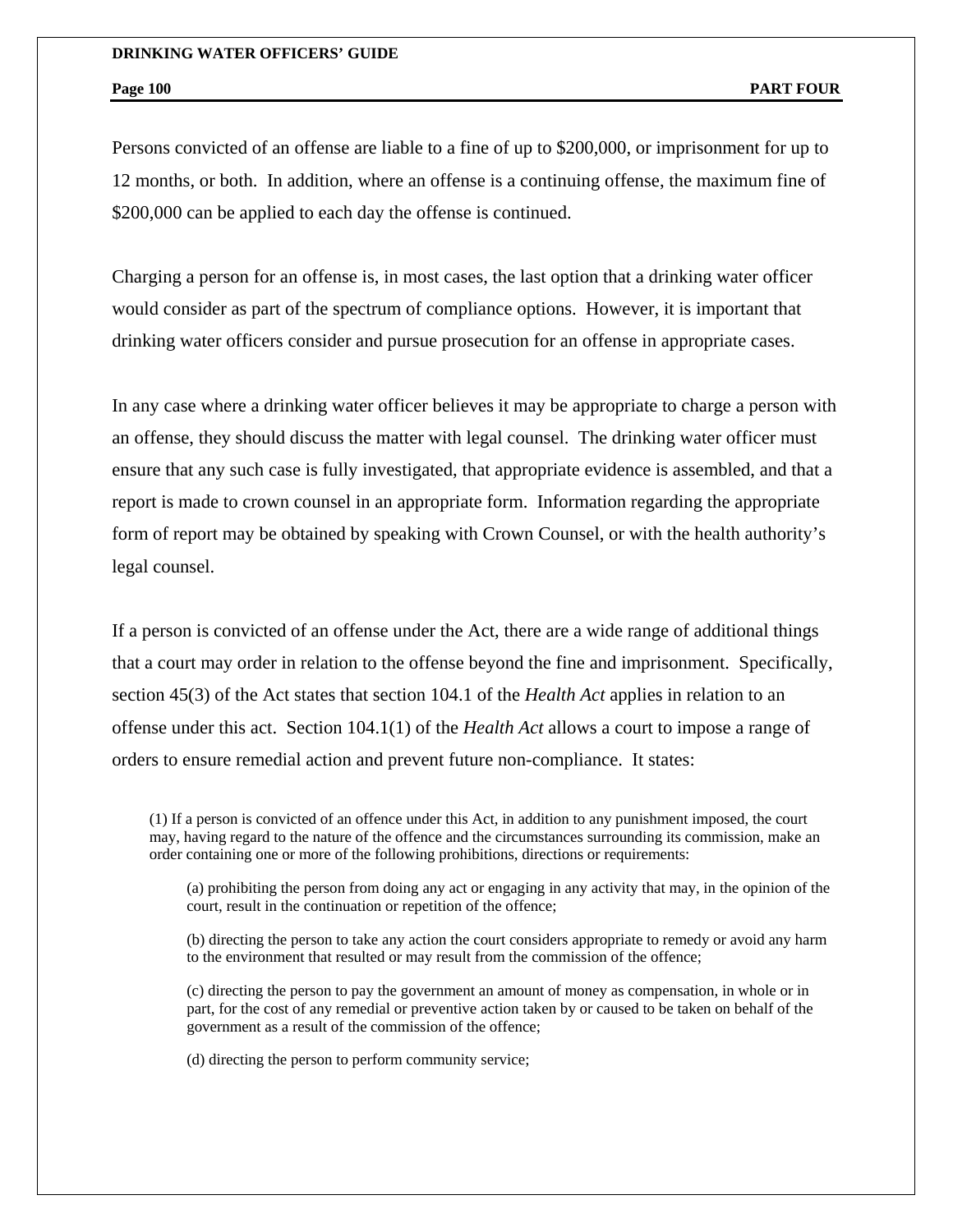(e) directing the person to post a bond or pay into court an amount of money the court considers appropriate for the purpose of ensuring compliance with any prohibition, direction or requirement under this section;

(f) directing the person to submit to the minister, on application by the minister within 3 years after the date of the conviction, any information respecting the activities of the person that the court considers appropriate in the circumstances;

(g) directing the person to publish, in any manner the court considers appropriate, the facts relating to the commission of the offence;

(h) requiring the person to comply with any other conditions that the court considers appropriate for securing the person's good conduct and for preventing the person from repeating the offence or committing other offences under this Act.

(Related provisions are set out in subsections 2-7), which are not reproduced here.)

Drinking water officers should keep the provisions of section 104.1 of the *Health Act* in mind when deciding whether it is appropriate to seek to charge a person for an offense under the Act.

4.1.1. Limitation period

Section 45(5) provides that, if a person is to be charged with an offense, this must be done within two years after the facts on which the charge is based first came to the knowledge of a drinking water officer.

Also drinking water officials should be aware that, at least in some cases, unnecessary delay in pursuing a charge can have negative impacts on the ability to have that charge prosecuted (even if the charge is brought within 2 years). Therefore, in any cases where drinking water officers conclude that prosecution may be appropriate, they should provide a report to Crown Counsel as soon as all the necessary information has been obtained.

If drinking water officers have any question regarding the application of the two year limitation, or questions about what may constitute unreasonable delay on the facts of particular cases, they should consult legal counsel.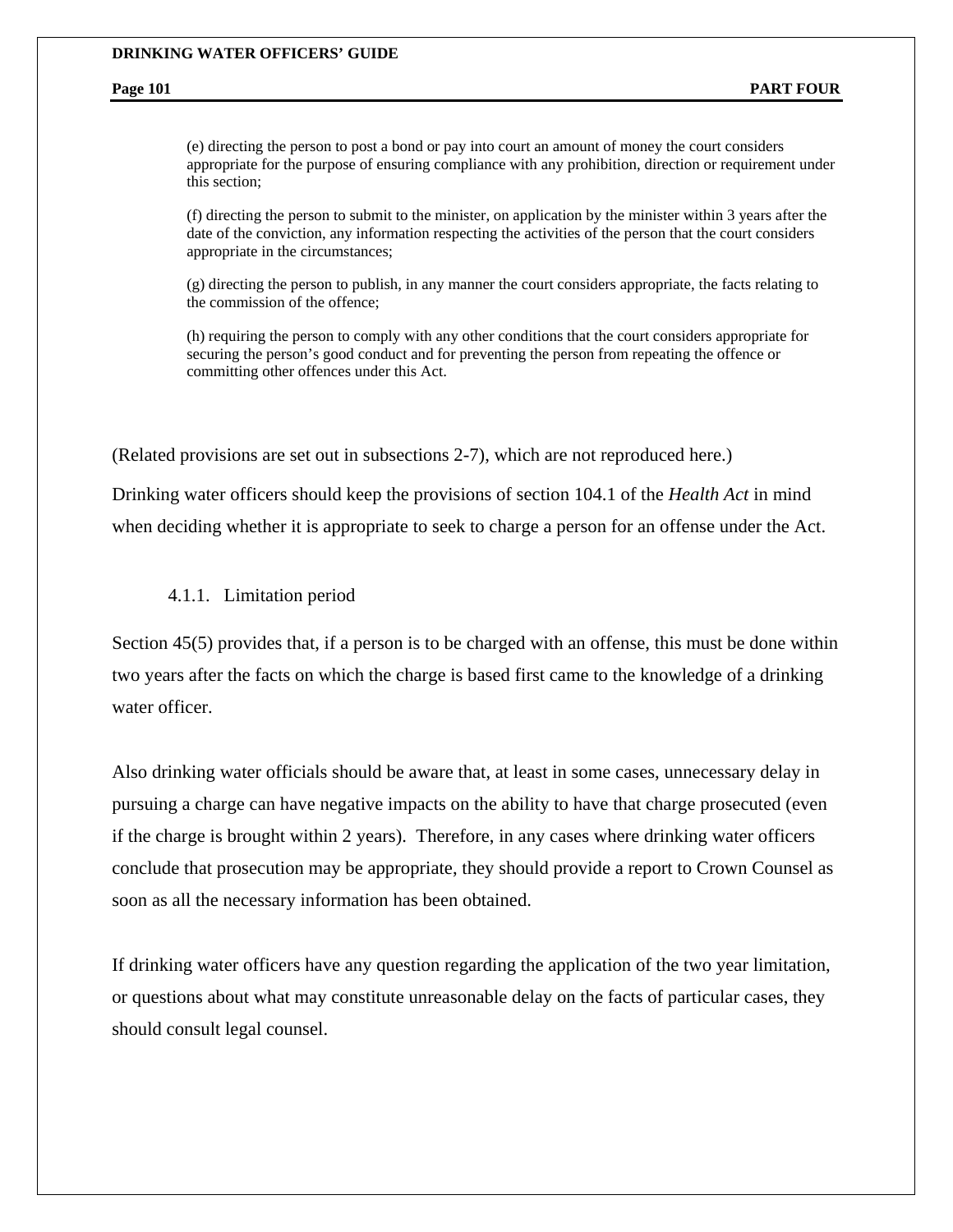## *4.2. Violation tickets*

At the present time, none of the offences under the *Drinking Water Protection Act* have been designated as offenses for which a ticket can be issued under the *Offence Act* and the *Violation Tickets and Fines Administration Regulation*. However, it is important to note that nothing in the *Drinking Water Protection Act* affects the application of the *Health Act*, and there may be some circumstances in which the facts giving rise to an offense under the *Drinking Water Protection Act* could also constitute an offense under the *Health Act*. This includes failure to report spills under section 55 of the *Health Act*, and failure to comply with health hazard abatement orders under section 63 of the *Health Act* (discussed above in section 3.6 of this Part). As such, a ticket under the *Health Act* can still be issued in appropriate cases, even if the violation of the *Health Act* occurs in relation to drinking water matters.

## *4.3. Court order to require compliance*

In addition to the ability to prosecute a person for an offense, a health authority can make an application to court to seek an "injunction" which requires the person to stop contravening the Act, regulations or order, or which requires the person to take action as directed by the court for the purpose of achieving compliance or remedying or preventing a drinking water health hazard (section 42).

The importance of an injunction under this section is that, if a person fails to comply with it, they are not only in noncompliance with the Act, but they would also be in contempt of court.

It should also be noted that an order to require compliance under section 42 does not necessarily require the same evidentiary standards or legal burdens of proof that may be required when prosecuting a person for an offense under the Act.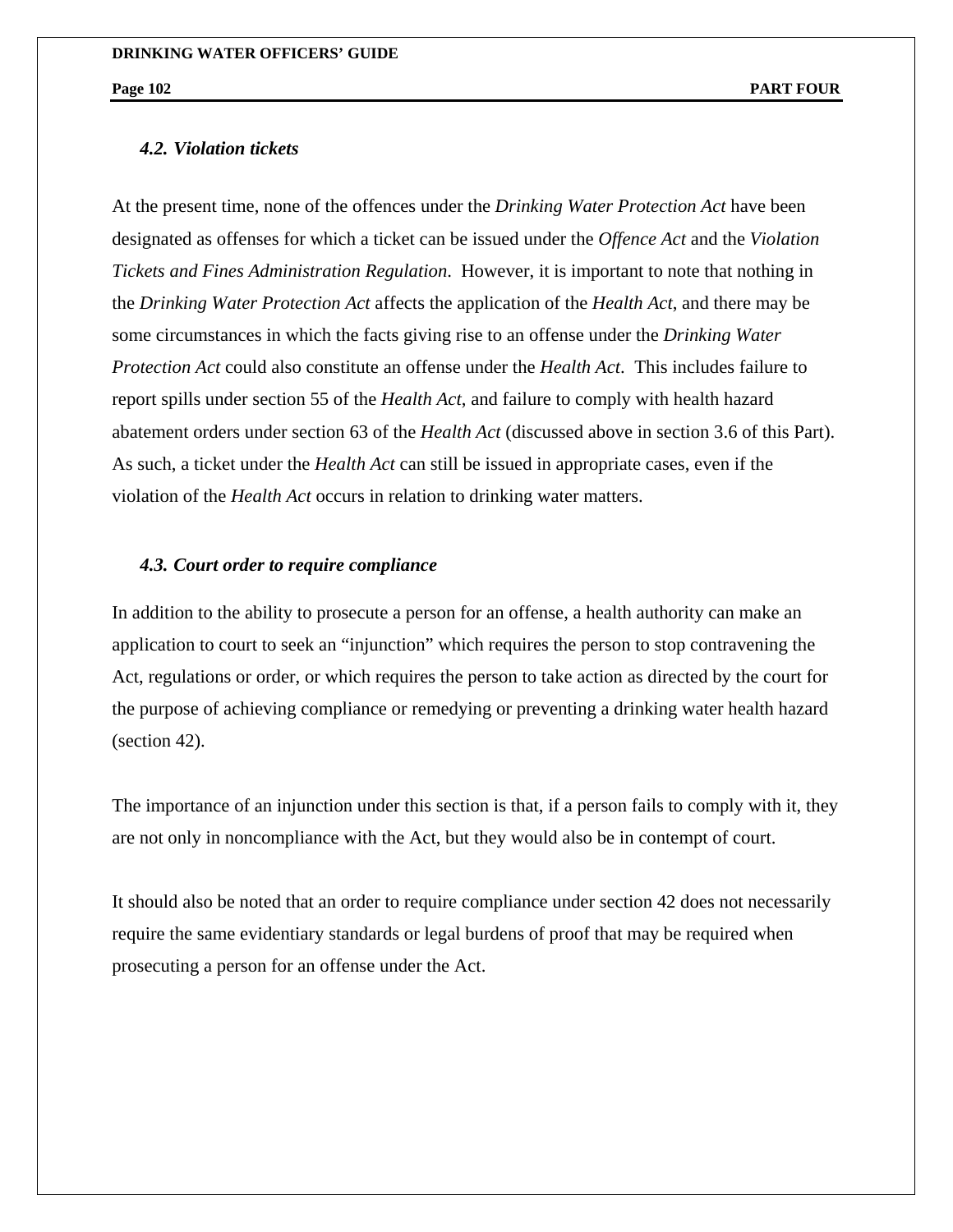In any case where a drinking water officer believes an application to court under section 42 would be appropriate, they should discuss the matter with the senior manager and legal counsel as appropriate.

## **5. General policy for prioritizing compliance activity based on health risks**

Given the large number of water systems that are subject to the Act, and the fact that resources for drinking water officers and their delegates is not unlimited, it is important to ensure that oversight and compliance activity is prioritized to ensure that resources are allocated based on a principled and risk-based policy.

Drinking water officers are encouraged to establish a prioritization policy that meets these basic principles, having regard to the circumstances of the health authority in which they are operating. This policy should categorize systems as being of low, medium or high priority for the purposes of drinking water officer activity. It should be based on the professional judgment of the drinking water officer and should, in general, consider factors that include, but are not limited to:

- Risk that the system is not providing or will not provide potable water
- Severity of the threat posed
- Number of persons using the system (i.e. number of users/ connections)
- Population demographics (i.e. vulnerable population groups like schools and care facilities)
- Past history of compliance, threat identification and voluntary remedial action
- System complexity

The following assessment tool has been developed and used by one Health Authority and may be useful to use, recognizing that the final decision of risk rating is one for the drinking water officer to make in his or her discretion.

| Item | <b>Risk Rating</b> |
|------|--------------------|
|------|--------------------|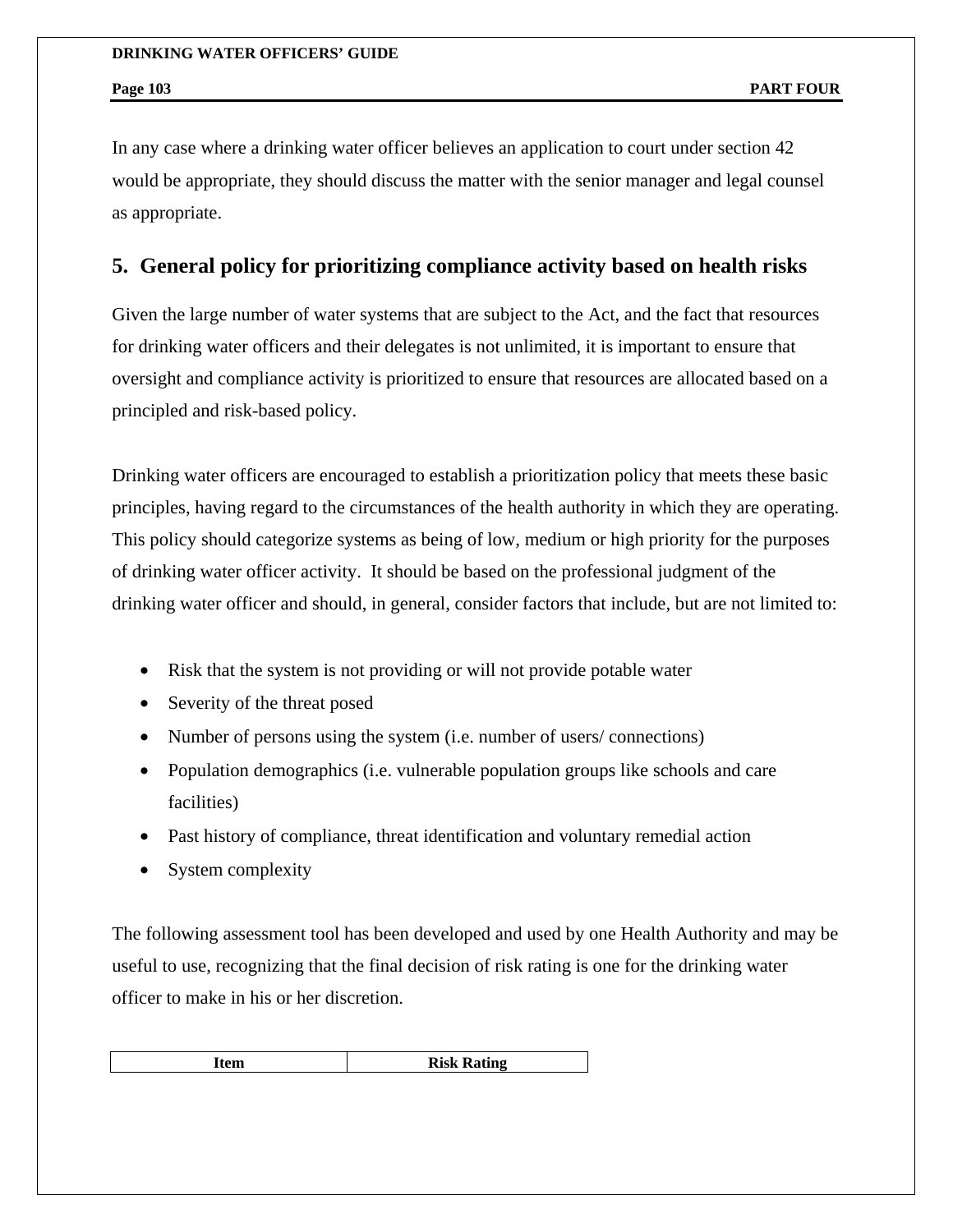Page 104 **PART FOUR** 

| <b>Number Of Connections</b>          |                   |    |
|---------------------------------------|-------------------|----|
| More than 300 connections             |                   | 5  |
| 15 to 300 connections                 |                   | 4  |
| Less than 15 connections              |                   | 3  |
|                                       |                   |    |
| Population Served                     |                   |    |
| > 10000                               |                   | 10 |
| > 1000                                |                   | 8  |
| >100                                  |                   | 5  |
| >10                                   |                   | 3  |
| <b>High Risk Populations</b>          |                   |    |
|                                       | Hospitals         |    |
|                                       | Child Care        |    |
|                                       | <b>Adult Care</b> |    |
| List of High Risk Populations         | Camps/Campsite    |    |
|                                       | Schools           |    |
|                                       | Restaurants       |    |
| <b>Amount for Each Population</b>     |                   | 1  |
| <b>Water Source</b>                   |                   |    |
| Surface Water                         |                   | 10 |
| Combined                              |                   | 8  |
| Shallow Well                          |                   | 7  |
| Deep Well                             |                   | 3  |
| <b>Surface Water Treatment</b>        |                   |    |
| Not Disinfected                       |                   | 15 |
| Disinfected                           |                   | 10 |
| Disinfected, Residual                 |                   | 8  |
| Disinfected, Parasite Reduction       |                   | 6  |
| Disinfected, Parasite                 |                   | 2  |
| Reduction, Residual                   |                   |    |
| <b>Shallow Well Water Treatment</b>   |                   |    |
| Not Disinfected                       |                   | 12 |
| Disinfected                           |                   | 10 |
| Disinfected, Residual                 |                   | 8  |
| Disinfected, Parasite Reduction       |                   | 6  |
| Disinfected, Parasite                 |                   | 2  |
| Reduction, Residual                   |                   |    |
| <b>Deep Well Water Treatment</b>      |                   |    |
| Untreated                             |                   | 5  |
| Treated                               |                   | 1  |
| 1. Bacteriological History            |                   |    |
| <b>Current Permanent Boil</b>         |                   | 15 |
| Advisory                              |                   | 12 |
| <b>Current Periodic Boil Advisory</b> |                   |    |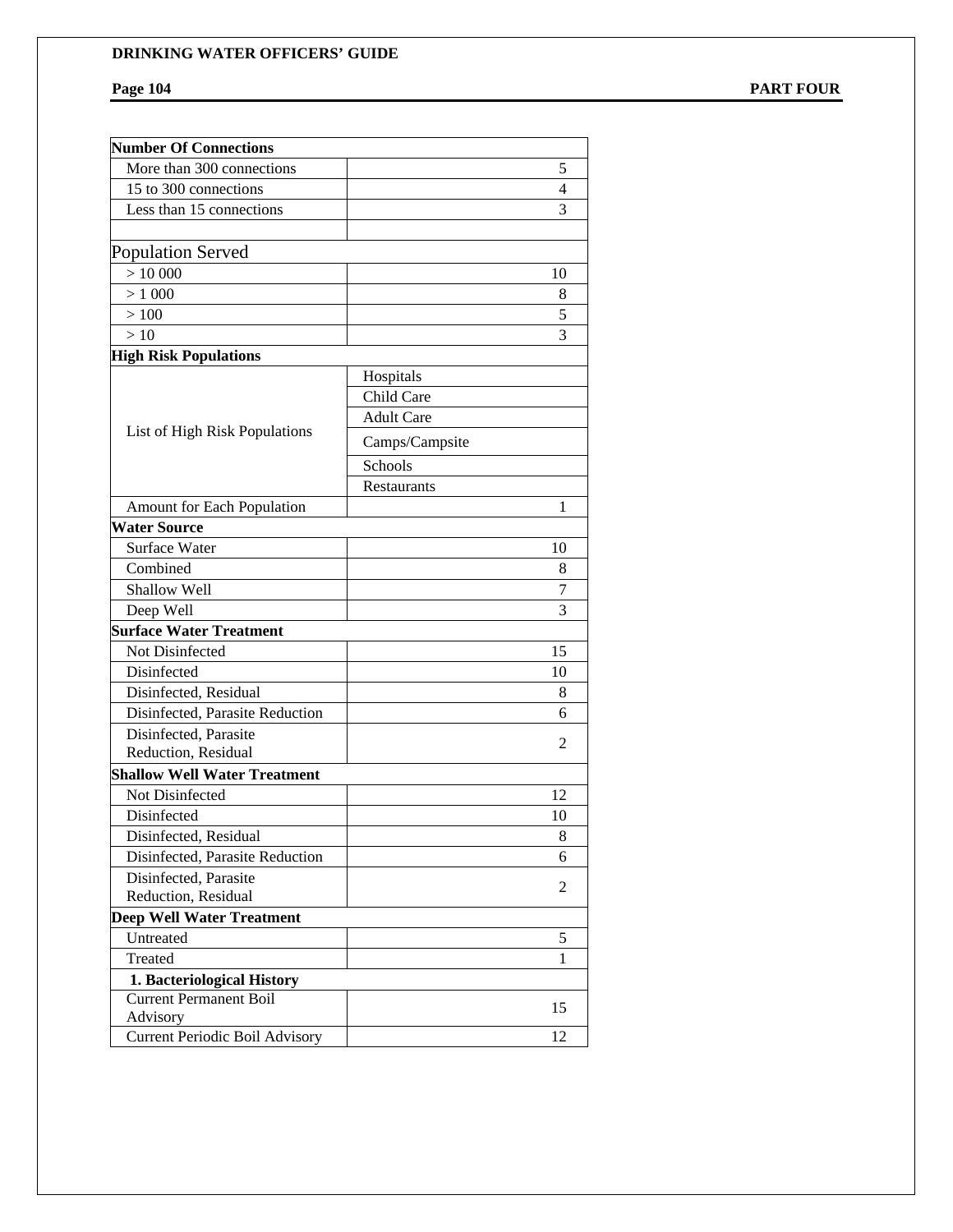**Page 105 PART FOUR** 

| Past Boil Advisories or<br>Periodic Unsatisfactory Results             | 9   |
|------------------------------------------------------------------------|-----|
| <b>Meets Guidelines</b>                                                | 1   |
| 2. Chemical History                                                    |     |
| <b>Insufficient Chemical Analysis</b><br>History                       | 5   |
| <b>Chemical Contamination</b><br><b>Identified - No Treatment</b>      | 5   |
| <b>Chemical Contamination</b><br>Identified - Appropriate<br>Treatment | 3   |
| <b>Meets Guidelines</b>                                                | 1   |
| 3. Emergency Plan                                                      |     |
| Not Submitted                                                          | 10  |
| Incomplete Plan                                                        | 5   |
| Complete Plan                                                          | 1   |
| 4. Maintenance                                                         |     |
| <b>Insufficient Information</b>                                        | 15  |
| Poor Attention                                                         | 12  |
| <b>Moderate Attention</b>                                              | 4   |
| <b>Excellent Attention</b>                                             | 1   |
| 5. Staff Training                                                      |     |
| <b>Insufficient Information</b>                                        | 10  |
| No Training                                                            | 10  |
| Some Training                                                          | 5   |
| <b>Completed Certificate Program</b>                                   | 1   |
| <b>Hazard Rating Upper Limits</b>                                      |     |
| <b>Total Possible:</b>                                                 | 101 |
| High                                                                   | 101 |
| Moderate                                                               | 65  |
| Low                                                                    | 45  |

The prioritization of systems should be regularly reviewed and revised as necessary, particularly at any time that a drinking water officer obtains new information about a system that may affect its priority rating.

Once prioritizations have been assigned, compliance activities should be undertaken in accordance with the policy framework set out below.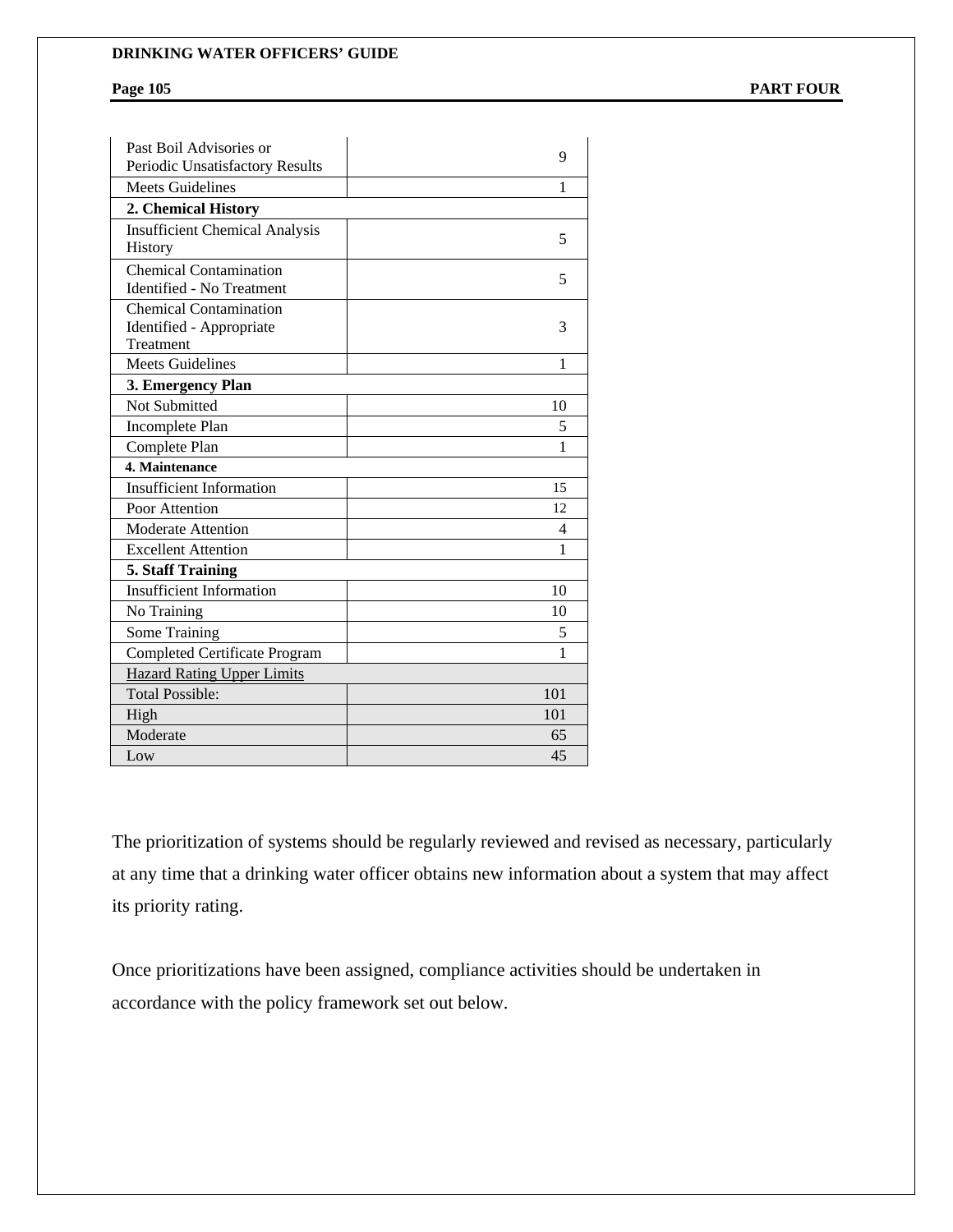1

## *5.1. Low priority systems*

Where water systems are considered to be low risk in terms of possible threats to human health, these systems should be considered low priority. While drinking water officers should take steps to ensure compliance with these systems to the extent possible, it is important to consider how these systems should be prioritized relative to others. More specifically, where drinking water officers cannot be reasonably expected to take routine monitoring and compliance action in relation to such systems without compromising regulatory efforts in respect of medium and highrisk systems (discussed below), these low priority files should be noted as such. Files should be maintained and information should be added to the file as it becomes available. If any information comes to the attention of the drinking water officer to suggest that such a file is no longer appropriately considered low priority, that information must be considered and the file managed accordingly.

Although low priority files may not be the principal focus of drinking water officer's activity where resource limitations present challenges, it is important to note that the obligation of water suppliers to comply fully with the Act remains. It is therefore important that drinking water officers not do or say anything to the operators of such systems to indicate that less than full compliance with the Act is acceptable.<sup>60</sup> Rather, if the drinking water officer believes that it is appropriate to provide some relief or relaxation from the standards of the Act and Regulation in relation to such low risk systems, the drinking water officer should do so by exercising the authority available under the Act. For example, this could include amending the terms and conditions of an operating permit regarding the date on which the operator qualification provisions become applicable, or modifying frequency of sampling required.

 $60$  This is important because it could lessen a water supplier's commitment to compliance with the Act and Regulation, and also because it could have potentially negative implications for enforcement action if that is necessary at some point, as the water supplier might potentially argue the defense of "officially induced error".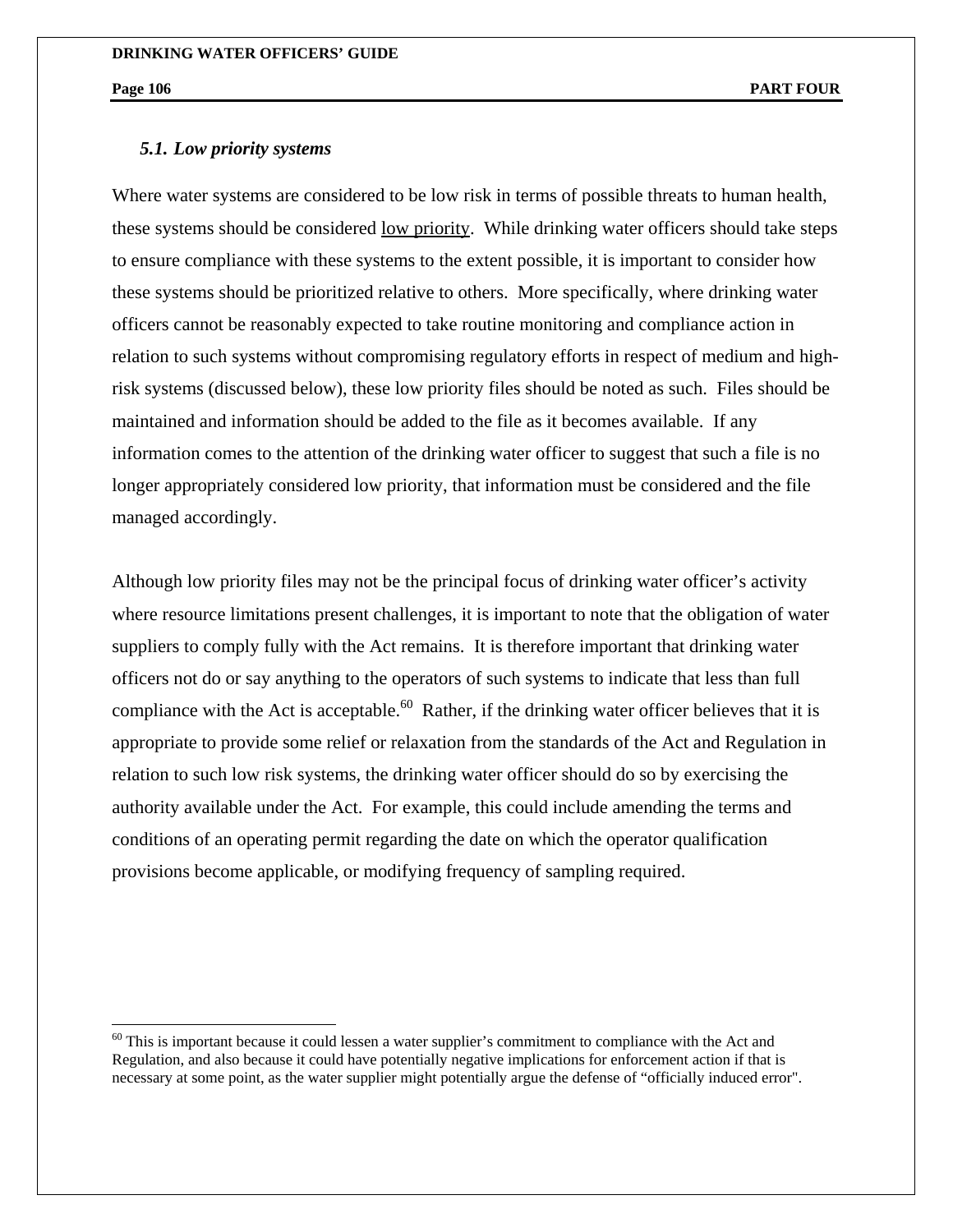## *5.2. Medium priority systems*

Where water systems are considered to propose moderate risk to public health, these should be considered medium priority. They should be subject to regular and systematic review and inspection, to the extent time and resources permit. Drinking water officers should draw to the attention of the water supplier any concerns that exist regarding potential threats to public health and compliance with the Act, and should indicate the actions that might be taken if the concerns are not addressed. Drinking water officers should also exercise their discretion in deciding whether to take further actions in respect of systems that are considered medium priority, having regard to available resources and other higher priority risks. If however at any time a system that has been considered to be medium priority is subject to a change in circumstances such that the drinking water officer believes there is a significant threat or potential threat to public health, the system should be considered a high priority system, and dealt with as discussed below.

## *5.3. High priority systems*

In any case where a drinking water officer is aware of a system that poses a high risk to public health, that system should be considered to be high priority. Drinking water officers should consider the full range of remedial actions that may be required or taken in relation to such a system, and should take steps to ensure that the appropriate action is taken. If a drinking water officer is not able, due to time or resource constraints, to attend to high priority systems within a time frame that the drinking water officer considers reasonable having regard to the risk presented, the drinking water officer should advise the senior manager and the medical health officer immediately.

Drinking water officers should maintain a system of tracking the prioritization of files, and should provide regular updates to the senior manager regarding overall caseload and risk prioritization. This will ensure that the health authority executive is fully informed of the status of files, and can make appropriate resource allocation decisions within the overall public health protection functions of the health authority.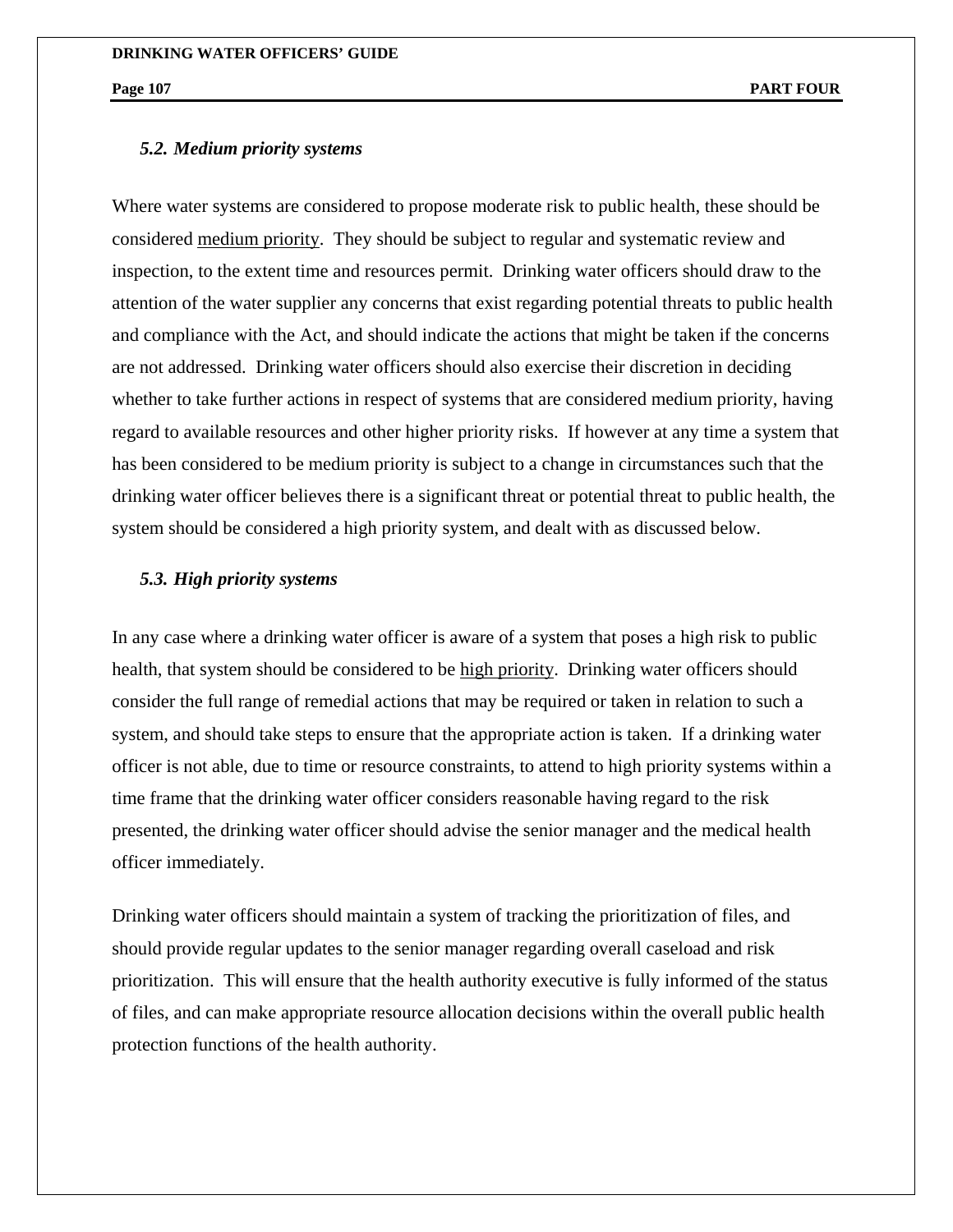Health authority officials should consider consulting the Ministry of Health and other Health Authorities in the development of risk assessment tools and supporting data systems. This is a matter that can be discussed through the Drinking Water Leadership Council forum as work proceeds in this regard.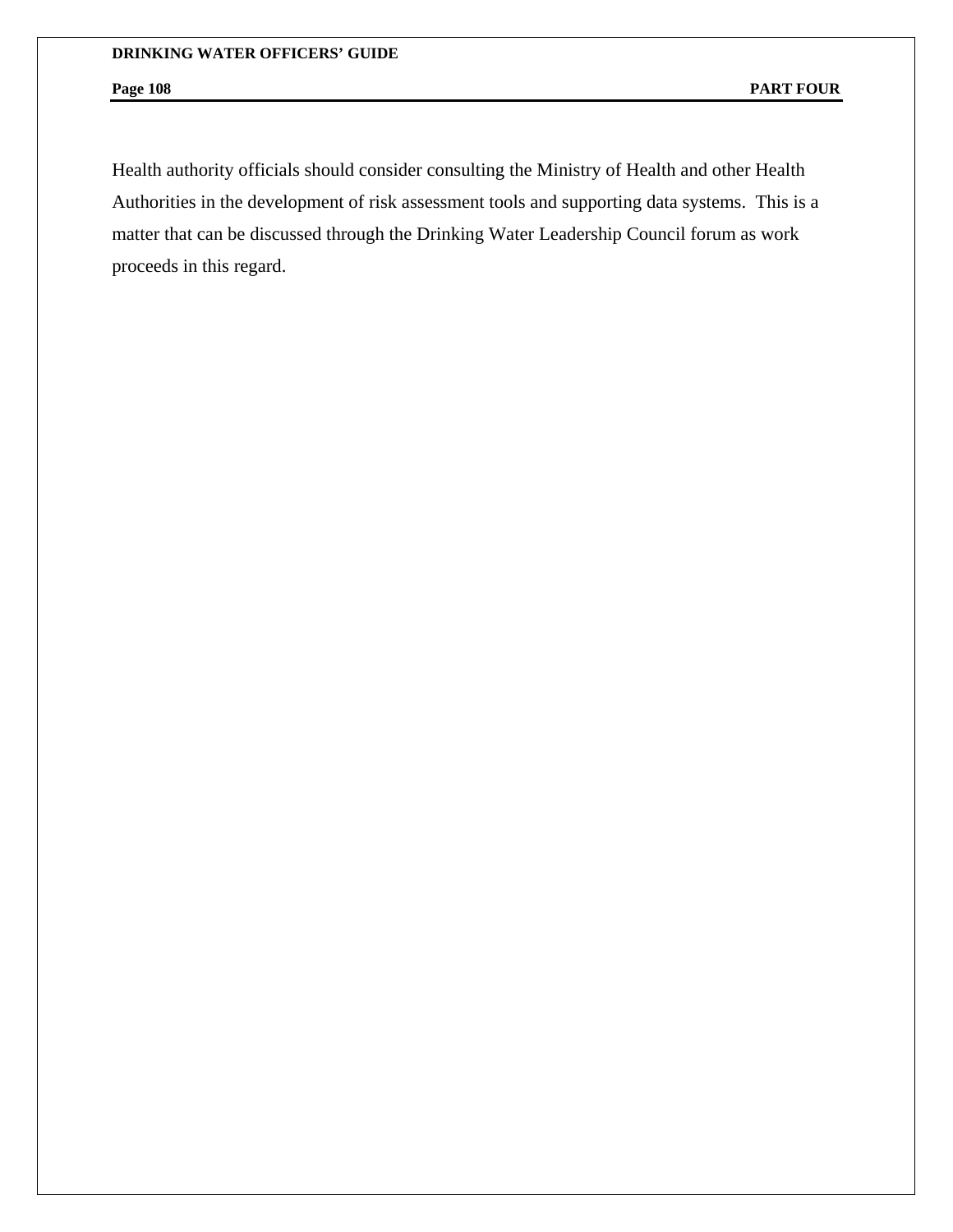$\overline{a}$ 

# **PART FIVE – MISCELLANEOUS**

# **1. Reconsideration and review of decisions**

Under the Act, there is no way for persons who are dissatisfied with a decision of the drinking water officer or issuing official to appeal that decision.

The Act does however provide for limited rights of reconsideration and review, in section 39.1. Specifically, a person who is affected by a decision<sup>61</sup> can request a review or reconsideration only in relation to the following types of decisions of a drinking water officer:

- (a) section 19 [drinking water office authority in relation to assessments];
- (b) section 25 [hazard abatement and prevention orders];
- (c) section 26 [orders respecting contraventions];
- (d) section 31 (4) [request respecting plan initiation];
- (e) a decision resulting from a reconsideration under subsection (3) of this section.

If a drinking water officer is asked to make one of these orders but elects not to, this should be considered a "decision" for the purposes of determining a person's right to request a review or reconsideration.

A reconsideration and a review are two different matters. It is important that the difference be clearly communicated to persons who may inquire about such options.

 $<sup>61</sup>$  The Act does not specify who is "affected by a decision". If a drinking water officer has a question as to whether</sup> a person requesting a review or reconsideration meets this test, they should discuss the matter with legal counsel.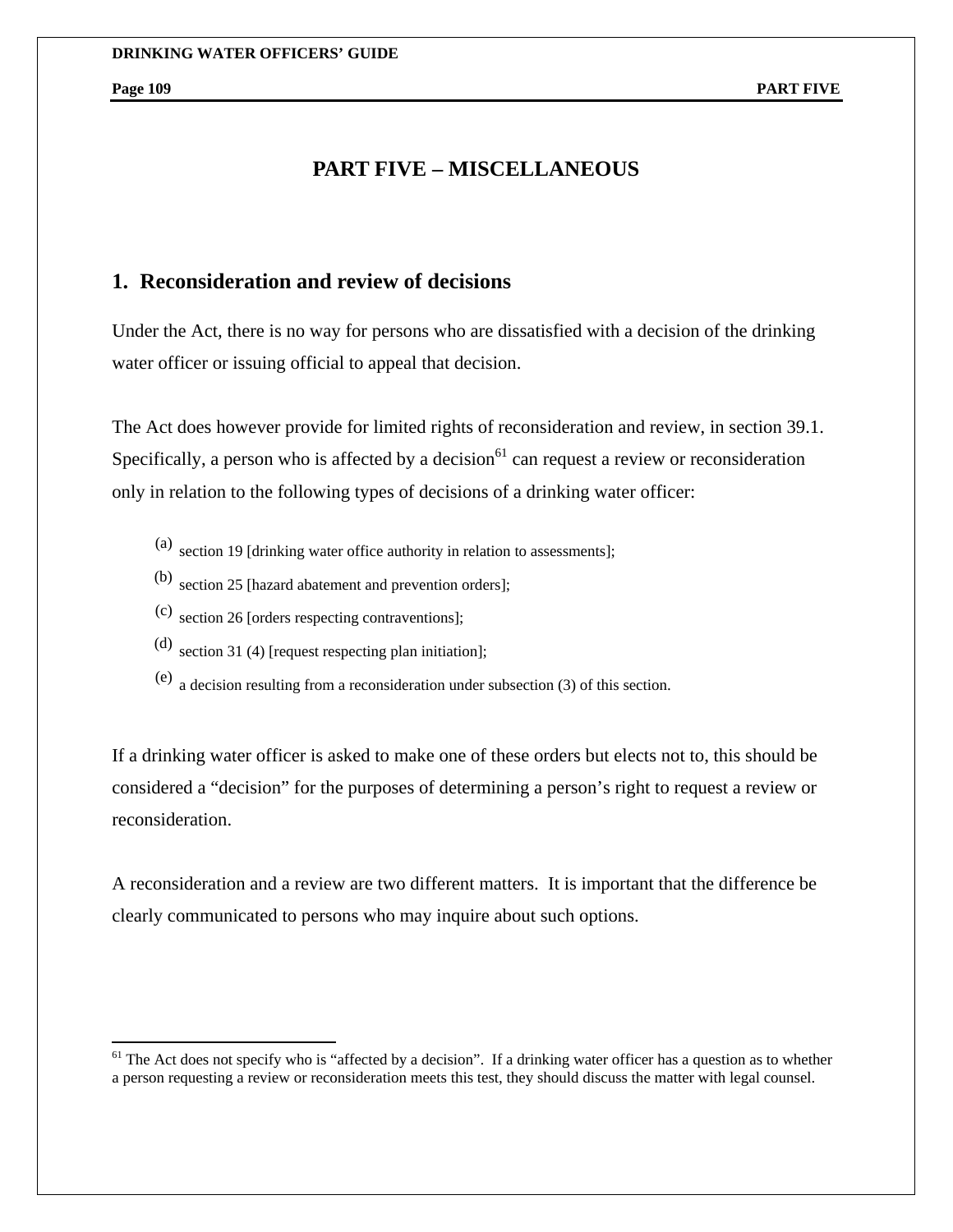# *1.1. Reconsideration*

A request for reconsideration can be made at any time after a decision is made. Where a request for reconsideration is made, the person must indicate what new evidence they have that they believe would justify the drinking water officer changing, reversing or varying a prior decision.

"New evidence" means evidence that was not provided to or considered by the drinking water officer when the original decision was made. Although there is no specific requirement that a person use a designated form when requesting reconsideration, people should be encouraged to use the standard form set out in appendix 29. If however a person simply writes a letter that provides the basic information necessary to consider a request for reconsideration, then that request should be considered and the person should not be required to complete the standard form.

In deciding whether to confirm, vary or reverse the initial decision, the drinking water officer should assess whether there is new evidence which, if it had been available when the decision was made, would have caused him or her to make a different decision.

Reconsideration of decisions should be made by the drinking water officer that made the original decision, unless the drinking water officer is not available to make the reconsideration decision within a reasonable period of time (for example, if the drinking water officer is on extended leave). In that case, another drinking water officer may consider the request for reconsideration.

Decisions resulting from a request for reconsideration should be provided in writing.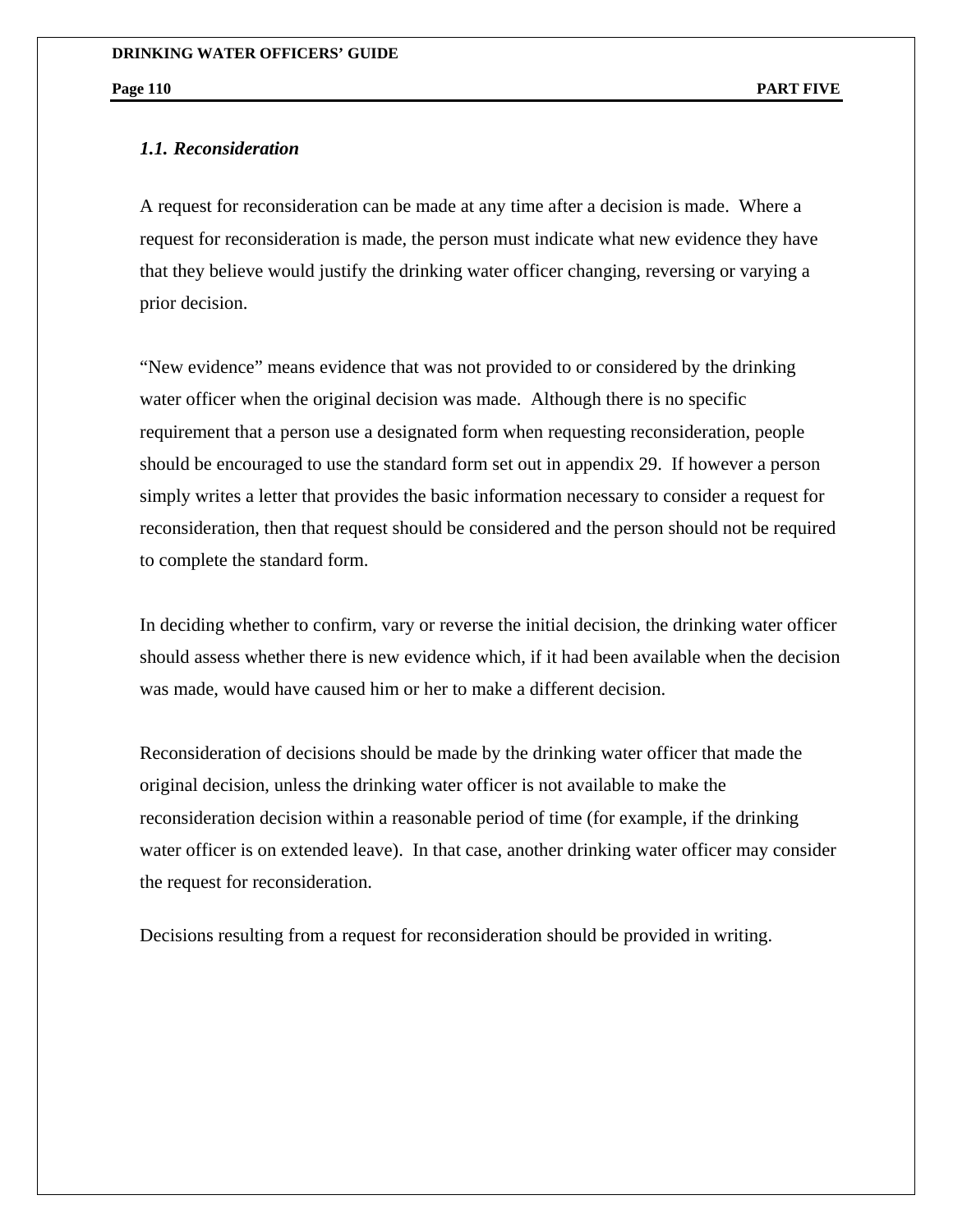*1.2. Reviews* 

A review differs from reconsideration in two significant ways. First, a review is conducted by a person other than the drinking water officer that made the original decision. Second, a review is not based on consideration of whether new evidence justifies varying or reversing the initial decision. To the contrary, new evidence cannot be provided or considered on a review.

### 1.2.1. How are requests processed?

Although there is no specific requirement that a person use a designated form when requesting a review, people should be encouraged to use the standard form request set out in appendix 30. If however a person simply writes a letter that provides the basic information necessary to consider a request for review, then that request should be considered and the person should not be required to complete the standard form.

The person requesting the review should send it directly to the provincial health officer. The provincial health officer may undertake the review himself, or he may, pursuant to section  $39.1(4)(a)$ , direct that it be undertaken by a medical health officer.

## 1.2.2. Which information can be considered?

Reviews can only be conducted "on the record". This means the person conducting the review can only consider information in the file that was available to the original decision maker when the decision was made. A person is not able to introduce new evidence on a review. If the person believes there is new evidence relevant to the matter, they must request reconsideration from the original decision-maker instead (see above). The person can also request a review after reconsideration, if the person is still dissatisfied with the decision.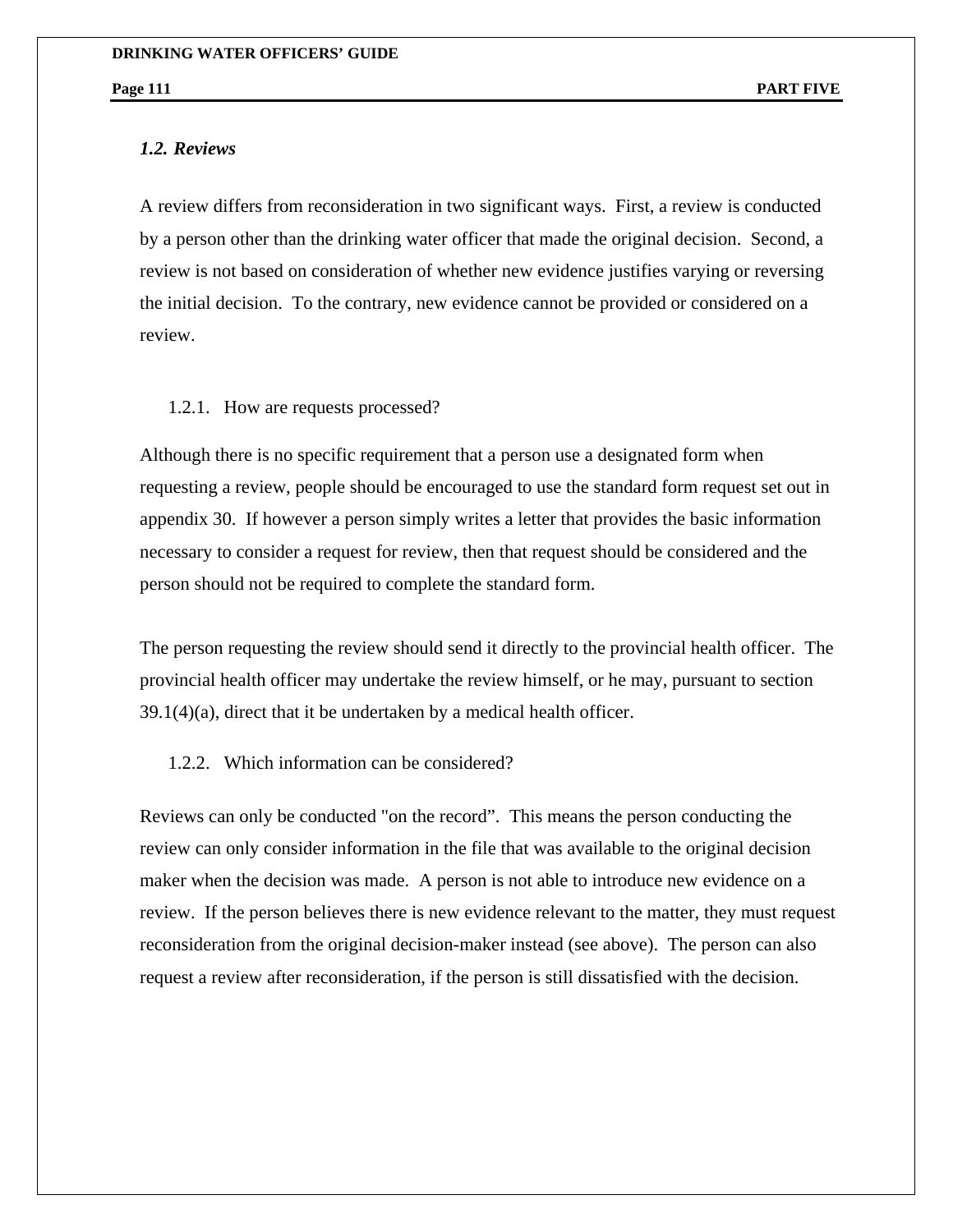### 1.2.3. When should other parties be notified?

If a person conducting a review believes that the decision in question could have a material impact on persons other than the party requesting the review, then they should direct the applicant to give notice of the review to those other persons, pursuant to section 39.1 (4)(c). This would generally be appropriate in cases where third parties were consulted when the original decision was made, although it would not necessarily be limited to those circumstances.

The reviewing official should specify the type of notice that must be given, and the time by which it must be provided. A sample form of notice to third parties is set out in appendix 31.

1.2.4. Determining the result of a review

Upon completing a review, the decision can be confirmed, varied or reversed, or the matter can be referred back to the drinking water officer, (with or without directions) (section 39.1(4) (d)). This is a decision for the reviewing official to make.

Generally speaking, if the reviewing official is in a position to confirm, vary or reverse the decision based on the information on the record, he or she should do so. If, however, the reviewing official believes it is more appropriate to refer the matter back to the drinking water officer for further consideration, he or she may do so. Circumstances in which it may be more appropriate to refer the matter back to the drinking water officer may include, but are not limited to:

- situations in which the reviewing official believes the drinking water officer should have obtained further information before making a decision
- situations in which the reviewing official believes the decision should be varied, but the decision as to precisely how the decision should be varied is one best left for the drinking water officer with knowledge of the water supply system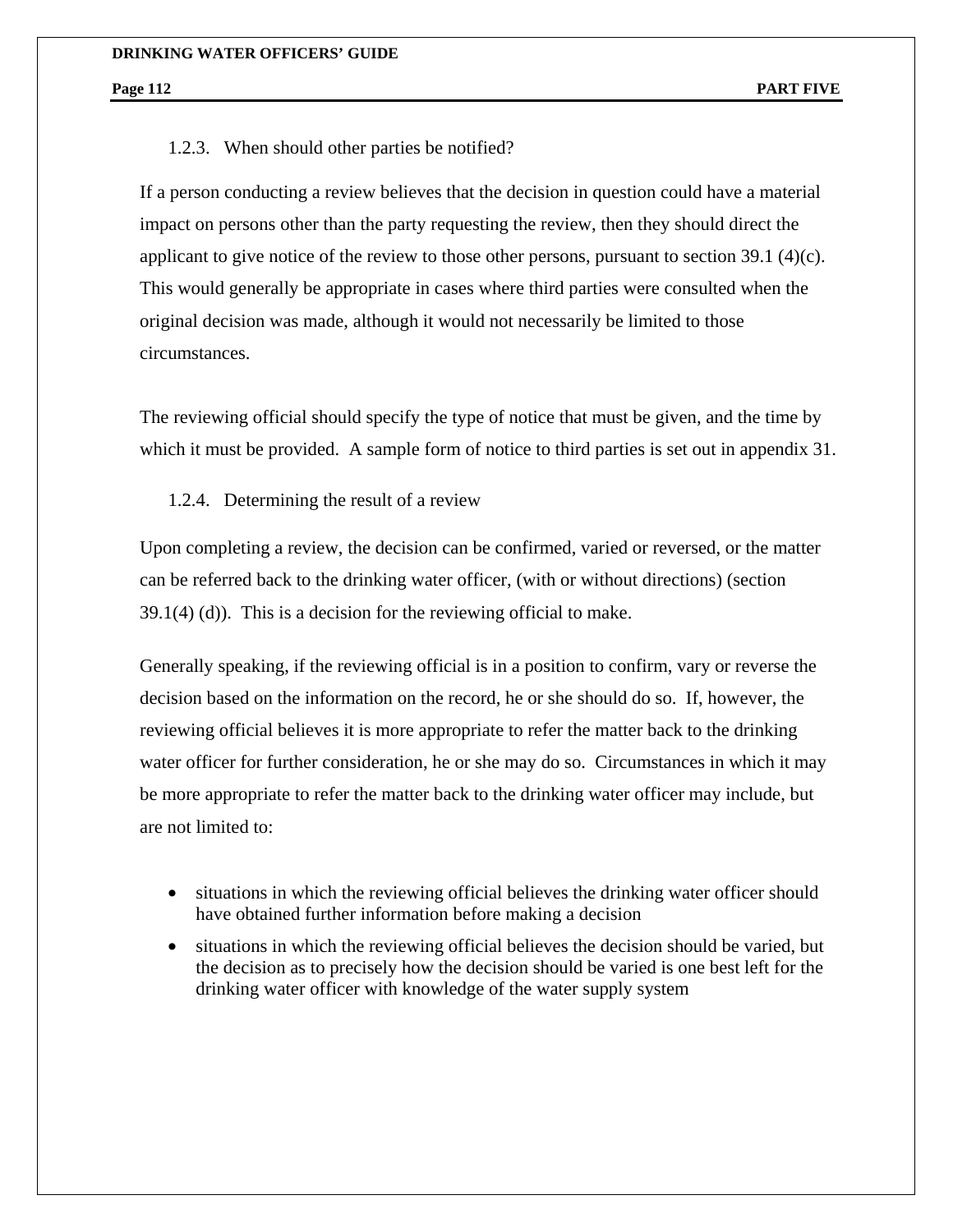In any case where the reviewing official has decided it is appropriate to refer a matter back to the drinking water officer, the reviewing official should attempt to provide directions and comments that would help the drinking water officer address any of the factors that, in the opinion of the reviewing officer, resulted in the matter being referred back.

# **2. Application of Act to Indian reserves and federal land**

Health authority staff should consult with their legal counsel in determining whether or to what extent the Act may apply to any particular case involving Indian reserves or other federal land.

# **3. Other relevant acts**

Because drinking water protection is affected by so many factors from source to tap, there are a variety of other pieces of legislation that have relevance to drinking water protection. To some extent, regulation under these other acts has the potential to overlap with regulation under the *Drinking Water Protection Act*.

Section 2 (1) *Drinking Water Protection Act* recognizes this principle, and it states that the authority provided under this Act is in addition to and does not restrict authority provided by or under any other enactment that may be used to protect drinking water.

Beyond this, the Act does not contain any general rules about how it relates to other legislation. There are, however, a number of sections that contain specific rules relating to other legislation. For example, section 25(10) provides that, in the event of a conflict between an order under this section and an order of a medical health officer under section 63 of the *Health Act*, the order of the medical health officer prevails.

Similarly, section 23(3) provides that the prohibitions against contaminating drinking water or tampering with the system in that section do not apply if the introduction or activity is authorized or required by or under another enactment. It is however important to note that this provision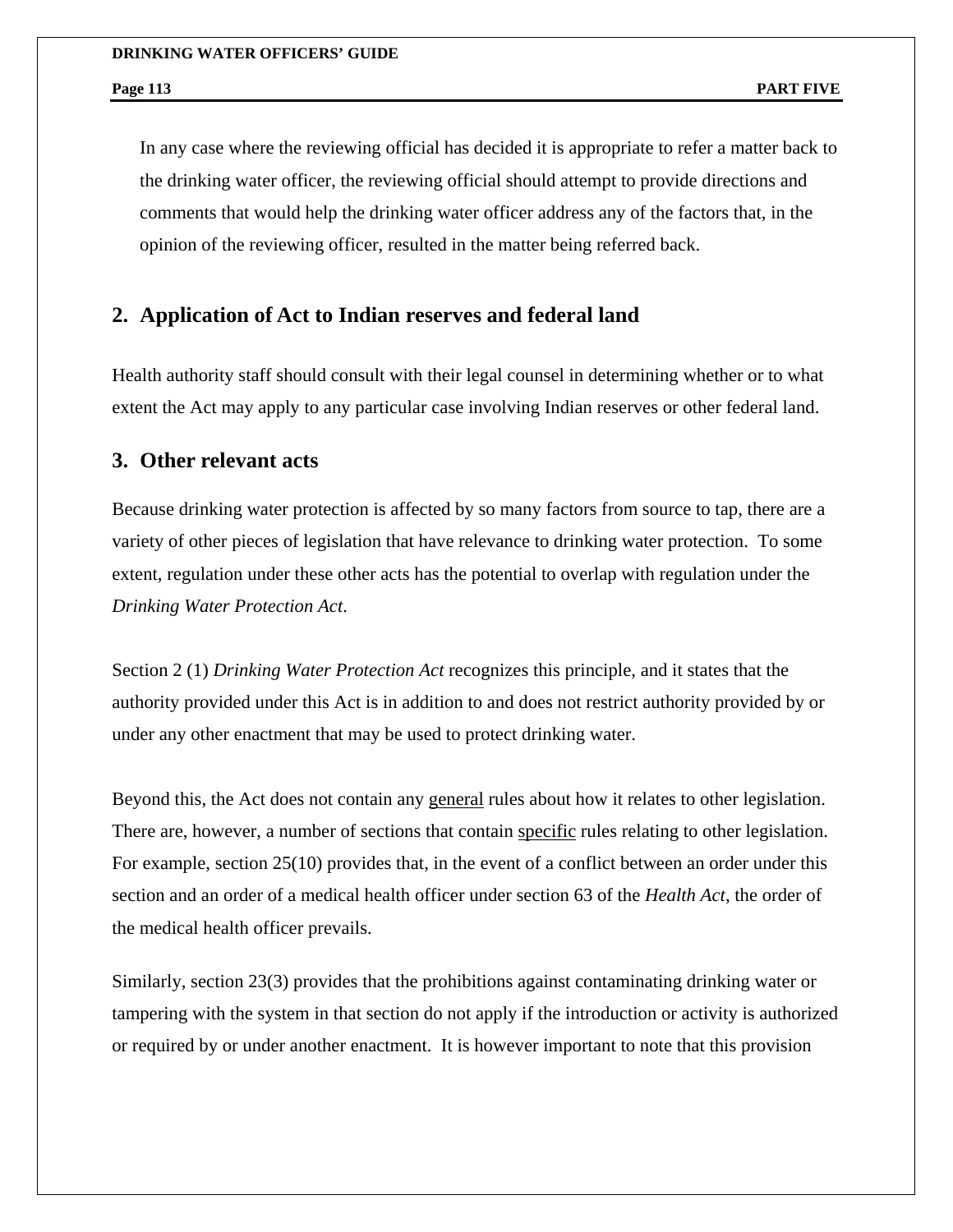serves only to prevent prosecution for an offence under section 23 of the Act. Other sections of the Act remain applicable and there is no general rule that, if a person is in compliance with another law, they are allowed to violate the *Drinking Water Protection Act*.

For these reasons, it is important to carefully consider the details of each relevant section of the *Drinking Water Protection Act*, and to consider how it may relate to other legislation on the facts of a particular case. If a drinking water officer has any questions in this regard, he or she should consult with legal counsel.

While there are a wide range of acts that may be of interest to drinking water protection other than the *Drinking Water Protection Act*, a number of the most significant ones are discussed below. This does not represent an exhaustive list of relevant acts, or an exhaustive examination of relevant provisions within the act noted (or regulations made under the act), and in any case where an official has questions regarding the applicability or effect of other legislation as it relates to the *Drinking Water Protection Act*, the official should consult legal counsel, in accordance with the process established by the health authority.

### *3.1. Health Act*

Any of the powers that may be used to address public health issues generally under the *Health Act* continue to apply to drinking water issues. They are complemented – and not displaced – by the *Drinking Water Protection Act*. These *Health Act* powers include, but are not limited to powers under Part 4 respecting "health hazards", and regulations developed under the *Health Act*, such as the *Sanitary Regulation.*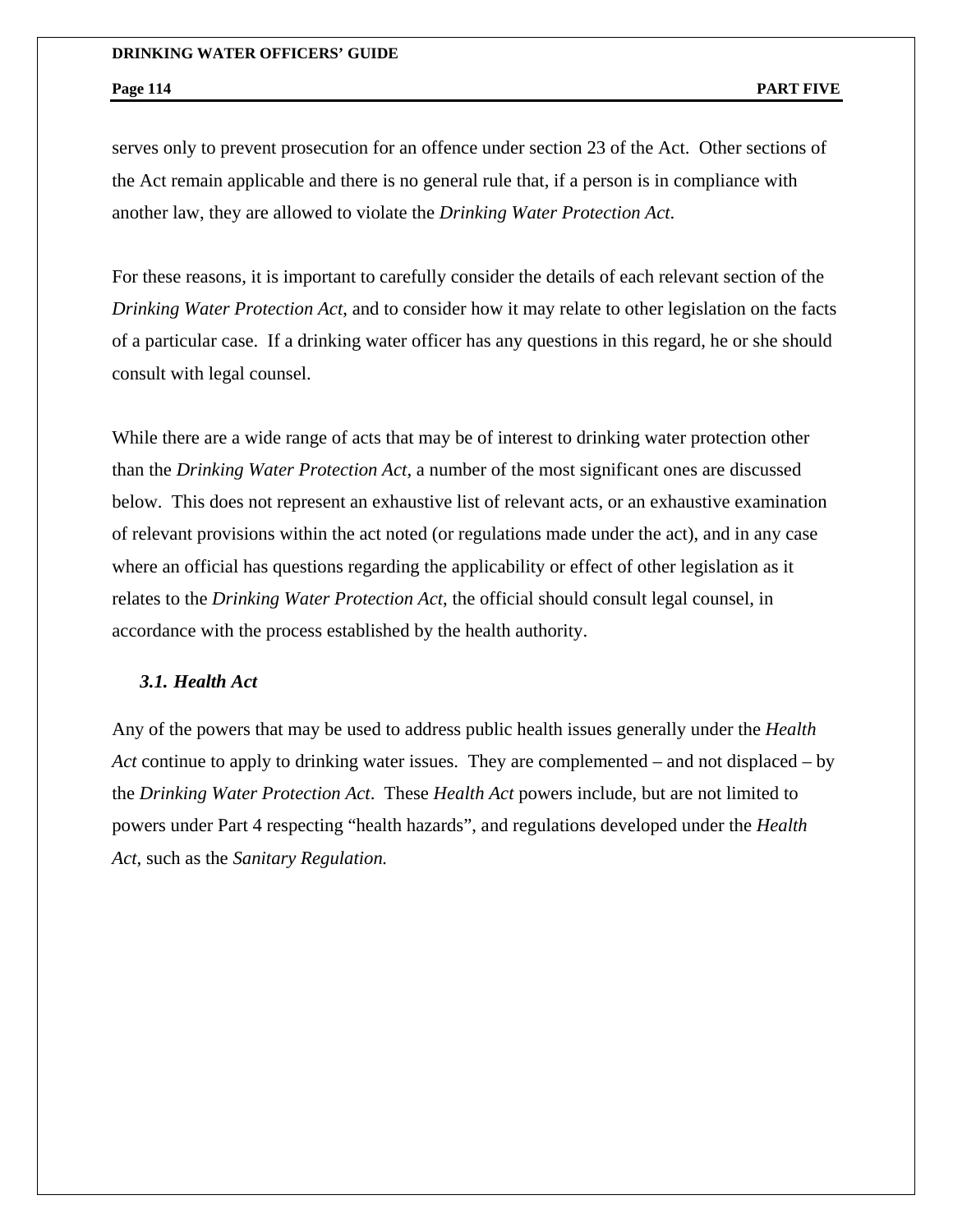# *3.2. Water Act*

3.2.1. General

This act sets out a system for the licensing of surface water in BC. It also establishes a Comptroller of Water Rights and regional managers, whose role is to make licensing and other decisions regarding the regulation of water use and water works<sup>62</sup> under this act.

The *Drinking Water Protection Act* operates independently of the *Water Act*, and a person who holds a license under the *Water Act* is, like any other person, required to comply with the applicable provisions of *Drinking Water Protection Act* if they are an owner of a "water supply system" as that term is defined in the *Drinking Water Protection Act*. 63

Similarly, the mere fact that something is authorized under the *Drinking Water Protection Act* does not serve to authorize it under the *Water Act*. I.e. if a person has a permit under the *Drinking Water Protection Act* to construct or operate a water supply system, they will still require a separate license under the *Water Act* if the water comes from surface water sources. Water licenses may also specify certain water works that are approved in relation to the license, and if changes are made to the system in relation to *Drinking Water Protection Act* issues, the person may require an amendment to their *Water Act* license.

 $62$  The term "works" is defined to mean:

 $\overline{a}$ 

(a) anything capable of or used for

- (i) diverting, storing, measuring, conserving, conveying, retarding, confining or using water,
- (ii) producing, measuring, transmitting or using electricity, or
- (iii) collecting, conveying or disposing of sewage or garbage or preventing or extinguishing fires, (b) booms and piles placed in a stream,
- (c) obstructions placed in or removed from streams or the banks or beds of streams, and
- (d) changes in and about a stream,
- and includes access roads to any of them.

 $63$  As discussed in Part Two, section 1 of this Guide, this would not include equipment, works and facilities constructed, operated or maintained under (i) a license, as defined in the *Water Act*, for conservation, power or storage purposes, or (ii) a permit issued under the Water Act, because these are excluded form the definition of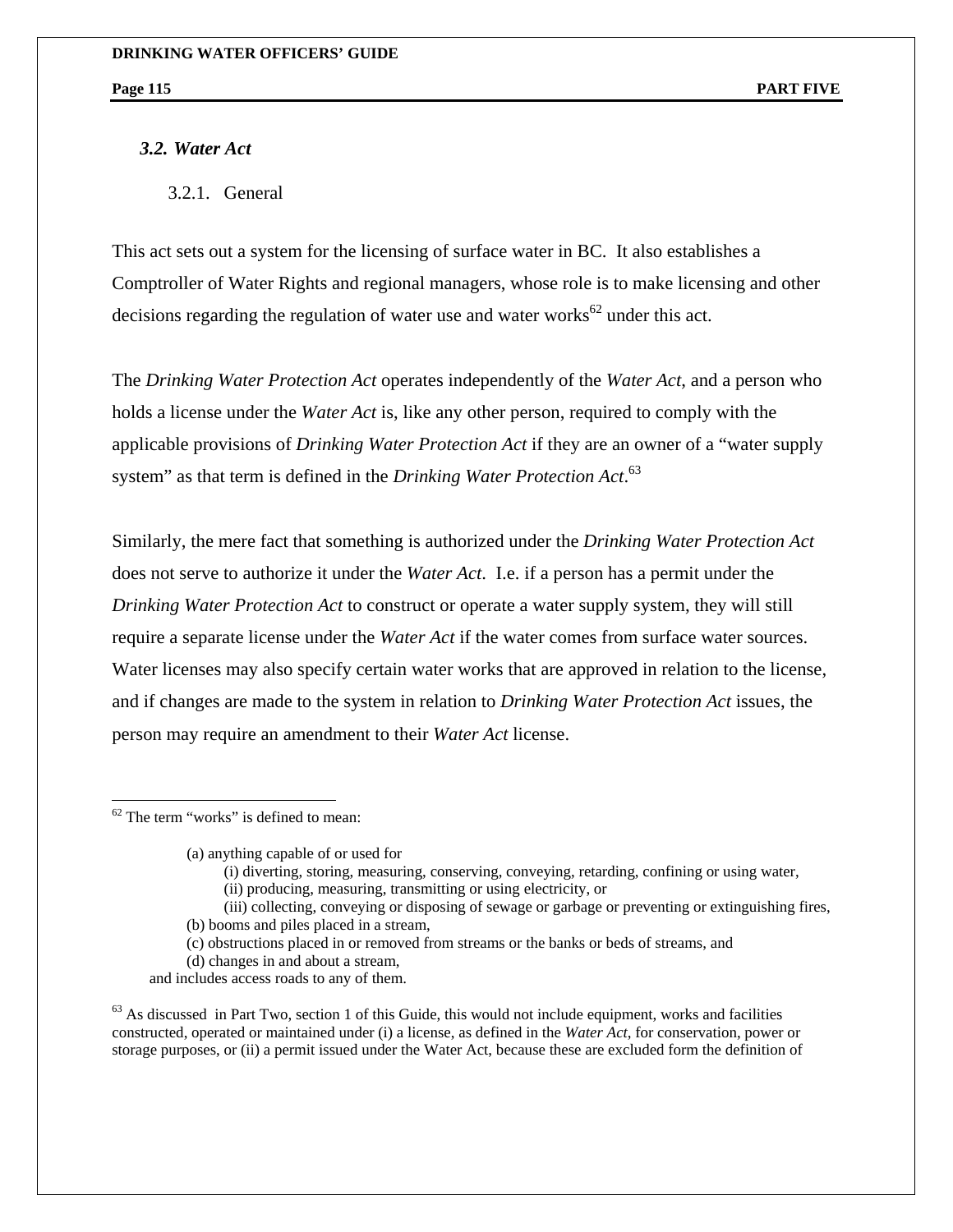For more information concerning the regulation of surface water under the *Water Act*, see http://www.env.gov.bc.ca/wsd/water\_rights/licence\_application/index.html

## 3.2.2. Ground Water Protection

When the *Drinking Water Protection Act* was passed, significant additions and amendments were made to the *Water Act* to better deal with ground water protection. These provisions, and related sections in the *Ground Water Regulation*, deal with matters such as

- well drilling
- well operation
- well capping
- surface seals

 $\overline{a}$ 

- well head protection
- prohibition on allowing introduction of foreign matter
- well deactivation and closing

Some of these rules are directly relevant to the construction, maintenance, operation, assessment protection of wells that serve water supply systems.

The ground water protection provisions of the *Water Act* and the *Ground Water Regulation* are administered by official from the Ministry of Environment.

Drinking water officers hold some powers under the *Water Act*. Specifically, drinking water officers have the ability to request and receive certain types of information respecting well driller and pump installer qualifications, well reports and well water analyses. These provisions are found in sections 71-73 of the *Water Act*.

"domestic water system", which is used in the definition of "water supply system". See Act, section 1 and Regulation, section 3)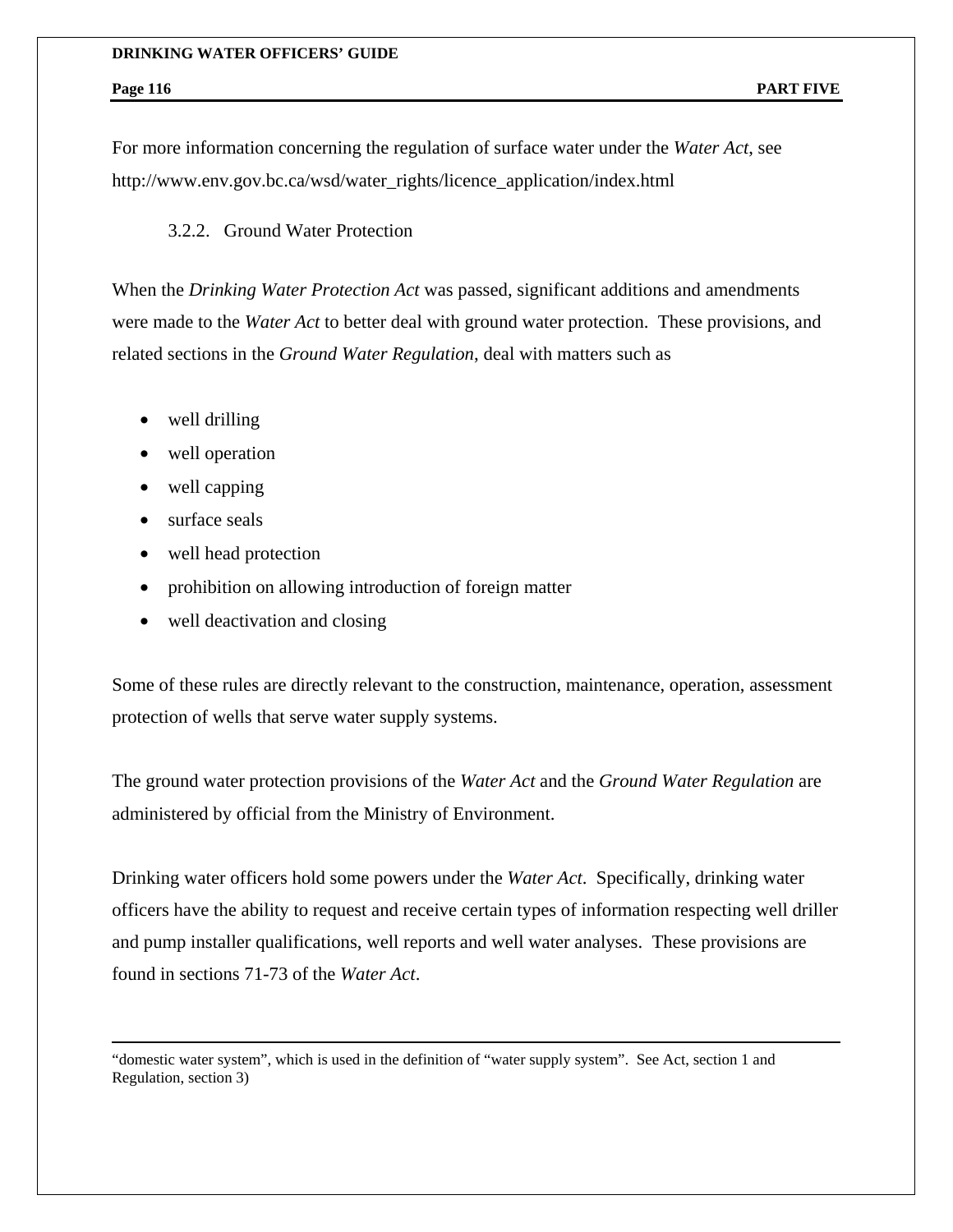The new provisions of the *Water Act* also contain provisions allowing for the establishment of water management plans. These plans are in some ways similar to drinking water protection plans that can be developed under part of 5 of the *Drinking Water Protection Act*. Given the potential for overlap, the acts provide that, if plans are to be developed under both acts in respect of a particular area, the plans can be developed jointly. Further, they allow the Lieutenant Governor in Council (Cabinet) to pass regulations which would apply the licensing provisions of the *Water Act* to ground water in specified areas. To date, government has not established any such regulations.

### *3.3. Water Utility Act*

This act provides that a "water utility" is subject to the control and regulation of the Comptroller of Water Rights under the *Water Act.* The term "water utility" is defined as:

> (a) a person who owns or operates in British Columbia equipment or facilities for the diverting, developing, pumping, impounding, distributing or furnishing of water, for compensation,

(i) to or for more than the prescribed number of persons or, if no number is prescribed, 5 or more persons, or

(ii) to a corporation, and

(b) the lessee, trustee, receiver or liquidator of a person referred to in paragraph (a),

but does not include

(c) a municipality in respect of services furnished by the municipality,

(d) a person who furnishes services or commodity only to himself or herself, the person's employees or tenants, if the service or commodity is not resold to or used by others,

(e) the Greater Vancouver Water District under the *Greater Vancouver Water District Act*,

(f) an improvement district or water users' community under the *Water Act*,

(g) a regional district under the *Local Government Act* in respect of the service of the supply of water

(I) in bulk to a municipality or electoral area participating in that service, or

(ii) to consumers in a municipality participating in that service,

(h) a person who supplies water by tanker truck,

(i) a person who sells bottled water, or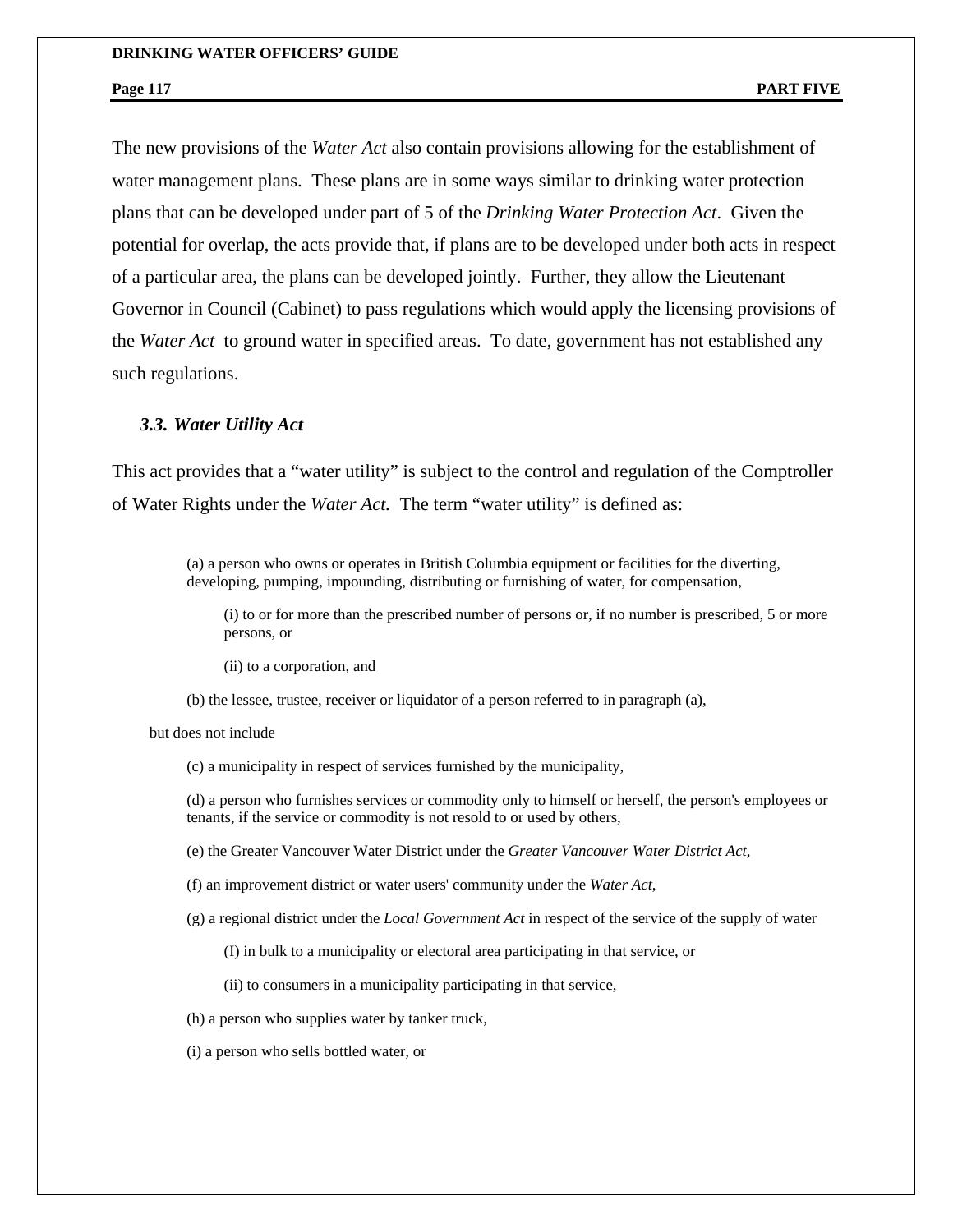(j) a strata corporation, if the comptroller is satisfied that the owner developers within the meaning of the *Strata Property Act* have ceased to own a majority of the strata lots in the strata plan

Water utilities can only be established if the Comptroller of Water Rights issues a Certificate of Public Convenience and Necessity under the *Water Utility Act*. Drinking waters officers do not have authority under that act, but officials responsible for regulation of water utilities may consult with drinking water officers in the exercise of their regulatory responsibilities.

For more information concerning the regulation of water utilities, see http://www.env.gov.bc.ca/wsd/water\_rights/water\_utilities/index.html.

## *3.4. Water Protection Act*

This act places restrictions on the removal of bulk water from British Columbia, and imposes restrictions on the large scale transfer of water between watersheds.

### *3.5. Local Services Act (Subdivision Regulation)*

Under the *Local Services Act*, the Lieutenant Governor in Council may establish areas of British Columbia not incorporated as a city, town, village or district municipality as a local area to which this act applies.

Under this act, the *Subdivision Regulation* has been established. Sections 1.01and 1.03 set out its scope of application. These sections state:

**1.01** These regulations apply to the subdivision of all land in the Province except land

(a) within a municipality,

(b) regulated by a bylaw under section 938 of the *Municipal Act*, and

(c) within B.C. Regulation 274/69, the Community Planning Area Number 24 (Gulf Islands) Regulations.

And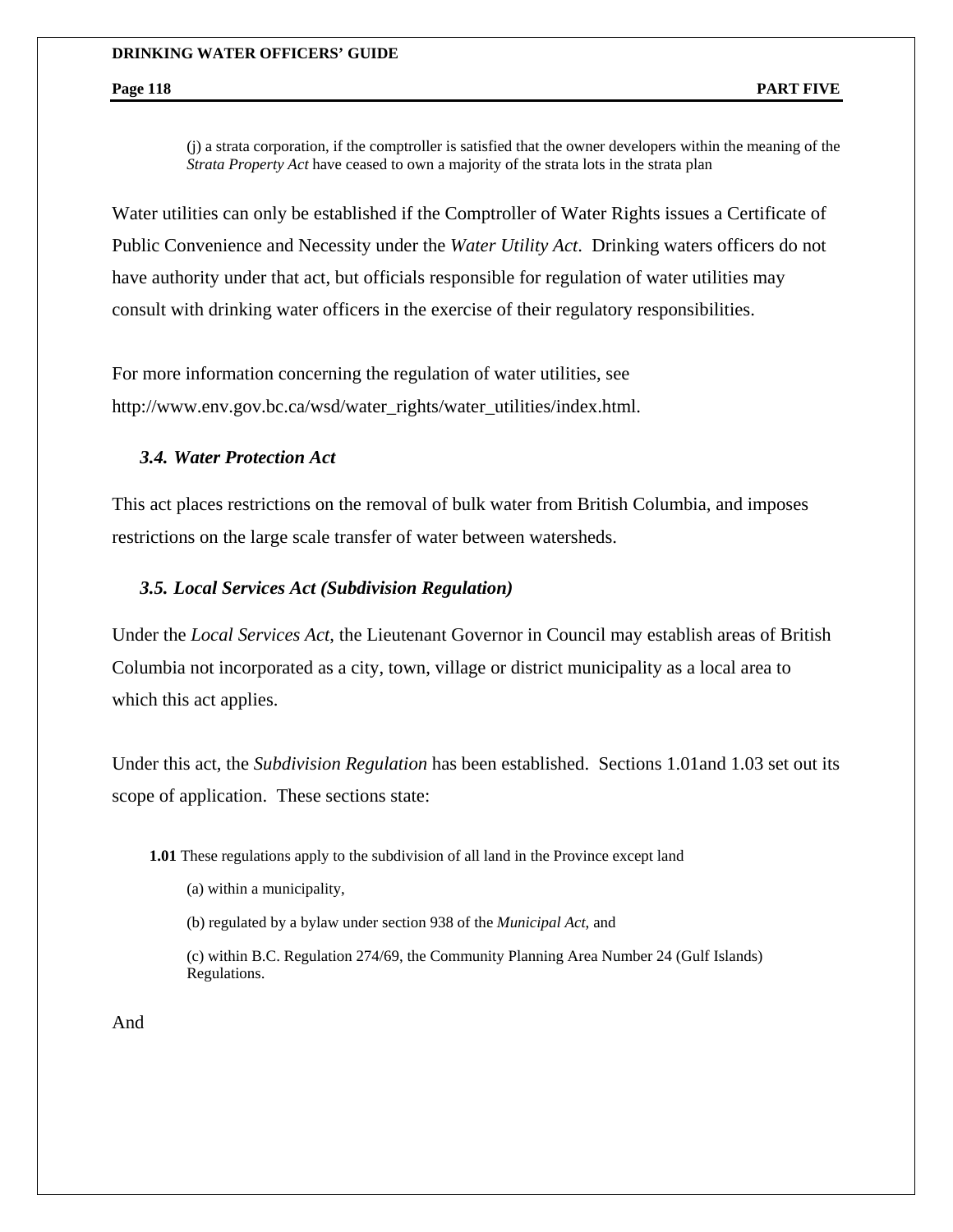**1.03** Notwithstanding section 1.01 (b), where a bylaw does not regulate a matter covered by these regulations, these regulations apply to that matter.

The Subdivision Regulation provides that the ability to subdivide is limited by consideration of water supply issues. Specifically, section 4.01 states:

**4.01** No subdivision shall be approved

…

(d) if it does not comply with these regulations

And section 4.09 states:

**4.09** (1) The design of any community water system<sup>64</sup> to serve the subdivision shall be in accordance with the requirements of any authority having jurisdiction over the system pursuant to

(a) the *Health Act* and the *Water Utility Act*,

(b) the *Health Act* and the *Water Act*, when an improvement district has an applicable subdivision bylaw pursuant to the *Water Act*, or

(c) the *Health Act* and the *Municipal Act*, when a regional district has an applicable bylaw setting out the terms and conditions of any extension to its community water system,

as the case may be.

(2) The community water system approved pursuant to section 4.09 (1) shall be installed as approved before the subdivision is approved.

(3) Notwithstanding the requirements of section 4.09 (2), a subdivision may be approved prior to the construction of the community water system, provided that an arrangement securing performance of such construction satisfactory to the approving officer has been made with

(a) the Comptroller of Water Rights (under the *Water Utility Act*),

(b) an improvement district having an applicable subdivision bylaw adopted pursuant to the *Water Act*, or

(c) a regional district having an applicable bylaw setting out the terms and conditions of any extension to its community water system,

<sup>64</sup> a system of waterworks which serves 2 or more parcels and which is owned, operated and maintained by an improvement district under the *Water Act* or the *Municipal Act*, or a regional district, or which is regulated under the *Water Utility Act*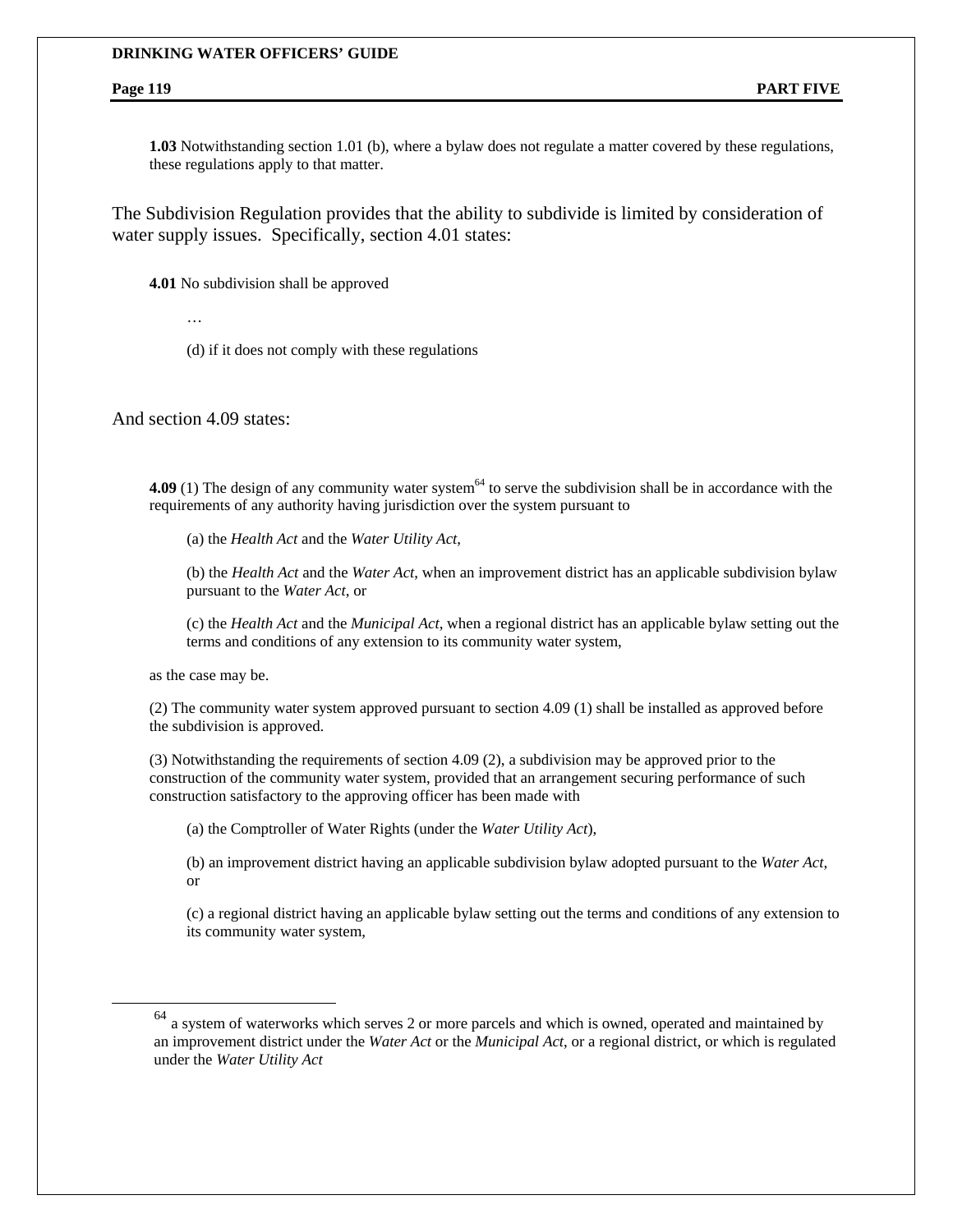as the case may be, but in no case shall the subdivision be approved before the plans for the community water system have been approved.

## *3.6. Environmental Management Act*

The *Environmental Management Act* replaced the *Waste Management Act* and is the primary statute for regulation of waste discharge and pollution prevention in British Columbia. The *Environmental Management Act* does not provide any specific powers to drinking water officers, but it is a statute that drinking water officers should be familiar with, as there will be ongoing relationships between drinking water officers and officials implementing the *Environmental Management Act*. It is also worth noting that the *Environmental Management Act* will allow for the establishment of area based plans, which are similar to drinking water protection plans under part 5 of the *Drinking Water Protection Act*, and water management plans under the *Water Act*. Again, this legislation allows for plans under it to be coordinated with plans under the *Drinking Water Protection Act* and the *Water Act*, as appropriate.

There is a significant number of regulations under this act that may also have relevance to drinking water protection, including regulations respecting contaminated sites, animal waste control and organic matter recycling.

For more information concerning this act and its regulations, see http://www.env.gov.bc.ca/epdiv/env\_mgt\_act/index.html.

## *3.7. Forest and Range Practices Act*

This act sets out a number of stewardship planning and other protection measures respecting forestry and range practices. This includes the ability of the Lieutenant Governor in Council to make regulations:

• Allowing the Minister of Environment to designate areas and set water quality objectives in relation to community watersheds (section 150).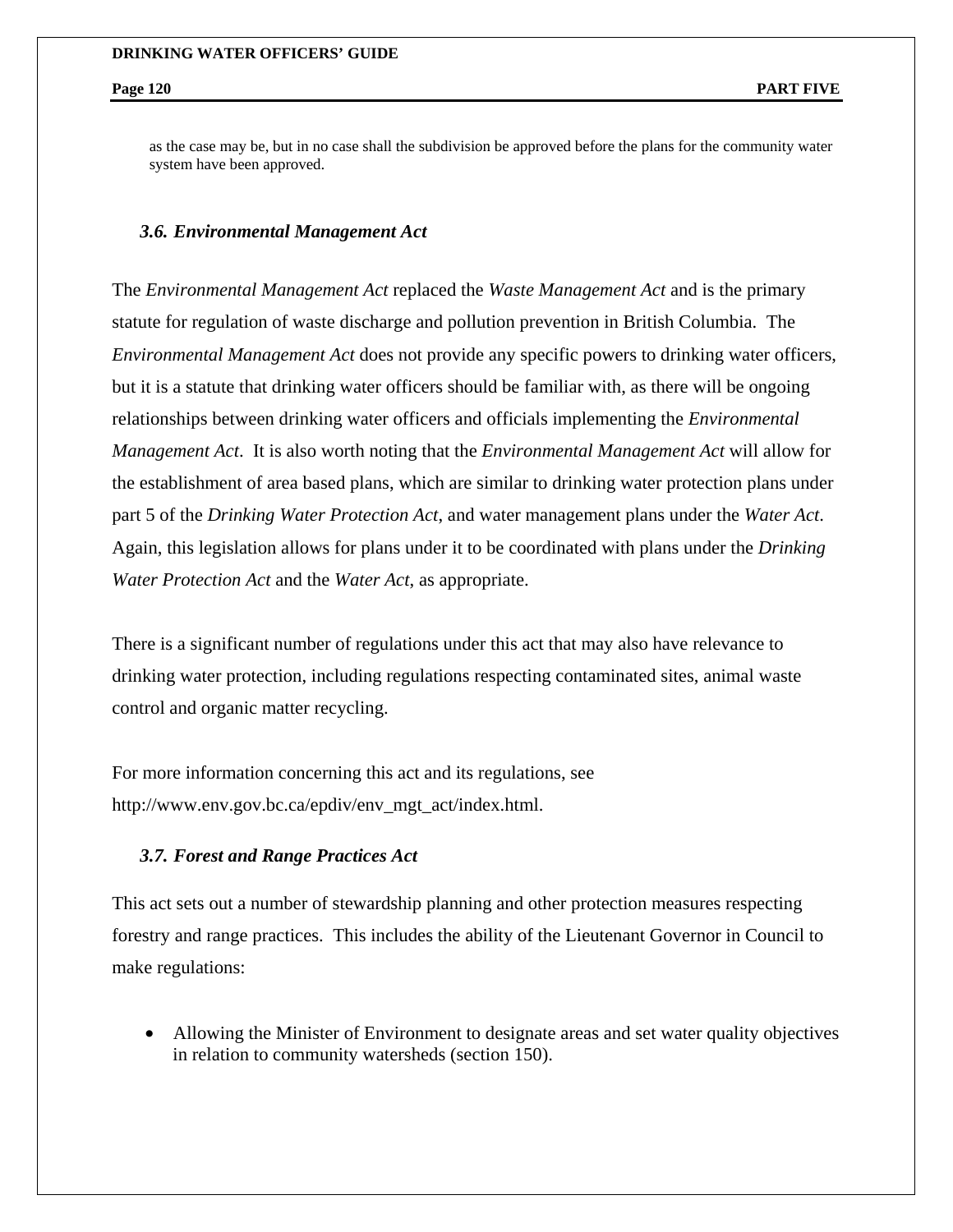- allowing the Minister of Environment to designate areas and set objectives generally in watersheds with significant downstream fisheries values and significant watershed sensitivity (section 150.1)
- Allowing the Minister of Forests to designate areas as lakeshore management zones, and to set objectives in relation to those zones (section 150.2)
- To classify streams, wetlands and lakes, and make regulations respecting riparian zones (section 150.5)

Under this act, sections 59 and 60 of the *Forest Planning and Practices Regulation* states:

### *Protecting water quality*

59 Unless exempted under section 91 (1) [minister may grant exemptions], an authorized person who carries out a primary forest activity must ensure that the primary forest activity does not cause material that is harmful to human health to be deposited in, or transported to, water that is diverted for human consumption by a licensed waterworks.

### *Licensed waterworks*

60 (1) Unless exempted under section 91 (1) [minister may grant exemptions], an authorized person who carries out a primary forest activity must ensure that the primary forest activity does not damage a licensed waterworks.

(2) An agreement holder must not harvest timber or construct a road within a community watershed if the timber harvesting or road construction is within a 100 m radius upslope of a licensed waterworks where the water is diverted for human consumption, unless the timber harvesting or road construction will not increase sediment delivery to the intake.

The term "licensed waterworks" is defined in section 1 of this regulation to mean:

a water supply intake or a water storage and delivery infrastructure that is licensed under the *Water Act* or authorized under an operating permit issued under the *Drinking Water Protection Act*;

Other relevant provisions may be found in the *Government Actions Regulation*, the *Range Planning and Practices Regulation*, and the *Woodlot Licence Planning and Practices,* all established under this act.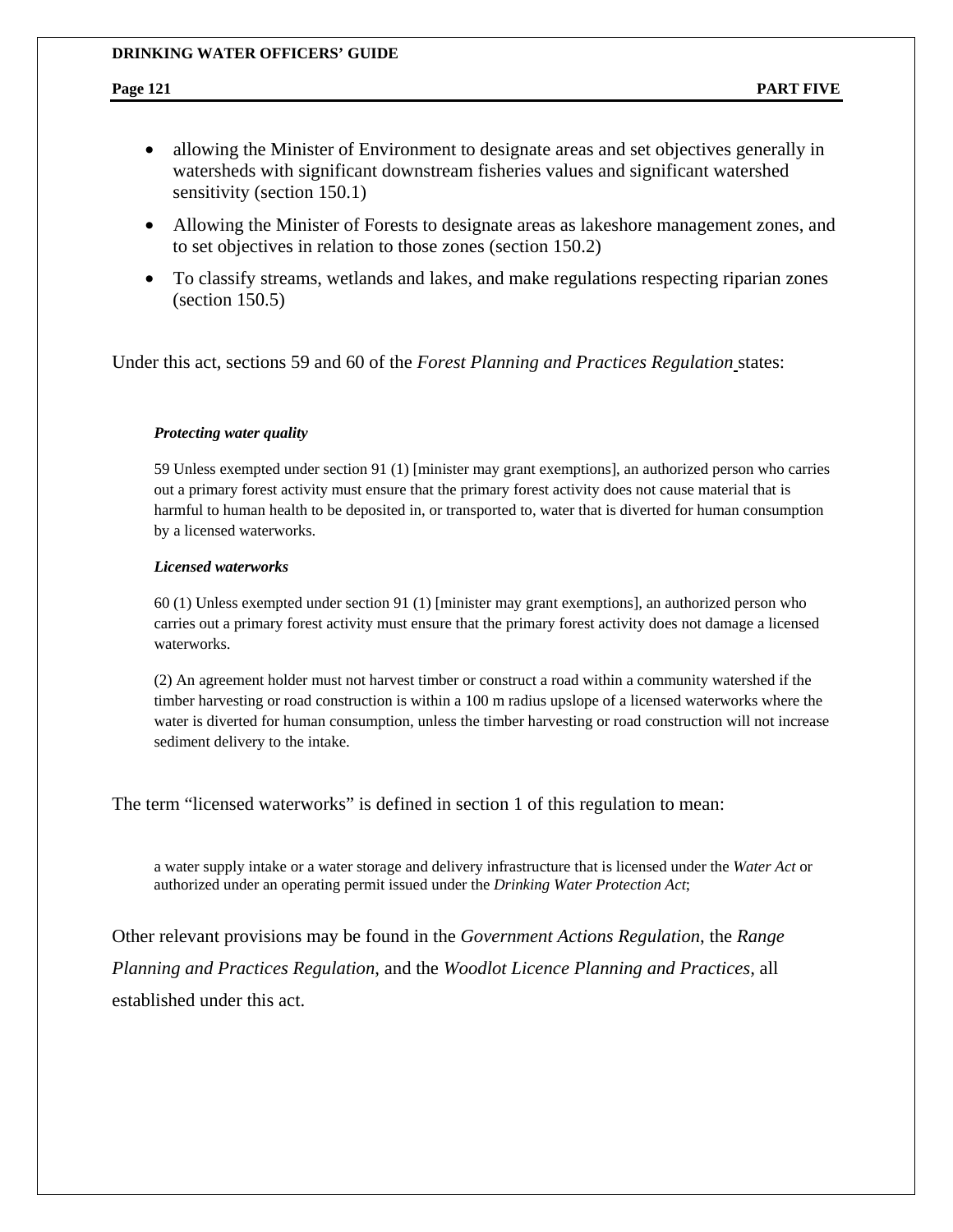Drinking water officers may wish to consult with local Ministry of Forest officials in cases where the drinking water officer believes this act may have relevance to drinking water issues.

# **4. Strata corporations**

When water is supplied to strata owners by or through a strata corporation, the question arises whether the strata corporation is a water supplier for the purposes of the Act. The answer to this question will depend on whether the strata system falls within the definition of "domestic water system". This is a legal question that should be determined in consultation with legal counsel for the health authority as necessary, but in general the strata corporation will likely fall under the Act on the basis that the system constitutes a domestic water system, unless it is a "building system". As noted earlier, that term is defined in section 1 of the Regulation to mean:

… a system, within a building, to which the British Columbia Plumbing Code applies, that receives water from a water supply system operating under a valid operating permit under the act.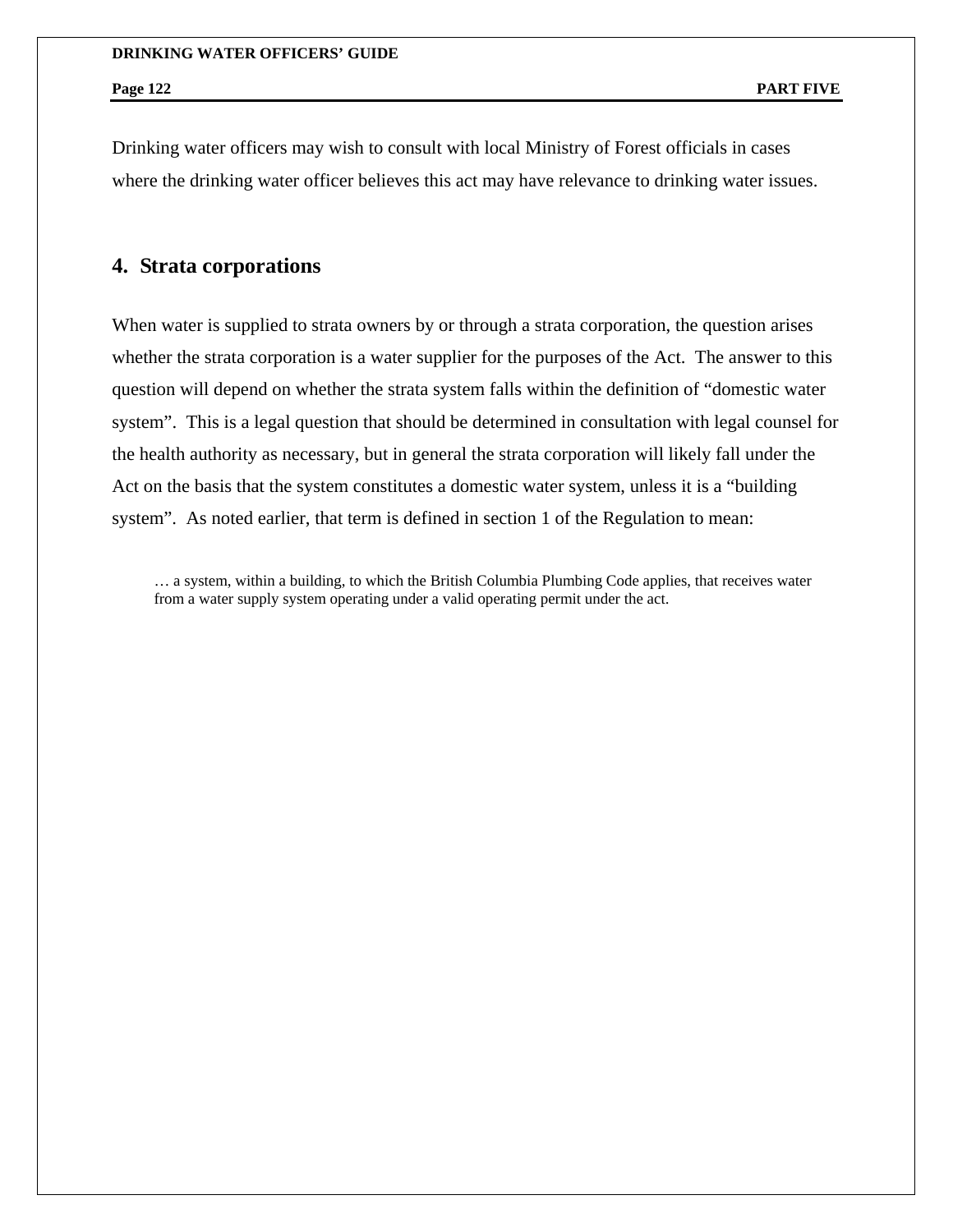# **5. Relationship between DWO activities and officials from other agencies**

As noted above, there is considerable overlap between the legislative responsibilities of drinking water officers and those of officials from other agencies. In many cases it will be appropriate for these agencies to collaborate, and it may, in some circumstances, be appropriate for drinking water officers to rely on steps being taken by other agencies if and to the extent those may address concerns held by drinking water officers in relation to drinking water officers (and vice versa).

At the same time, it is essential to ensure that regulatory responsibility is not unduly disregarded because there may be another agency with potentially relevant authority under other legislation. This is especially important when one examines the various relevant acts in some detail, as they often disclose slightly different requirements and procedures that may make reliance on another agency inappropriate from the public health perspective even though, at first glance, it appears that there are two agencies that are equally able to take appropriate action.

The following principles should be applied by drinking water officers with a view to achieving appropriate cooperation with other agencies, while at the same time ensuring appropriate regard for the role and function of drinking water officers under the *Drinking Water Protection Act*.

- Drinking water officers may decide to defer taking under the *Drinking Water Protection Act* while a matter is being reviewed or action taken under another act, if
	- (a) The drinking water officer believes that the action being taken under another act has the potential to address all outstanding issues that exist in respect of drinking waster protection
	- (b) The drinking water officer remains apprised of the situation and actions being taken by the other agency(ies) and resumes directly involvement if at any time the drinking water officer considers that necessary protect public health.
- Statutory officials must not use powers under one statutory mandate solely and specifically for the purposes of assisting an official with a different statutory mandate. However, information that is appropriately obtained by an official for the purposes of the act he or she is administering, can, subject to the next point, be shared with other relevant agencies.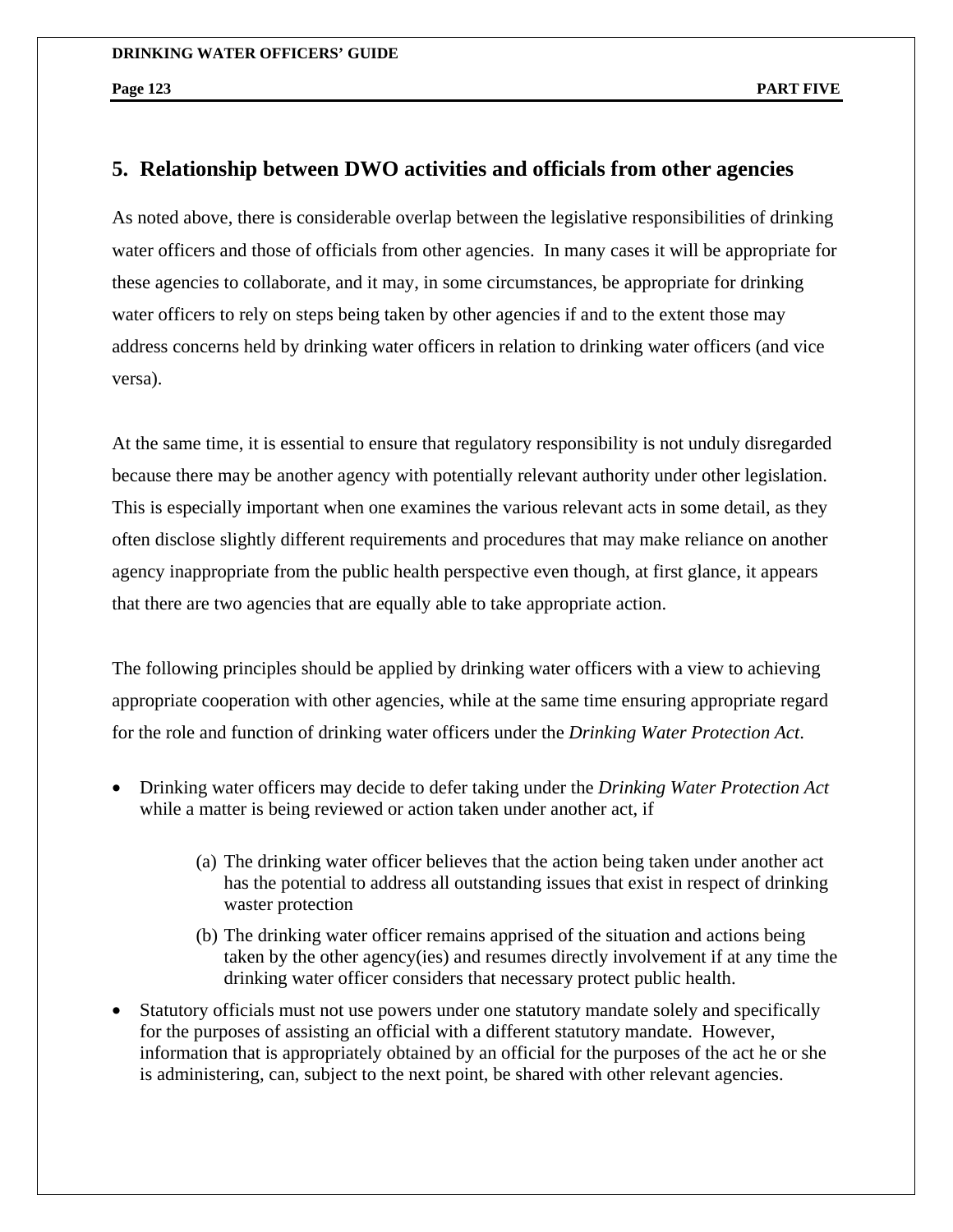• Statutory officials must ensure that any sharing of personal information is permissible under the *Freedom of Information and Protection of Privacy Act*, or other relevant legislation.

Provided these basic principles are respected, strong communication and cooperation with other relevant agencies can provide considerable practical benefit to all the regulators involved, and may also be of benefit to the water supplier (or other concerned person).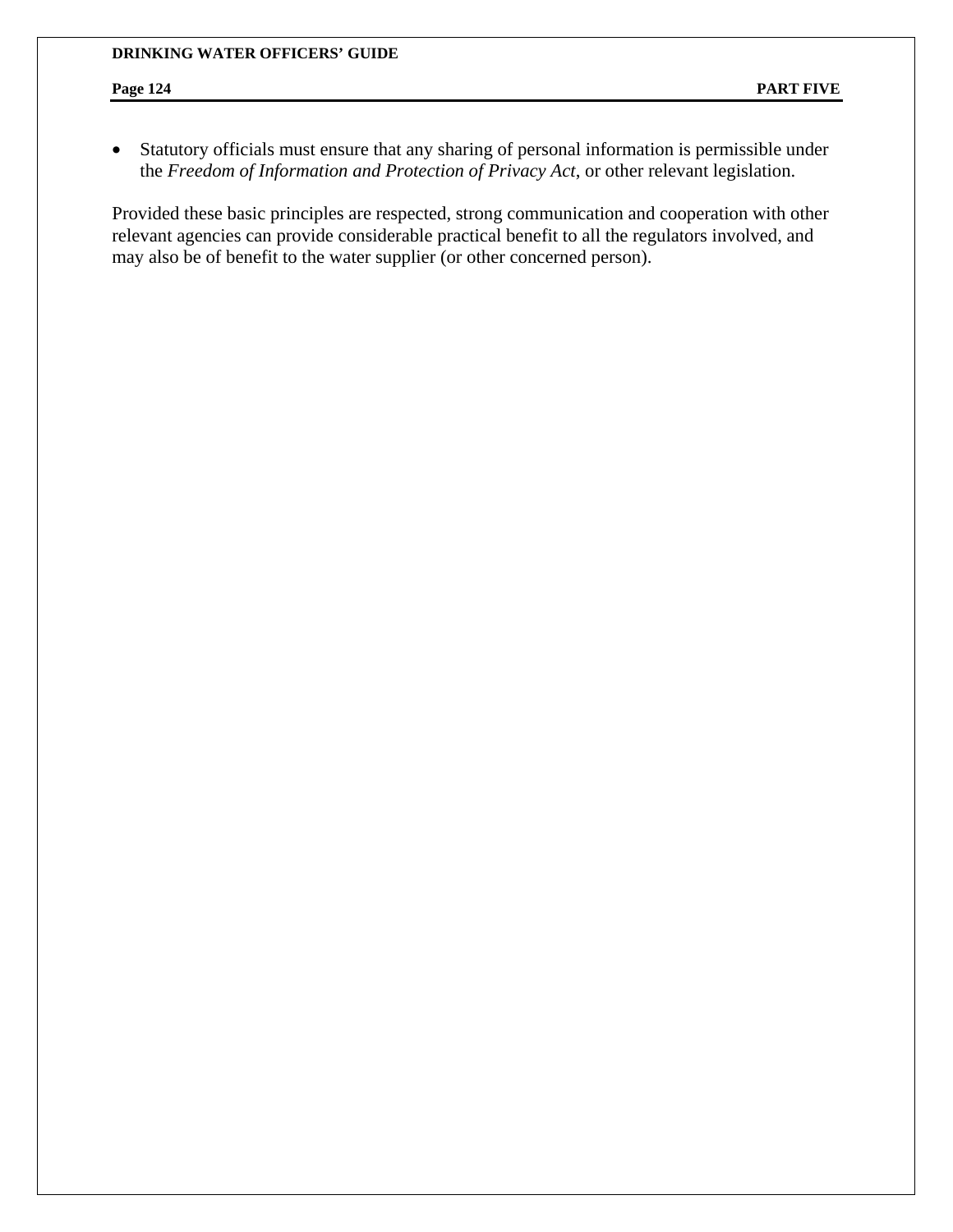**A**

# **Index**

Act section 1, 14, 15, 18, 25, 26, 38, 61, 67, 78, 85, 106 section 10, 18, 19, 59, 67 section 11, 18, 19, 52, 59 section 12, 19, 50, 59, 67 section 13, 20, 50, 59, 68 section 14, 20, 67, 68, 70, 71, 74 section 15, 20 section 16, 20, 76 section 17, 38 section 18, 61, 90 section 19, 20, 29, 41, 50, 53, 61, 62, 63, 64, 76, 90 section 2, 78, 104 section 20, 63 section 21, 63 section 22, 18, 64 section 23, 13, 17, 104 section 24, 50, 59, 90 section 25, 13, 17, 61, 68, 71, 74, 77, 80, 86, 89 section 25(2), 104 section 26, 41, 83 section 27, 77, 80, 81, 82, 83, 89 section 28, 80, 81, 89 section 29, 54, 55, 56 section 3, 4, 5, 8 section 30, 8, 90 section 31, 10, 84, 85 section 32, 84 section 33, 20 section 35, 84 section 36, 84 section 37, 84 section 38, 84 section 39.1, 6, 68, 100, 102, 103 section 4, 2, 8 Section 4, 10 section 4.1, 10 section 4.2, 8, 10, 85 section 40, 51 section 41, 57, 58 section 42, 94 section 44, 91 section 45, 41, 70, 91, 92, 93 section 46, 77 section 5, 8, 10, 11 section 6, 18, 60, 89 section 7, 19, 22, 25, 26, 28, 29, 36, 41, 49, 89 section 8, 18, 19, 37, 44, 49, 52, 60, 66, 89 section 9, 18, 19 Action in default, 79, 81, 83, 88 Action Plan for Safe Drinking Water in British Columbia, 1 administrative fairness, 2, 28, 64, 69 Advisory committees, 8, 10, 11, 63 Amendment, 3, 34, 37, 48, 66, 67, 106 Annual report, 10, 20 Appendix 1, 1, 45, 48, 54, 63, 64, 70 Appendix 10, 38 Appendix 11, 45 Appendix 12, 45 Appendix 13, 48 Appendix 14, 54 Appendix 16, 63, 64 Appendix 17, 63, 64 Appendix 18, 64 Appendix 19, 70 Appendix 2, 1, 72, 73, 77, 81, 82, 83 Appendix 21, 72 Appendix 22, 72, 73 Appendix 25, 77 Appendix 26, 81 Appendix 27, 82 Appendix 28, 83 Appendix 3, 5, 47, 102, 103 Appendix 33, 102 Appendix 34, 103 Appendix 35, 47 Appendix 4, 19 Appendix 5, 20 Appendix 6, 21, 28, 30, 41, 65 Appendix 7, 24 Appendix 8, 34 Appendix 9, 35 Applications, 3, 24, 25, 26, 27, 28, 32, 33, 34, 35, 38, 39, 40, 41, 46, 48, 57, 93, 94, 109 Approving officers, 27 Assessment response plans, 20, 64, 65 Assessments, 20, 29, 41, 42, 50, 53, 61, 62, 63, 64, 65, 76, 84, 90, 95, 100

## **B**

Best practices, 12, 21, 28, 41 Bias(ing), 7 Boil Water Notice, 71, 72 Bottled water, 15, 108 British Columbia Water and Waste Association, 12, 46 British Columbia Water and Waste Association XE "British Columbia Water and Waste Association" (BCWWA), 12, 46 building system, 16, 112

## **C**

Cabinet, 8, 10, 59 Campylobacter, 68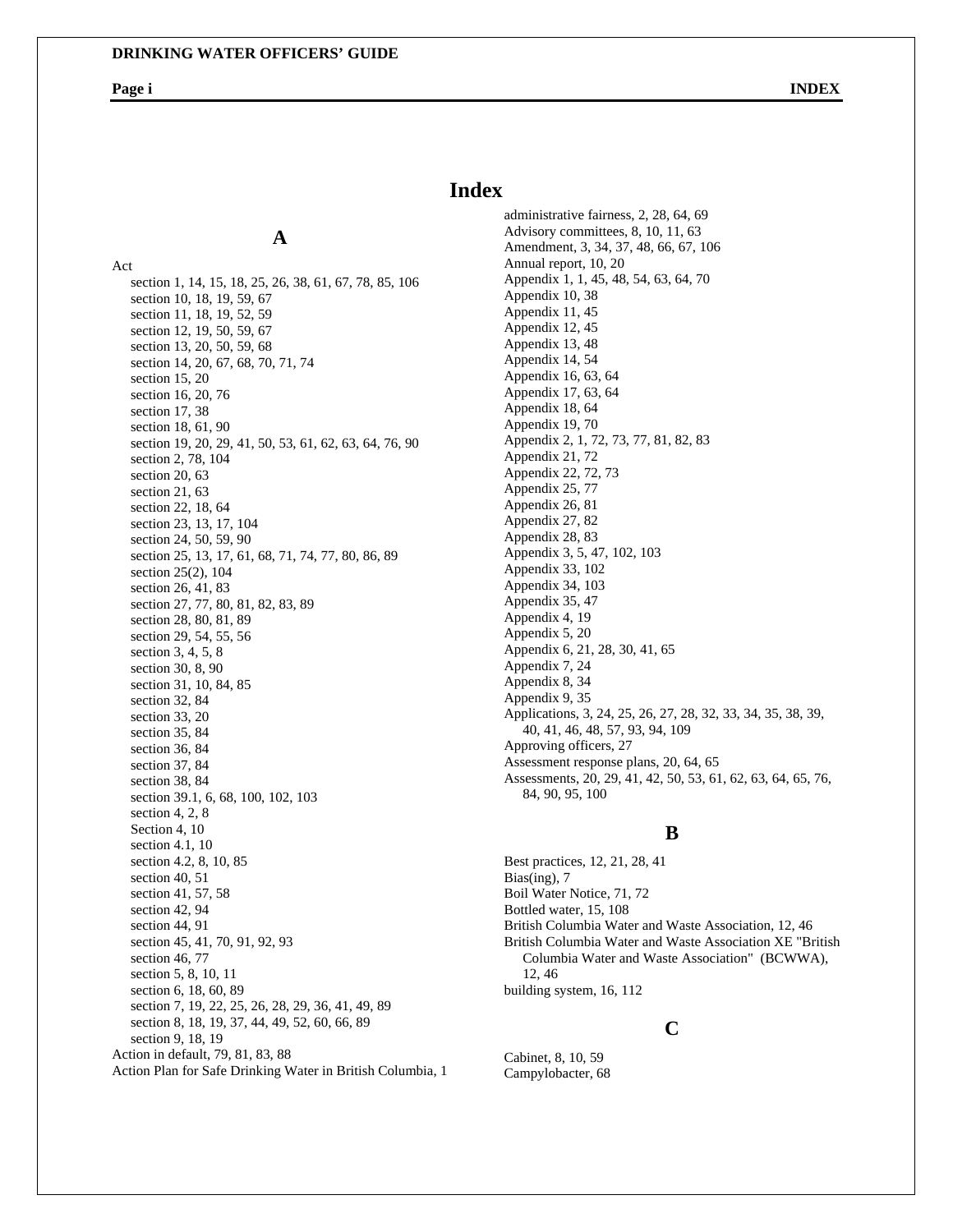Canadian Association for Environmental Analytical Laboratories, 11 Certificate of Public Convenience and Necessity, 108 Certification, 11, 12, 35, 36, 44, 45, 46, 74 Charter of Rights and Freedoms, 57 Coliform, 19, 30, 68, 71, 73 Comments, 7, 17, 28, 40, 49, 63, 103 Compliance, 10, 12, 41, 43, 45, 53, 54, 83, 88, 91, 92, 94, 95, 97, 98, 99, 104 Comprehensive Assessment Guideline, 63, 64 Construction permits, 7, 19, 22, 24, 25, 26, 27, 28, 29, 32, 33, 34, 35, 36, 40, 41, 42, 43, 87, 88 Consult(ation), 6, 7, 8, 10, 17, 27, 29, 32, 35, 40, 41, 48, 53, 62, 63, 64, 66, 70, 73, 75, 81, 82, 87, 90, 91, 102, 104, 105, 108, 112 Contaminating, 17, 104 Continuous improvement, 31, 53 Contravention orders, 81, 83, 88 Contraventions, 77, 78, 79, 81, 83, 100 Corporations, 26, 39 Cost recovery, 6, 80, 82, 83 Court order, 94 Cross connections, 20, 69 *Cryptosporidium*, 30, 33

## **D**

Decision-making, 29, 42 Delegate(d), 4, 5, 6, 38, 44, 91 Delegation, 4, 5 Direct action, 6, 80, 81, 88 Directives, 8, 10 Discretion(ary), 4, 6, 18, 28, 31, 33, 34, 40, 45, 46, 71, 81, 95, 98 Disinfection, 18, 32, 33 Do Not Use Water Notice, 71, 72, 73 Domestic purposes, 15, 16, 18, 66 Domestic water system, 14, 15, 61, 68, 106 Drinking Water Leadership Council, 3, 10, 11, 60, 99 Drinking water protection plan, 8, 10, 20, 84, 90, 107, 110 Dwelling place, 57

### **E**

E-coli, 19, 30, 68, 71 Emergency response and contingency plans, 19, 20, 53, 59, 66, 67 Engineers, 29, 41, 87 Environmental health officers, 4 Environmental Management Act, 110 Environmental Operator's Certification Program, 12, 36, 37, 44, 46 Environmental Operator's Certification Program XE "Environmental Operator's Certification Program" (EOCP), 12, 36, 37, 44, 46 Environmental Operator's Certification Program (EOCP), 11

Environmental Protection Agency (EPA), 18, 30

Existing systems, 22, 32, 33, 36, 43

## **F**

Fettering of discretion, 7 File prioritization, 95 Filtration, 32 Flood proofing, 20, 76 Forest and Range Practices Act, 111 **Forest Planning and Practices Regulation**, 111

## **G**

*Giardia*, 30 Ground water, 27, 31, 32, 69, 107 Ground Water Protection Regulation, 76 Guidelines, 8, 10, 42 Guidelines for Canadian Drinking Water Quality, 29

## **H**

Hazard abatement and prevention order, 77 Hazard abatement and prevention orders, 17, 68, 86, 100 Health Act, 8, 9, 10, 15, 18, 51, 57, 58, 78, 80, 82, 92, 93, 94, 104, 110 Health Authority(ies), 1, 2, 4, 5, 6, 7, 8, 10, 27, 50, 53, 54, 57, 59, 81, 82, 88, 89, 91, 94, 95, 99, 105

## **I**

Immediate reporting, 20, 50, 59, 67, 71 Immunocompromised, 42 Inspection Form/Hazard Rating form, 54 Inspections, 35, 50, 51, 53, 60 Investigations, 50, 54, 55 Issuing officials, 7, 23, 24, 25, 26, 27, 28, 29, 30, 31, 32, 33, 34, 35, 36, 37, 38, 40, 41, 42, 43, 45, 48, 91, 100

## **L**

Laboratories, 11, 19, 20, 50, 58, 59, 67 Local governments, 25, 27, 38 Local Services Act, 109

### **M**

Medical health officers, 4, 6, 9 Minister, 7 Minister XE "Minister" of Health, 7 Ministry, 10 Ministry XE "Ministry" of Water, Land a XE "Ministry of Water, Land and Air Protection" nd Air Protection, 10 Ministry of Water, Land and Air Protection, 10 Monitoring, 6, 8, 9, 10, 11, 19, 20, 31, 42, 44, 50, 51, 53, 54, 59, 60, 62, 84, 97 Multi-barrier approach, 1, 90 municipalities, 30

### **Page ii INDEX**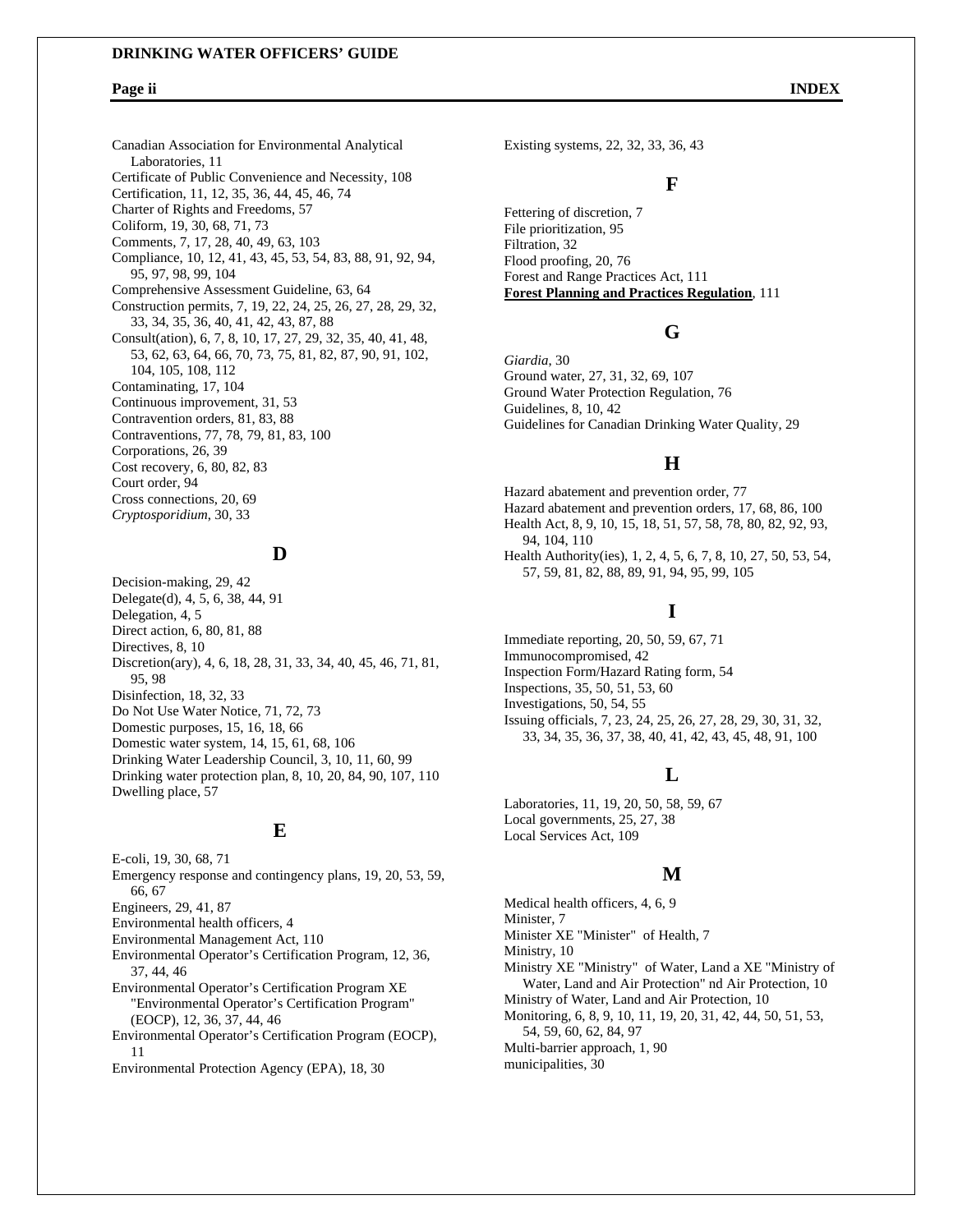# **N**

New evidence, 101, 102 New systems, 22, 30 Notice, 50, 56, 69, 71, 72, 73, 76, 77, 79, 80, 81, 102, 103 Notify(ing), 19, 54

## **O**

Offences, 58, 70, 88, 91, 92, 93, 94 On the record, 102, 103 Operating permits, 7, 18, 19, 27, 29, 33, 35, 37, 38, 40, 41, 42, 43, 44, 45, 46, 48, 49, 53, 59, 60, 64, 66, 88, 98, 112 Orders, 66, 67, 70, 76, 77, 78, 83 Owners, 13, 20

## **P**

Partnerships, 25, 39 Plumbing Code, 16, 113 Point-of-Entry, 18, 30 Point-of-Use, 18, 30 Potable, 18 Prescribe(d), 8, 15, 16, 17, 18, 58, 62, 67, 78, 108 Problem systems, 85 Proof of delegation, 5 Provincial health officer, 8, 9, 10, 11, 84, 85, 91, 102 Public health engineers, 4, 7 Public health inspectors, 4 public notice, 20, 63, 67, 68, 69, 70, 71, 74, 88 Public notice, 20 Publication, 20, 44

## **Q**

Qualifications, 10, 43, 107

## **R**

Reconsideration, 68, 100, 101, 102 Regulation section 1, 15, 18 section 10, 20 section 11, 20 section 12, 11, 12, 19, 36, 37, 44, 45, 46, 47 section 13, 19 section 14, 20, 76 section 15, 65 section 2, 30 section 3, 15, 106 section 3.1, 16, 18, 30, 32, 89 section 4, 17 section 5, 18, 69 section 5.2, 32 section 6, 19, 22, 23, 24, 36 section 7, 19, 37, 38 section 8, 19, 34, 44, 60 section 9, 19

section1, 16 Requests, 35, 54, 55, 70 Requests for investigations, 54 Responsible person, 25, 38 Review, 53 Risk assessment, 1, 42, 53, 73, 99 Risk rating, 95

# **S**

Screening Tool Assessment, 63, 64 Secretariat, 3 section 1, 18, 109 section 16, 76 Senior manager, 6, 59, 81, 82, 83, 85, 86, 90, 94, 99 Single-family residence, 14, 15 small system, 18, 19, 22, 24, 47 Societies, 12, 26, 39 Special vulnerabilities, 31, 43, 45 Specialist knowledge, 36, 37 Statutory discretion, 3, 6 Subdivision Regulation, 109 Supervision, 9 Surface water, 18, 27, 31, 32, 41, 44, 69, 105, 106

## **T**

Terms and conditions, 4, 12, 18, 19, 33, 34, 37, 42, 43, 44, 45, 48, 53, 64, 66, 88, 98, 110 Training, 4, 12, 19, 43, 45, 46, 52, 97 Turbidity, 30

# **U**

Utilities Act, 41

### **W**

waived, 19 waiver, 23, 41, 88 warrant, 34, 48, 51, 57, 58, 71, 79, 82, 90 Waste Management Act, 110 Water Act, 11, 15, 16, 26, 27, 32, 39, 41, 66, 76, 105, 106, 107, 108, 110, 111, 112 Water and Land British Columbia Inc.,, 27 Water Protection Act, 1, 4, 7, 9, 10, 15, 17, 57, 58, 76, 78, 80, 94, 104, 105, 106, 107, 108, 111, 112 Water Quality Advisory, 71, 72 Water quality analyses, 28, 29, 30, 41 Water source, 27, 29, 31, 41, 43, 44, 45, 53, 61, 62, 65, 69, 73, 90 Water Suppliers, 11, 13, 17, 18, 19, 20, 21, 33, 37, 42, 45, 46, 48, 50, 53, 54, 56, 58, 59, 60, 61, 62, 63, 64, 65, 66, 67, 68, 69, 70, 72, 76, 80, 84, 87, 88, 90, 98, 99 Water supply systems, 13, 14, 15, 16, 17, 19, 20, 21, 22, 26, 27, 31, 32, 36, 37, 41, 42, 43, 44, 46, 48, 50, 53, 55, 59, 61, 62, 63, 64, 68, 69, 73, 76, 85, 88, 90, 103, 106 Water users communities, 16, 26, 39